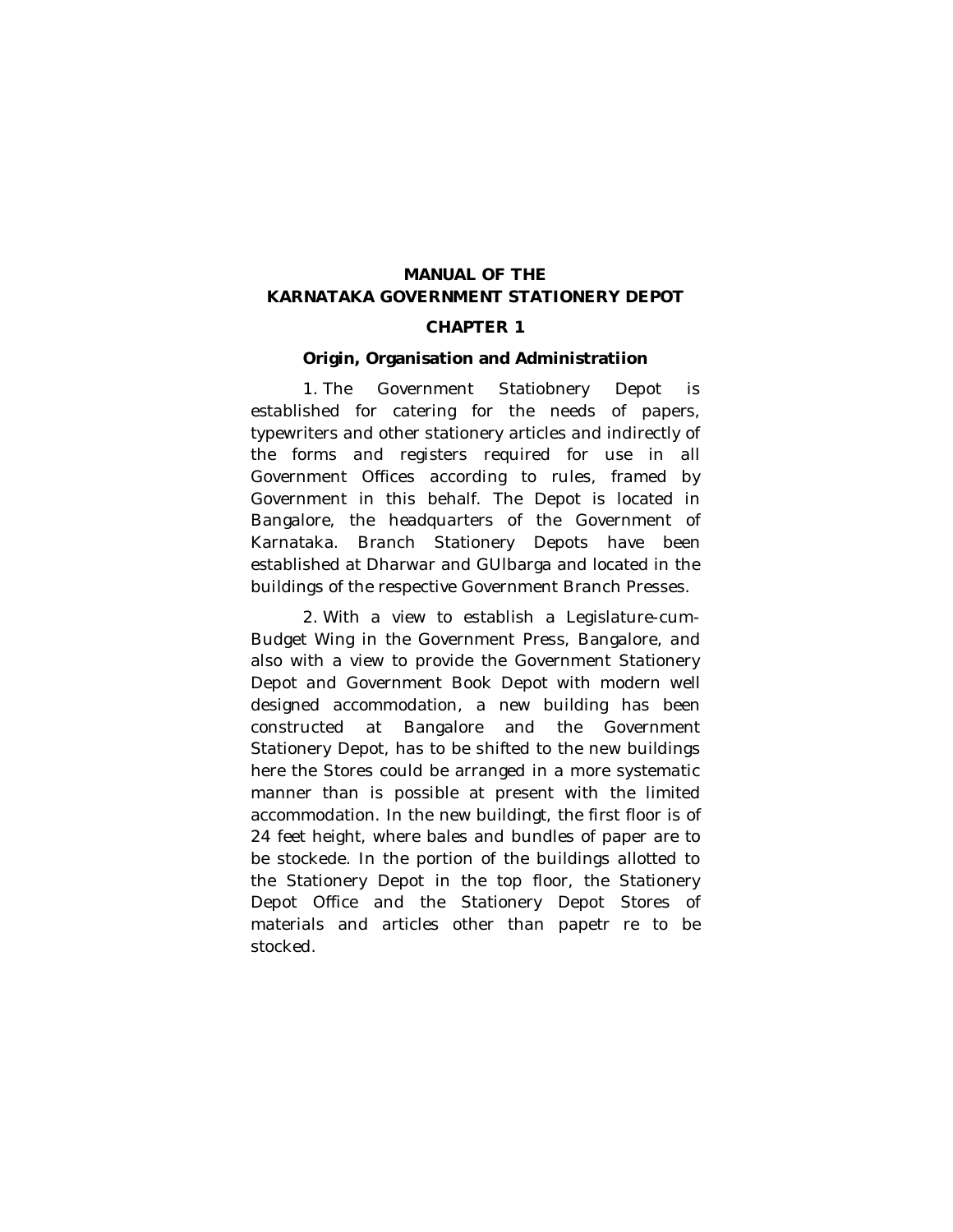# **Note.-**The Government Stationery Depot has since been shifted to the new buildings.

3. The Government Stationery Depot is under the administrative control of the Secretary to Government, Education and Youth Services Department, the Director of Printing, Stationery and Publications being in administrative chatrged, as the Head of the Department of Printing, Stationery and Publication, Bangalore, and the Deputy Directors of the Government Branch Presses at Dharwar and Gulbarga being in immediate charge of the Branch Stationery Depots at Dharwar and GUlbarga respectively, and an Assistant Director being in immediate charge of the Governmen Stationery Depot, Bangalore.

4. The Stock Verification Officer appointed in the Department of Printing, Stationery and Publications will attend to the duties of periodical stock checking (and reporting the results thereof) of all Stores articles in the several offices of the Department including the Government Stationery Depot, Bangalore and the Government Branch Stationery Depots at Dharwar and Gulbarga.

5. The Assistant Director, Inspection Cell, of the department will conduct inspections of offices of other Government departments with a view to proper observance of the rules for the receipt, stocking and issue of stationery articles, and economy in their use.

6. This Department is essentially a Service Department, which purchases and stocks all essential articles of stationery, papers, typewriters and other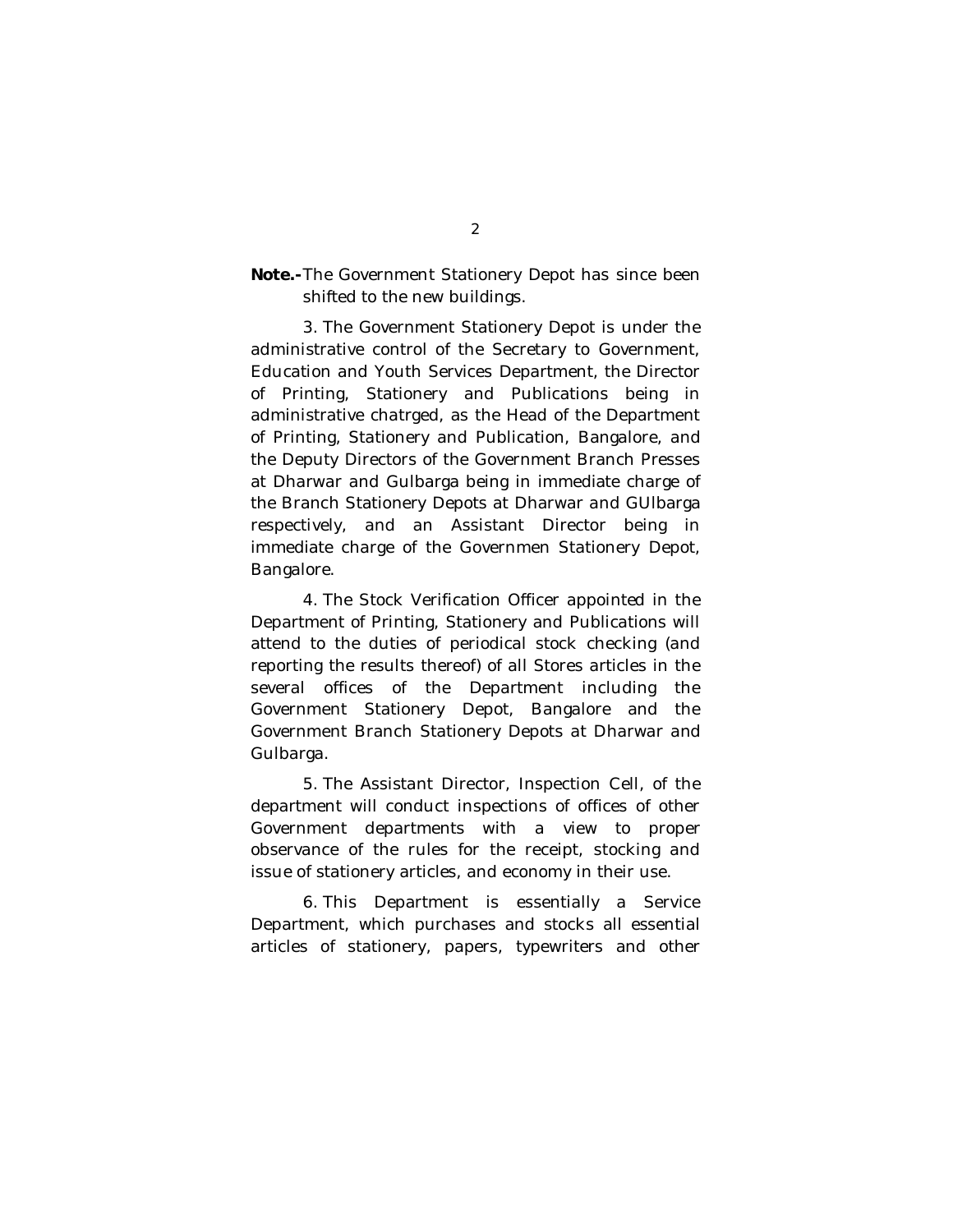duplicating materials in bulk quantities at competitive rates and supllies to all Government offices, generally once a year on indent, according to the rules framed by Government.

7. The supply of certain stationery articles, papers, etc., is also made to Commercial Department of Government, Government Industrial concerns and institutions, and Local Bodies and Offices authorized to obtain supplies on payment basis, in accordance with the rules for such supplies. This is to ensure uniform standard and economy in the purchase and use of the Stationery and papers, etc., in all Government Offices and institutions and avoid the use of luxury articles.

8. The Director of Printing, Stationery and Publications has jurisdiction all over the Karnataka State in respect of Government Printing, Stationery and Publications and allied matters.

9. The Government Stationery Depot, with its Branches, being a unit of the Department of Printing, Stationery and Publications, all the Service Rules including Rules regarding appointments, promotions, leave, pension, Classification, Cobntrol and Appeal, and Discipline, and conduct, attendance and other applicable to the Ministerial establishments of the Department are applicable to the Government Stationery Depot, and the relevant provisions of the Government Presses Manual are applicable.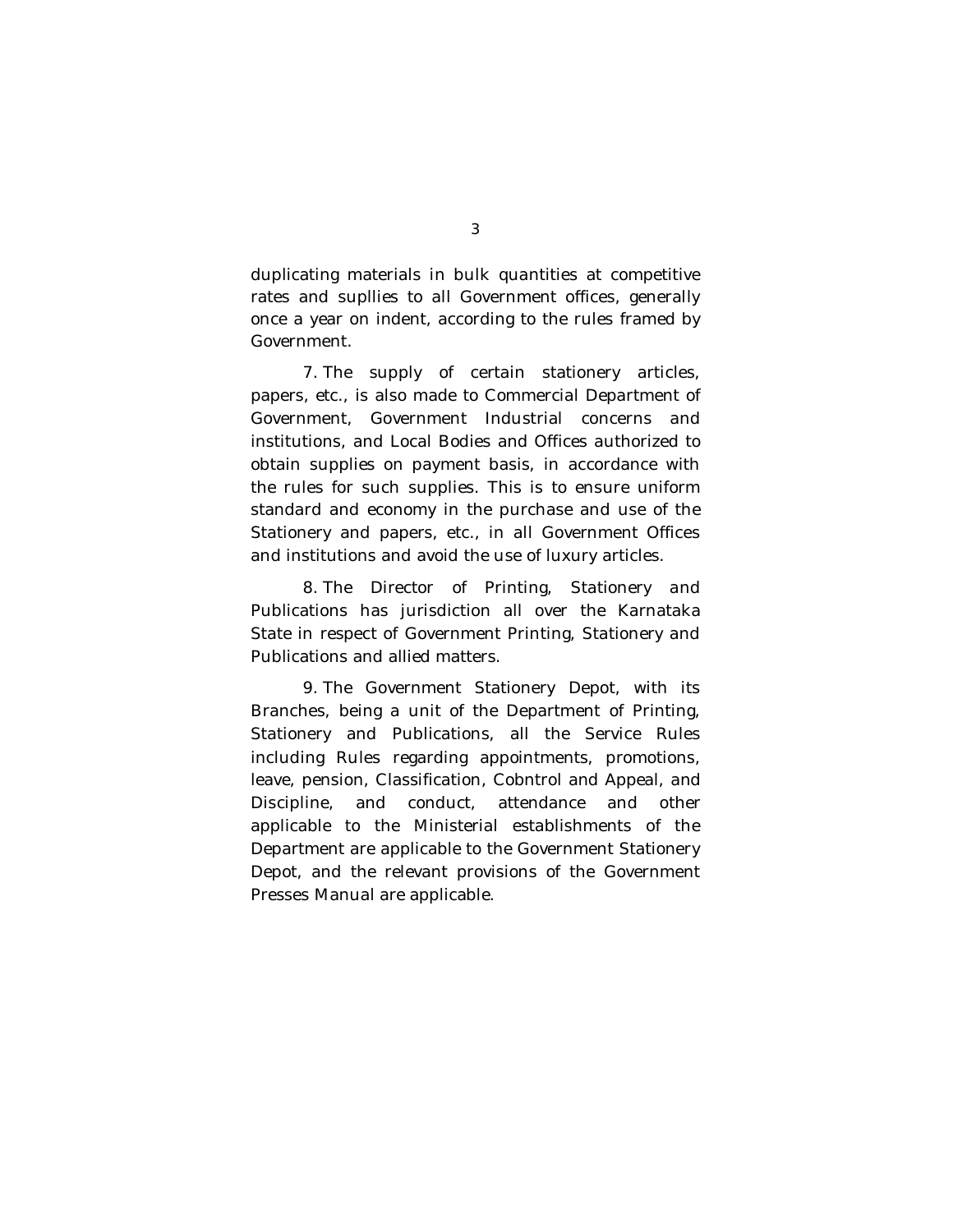### **CHAPTER II**

#### **Duties and Responsibilities**

### **GENERAL**

# **Applicability of Provisions of Government Presses**

### **Manual**

10. The Government Stationery Depot, being a unit of the Department of Printing, Stationery and Publications, the provisions of this Chapter have to be read along with provisions of the Chapter on Duties and Responsibilities in the Government Presses Manual, and all provisions in the Government Presses Manual relevant to the Government Stationery Depot, and possible of application are applicable to the Government Stationery Depot also. The Provisions of Paras 21, 22 and 35 are in particular applicable to the Government Stationery Depot also.

### **Director**

11. The Director is the head of the Department ii therefore only he will correspond with the Government in all matters and is in overall administrative charge of the Government Stationery Depot and the Government Branch Stationery Depots.

#### **Assistant Director**

12. (a) The Assistant Director, under the guidance of the Director, is in immediate charge of the Government Stationery Depot, both Office and Stores.

(b) The Assistant Director in charge of the Stationery Depot should exercise full control of the work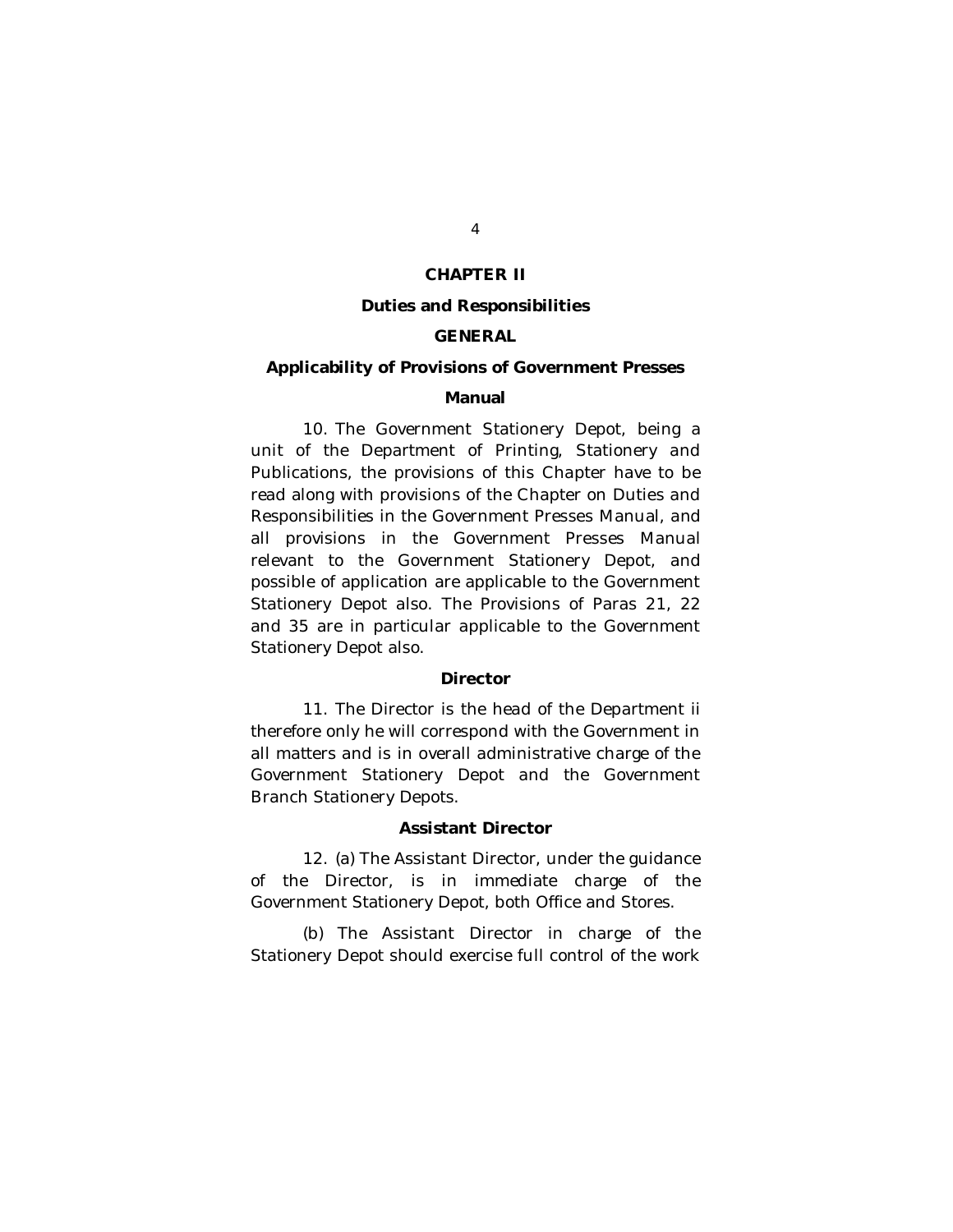in the Depot both correspondence and accounts, and also Stores and must maintain discipline among the several officials. He is responsible for carrying on the work of the Depot with the maximum efficiency and minimum cost.

(c) He must call for the annual indents from a offices and institutions which draw their requirements from the Depot, duly countersigned by the competent authorities arrange for their scrutiny and arrange for the supply in time of the articles admissible, according to the scheme of Rotation of Indents approved in G. 0. No. ED 1075 UPS 57, dated 15th December 1960 as amended from time to time.

(d) The Assistant Director should prepare a forecast of all stationery articles, papers, typewriters, etc., required for use of all Government Offices and institutions during the ensuing year and prepare an estimate of cost for the purchase of these articles and submit the same to the Director for approval and forwardal to the Stores Purchase Department for issuing enquiries for the purchase of such items as have to be obtained 'through 'the Stores Purchase Department. On receipt of sanction to purchase the articles, he must take action to arrange for their purchase 'through approved agencies, I.e., Director General of Supplies and Disposals in respect of papers, boards, typewriters, etc., Stores Purchase Department in respect of most stationery articles, and direct purchase through tenders by the Director of Printing, Stationery and Publications, in respect of articles which could be thus purchased.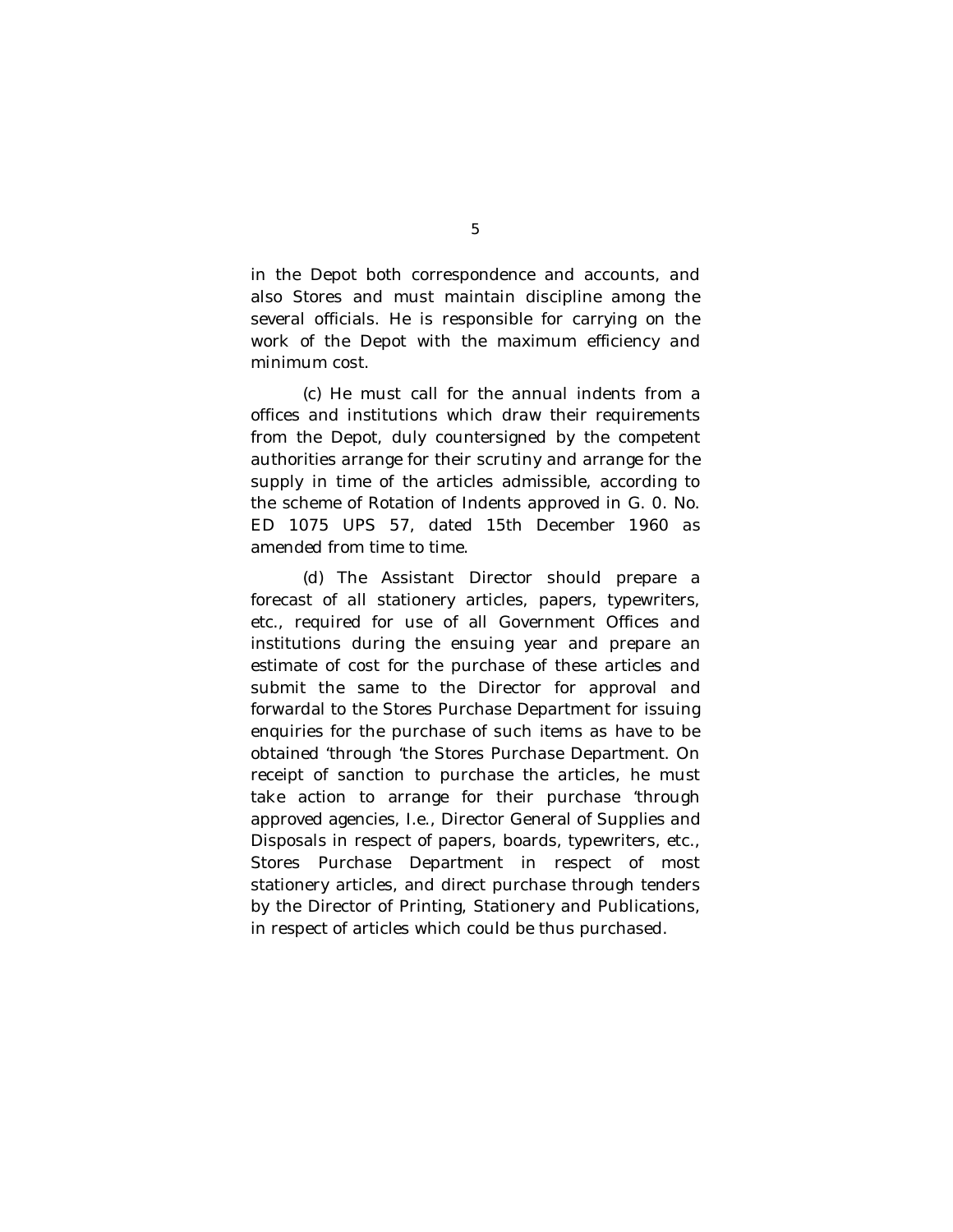(e) On the determination of the supply firms/contractors and the quantities and rates of supply, in each case, the Assistant Director must take prompt action to get the necessary agreements executed by the parties in the name of 'the Governor of Karnataka and collect security deposits it any, for the due performance of the contract as specified in the Local Indents of the Stores Purchase Department. He must place indents with suppliers/contractors for the supply of the articles in one batch or in several batches in the interest to Government work.

f) As each supply is received either by delivery at the Stationery Depot or at the Railway Station, the Assistant Director must make proper arrangements to clear the consignments immediately. He must report to the Director the arrival of the supply and take orders to open 'the packages, get them examined with the approved specimens enclosed to the quotations, by a Gazetted Officer who is ordered by the Director, and if the supply is found to agree with the approved specimen in all respects, he may report the matter to the Director for acceptance. Thereafter the supplier's/contractor's Bill must be taken up for processing and payment. In case the articles supplied do not conform to the approved specimen, the supply should be rejected or kept in abeyance and the supplier/contractor intimated at once by a letter to replace the articles as per specifications.

(g) Government have ordered in Order No. ED 234 MPS 62, dated 4th July 1963 that one of the Gazetted Assistants working at the Head Office of each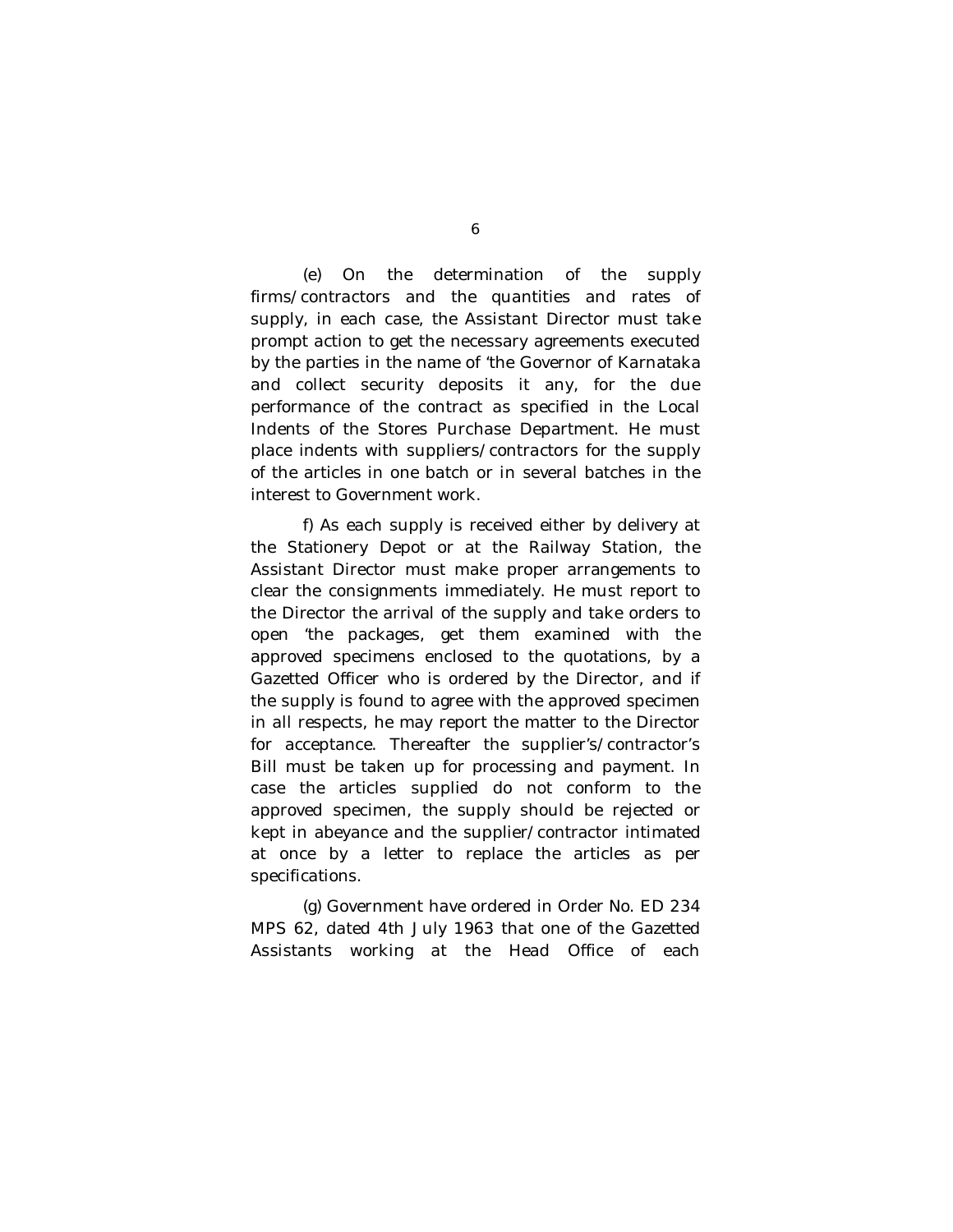Department should be designated as Ex-Officio Departmental Controller of Stationery and Forms in the department and 'this officer should deal with all correspondence of Printing and Stationery matters of the Department. This Officer is responsible for the proper indenting, accounting and economical use of 'the printed forms and stationery articles in all offices of the Department. The Assistant Director should prepare a list of all these officers and keep in constant touch with them regarding the supply, issue and stock position of the Stationery articles.

# **OFFICE**

### **Superintendent Grade I (Supervisor)**

13. He is the head of the Government Stationery Office and should guide, check and supervise the work of all officials in the office and is responsible for the efficient working of the office. Among his duties will be marking of the tappals to the several officials, to take action forthwith in the case of D .0. letters, telegrams, Government letters, and performance of all the duties of the head of the clearance section relating to Government Stationery Depot, maintaining of Inspection minute book, maintenance of the Railway Receipts Register (Inward) and issue of Credit Notes to Railway Receipts; checking of the Attendance Registers, Cash and connected registers, Pay Bills, Contingent Bills, T. A. Bills, Medical Reimbursement Bills and Firms Bills; scrutinizing replies put up by all the officials of the Government Stationery Office and furnishing replies, promptly to the Accountant General, Karnataka,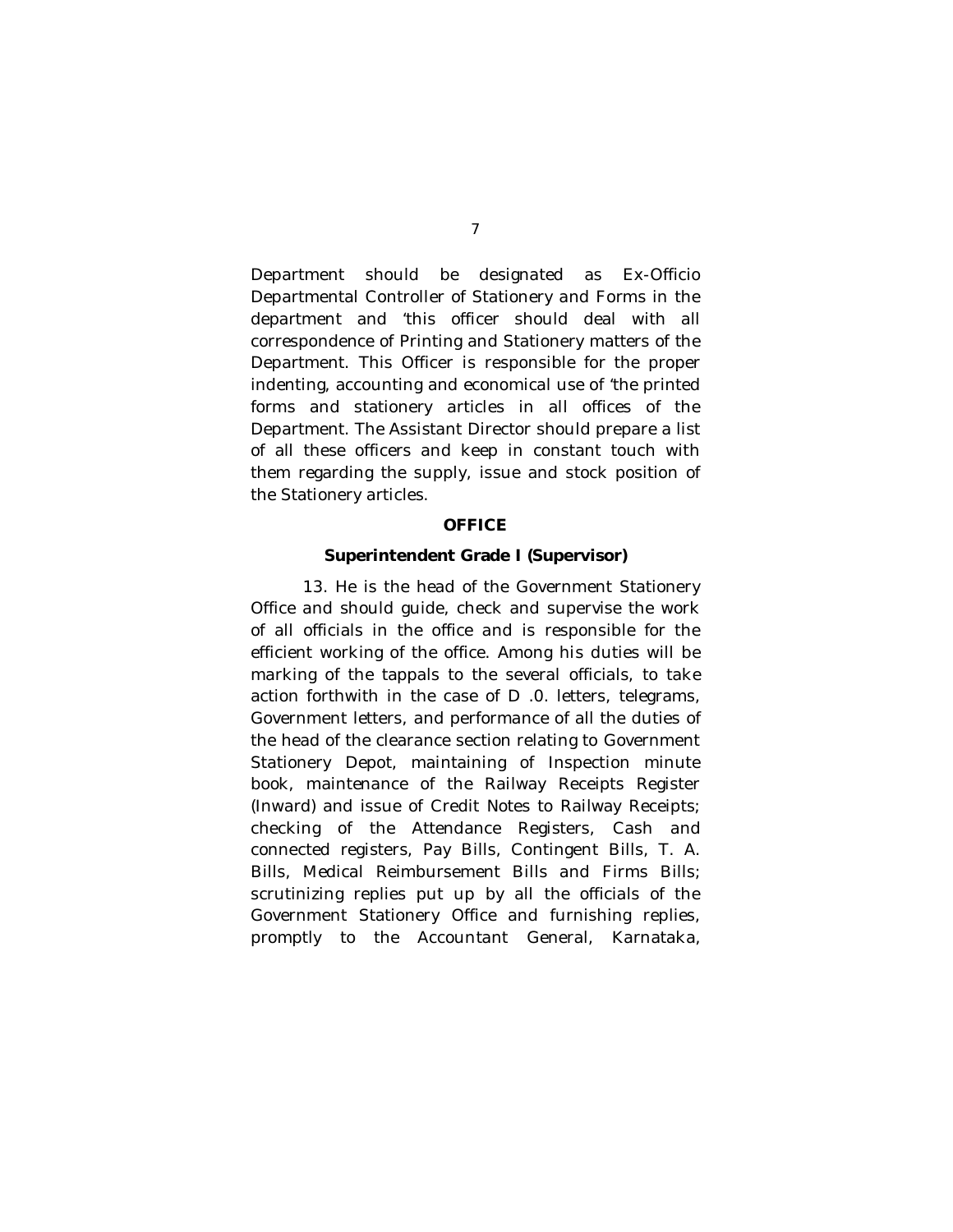Bangalore in respect of the Audit Reports; daily checking of postings of Ledgers of Stationery Stores articles and ensuring that postings are prompt and correct; scrutiny of the tenders and quotations received from the Stores Purchase Department and, directly called for by the Stationery Office with the help of the Account's Clerk who prepares the comparative statements; writing draft Administration Report of the Government Stationery Office; and scrutinising the indents passed by the Indent Clerks with reference, to the scale fixed by Government in their Order No. ED 1075 UPS 57, dated 15th December 1960; and preparing the forecast of the requirements of stationery articles for the official ,year following in Consultation with the Superintendent Grade I (Manager), Stationery Stores

### **First Division Clerks (3)**

14 (a) One First Division Clerk shall be in charge of maintaining and posting of Cash Books, Contingent and allied Registers, General 'Receipt Books and their stock = account, preparation of A . C. and D . C. Bills; passing of the contractor's bills and maintaining the registers connected therewith; preparation of the comparative statements in respect of tenders received from the Stores Purchase Department and quotations directly invited by the Government Stationery Depot Office, getting them checked by. the Superintendent Grade I, with reference' to :the quotations and samples received from the firms; inviting quotations and placing orders and arranging payments m the case of materials purchased within the powers delegated 'to the Director; maintaining the register to link payments of 95 per cent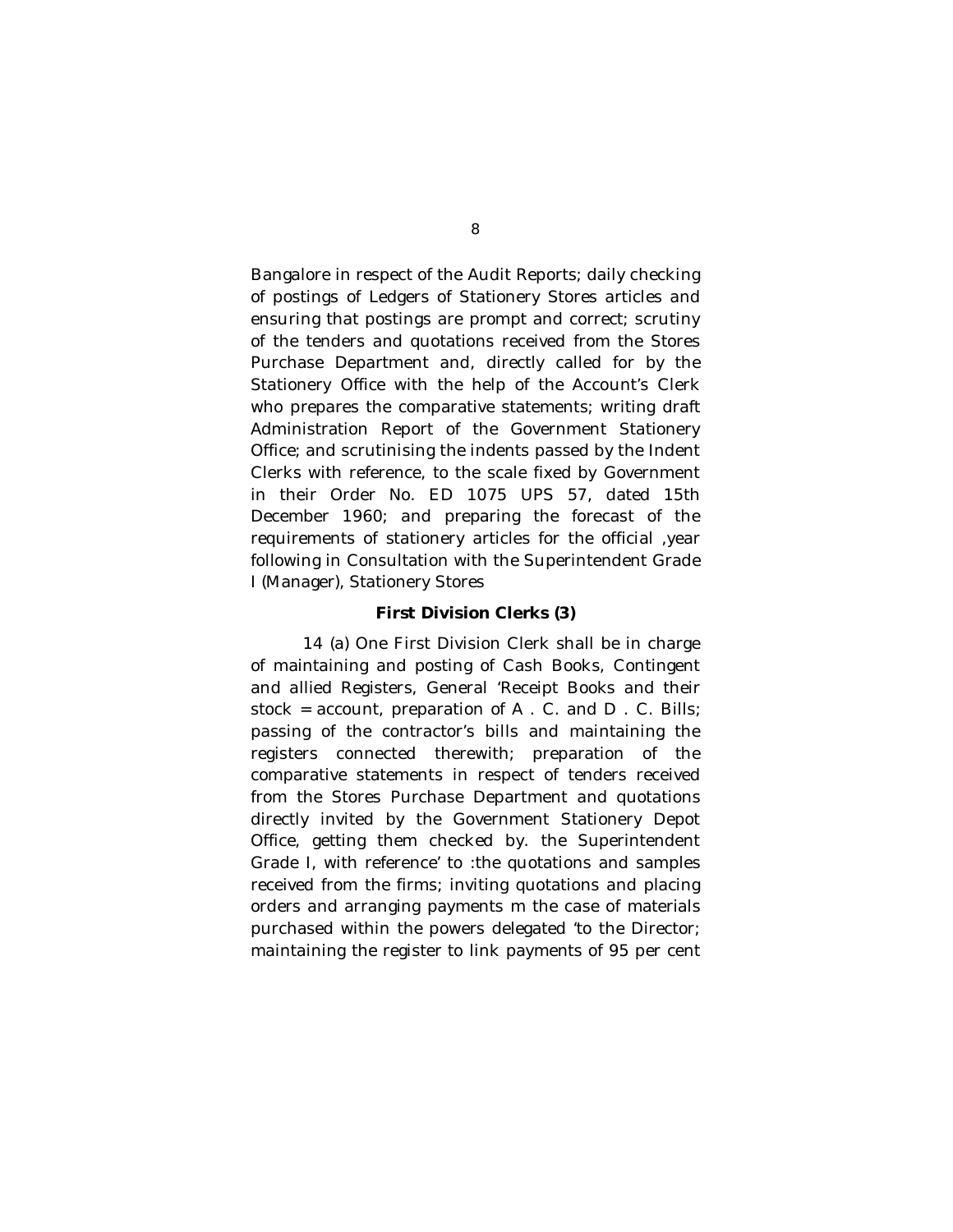and 5 per cent bills . in respect of supplies received and to attend to the clearance of outstanding Audit objections for payment of balance of 5 per cent for supplies made on the Director General of Supplies and Disposals rate contracts.

(b) One First Division Clerk shall attend to preparation of Annual Indents of Papers and Paper Boards for allocation of the same by the Director General of Supplies and Disposals, New Delhi on the several mills, correspondence with the Director General of Supplies and Disposals, New Delhi, relating to allocations and additional allocations, and transfer of allocations from one mill to another, and issue of amendments whenever necessary; placing supply orders for supply of papers and paper boards required for the Government Stationery Depot and to the Government Branch Presses in the State on receipt of the rate contract from the Director General of Supplies and Disposals; correspondence with the Branch Presses regarding the supplies from mills of papers and boards on the rate contract of the Director General of Supplies and Disposals, New Delhi; correspondence relating to certain special varieties of papers other than those allocated by the Director General of Supplies and Disposals; checking of monthly and yearly statements of excesses and deficiencies during stock verification prepared by the concerned Second Division Clerk, with reference to invoices.

(c) One First Division Clerk (Typewriter Store Keeper) will be in charge of Typewriters of the Typewriter Stores wherein English Typewriters, Portable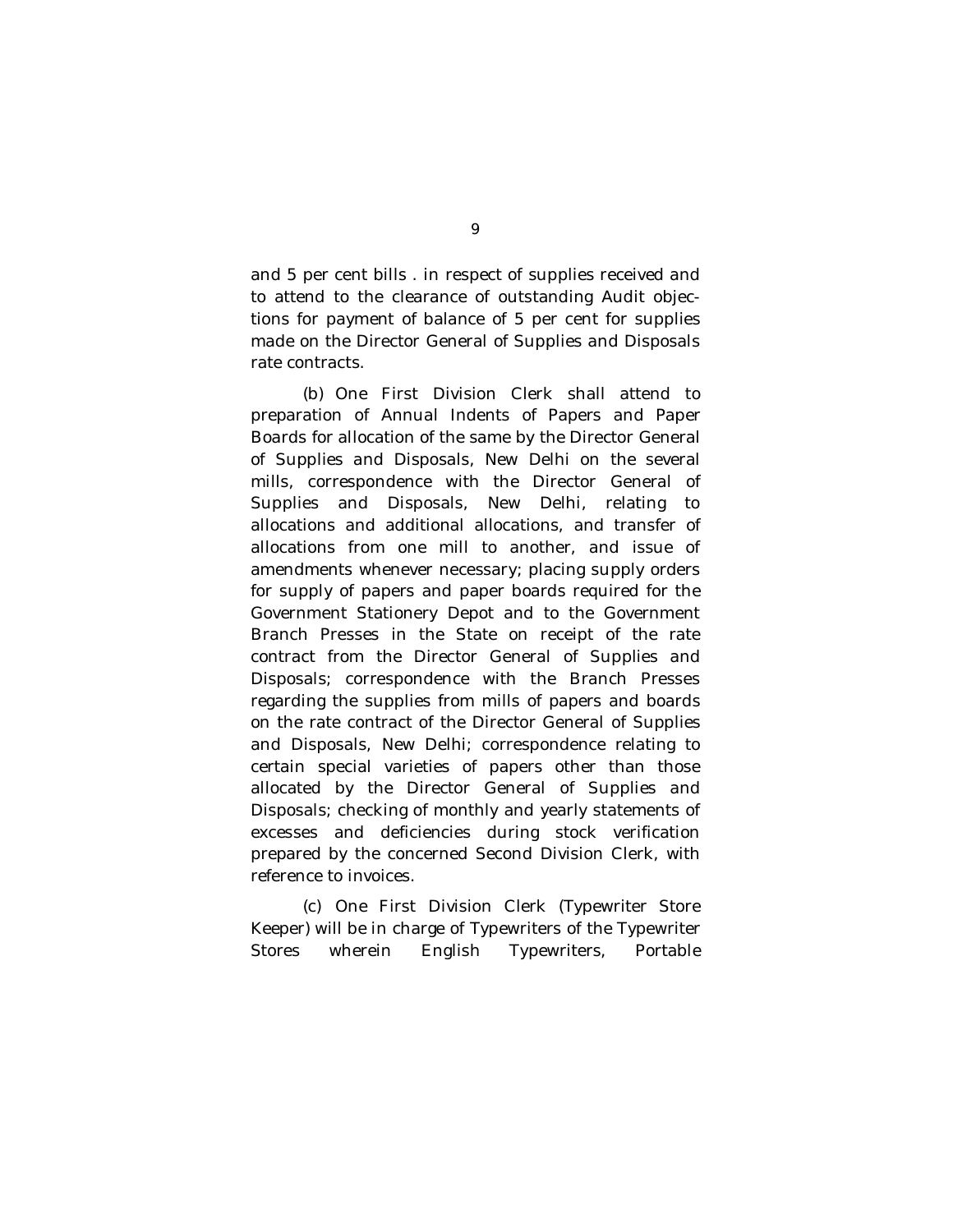Typewriters, and Kannada Typewriters are stocked for general supply for all the Government Offices in the State, and in addition he will be in charge of all the old and unserviceable typewriters and duplicators returned by the several offices. He will also attend to all correspondence relating to purchase and issue of English Typewriters and duplicators, Calculating Machines, Adding Machines and to the duties of placing of orders with the firms for the supply of Typewriters on the rate contract of the Director General of Supplies and Disposals, maintenance of Stock, Receipt and Issue Register's for the Typewriters, attending to 'the work of auction of old and unserviceable typewriters and old and unserviceable duplicators once a year or as may be necessary, and attending to all outstanding Audit objections of balance 5 per cent bills for the supplies of Typewriters and Duplicators, etc., made on the rate contract of the Director 'General of Supplies and Disposals, and issue of Inspection Notes in respect of supply of Typewriters.

# **Second Division Clerks (8)**

15. (a) One Second Division Clerk shall be in charge of maintaining the registers of receipt and issue of all the papers and paper boards, noting their values and getting the book balances tallied with the balances arrived at as per Bin Cards posted in the Stores, preparing the excesses and deficiencies statements on monthly check by the Gazetted Officers, and also annual stock verification, and getting the ledgers checked by the Internal Audit Section every day.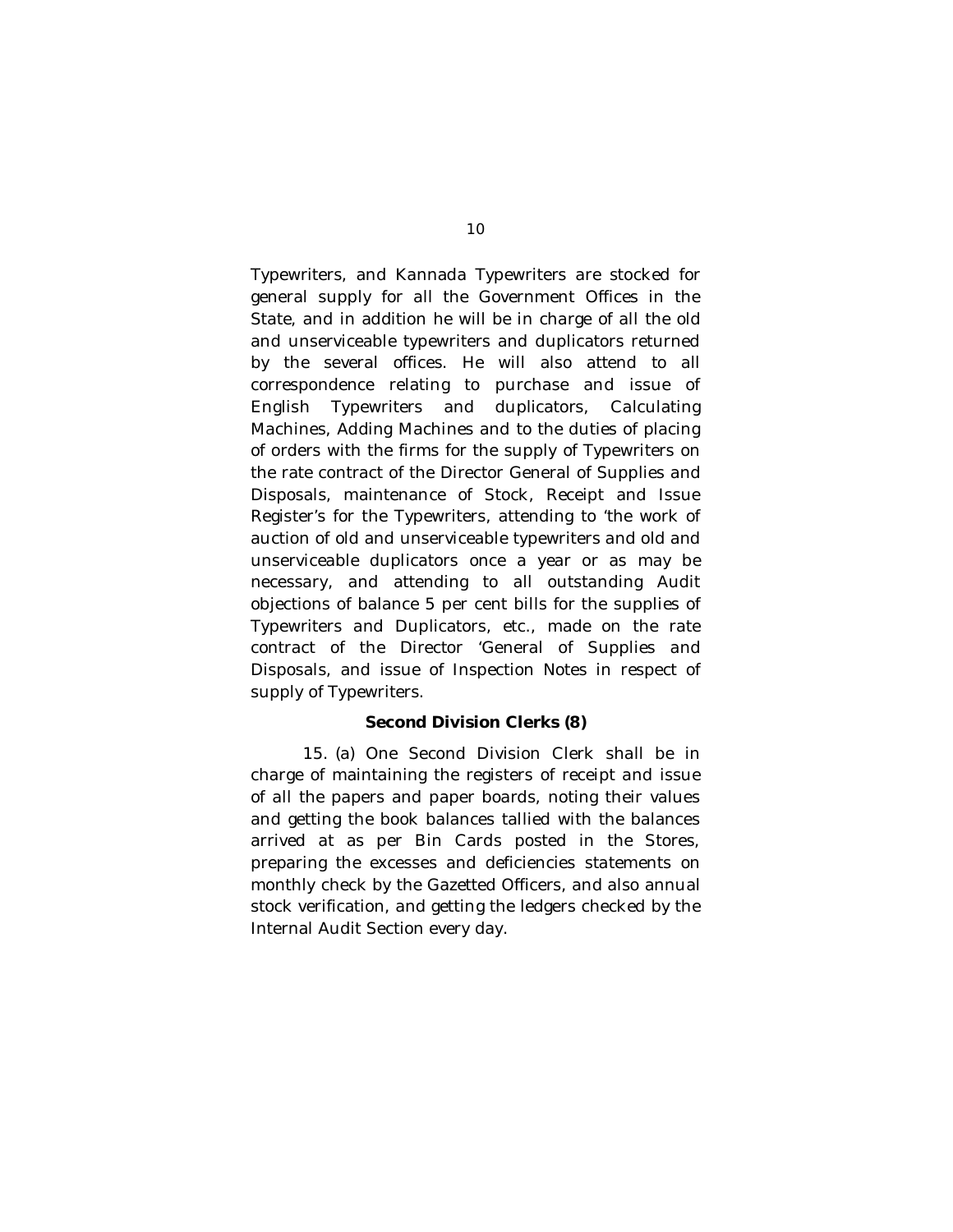(b) One Second Division Clerk shall attend to the duties. of preparation of Establishment Pay Bills, supplemental Pay Bills, T.A. Bills and Medical Reimbursement Bills, and copying them to concerned registers; maintaining the leave ledgers relating to Casual Leave and furnishing the title to leave; maintenance of the Service Registers of all the officials of the Government Stationery Depot; maintaining 'the Stamps Account Register and issue of the stamps to the Despatcher as and when necessary after obtaining acknowledgment; maintaining the receipt and issue registers of Stationery articles and Forms and Registers.; maintaining the Furniture Registers, Office Order Book and Leave Order Book ; and posting of receipts and issues to the Registers with value in respect of all the stationery articles stocked in the Government Stationery Stores and issue to several departments.

(c) One Second Division Clerk shall attend to maintaining the list of paying departments and attending to corrections of this list as and when necessary, preparing 'the bills of paying departments in of supplies made to the several Government paying departments against, the annual indents, issue of reminders to adjust the bills and maintaining the Bills Registers and o watch the adjustments.

(d) One Second Division Clerk will be the Indent Clerk in respect of certain offices allotted to him and shall attend to send the printed indent forms to all Departments in time as per Rotation Scheme of supply prescribed register the indents' when received, issue reminders or indents not received, scrutinise and pass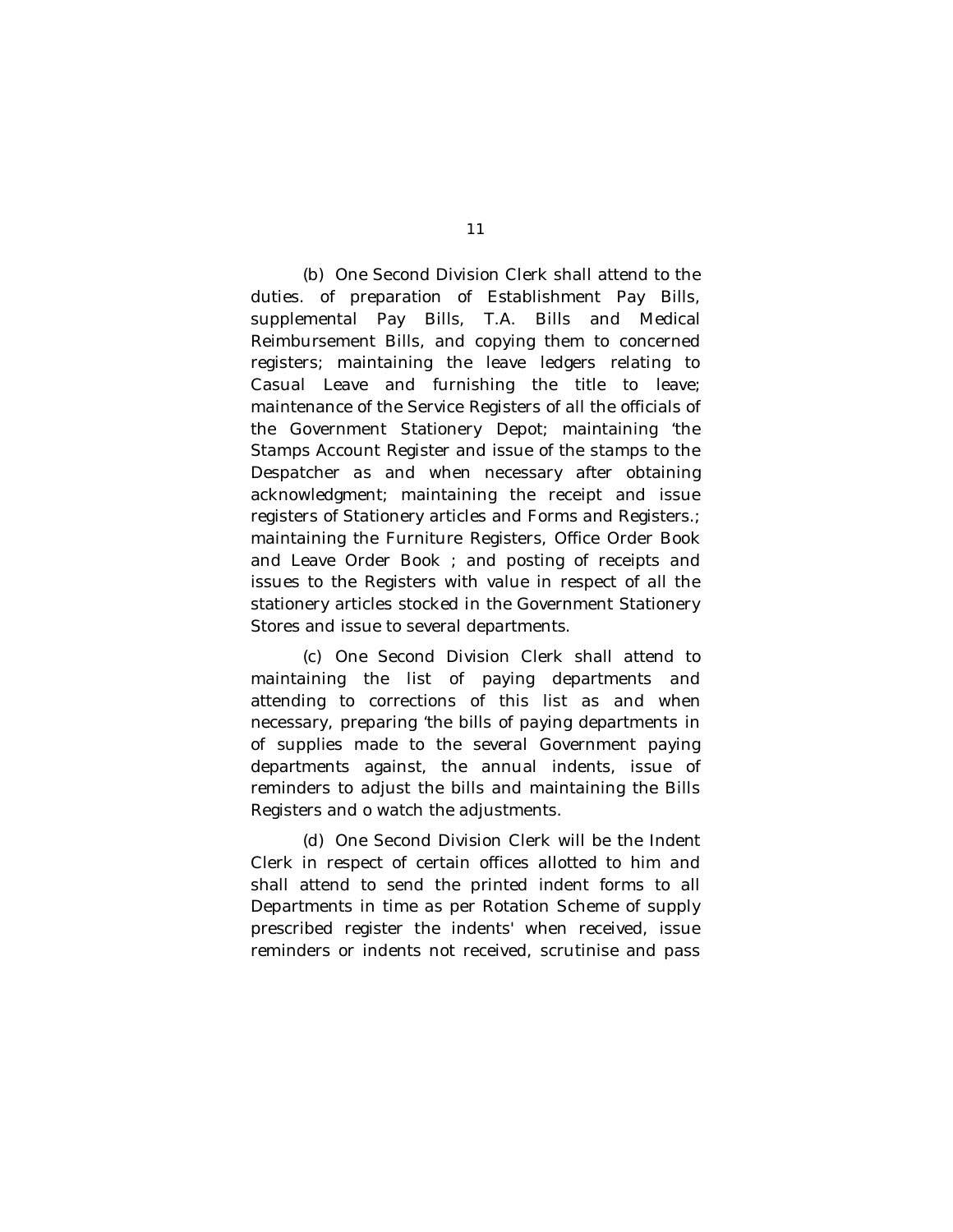the indents with reference to rules, put up supply orders and 'send them to the Stores after approval and obtain acknowledgments, watch supplies and arrange for supplies being made in time according to prescribed dates, arrange for balance supplies and additional supplies as may be necessary by putting up supply orders, attend 'to all work connected with indents for table equipment and articles of periodical supply and supply on such indents, and attend to all correspondence relating to supply of stationery articles, papers and 'table equipment to the offices situated in the districts he is concerned with. He will maintain the Indents Register and the Periodicals Register and note issues made in these.

He will also attend to all duties concerned with supplies to 'the private presses and to Government Branch Presses on requisitions received from them. The duties connected with supplies to the offices in the districts of (1) Kolar, (2) Chickmagalur, (3) South Kanara and (4) Coorg are allotted to this official. (e) One Second Division Clerk will be the Indent Clerk in respect of the offices situated in the districts of (1) Bangalore City, (2) Bangalore District, (3) Hassan, (4) Tumkur and (5) Mandya.

(f)One Typist-cum-Second Division Clerk—This official's duties shall be the duties of Indent Clerk in respect of offices situated in the districts of (1) Chitradurga, (2) Shimoga and (3) Mysore, as set forth in the duties of Jndent Clerk in para (d). In addi'tion, 'this official will attend to typing of al routine letters and notes and assist the Typist in 'typing work.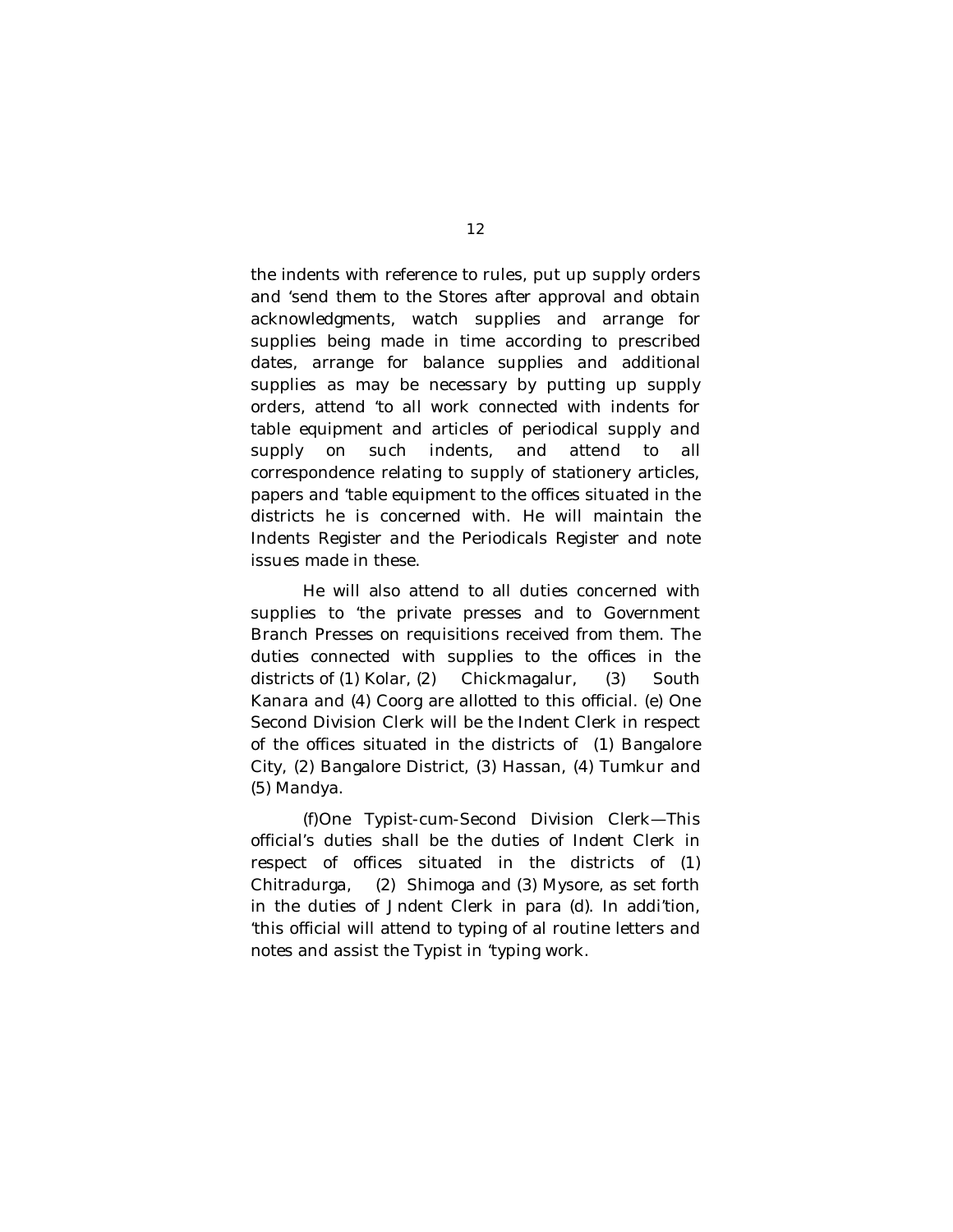(g) One Second Division Clerk shall attend 'to the duties of registering of all inward letters and telegrams received from several Government Offices in the State, from the Accountan't General, from Government and other sources; preparing daily, weekly and monthly pending statements, daily pending statements being prepared of references requiring immediate disposal; and putting up cross references to 'the 'To Registers' maintained by the Despatching Clerk.

(h) One Second Division Clerk shall attend to the registering of outgoing letters ; despatch of Railway Receipts received from the Stationery Stores, and maintenance of Service Stamp Accounts and connected registers, Tappal Book and Peon's Delivery Book.

# **Typist**

16. The Typist will attend to all the duties of typing of the Stationery Depot, assisted by the Second Division Clerk-cum-typist in routine work and will maintain the Typewriter and accessories in good condition and see' that all the typing work of the Depot is attended to accurately and promptly. He will maintain a register showing: details of the typing work attended to each day.

### **STORES**

### **Superintendent Grade I (Manager)**

17. The Superintendent Grade I, Stationery Stores assisted by 'the Assistant Store Keeper and First and Second Division Clerks shall be the Head of the Stationery Stores and be in overall charge of the Stores.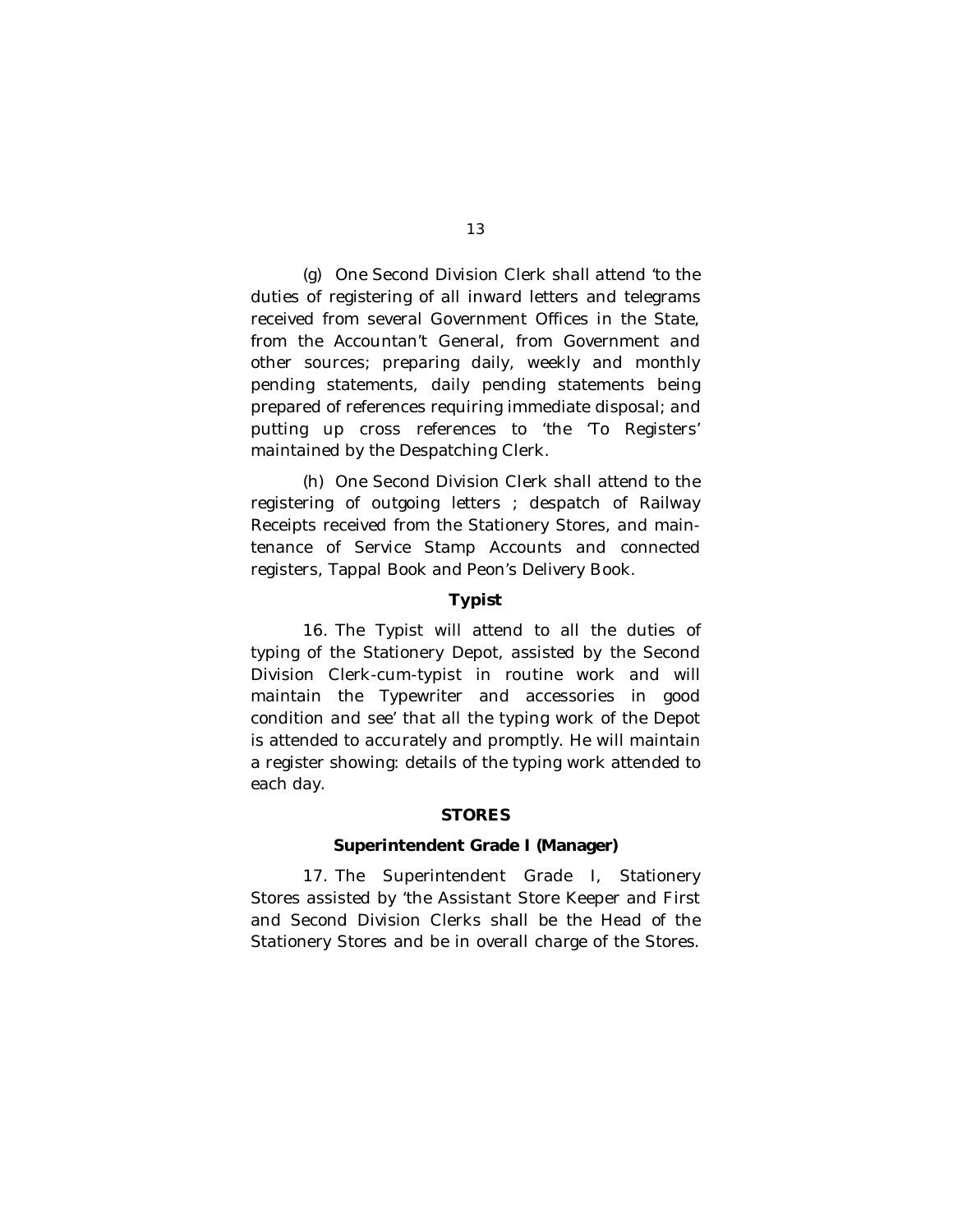Individually his duties and responsibilities are maintenance of Stock Ledger and Bin Cards for all Stationery articles and papers and being in charge of all Stationery articles, supply of papers to several departments and general supervision of work in the Stores. He will be assisted, by the Assistant Store-Keepers who will assist him whenever he is freefrom his outdoor work. Bin Ledger for articles in his charge should be maintained by the Superintendent assisted by the Assistant Store-Keeper.

# **First Division Clerks (2)**

18. (a) One First Division Clerk will be in charge of all Drawing materials and table equipment materials, Bin Ledgers for these, and will attend to the duties of invoicing Drawing materials and table equipments along with the values of the articles supplied.

(b) One First Division Clerk assisted by a Second Division Clerk will be in charge of all printing papers, straw boards, and special papers. He must prepare the invoices for the issue of papers to Paper Room with the value's thereof. He must maintain the Bin Cards for these and put up Inspection Notes in respect of supplies made on 'the D.G.S. and D. rate contract.

# **Second Division Clerks (4)**

19. (a) One Second Division Clerk will assist the First Division Clerk in charge of Printing Papers. straw boards and special papers, and attend to 'the duties of invoicing with values for all articles suppliment and any other work that may be entrusted to him in the interest of Stores Work.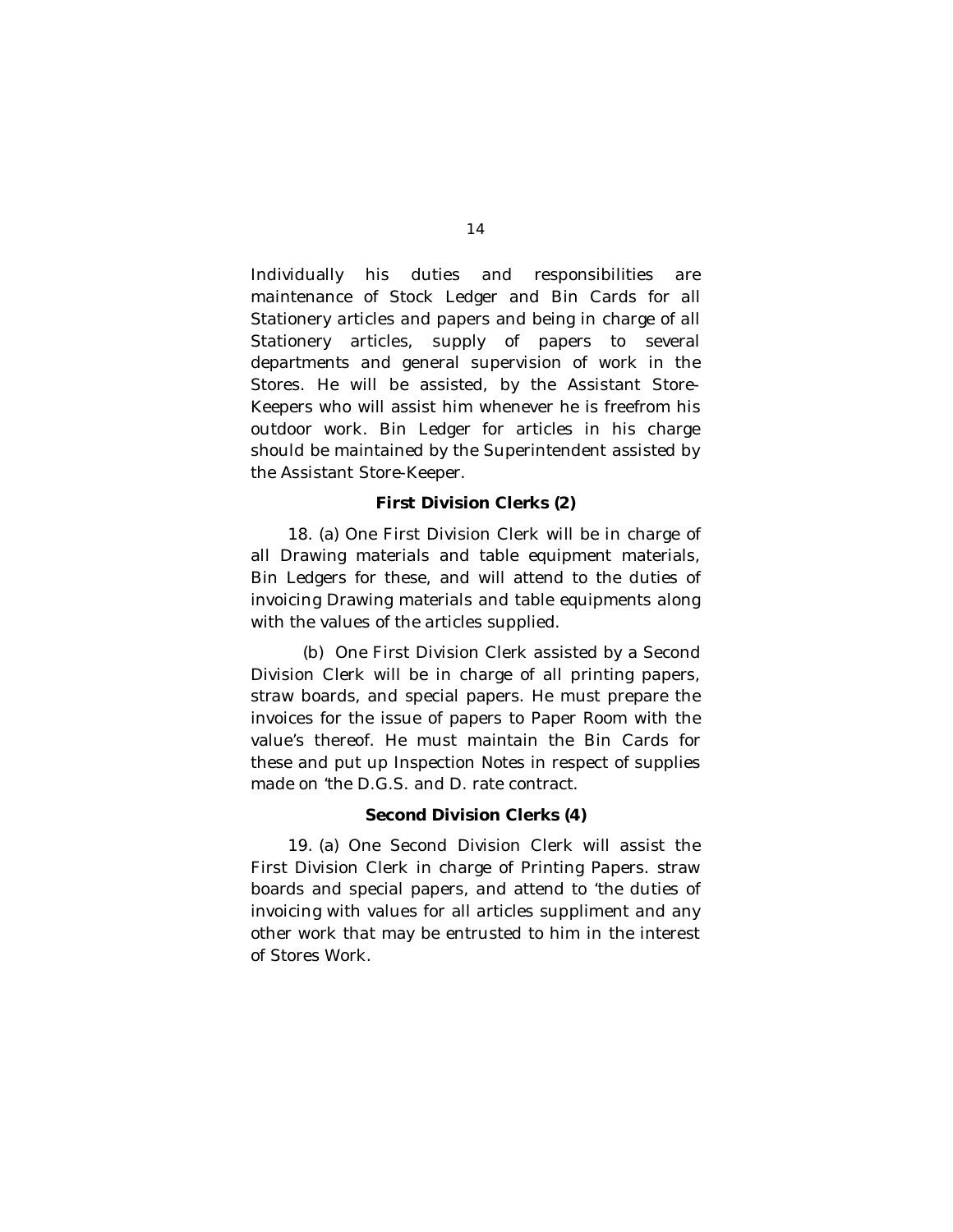(b) One Second Division Clerk, shall attend to all duties of despatching work of bundles and cases, booking bundles to be sent by Railways, and despatching Railway Receipts to Office Branch for being sent to parties by registered post, maintenance of all connected registers and packing materials registers and to duties of passing bills in respect of articles received in the packing section and other miscellaneous duties that may be entrusted in connection with the stores work.

(c) With the introduction of departmental lorry service and undertaking the clearance of the consignments received from various suppliers, one Second Division Clerk has to attend to clearance of the consignments of all papers and other articles, received from several mills and firms and in addition he will attend to the booking of the bundles by the Railways, by going to the Railway Station by lorry.

(d) One Second Division Clerk shall attend to the maintaining of the Indents book, noting the number of supply orders received from the Stationery Office, and pasting of the acknowledged invoices, issue of reminders whenever necessary for the return of invoices, duly acknowledged. He will also be in charge of old and fresh invoice books, and assist in invoicing whenever necessary. He will also prepare a 'list of supply orders pending daily at the end of the day's work.

20. One First Division Clerk working in the Stationery Depot Office [see para 14 (c)l will be in charge of the Typewriters and Duplicators Stores and attend to all the duties of stocking, invoicing with value and main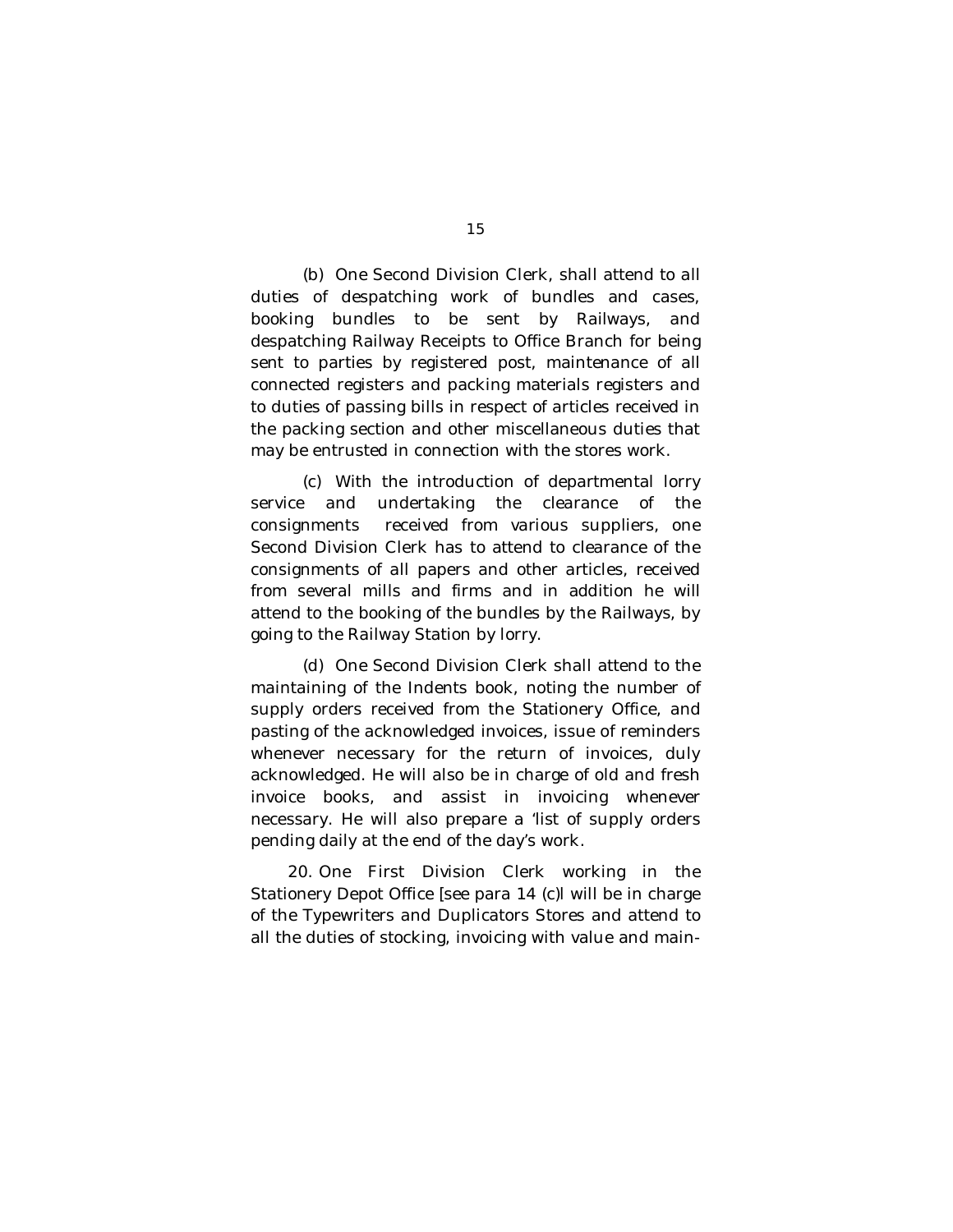taining ledgers, as in the case of other Stores articles.

#### **Attender**

21. The attender is attached to the Typewriter Stores to Which duties connected with purchase of Typewriters and correspondence relating thereto are entrusted. He will work immediately under the Typewriter Store Keeper and shall attend to all duties of manual assistance to the Typewriter Store-Keeper, cleaning of the typewriters, assisting him in shifting of typewriters, receipt of typewriters from the supplying firms, delivery of typewriters to officials deputed by offices, cleaning of the Typewriter Store arranging the typewriters in proper order, arranging unserviceable machines for auction and attending to 'duties connected with auction and all such other duties entrusted to him.

### **Senior Packers and Packers**

22. They shall work in the Stationery Stores and each packer will be allotted to work under one of the 'Store Keepers and assist him in all his duties of the Stores, particularly receipt of stores from suppliers, checking the quantity received, comparing with samples, arranging and stocking articles received, periodical inspection and check of the 'articles stored,. regular cleaning of the Stores-Rooms and materials stored, assisting him in counting of stocks during stock verification, taking out articles stored for issue correctly, packing articles for supply and despatch, preparation of bundles, transport of bundles from the Stores to the lorry, supervising and guiding the work of daily mazdoors and being responsible for the Stores articles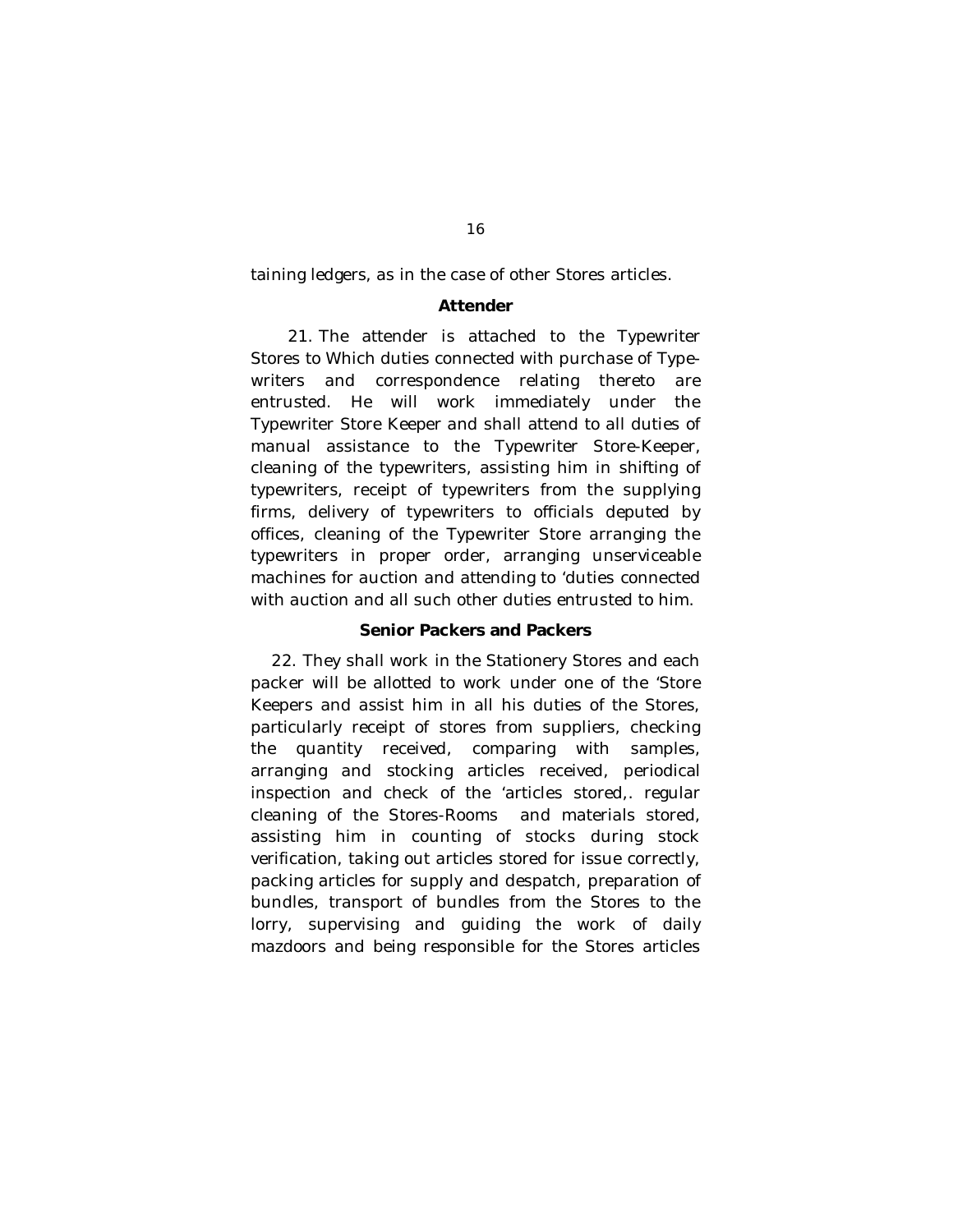with the duties of which each Packer is connected.

#### **Carpenter**

23. He shall attend to all duties of a carpenter like preparing cases and boxes, opening of cases and boxes received in the Stationery Stores, and other minor items of carpentry work in the Stationery Depot. When there is no work of Carpentry, he will attend to the duties of Packer.

### **Ministerial Class IV Staff (Peon)**

24. All the peons must attend office 15 minutes before the commencing time of the office and open the office, keep it clean and tidy, deliver tappals and papers, and 'files to various sections, branches and officers. They should also attend to. other routine types of manual assistance works entrusted to them by officers and officials.

# **Typewriter Mechanic**

25. He shall examine all newly supplied typewriters and issue certificates of good working condition and acceptability, examine all typewriters with reference to their being serviceable or otherwise and furnish certificate of unservice ability in the case of machines which are unserviceable, and shall attend to all repairs of typewriters of all makes of Government offices situated in Bangalore.

# **CHAPTER III**

# **Procedures for work**

26. The Stationery Depot consists of (1) Stationery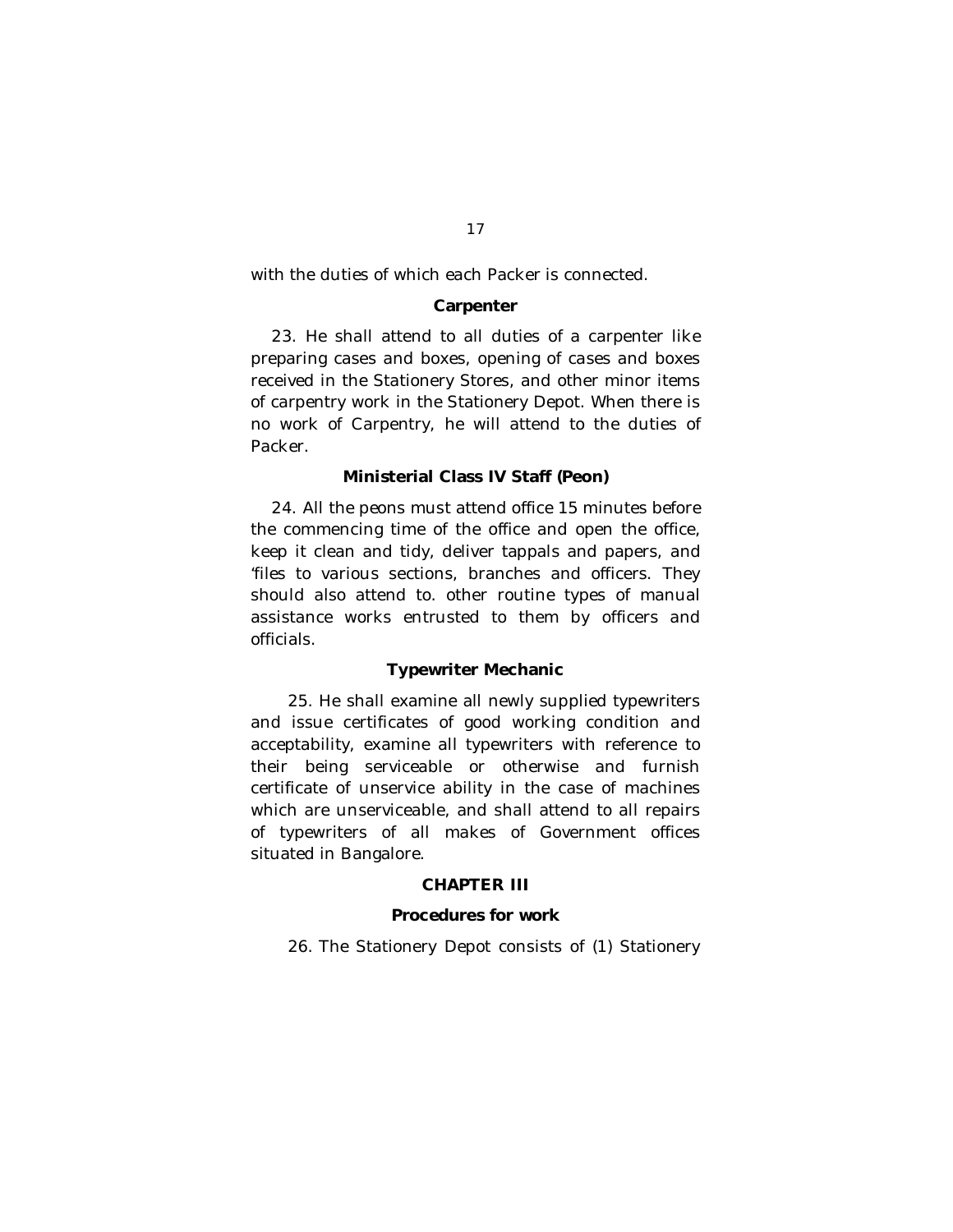Depot Office and (2) Stationery Depot Stores, each headed by a Superintendent Grade-I, the Superintendent Grade I in charge of the Office being generally referred to as Supervisor and the Superintendent Grade I in charge of Stores being referred to as Manager, Stationery Stores. -

# **STATIONERY DEPOT OFFICE**

# **Correspondence Section**

27. The General Rules of Office Procedure issued by Government in the Handbook of Office Procedure, and particularly the Rules of Procedure prescribed in detail in the Government Presses Manual, as amended from time to time, will be followed in the Government Stationery Depot also, with necessary modifications if any.

The Supervisor is assisted by First Division Clerks, Second Division Clerks, Typist and Class IV Officials. One of the Senior First Division Clerks will be in charge of Cash in addition to the duties attached to him, and is referred to as the Cashier. He has to pay a Security Deposit of Rs. 250

28. All papers regarding stationery, etc., shall be addressed to the Director of Printing, Stationery and Publications (Government Stationery Depot), Bangalore and received in the General Tappal Clearance Section and given a 'From' number and entered in the General Receipt Register. In case of local delivery tappal, an official of the General Tappal Clearance Section shall acknowledge their receipt, noting the 'From' number in the Local Delivery Tappal Book, to facilitate future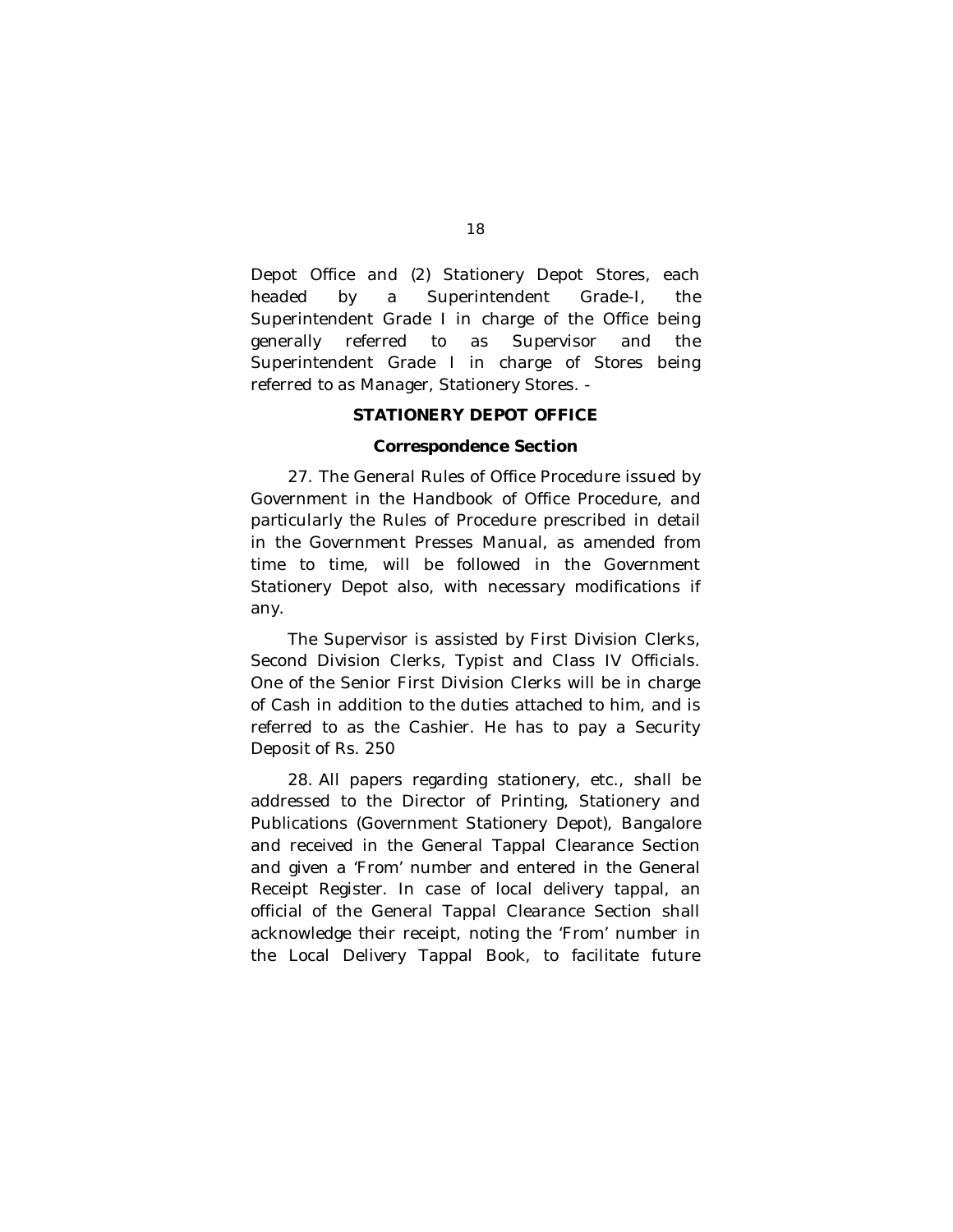reference. The Superintendent of the General Clearance Section will open all tappals except D.O. letters, letters from Government and Confidential letters, which should be invariably opened by the Director or by the next Senior Officer in his absence. The tappal registered or unregistered, will be received in this section and dealt with similarly.

29. On opening the tappal, the Superintendent of the General Clearance Section will arrange for their registration in the General Tappal Register and pass on the letters pertaining to the Stationery Depot to the Assistant Director in charge. The D.O. letters, telegrams and letters if any, opened and received back from the Director shall be registered in the General Tappal Register and sent over to the Assistant Director, in charge or dealt with as directed by the Director.

30. The Assistant Director will go through the Tappal and mark them with necessary instructions for the attention of the Stationery Office or the Stationery Stores as the case may be, and pass them on to the General Receipt Clerk for registering them in separate Registers if necessary, 'and handing them over to the Supervisor (Office) or Manager (Stores). These two heads of sections will mark each paper for the concerned official working under them and pass it on to him, making note of important and urgent papers in special Note Books maintained by them. The Officials (Case Workers) will enter the details of the Tappals referred to them in the Case Register (Form III of the Hand-book of Office Procedure) and give each letter a 'From' number and deal with them expeditiously.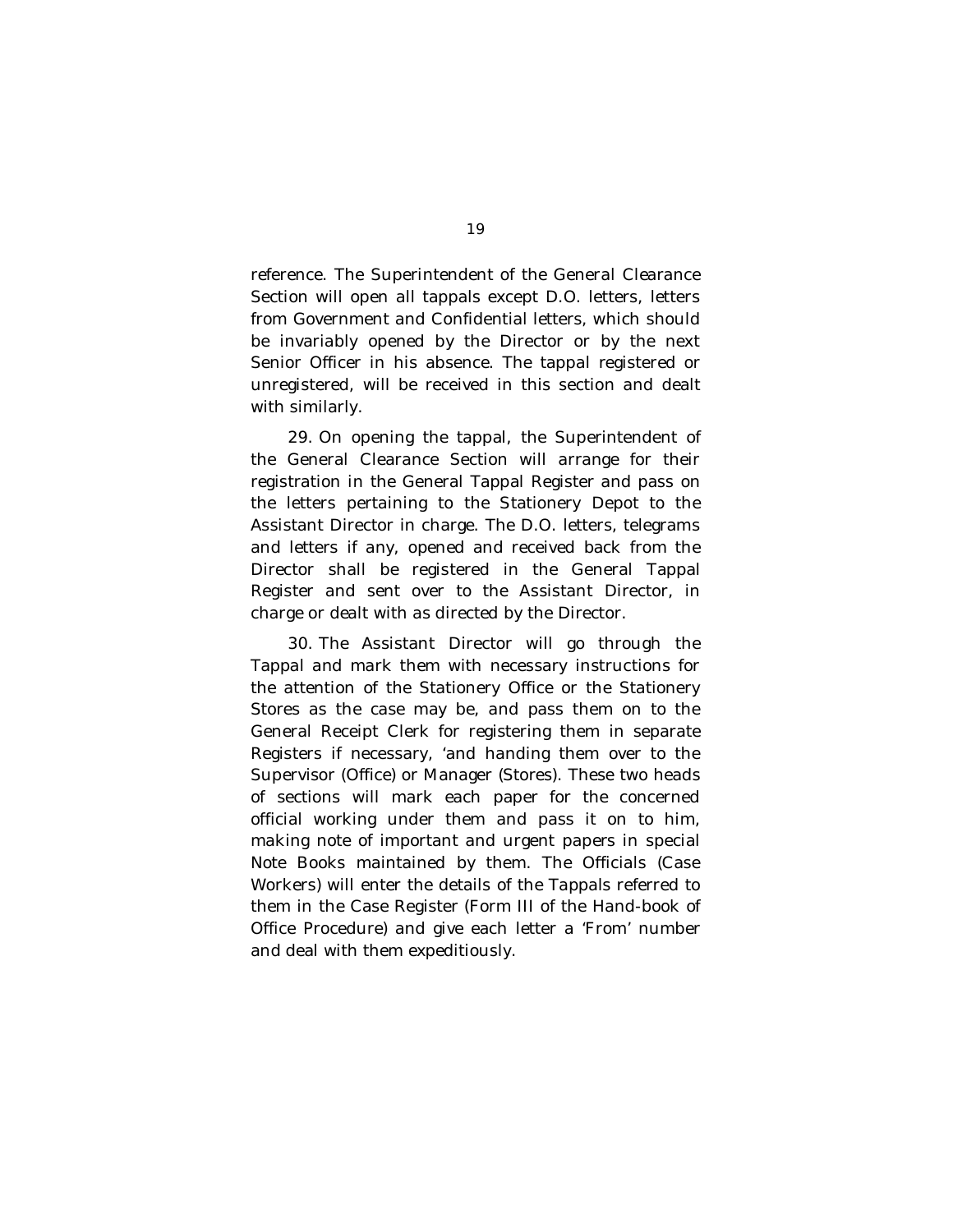31. The Supervisor (Superintendent Grade I) and

the Manager, Stores (Superintendent Grade I) must put up notes and drafts themselves in important cases, leaving routine cases to the concerned officials. All drafts and notes shall be temperately written and should be free from personal remarks.

32. For the registration of papers received or sent out, the Stationery office shall maintain the following registers:

- 1.From Register (General).
- 2.From Register (Government References).
- 3.To Register.
- 4.D.O. letters Register.
- 5.Peon Book, 'and
- 6.Tappal Register.

33. Ordinarily the maximum time allowed for submission of letters and cases for orders is three clear days. But simple letters and references which do not require much referencing and unofficial references which are self-contained, should be submitted the day after receipt in the office. D.O. letters, important papers and others marked 'Immediate' should invariably be disposed of on Top Priority basis within three days. Any papers on which the Director or Assistant Director has endorsed 'To-day' should be replied to on the same day or the next day without fail. If for any reason, longer time is required for submission, the papers may be submitted, with a note seeking further time, and permission obtained in writing. Reminders should be sent regularly in respect of all papers to which replies are clue from outside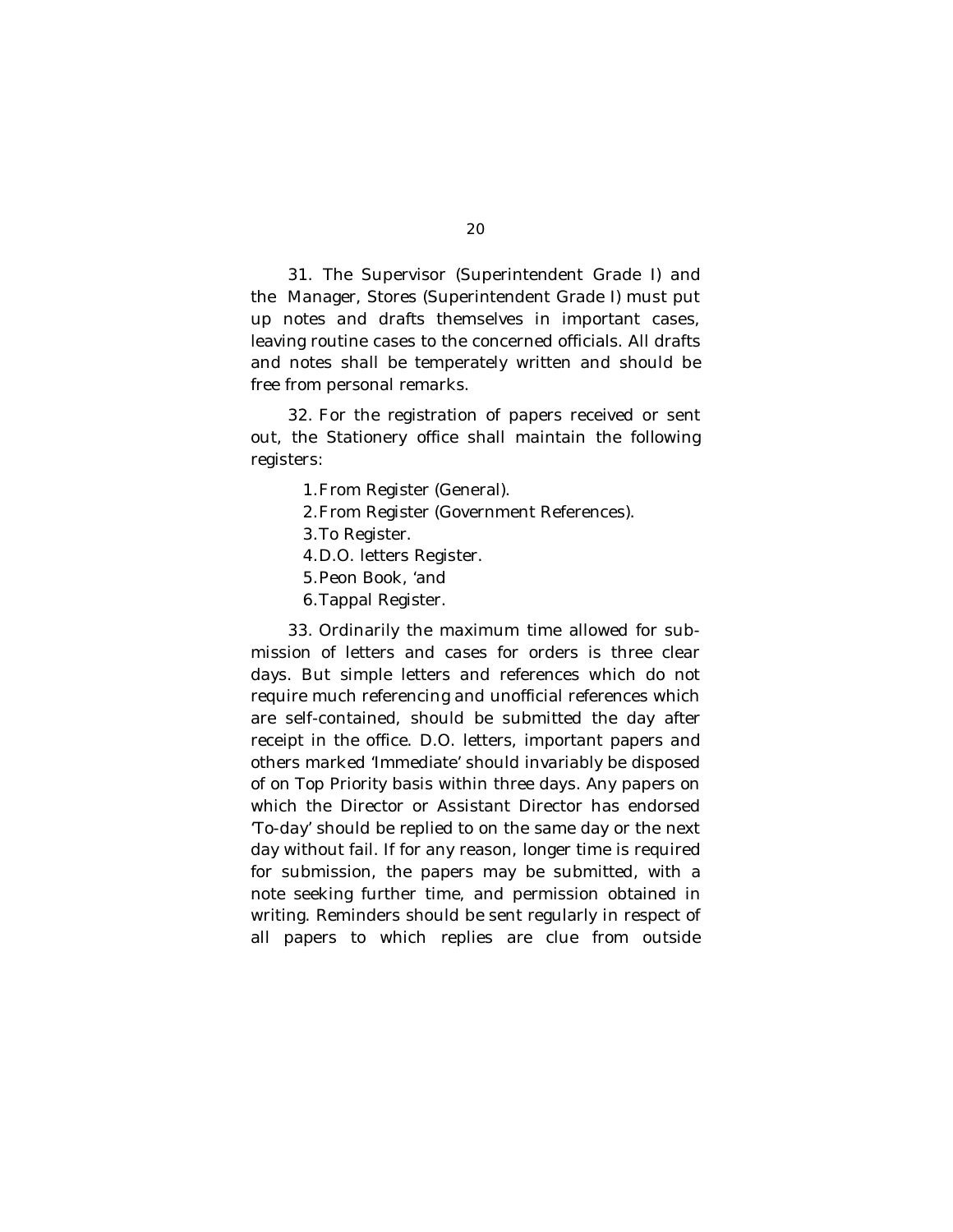offices/firms/persons.

34. It shall be the duty of the Section Head to help!' the Juniors and inexperienced clerks by guiding them in their day-to-day work and see that the section works' smoothly and efficiently. He should also see that the clerical staff under him is fully employed and the workload in the Section is equally distributed and that immediate attention is paid to all urgent and important papers.

35. All Registers and forms prescribed in the Hand Book of Office Procedure 'and any others prescribed and considered necessary for the working of the Stationery Depot shall be maintained properly and submitted to the Assistant Director and the Director periodically for inspection.

36. All officials dealing with correspondence and Accounts and Stores shall maintain a Diary showing the details of work turned out by them and submit the same along with the Arrears list of the Handbook of office procedure, every Monday through the Section Head to the Superintendent, General Clearance Section, for checking whether all papers have been attended to within the stipulated time. The Superintendent will report all cases of inordinate delay to the Director through the proper channel. This will also facilitate the preparation of consolidated Arrears Lists of the papers received during the month by the 10th of the following month, for submission to Government.

37. Each case worker should arrange' his files in five bundles, viz., (1) Cases Pending disposal, (2) Cases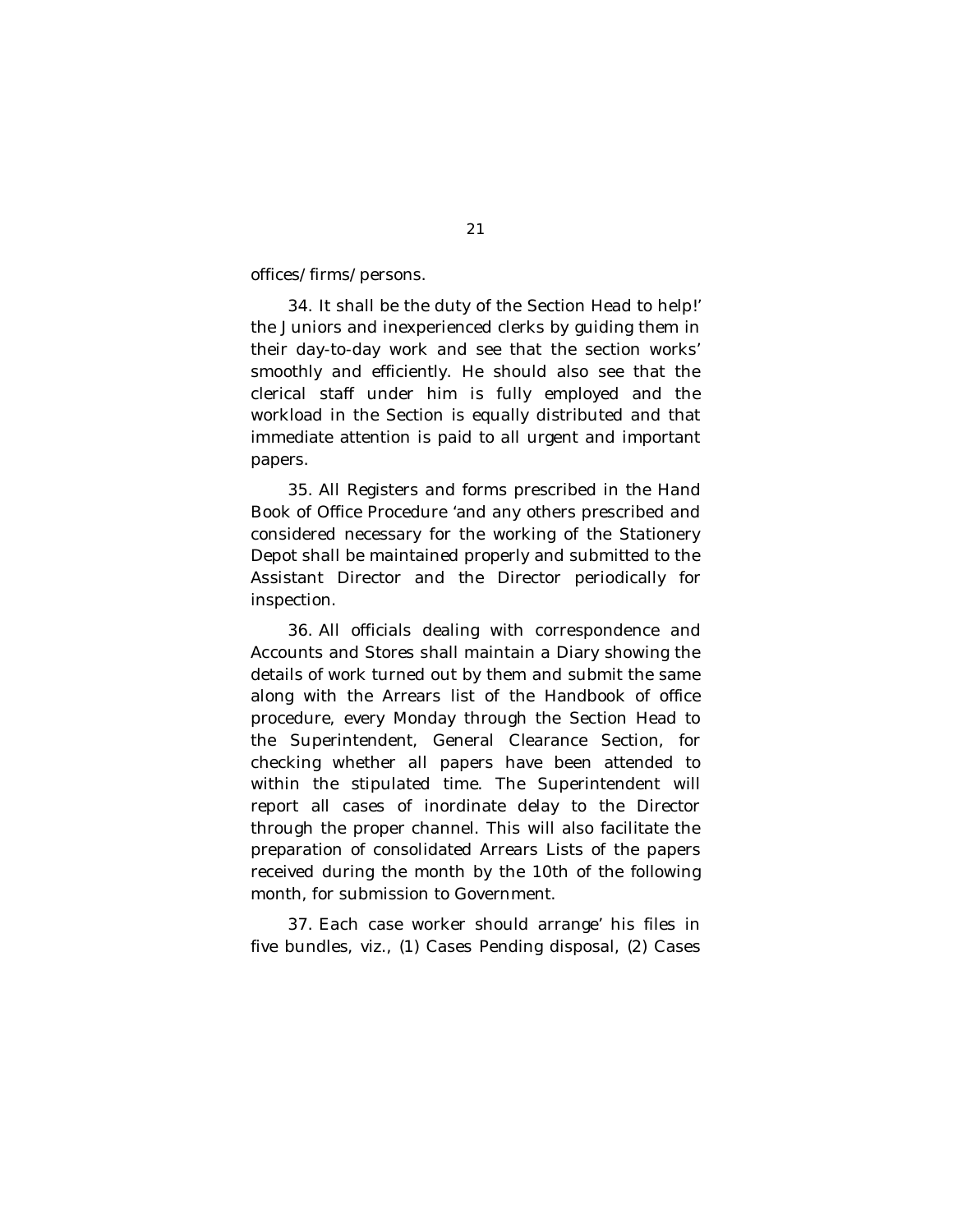awaiting replies, (3) Periodicals, (4) Circular Files, (5) Papers to be sent to the Records Room.

38. Clear statements of distribution of work among the several officials shall be prepared and got 'approved by the Director and put up near the table of each official, displaying details of his duties, registers and records to be maintained by him and the periodical returns to be submitted by him with their due dates.

39. A list of Reports and Returns due from the Stationery Depot is given in Appendix I subject to revision from time to time as ordered by competent authority. The Supervisor is primarily responsible to see that these reports and returns are sent out on or before the due dates.

40. Personal files are kept in safe custody by the Superintendent Grade I (Supervisor). The Confidential files and papers are kept with the Assistant Director/ Director. Circular files, Government Orders, etc., relating to the Stationery Depot shall be maintained by the Record Keeper. He shall also maintain the Office Order Book. He will prepare a table of contents and Index for facility of reference for the Circular files and Office Order Books. The Stationery Depot papers shall bear the Indexing STY. There shall be a separate Typist for the Stationery Depot Office and 'a separate Record Keeper, assisted by a Clerk cum-Typist with regard to typing work.

#### **Arrangement and Custody of Records**

41. (a) The Records of the Stationery Depot will be in the custody of the Record Keeper. He shall arrange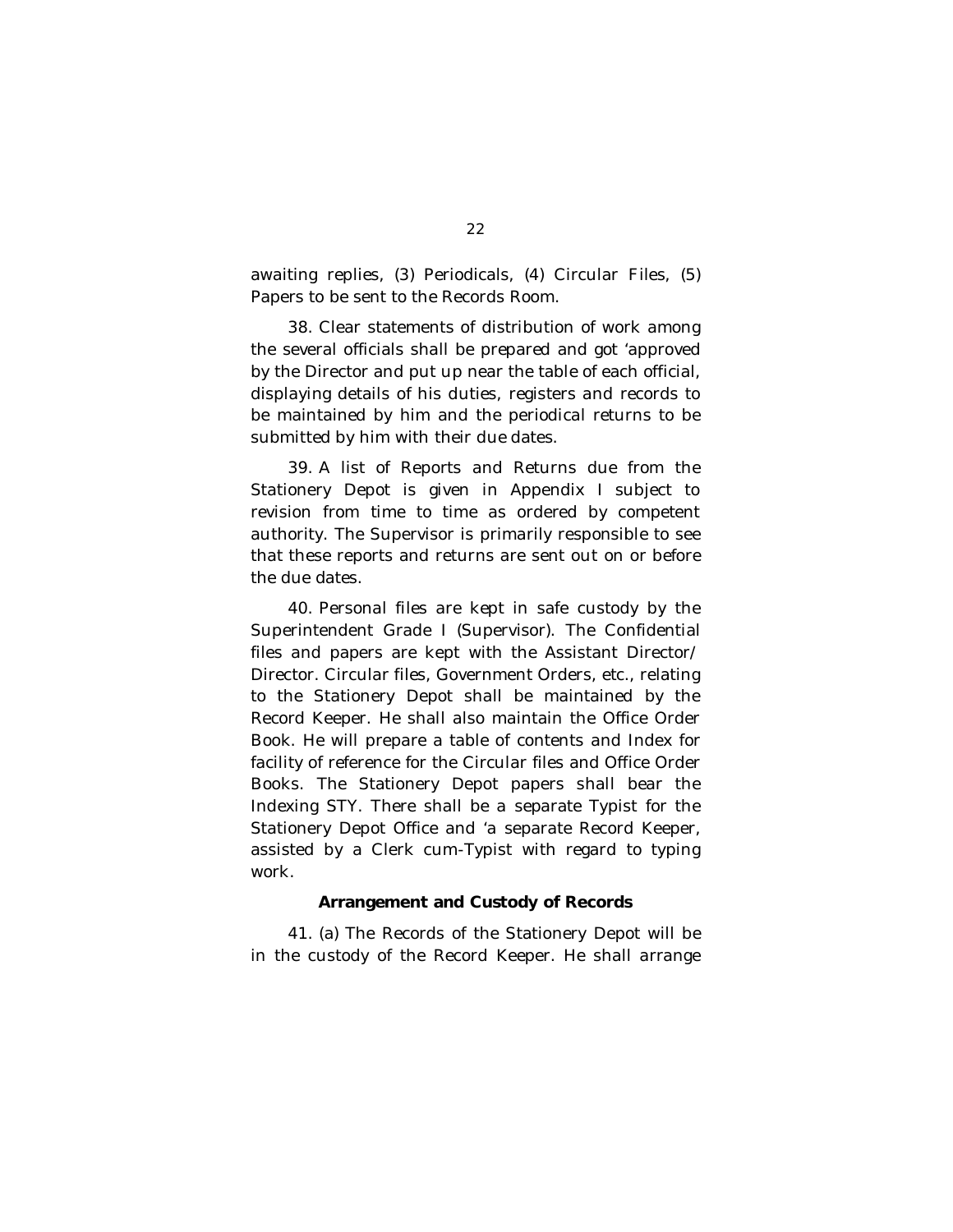them by subjects and maintain a, list of subject bundles and also an 'alphabetical index for them.

(b) A facing sheet of the contents will be put up in every file as it is opened and each paper will be entered in the facing sheet as it is added on to the file. Accounts Registers, Periodical Returns, Gazettes and similar papers should as far 'as possible, be kept in separate shelves.

(c) The Registers and returns will be delivered to the Record Keeper when they are no longer required for current use.

(d) Papers taken for reference should be got back and restored to their proper places without delay.

(e) The Supervisor (Superintendent Grade I) will see that the Record Keeper keeps the records-shelves and records properly dusted and tidy and that they are duly protected from dampness, insects etc.

(f)Obsolete and useless records should,, with the approval of the Director, be weeded out and destroyed periodically. Records requiring to be destroyed should before destruction, be examined and selected by the Record, Keeper, under the instructions of the Supervisor (Superintendent Grade I) and sent up to the Director through the Assistant Director for inspection. Records should be destroyed once a year only in the month of December. The records, books, papers and registers chosen for destruction should be burnt in the presence of the Assistant Director. Destruction made in any year shall comprise papers which have passed their time limit calculated from the official year of their disposal. A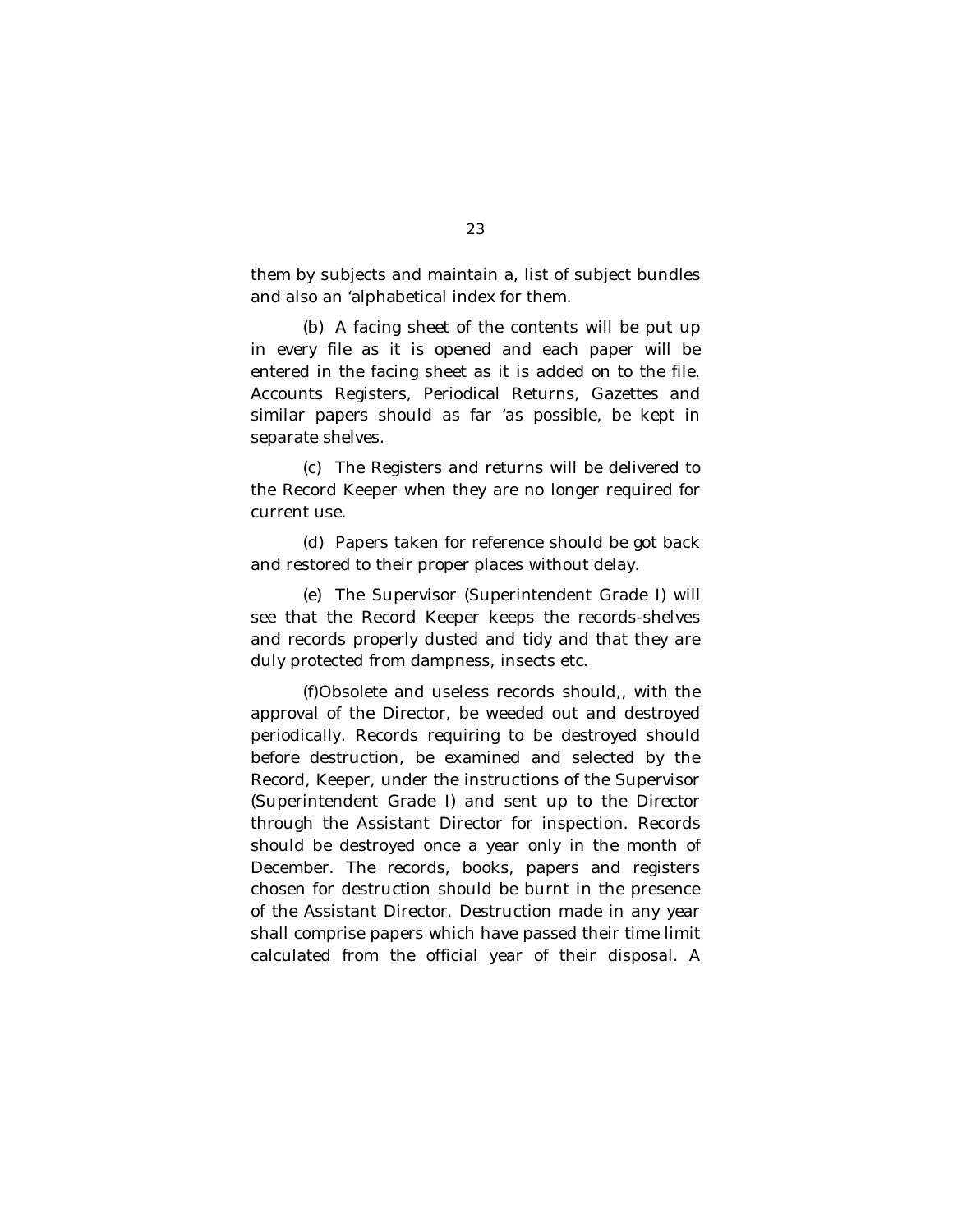register shall be kept of all records destroyed giving briefly the substance 'of the records, their dates and noting the last 'To' or 'From' number, if any.

### **Accounts Section**

42. The First Division Clerk in charge of Accounts and Cash will enter in the Cash Book all money transactions including cheques, drafts and remittance transfer receipts. Full details shall be given to admit of the main points of each transaction being readily ascertained. All receipts, disbursements and charges of whatever nature connected with the Public Service must be promptly and clearly shown in the Cash Book. For all moneys received at the Stationery Office from the Public, a receipt in the prescribed printed form should be issued under the signature of the Director or the Assistant Director and the counter oils thereon carefully filed in the office. When refunds are claimed, the original receipt granted must invariably be produced for cancellation and the fact of -refund noted in the office copy of the receipt and against the original entry in the Cash Book. The 'Cash Book shall be closed and the cash on hand deposited at the close of each day in the Cash Chest. All entries in the Cash Book should be checked by the Assistant Director with reference o the various documents on which they are based, i.e., all tems of receipts with the counterfoils of receipts, etc., and all items of payment with the Acquittance- Roll, Contingent Register, Remittance Books, etc. The Assistant Director riill also check the totals and the correctness of the closing cash balance' and verify by counting the cash balance and comparing with the book balance and sign the Cash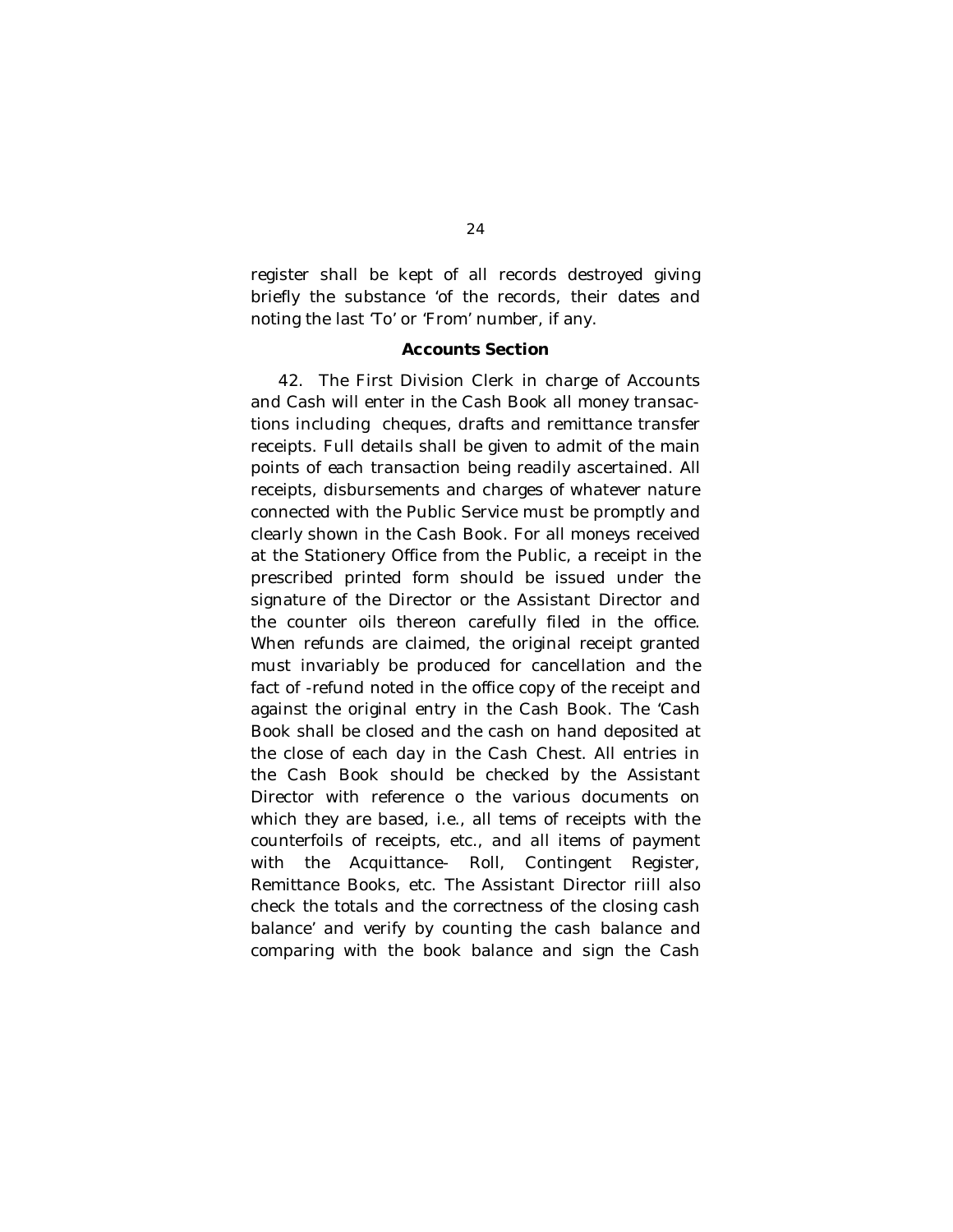Book with date in token of this examination. The Director will examine the Cash Book once a month, preferably on do not previously intimated to the staff, test-check the receive and payments with the documents On which they rest, verify the cash balance at the chest with the book balance, at sign the Cash Book in token of his examination. The Cash Book is the record of cash transactions of the Director at he is responsible for its correctness and he has therefore exercise whatever check he considers necessary to ensure i chronological record of all cash receipts and paymen written up 'simultaneously with the transactions. The Key of the cash chest will be with the Senior I Division Clerk is in charge of Cash and he furnishes a cash security Rs. 250. The Senior First Division Clerk, shall, on account, keep office funds in his personal possession or m private money with office funds.

43. All moneys received in cash from whatever source except those drawn for making disbursements must at on be remitted to the Treasury for deposit after entering in ti Remittance Register wherein full details in respect of each item of money received and the head of account to which it is to be credited must be noted. Earnest moneys at security deposits should be credited to 'Revenue Deposits and sale proceeds of Stationery to 'Stationery Receipts

#### **Contingent Register**

44. The Contingent Register is a register showing under the detailed heads of the Budget Estimates the expenditure incurred by the Office from day-to-day out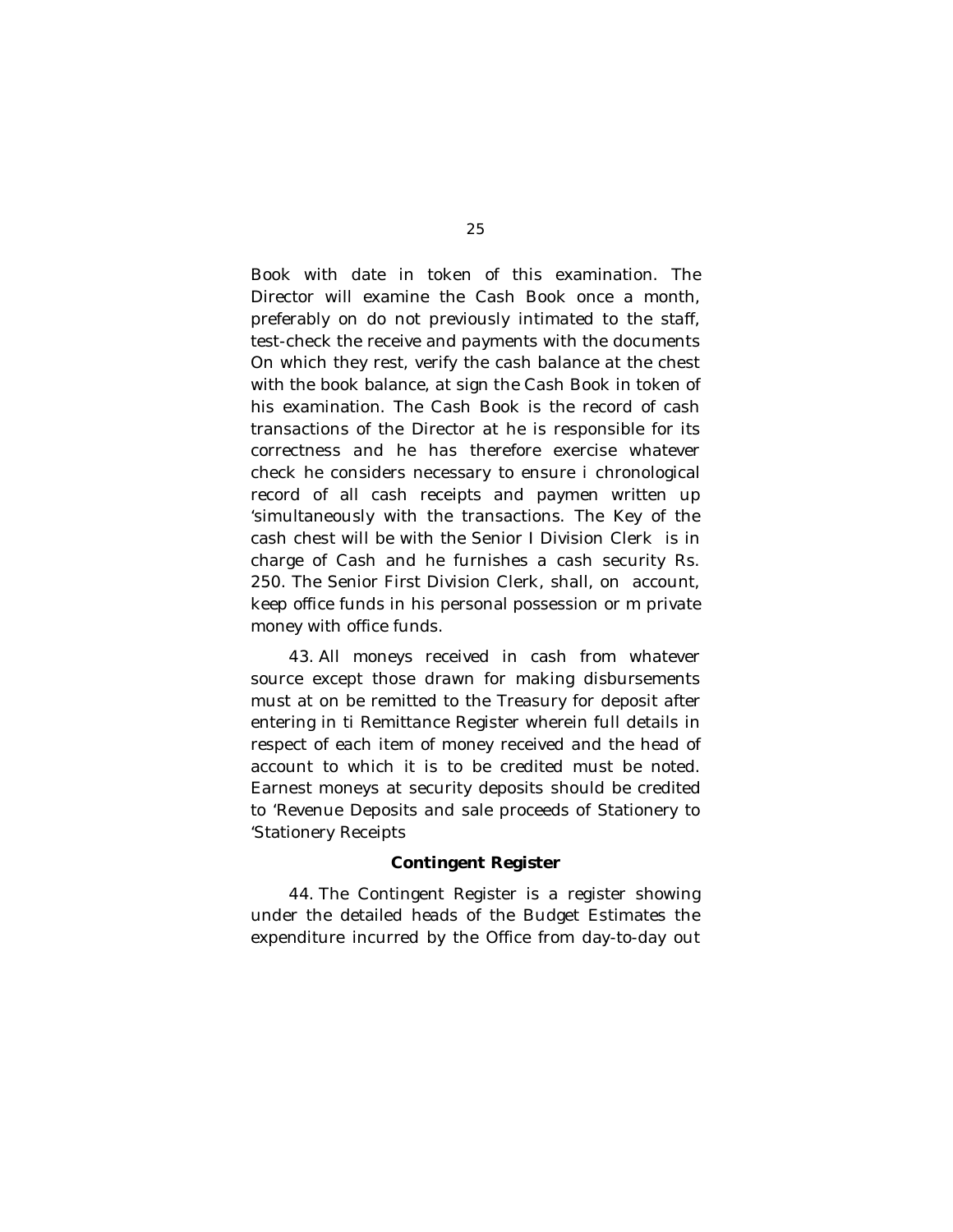contingent grants. To meet contingent charges, the Office is allowed an imprest of Rs. 1,000 which should always accounted for by the Senior First Division Clerk either cash or by paid voucher. Whenever it is desired to it, the Contingent Register should be totalled and a detaile contingent bill in Form No. 21 drawn up and presented the Treasury for payment. Such Contingent bills shall checked by the Assistant Director with the Continue Register and the Cash Book before they are submitted for the Director's signature. Contingent charges must be promptly paid and brought to account. All disbursements from contingencies require the previous authority of the Director which should be obtained in the contingent order book or on the voucher supporting the charge.

#### **Acquittance Rolls**

45. (a) The Acquittance Rolls are records of salaries and allowances disbursed to the establishment and of the receipts taken from the payees in acknowledgment. They should be written up along with the establishment bills and both must be submitted to the Director for signature before the latter are sent up to the Treasury for being passed; and when any corrections or disallowances are made in the• bills by the Accountant General after post audit, they are communicated by means of audit memoranda and they should be noted in the register in red ink and appropriate action a's may be necessary taken.

(b) Pay and allowances bills of establishment shall be checked by. the Supervisor (Superintendent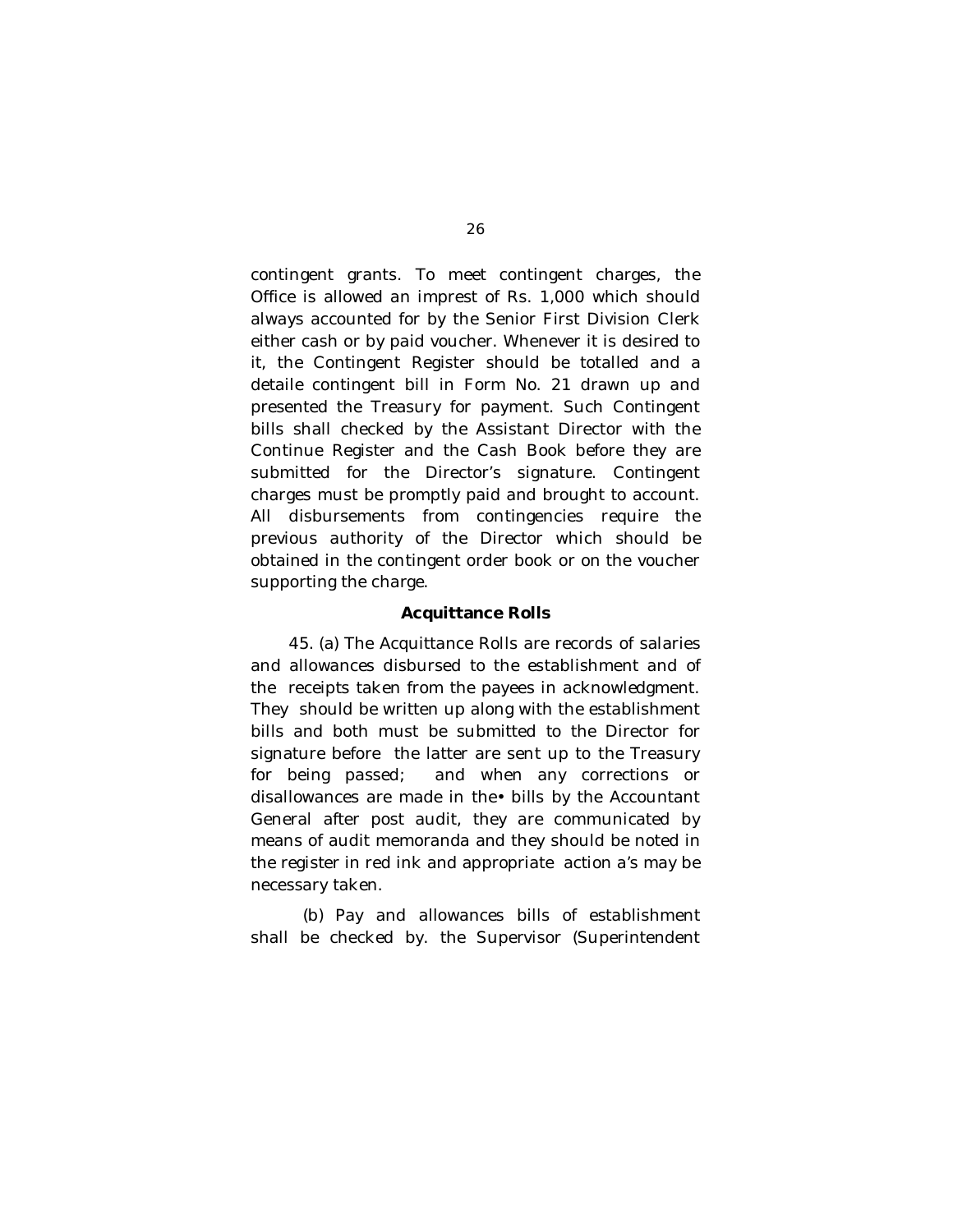Grade I), 9then the Internal Audit Superintendent and the Assistant Director before signature. The procedure for preparation of establishment bills and supplemental bills and disbursements will be similar to the procedure prescribed in the Government Presses Manual for those functions.

(c) The amounts drawn on these bills must be disbursed without delay. If any sum is left undisbursed at the end of a month, it shall be refunded to the Treasury by short drawal from the next bill sent up for payment unless the undisbursed amount is required to be kept for a longer period under the rules. The amount short drawn may be claimed in a supplemental bill at the time it is required for payment.

(d) Before signing the acquittance roll, the Director must satisfy himself that all amounts drawn on previous bills have been disbursed to the persons concerned, that proper receipts have been taken from them and that the payments have been duly posted in the Cash Book, any amount remaining undisbursed for more than three months being shortdrawn in the bill presented for signature.

# **Service Registers**

46. The Service Registers of the 'members of the establishment must all be posted and kept up-to-date and they should be examined by the Director once on or before the last day of every year before the establishment pay bills for the month of March are sent to the Treasury. Entries should be made then and there on every occasion when any order which should be recorded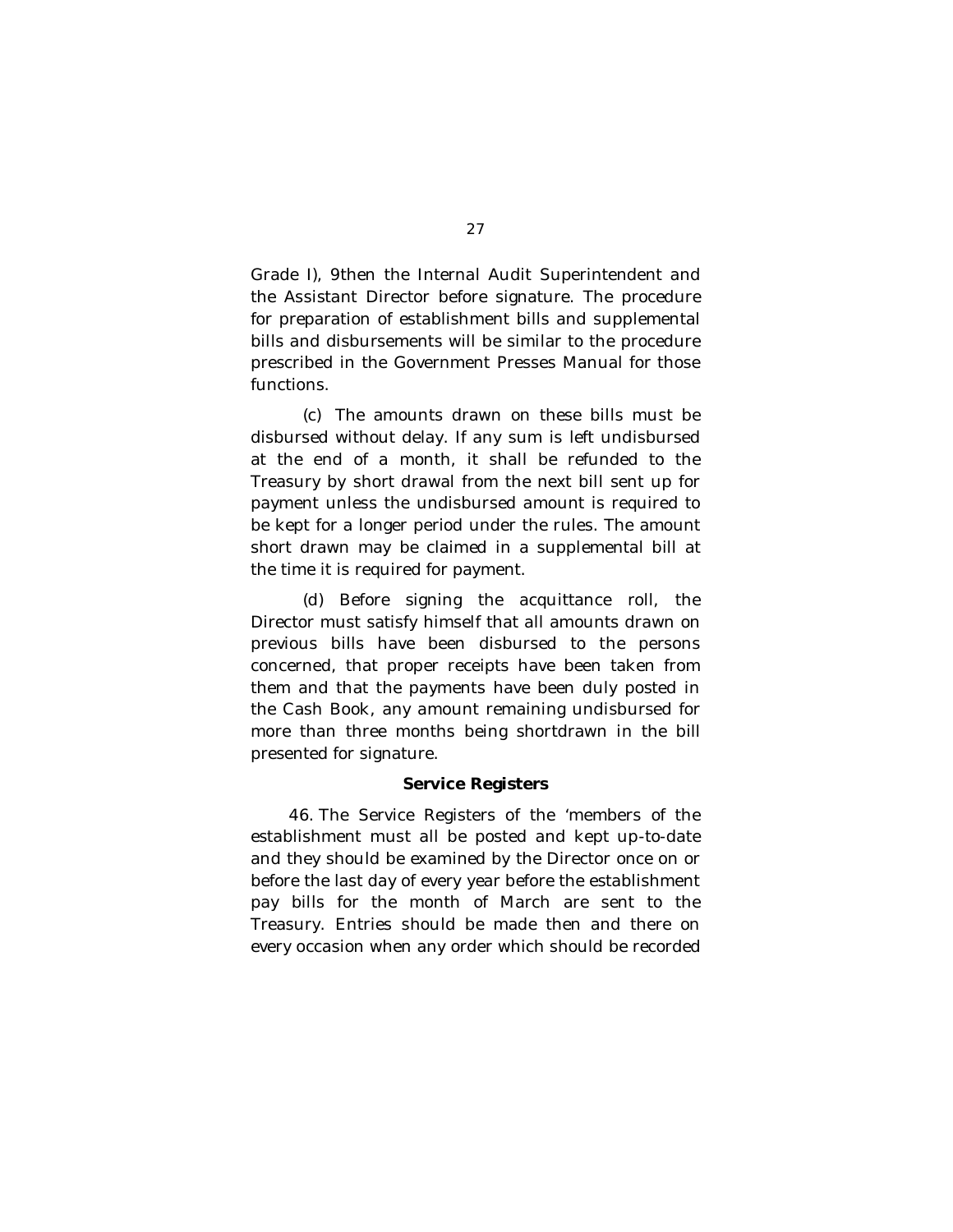in the Service Register is, pa'ssed and the Assistant Director should ensure this.

#### **Security Deposits**

47. (a) Security deposits or earnest money received from contractors should be entered in the Register of Security Deposits and the amount sent to the State Huzur Treasury as a Revenue Deposit. Cheques payable or demand, Government of India Promissory notes, etc. received as Security should be similarly entered in the register and sent to the State Huzur Treasury prompti for safe custody.

(b) An annual review of all S . B. Security DePositf made by the contractors for the performance of the cotract shoukL be made and all Security Deposits of contract which have been duly executed should be released in favo of the pledging contractors. In case the party is n traceable immediate action should be taken to notify th the party should claim the return of the Deposits with three months. In case of default, these cases should reported to the Treasury Officer concerned who with approach Government for orders.

(0. M. No. FD 90 RTP/59, dated 16th January 1966).

### **Preparation of Budget Estimates**

48. The Superintendent Grade I shall be responsible for the correct preparation of and the punctual submission to Government of the Budget Estimates relating to the Government Stationery Depot under Stationery and Printing in the preparation of which he shalt be guided by the general instructions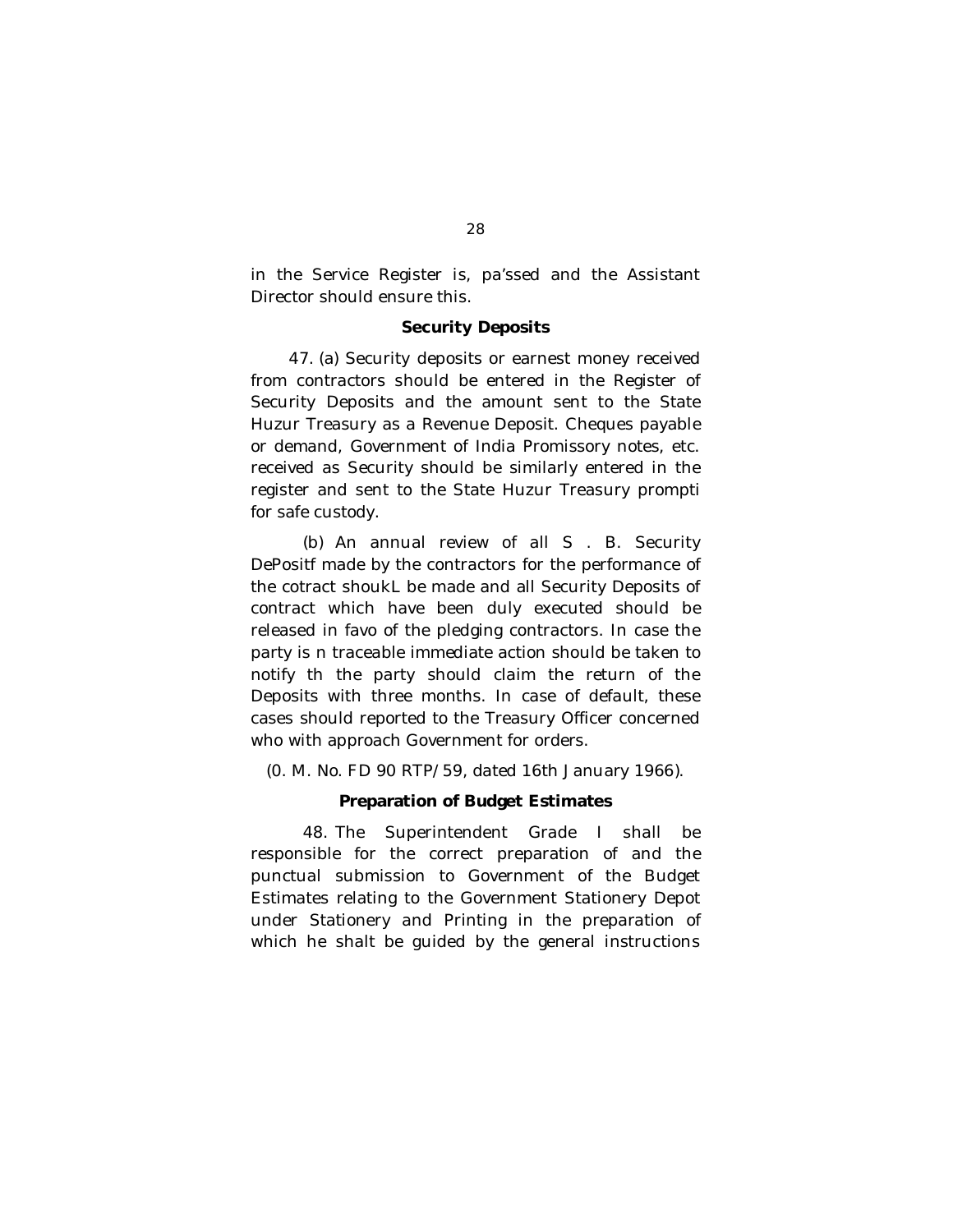contained in the Mysore Budget Manual and instructions issued by Government from time to time. The provisions of the Government Presses Manual may be referred to for the several Budget Heads and notes thereon.

# **General Duties of Accounts Section**

49. It is the duty of the Accounts Section:

(a) to prepare in time forecasts of requirements of the official year following in consultation with the Manager, (Superintendent Grade I) Stationery Stores and to. deal generally with the correspondence relating to the receipt and issues of stores.

(b) to prepare the Budget Estimates of the Stationery Department, applications for additional allotments, replies to audit reports.

(c) to prepare and submit prescribed periodical reports and returns on or before the due dates.

(d) to see that all articles received in the Stationery Office from all sources and supplying departments are duly brought to account, and

(e) to price such articles.

# **Payments of Suppliers' Bills**

50. The procedure as detailed in the Manual of the Government Presses in respect of payments of Suppliers' Bills under 'Bills' have to be followed in respect of bills received in the Government Stationery Depot also. Paras 268 and 369 of the Government Presses Manual may be referred to in this connection.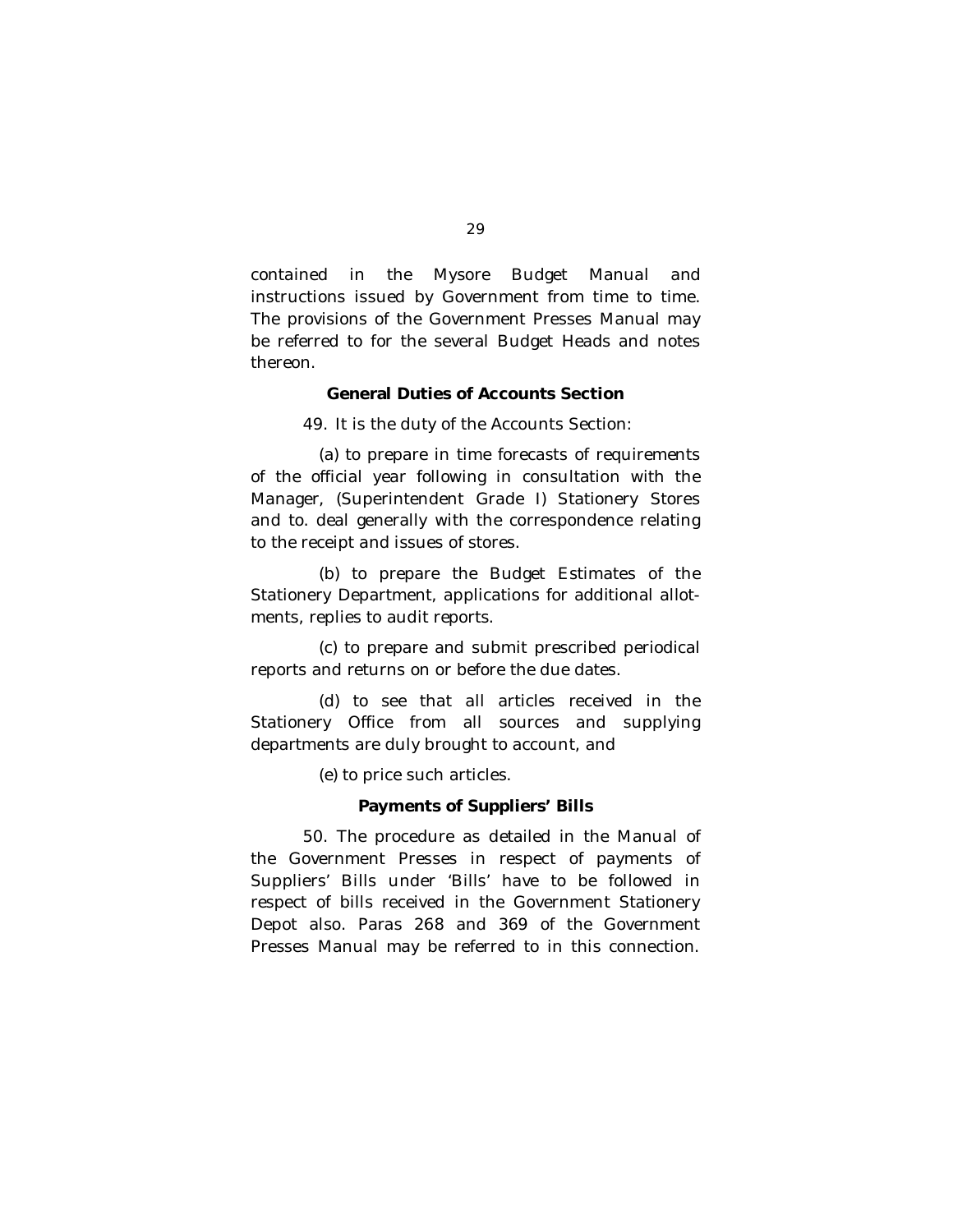Bills to paying offices and Departments

51. In respect of bills to be sent to paying offices and paying departments from the Government Stationery Depot, valuation of supplies will have to be made on the basis of approved rate lists of stationery articles in force from time to time, as soon as supplies are despatched or delivered, and bills prepared. Scrutiny of the bills, despatch of bills, checking of the bills by the Internal Audit Section, watching of adjustments, maintenance of demand, collection and balance registers, issue of reminders and effecti've 'action to secure payments will also have to be. done in accordance with the procedures prescribed for the several stages in the Government Presses Manual. The procedures in respect of securing payments from local bodies and in respect of addition of departmental charges and others as in the Government Presses Manual (and the Manual of Contingent Expenditure) are also applicable.

# **Reconciliation of Departmental Accounts with the Accounts of the Accountant General**

52. The Second Division. Clerk in charge of Establishment Pay Bills, etc., attends to the reconciliation of figures with the Accountant General's figures in the Press Office with the Reconciliation Clerk. In this connection, the provisions in the Government Presses Manual may be referred to.

# **Posting of Accounts of Stores Articles**

53.The daily receipts and issues of Stores Article's shall be posted into the ledgers by the Ledger Clerk with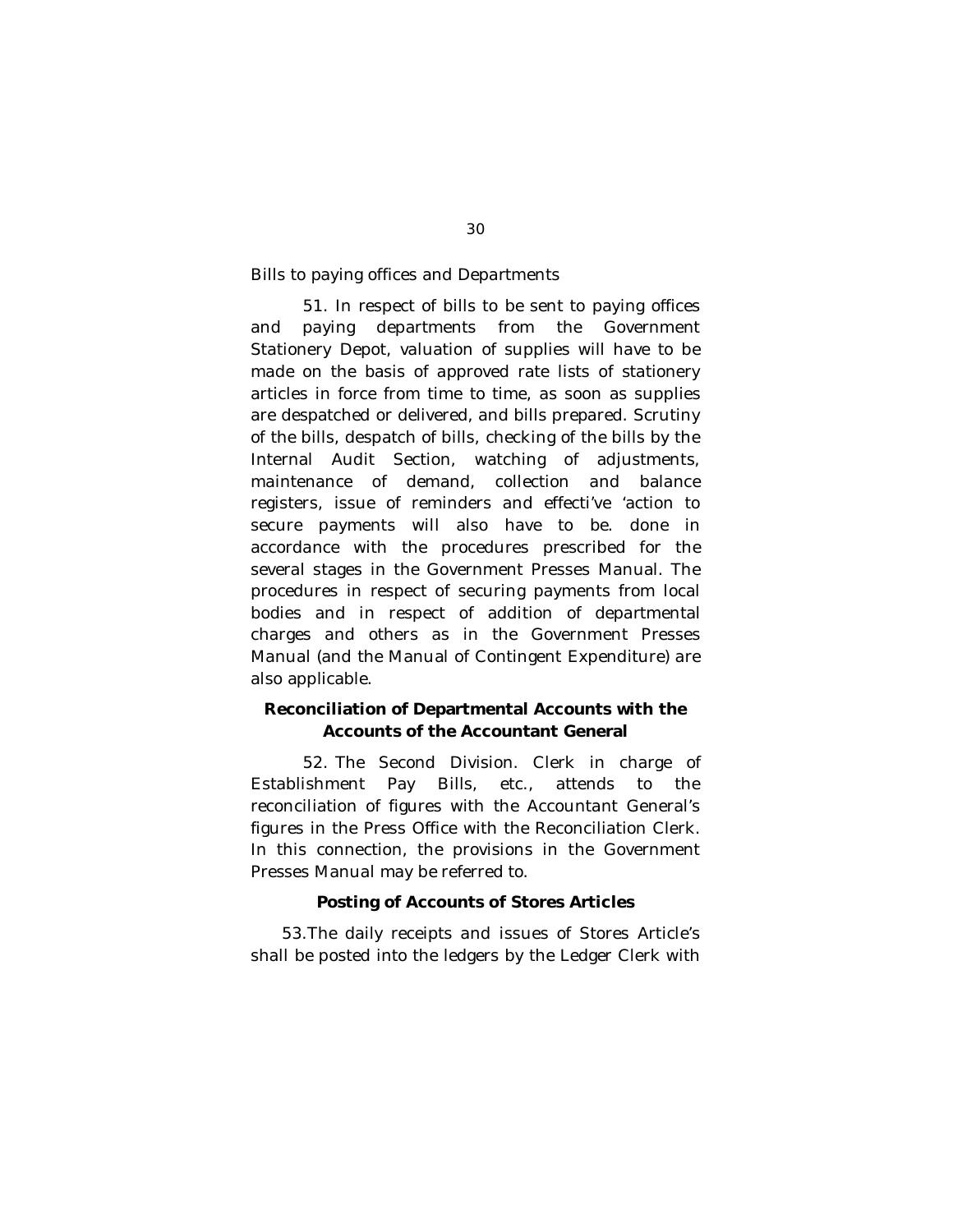reference to receipt vouchers and supply invoices, before the close of the next working day. The Assistant Director in charge of Stationery Depo.t should also verify whether postings have been made accordingly and affix his initials in the ledger on each day in token of having verified 'the daily postings. The postings should be checked by the Superintendent Grade I of the Stationery Office regulady on the next working day after the transactions are over. The official posting the ledgers and the official checking the postings must initial the postings and checkings, and also sign in full against the last entry.

### **Striking of Monthly Balances**

54. This work should be done with accuracy and utmost care and the officer should also test check a few items.' The balances should be struck each month regularly, two separate totals for each month, one ba'sed on the book balance and the other on the physical balance reported to' Government, if any, for approval, pending adjustment of excesses and deficiencies should be struck, and the excesses and deficiencies as compared to the balance's o.bserved during verification of stock should be arrived at. The monthly balances should also be checked by the Superintendent Grade I of the S&ationery Office or the First Division Clerk who is specially authorised to do this work, before the 5th working day of each month. The balances should also be checked whenever there is check of stock of any article on' any day, to ascertain the excess or deficiency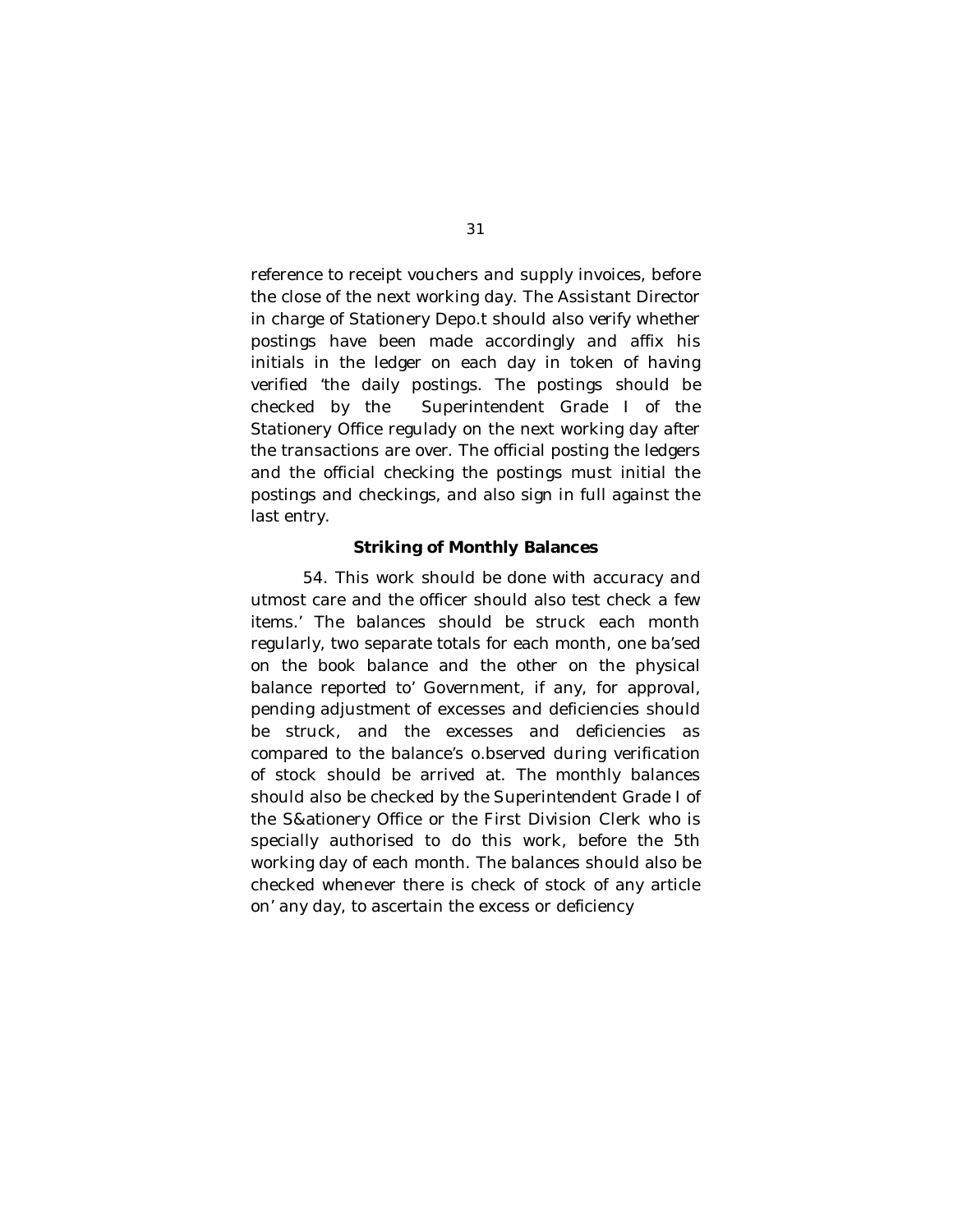### **Furniture**

55. All articles of furniture should be serially numbered as S.O. 1 and S.O. 2 and so on and a register thereof (M. F. C. form) kept by the official entrusted with the duties connected with Furniture, which should contain details as to the cost and date of purchase of each. Once a year, all article's of furniture should be verified by counting and a certificate of agreement or disagreement of the balance according to the furniture register with the actual counted balance should be recorded in .the register. Prompt action should be taken as regards differencet disclosed by the verification which should he made by the Stock Verification Officer of the Department. Articles of furniture should not be removed from one room to another without the Director's knowledge 'or permission. When any article is lost or has become unserviceable the fact should be reported to the Director who will pass orders as to replacement of lost articles or disposal 'of unserviceable ones.

### **Estimating Annual Requirements of Stores**

56. A forecast of the stores required, prepared with reference to the requirements of requisitioning officers in the case of special articles, and with reference to the average. issues of the three previous years in the case of articles of general supply, and providing also for half a year's reserve stock, shall be made in the month of January of each year.

It is just as essential to avoid overstocking as underestimating the requirements. Requirements can be assessed fairly accurately, in the light of the past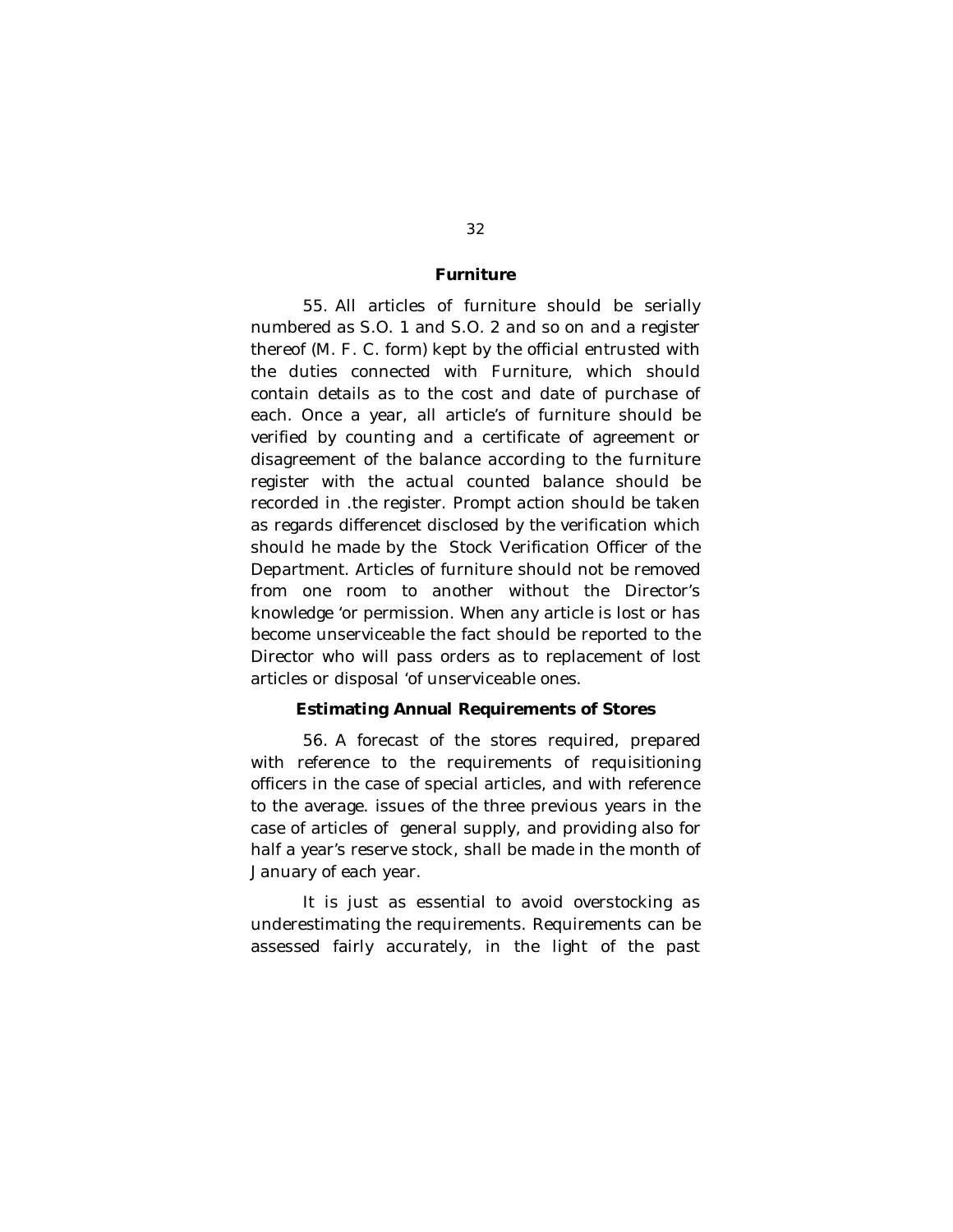experience and on a careful consideration of the previous factors mentioned below :—

(a) In the normal course, requirements should be! based on the average consumption for the last three years plus 50 per cent to cotver the probable increase in consumption.

(b) If there are unusually heavy balance's of particular items, probable receipts and issues during the remain ing portion of the year should be taken into account before estimating the annual requirements.

(c) If there is any change in the number of indenting officers, requirements should be modified accordingly.

(d) If there is any change in the scale of issue of an. particular item, requirements are required to be framed o the basis of changed scale of issue.

(e) In a number of cases supplies are regulated o the basis of the last year's consumption. However, it i possible that consumption during the preceding year limited owing to non-availability of stocks. This possibility should always be taken into consideration while framing annual requirements.

(f)Similarly, the prescribed scales for a number of items are related either to the strength of the staff or the number of officers or the number of machines in use. This provides another useful check on the estimates worked out.

(g) While consolielating the 'requirements of all Depots, the possibility of transferring surplus stocks from one Depot to another should be kept in mind.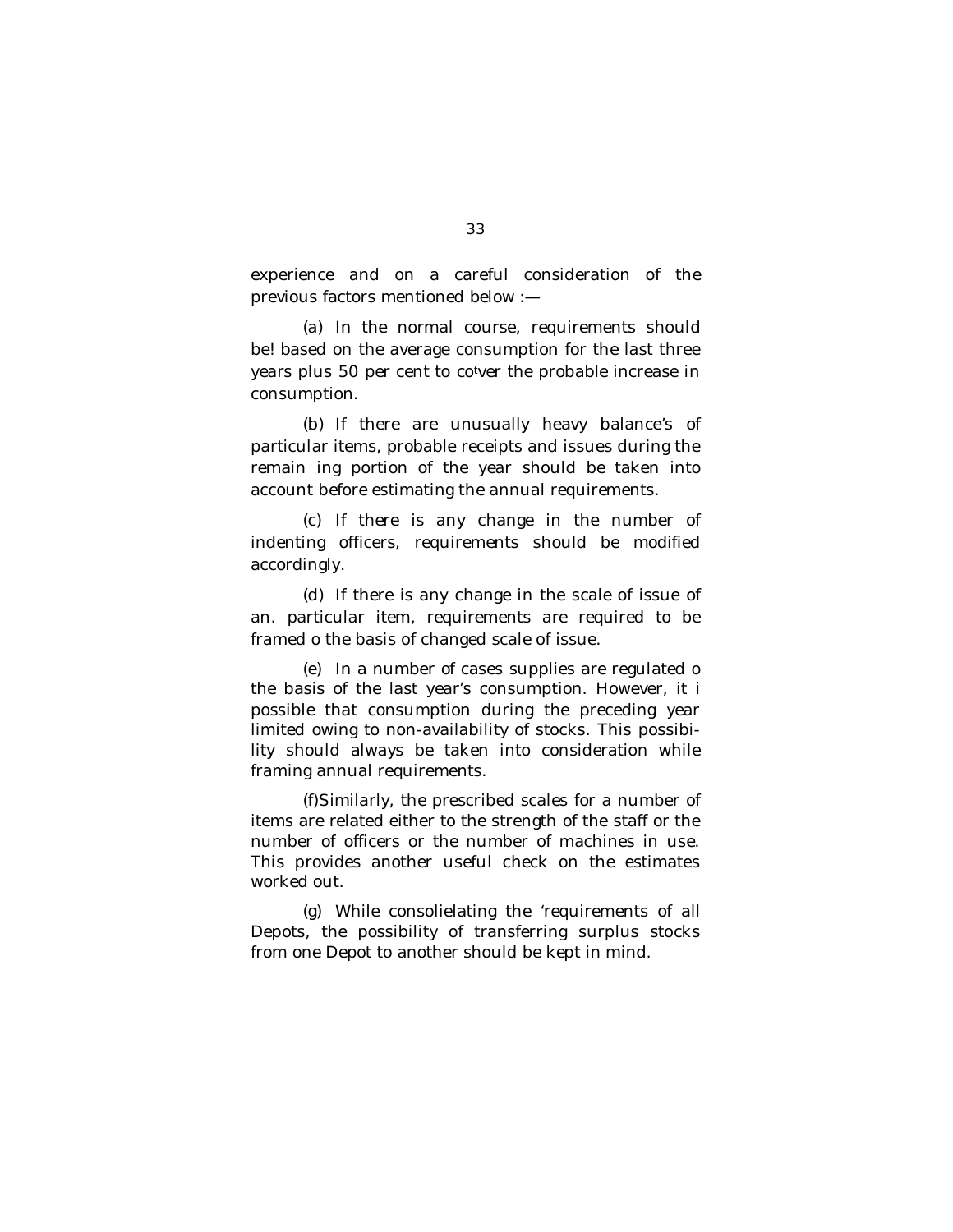# **Purchase of Stores**

57. Purchases of paper, boards and Stationery articles required by the Stationery Depot are to be made either through the Director General of Supplies and Disposals on rate contracts fixed by the Director General of Supplies and Disposals with several firms or through the Stores Purchase Department to whom indents are forwarded by the Government Stationery Depot, or direct by the Director after inviting quotations and following all the rules of purchases.

# **Purchases through the Director General of Supplies and Disposals**

(a) Purchases of all papers and boards for which there are rate contracts fixed by' the Director General of Supplies and Disposals have to be made on the basis of these rate contracts;

(G.O. No. ED 314 UPS 59. dated 14th March 1960)

The procedures prescribed by the Director General of Supplies and Disposals for obtaining papers and boards on; the basis of rate contracts fixed by him will have to be care fully and strictly followed in each case, the 'concerned official and officer of the Government Stationery Depot,. being conversant with these procedures and keeping themselves informed of the latest procedures in vogue from time to time. The Director General of Supplies and Disposals calls for an indent of the requirements at a particular time prescribing a date on which the indent should reach him and action has to be taken by the official in charge of the duties connected with these purchases, to prepare the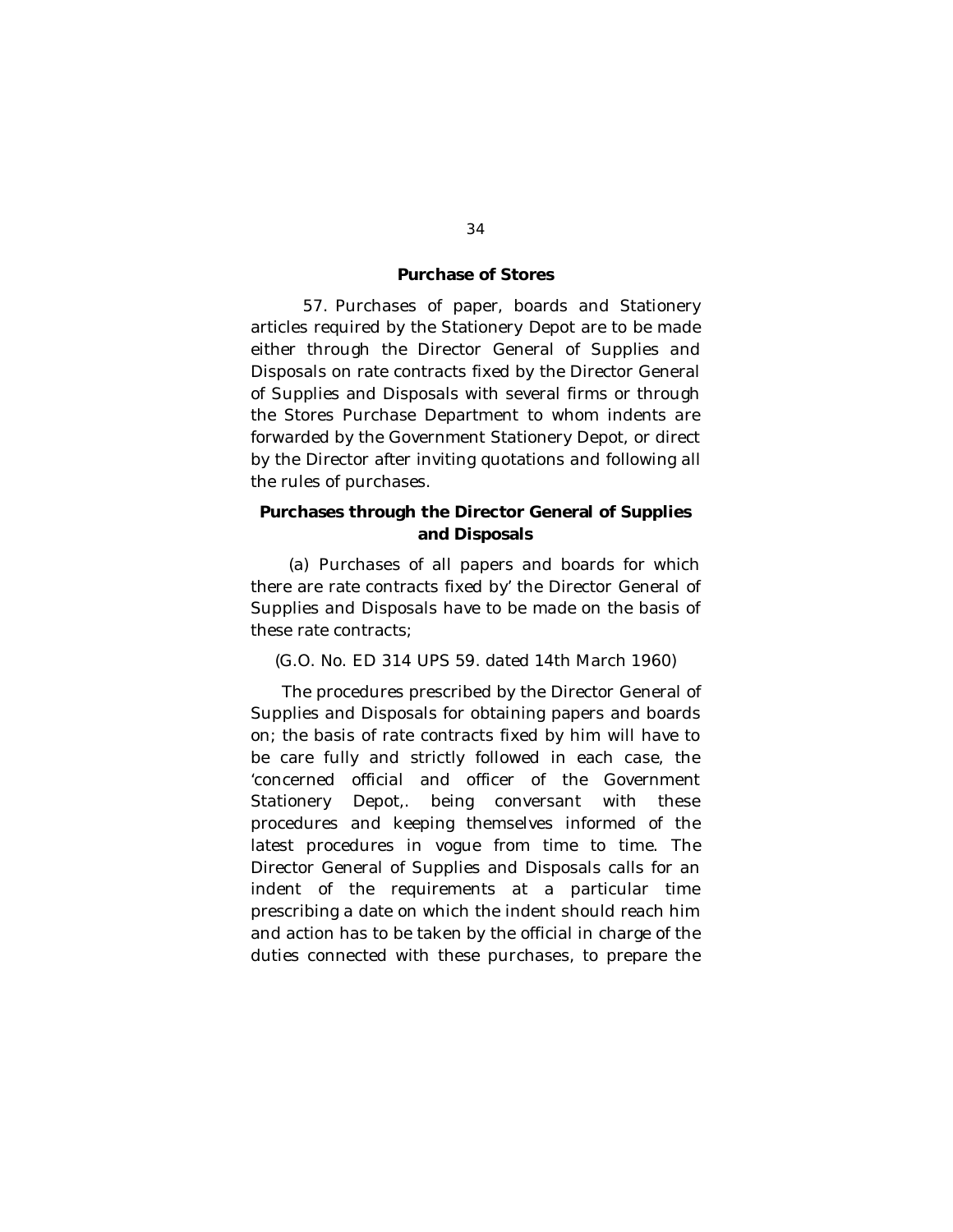indent carefully, in consultation with the Senior Deputy Director in respect of papers, boards, and articles required by the Government Presses, and after scrutiny by the Assistant Director in charge and approval by the Director, the indent should be forwarded to the Director General cif Supplies and Disposals in time. For preparing the indent the principles and procedures for forecasting requirements of several articles described in earlier paragraphs will have to be followed. The Director General of Supplies and Disposals fixes rate contracts and sends copies of the rate contracts fixed, along with allocations of requirements with various suppliers, and all details of the contract and the manner in which the contract has to be executed by the suppliers. These rate contracts when received have to be very carefully studied and compared with reference to the requirements intimated in the indent. Any discrepancy likely to affect the supply or the work of the Stationery Depot should be immediately examined and correspondence initiated with the Director General of Supplies and Disposals for remedial action. Supply orders will then have to be placed in the prescribed proforma, if any, with the suppliers based on the allocations and the terms fixed in the rate contract by the Director General of Supplies and Disposals.

# **Purchase of Typewriters, Duplicators and Calculating Machines**

(b) The requirements of typewriters to be supplied to the several Government Offices from the Government Stationery Depot are normally obtained by placing orders on the basis of rate contracts fixed by the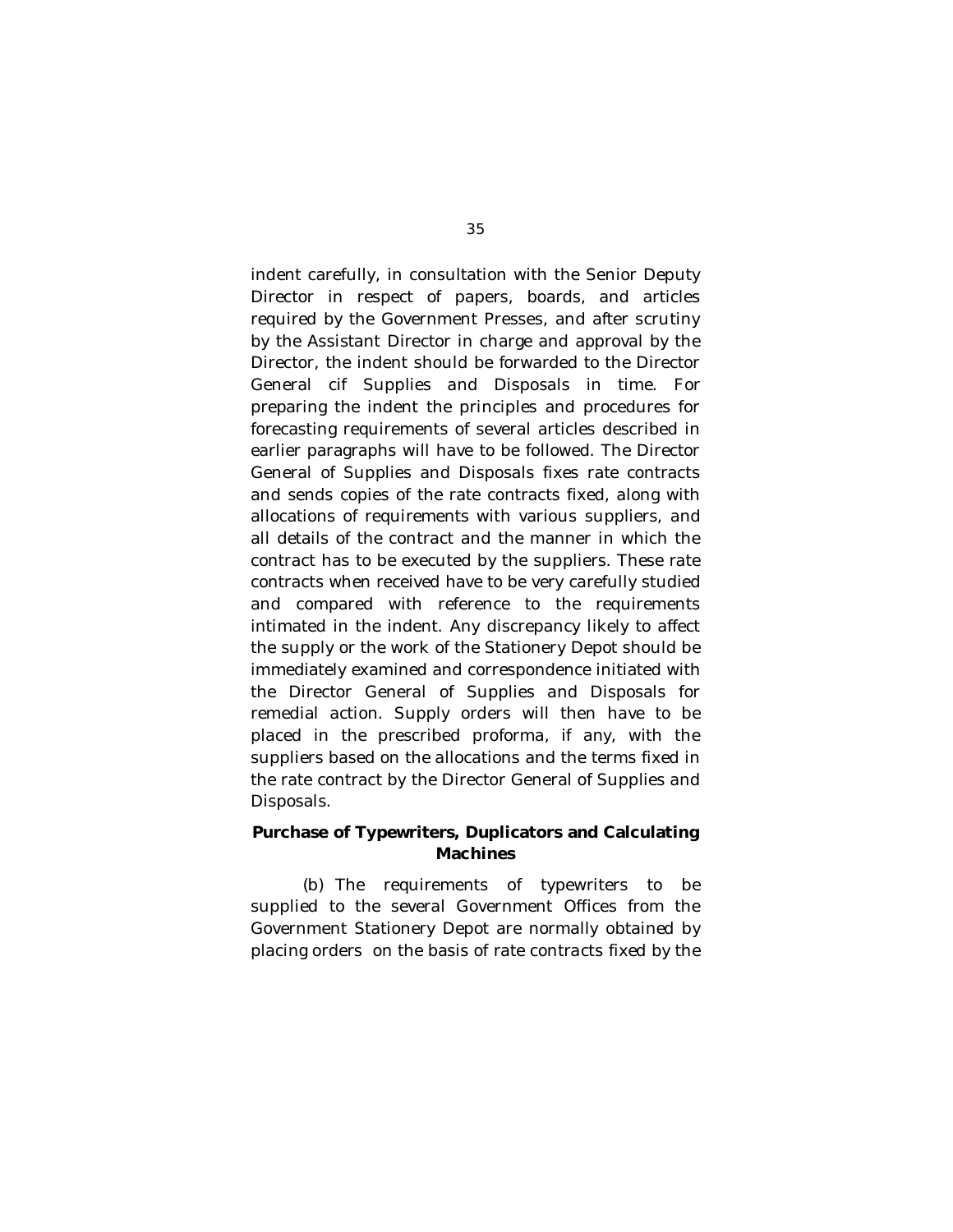Director General of Supplies and Disposals with firms making supplies of typewriters, both English and Kannada.

The Director General of' Supplies and Disposals fixes up the rate contracts for the supplies of several makes of typewriters (English, Kannada, and other Indian Languages) with firms making supplies and 'sends copies of these contracts containing the allocations of the rate contracts, conditions of supply, rates and other details. On the basis of these rate contracts 'supply orders have to be placed with supplying firms, the number of typewriters to be obtained from several firms being decided by the Director on an equitable basis depending on the requirements of work and the rates of the machines and the suitability of the machines for various types of Government work. Placing of supply orders for typewriters has to be regulated so that orders of Government empowering the Director to purchase typewriters are 'adhered to. In G .0. No. ED 315 UPS 60, dated 29th March 1961 Government have authorised the Director to keep in reserve 150 typewriter's at the Government Stationery Depot, Bangalore.

While typewriters are purchased and stocked in the Government Stationery Depot and supplied to 'indenting Officers, duplicators are not stocked in the Government Stationery Depot, and orders are placed by the Government Stationery Depot, based on the rate contracts fixed by the Director General of Supplies and Disposals for several makes of duplicators to all the Government Offices for whom ,the supplies are to be 'made who make payment in advance of the cost of the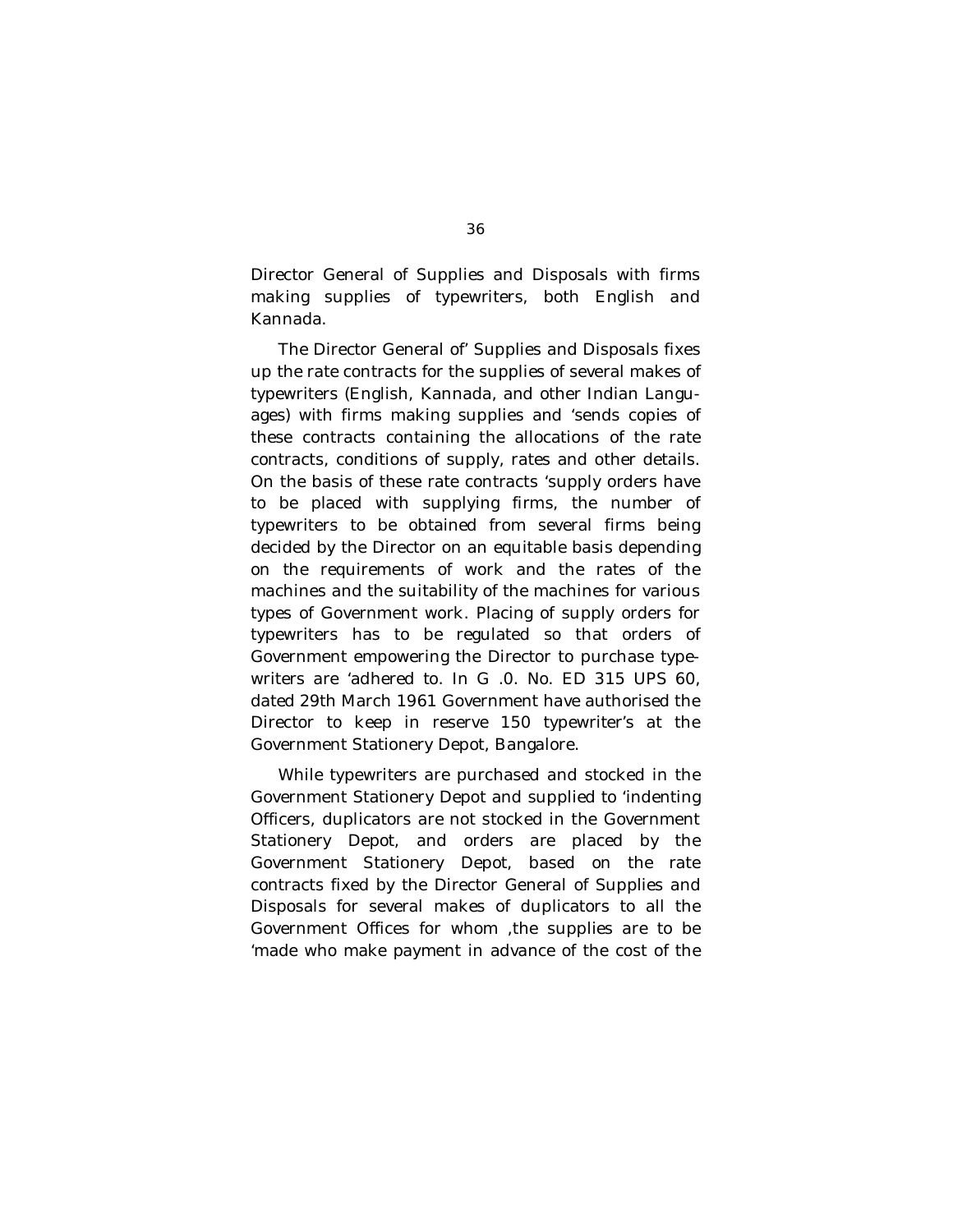duplicators which should be intimated by the Government Stationery Depot to the offices concerned on receipt of requests from them for the supply. The cost of duplicators should be paid by means of a crossed Demand Draft drawn on any schedule Bank at Bangalore and made payable to the Director of Printing, Stationery and Publications, Government Stationery Depot, Bangalore-l. Handling charges are not to be charged on supplies of uplicators, Calculators and adding machine's to State Government offices. (Letter No. ED 53 RIM 69, dated 16th September 1969).

For the purchase and supply of calculating machines, the procedure is similar to that for the purchase and supply of duplicators.

The procedures applicable for placing of supply orders, maintenance of registers, passing of 5 per cent bills for papers and boards, are applicable for supply orders for typewriters, duplicators and calculating machines also with suitable modifications.

# **Purchase of special types of papers and boards and stationery articles through the Stores Purchase Department**

(c) Annual Indents for the several articles to be purchased through the Stores Purchase Department will have to be prepared as 'soon as the amounts of Budget grants of the Department are known, the required quantities and their estimated cost being noted. The quantities to be included in the indent will also be regulated with reference to budget allotments available for these purchases. This indent shall be prepared by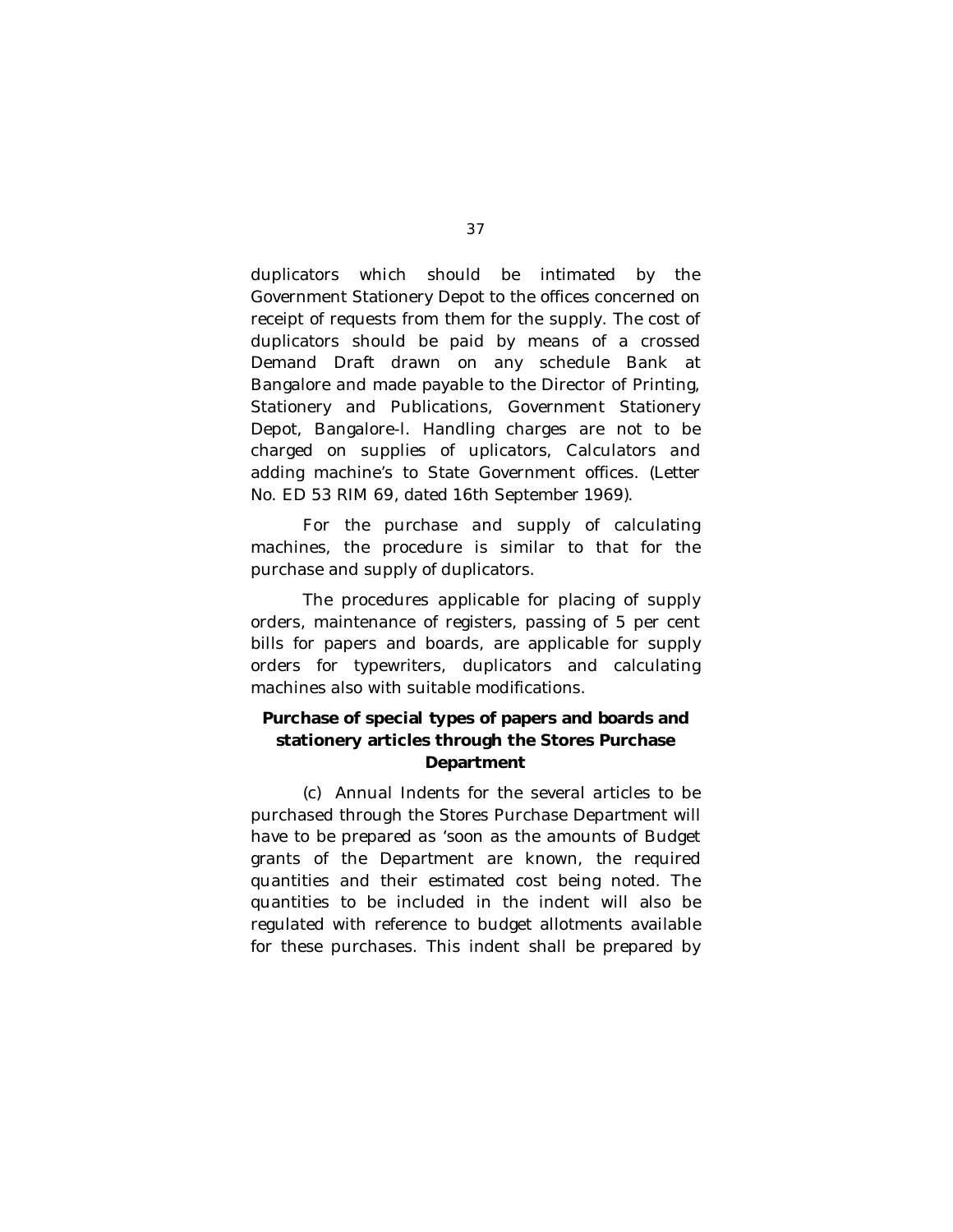the official of the Stationery Office entrusted with duties connected with purchases, shall be scru.tini'sed by the Superintendent Grade I and the Assistant Director very carefully, and after scrutiny and approval by the Director will have to be forwarded to the Director of Stores Purchase Department for calling for tenders, and arranging for orders being placed for the articles subsequently, the rules and procedures prescribed in this regard being followed. it is very necessary that in this indent the correct and complete specifications of each article required are furnished, intimation also furnished whether samples are to be sent along with each tender or quotation, and the quantity of samples required. A list of firms dealing in the several articles 'should also be sent to the Stores Purchase Department, for their guidance in processing the purchases. When the Director, Government Stationery Depot is consulted, the tenders for each article shall be carefully scrutinised and the most advantageous tender for the article which is in accordance with the speci fications and is suitable has to be recommended for acceptance. Tests will have to be conducted carefully, and approved samples preserved each sample being carefully labelled.

On receipt of local indents or orders placed by the Stores Purchase Department with the several firms, each order or indent should be very carefully scrutinised and compared with the recommendations made in respect of each article the specifications in the order being compared with the specifications required and the rates and all other items also verified. Any discrepancy should be immediately brought to the notice of the Director by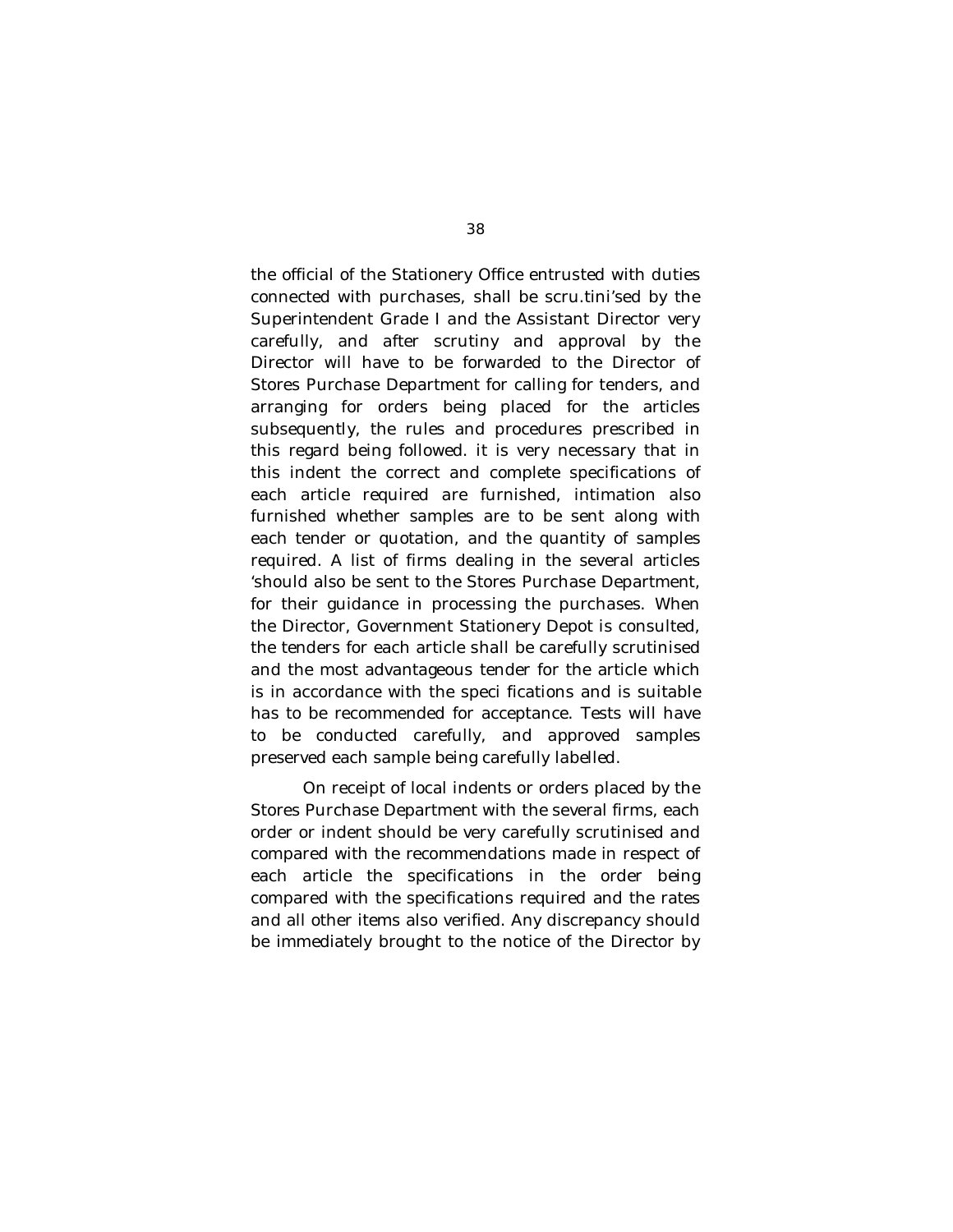the concerned officials of the Stationery Depot and remedial action initiated by addressing the Stores Purchase Department, and if necessary and suitable the concerned firms also.

#### **Purchase of articles direct by the Director**

(d) An indent of articles to be purchased direct by the Director has to be prepared as in the case of articles to be purchased through the Stores Purchase Department. Quotations have to be invited from several firms, appropriate publicity being given in necessary cases, and all the rules of purchase applicable for Government Purchases, and procedures similar to those adopted by the S. P. D. should be followed by the Stationery Depot Office, and orders placed after scrutiny of quotations, testing of samples, scrutiny of samples, comparison of rates and selecting the most favourable offer. Almost all procedures should be the same as those for Purchase through the Stores Purchase Department except for the fact that the duties performed by the Stores Purchase Department, will have to be performed by the Government Stationery Depot office. These purchases are however, based on the powers delegated to the Director by Government.

(e) The procedures prescribed under 'Purchase of Stores' in the Government Presses Manual with suitable modifications will have to be followed in the case of all purchases of stationery articles also.

58.(a) As soon as any tender is accepted, it will be the duty of the office to obtain the orders of the Director as to the dates by which and the instalments in which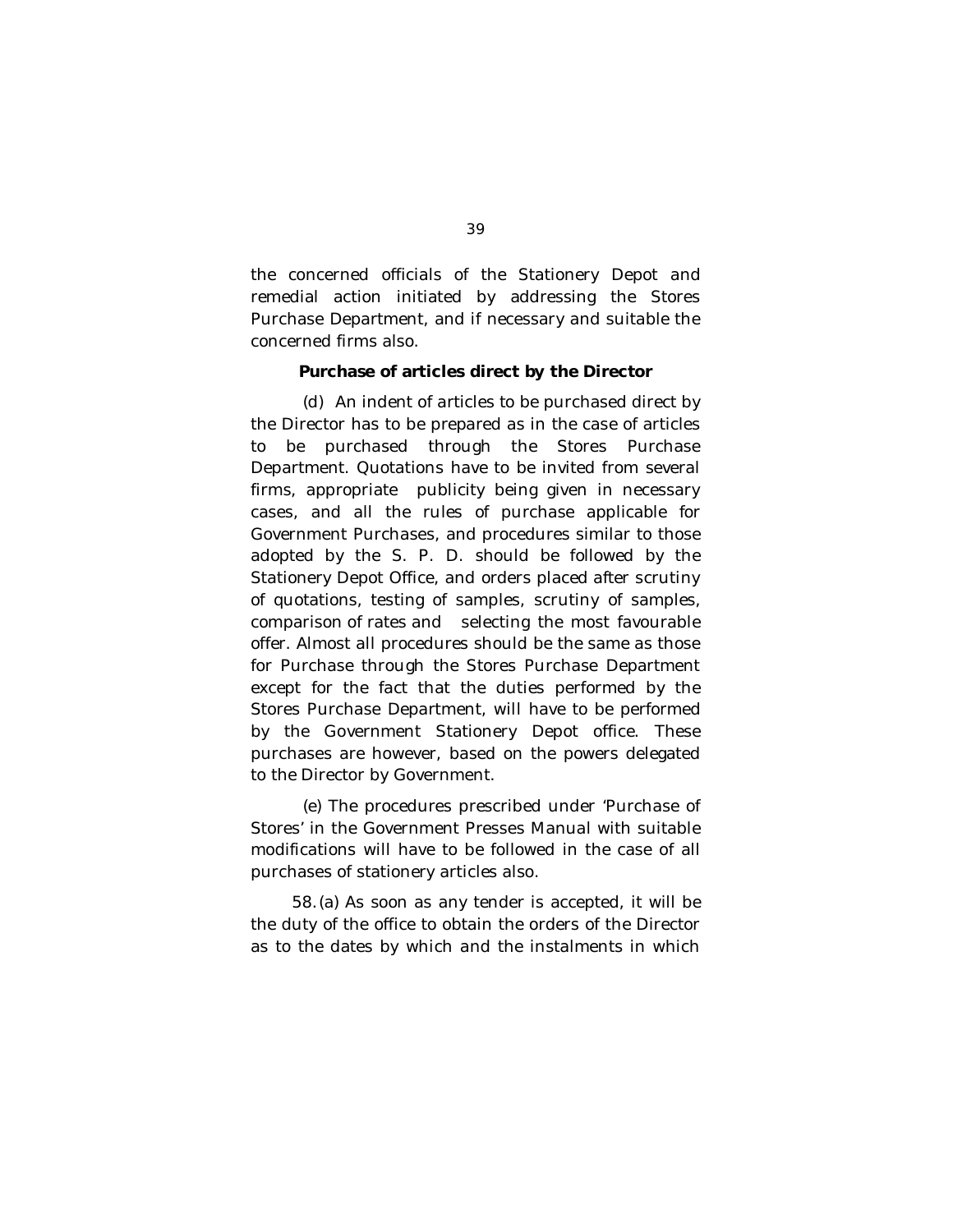the year's requirements shall be supplied, the dates and the quantities being so fixed as not to inconvenience departments for want of stock.

(b) Copies of the orders placed with the supplyingi firms or departments shall be forthwith sent to the Manager' (Stores) with an order to take delivery of the articles specified therein when they arrive. Special care must be taken to see that supplies are received by the dates fixed for their delivery and any delay on the part of a contractor or supplying department shall at once be brought to the notice of the Director.

# **Supply orders for supplies of Papers, Typewriters and other Stationery articles through the Director General of Supplies and Disposals.**

59. Whenever Supply Orders are placed, serial numbers should be given for Supply Orders in continuation so that 'each number will distinctly define a particular supply order. Copies of the Supply Orders should be sent to the Mills and to the other officers connected with D. G. S. & D. and in the Government Stationery Depot, Superintendent, Grade I (Manager) of the Stationery Stores and to the Bill' Clerk of the Stationery Depot, and also Branch Presses in necessary cases. The Bill Clerk of the Stationery Depot will immediately enter all particulars of each of these Supply Orders in the Register maintained. This register' will contain all particulars of the several Supply Prders placed in serial order and a page may be opened for each item included in the Supply Order. This register should also contain information regarding when the quantities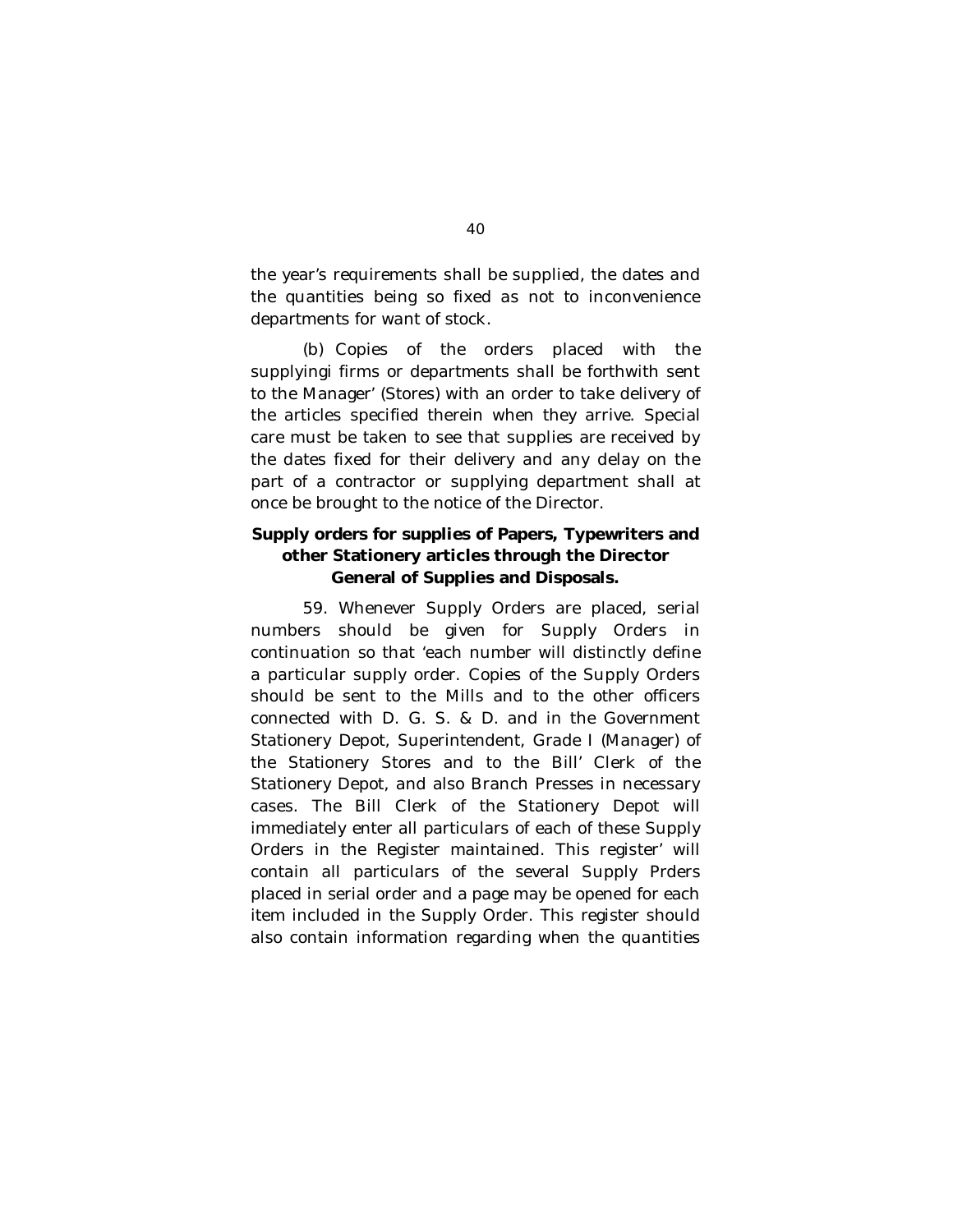of each item were received, i. e., the various dates on which various quantities of each item were received, the date o4 receipt of the bill and the reference No. in the Bill Register for both 95 per cent bill and for 5 per cent bill. It shou<sub>9</sub> also contain information regarding the date on which the Inspection Note with reference to each supply received was sent to the concerned Mill or Firm.

Separate Bill register should also be maintained in which all details of bills received both 95 per cent and 5 per cent are entered. As soon as the bills are received they must be entered in the Bill Register and the furnishing of the Inspection Note by the Stores watched. It shall be the duty of the Bill Clerk to remind the Stores and obtain the Inspection Notes which corresponds to the Stock Certificate with regard to other bills. As soon as the Inspection Notes are issued, entries should be made in this Bill Register. As soon as 5 per cent bills are received, a column should be provided against the entry for the 95 per 'cent bills entry in this register so that they could also be entered. Further, a column should also be provided in this register for entering the particulars of the Adjustment Memos received from the Chief Pay and Accounts Officer of the D.G.S. & D. If any adjustment memos are not received, it shall b'e the duty of the Bill Clerk to remind the Pay and Accounts Officer and to obtain these-Memos. The Supply Orders Register and Bill Register should be reviewed periodically at intervals of not less than a month and action taken on all items which require action to be taken.

These records shall be the basis for reconciliation of accounts and for reckoning the amount of expenditure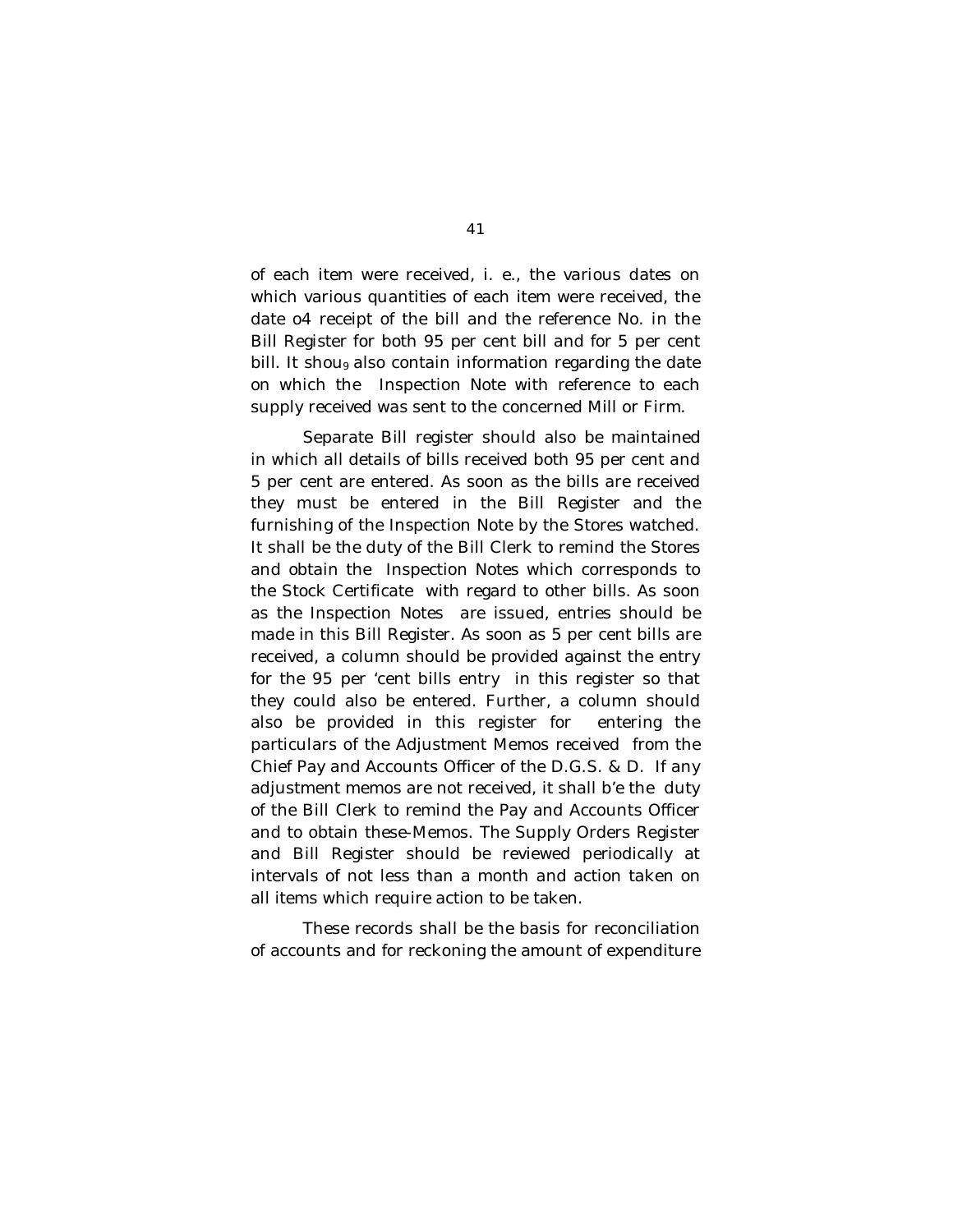incurred under the several Budget Heads. When once the supply is received from any Mills, as far as the Stationery Depot is concerned, the expenditure will have been incurred the Pay and Accounts Officer adjusts it immediately later.

## **Receipt and passing of Indents received from several Departments in the Indent Section**

60.(a) As per the rotation scheme of the supplies for the supply of Stationery articles prescribed vide Appendix 'E' to the Government Order No. ED 1075 UPS 57, dated 15th December 1960 and G.O. No. ED 248 TPS 65, dated 17th December 1965 blank printed indent forms will have to be sent to the respective Indenting Officers or grouping officers as the case may be with a suitable covering lettet one month in advance indicating the month during which the indent is due. Immediately on receipt of indent from the indenting officers, it should be registered in the register maintained for the purpose. The schedule of time prescribed for arranging supplies of stationery articles and drawing materials to the several offices vide Appendix 'B' will have to be scrupulously followed in order to avoid any complaints from the indenting departments and supplies of materials should be arranged positively in the months during which supplies are due as per rotation scheme of supply prescribed in the Appendix 'E' vide Rule 17 in the case of all indents received in time, so that the accumulation of indents 'may be avoided in the Stationery Stores. If any of the items are not available for issue, a 'No stock certificate' may be issued in such cases permitting the concerned Indenting Officers to purchase small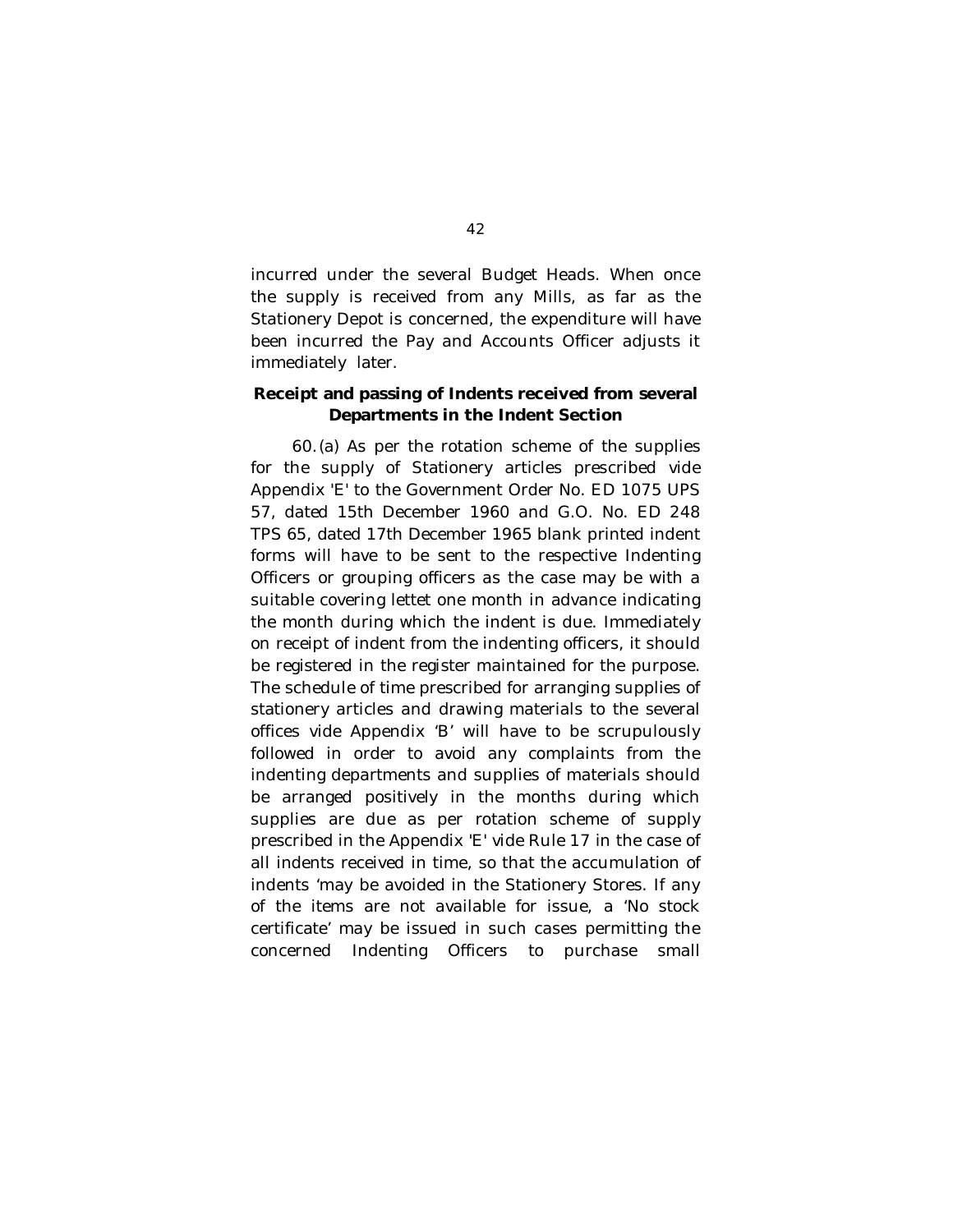quantities of them within the' powers of purchase of the officer concerned to last for two to three mànths generally with a request to' intimate the quantity so purchased in small quantities in order to regulate the balances till due if any, in respect of such items for which a 'No Stock Certificate' has been issued. Bu while issuing 'No Stock Certificate' it should be clearly stated that the quantities purchased should be limited t the scale fixed vide Appendix 'A' to the G. 0.' dated 15th December 1960. The quantities so purchase will have to be deducted out of the quantities due to th department on their Annual IndeIndents and only the balanc quantities should be supplied later and for this purp'os whenever intimations of local purchases are received, th particulars should be noted in the indents of the concerned officers.

(b) If any of the items asked for by the departmen are not included in the list of, items furnished in th Appendix 'A' and 'C' a reply has to be sent to the concerned department that they are not items to be stocked and supplied by the Government Stationery Depot.

(c) Supply of stationery articles is to be made free of cost in the case of offices which are entitled to receive supplies free on the basis of Government Orders and on payment of cost in the case of offices supplies to whom are to be charged for, in accordance with Rule 48 of the Manual of Contingent Expenditure. The Government Presses Manual may be referred to to determine whether a supply has to be charged for or made free and all other connected matters and details.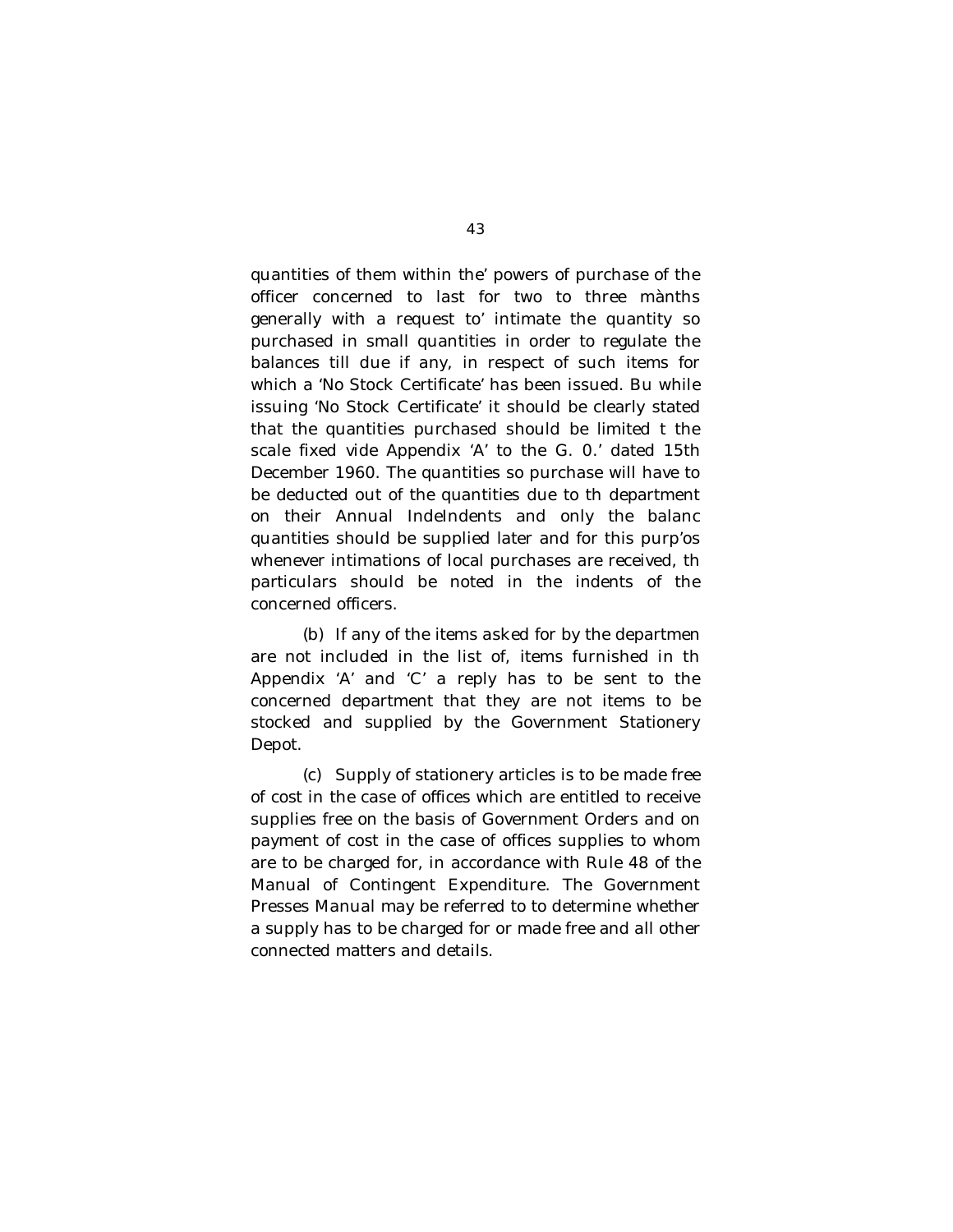'(d) Certain table equipments and articles at stationery for the use of Gazetted Officers are to be supplied in accordance with rules prescribed vide Appendix ' C ' (Rule 8 and 11) of G .0. dated 15th December 1960.

(e) In Government Order No. ED 365 TPS 67, dated 15th March 1969 it is ordered that the supply of Green Baize from the Government Stationery Depot in the Department of Printing, Stationery and Publications may 'be discontinued. TheHeads of Departments are authorised jto adopt any one of the courses mentioned below, and to meet the expenditure out of the contingency fund sanctioned to the Departments concerned:

- (i) If tables can be polished, green baize need not be used;
- (ii) If the Officers concerned desire to use rexine, they may do so;
- (iii) If the Officers want to use green baize insteads of rexine, they may do So.

#### **Audit**

61. The Audit of the accounts of the Stationery Depot, will be conducted by the staff deputed by the accountant General's Office. Facilities for the conduct of audit by the Accountant General's Office and action to be taken on observations by the Audit staff and on the inspection Report that will be sent by the audit staff subsequently should all be as in para No. 271 of the Government Presses Manual.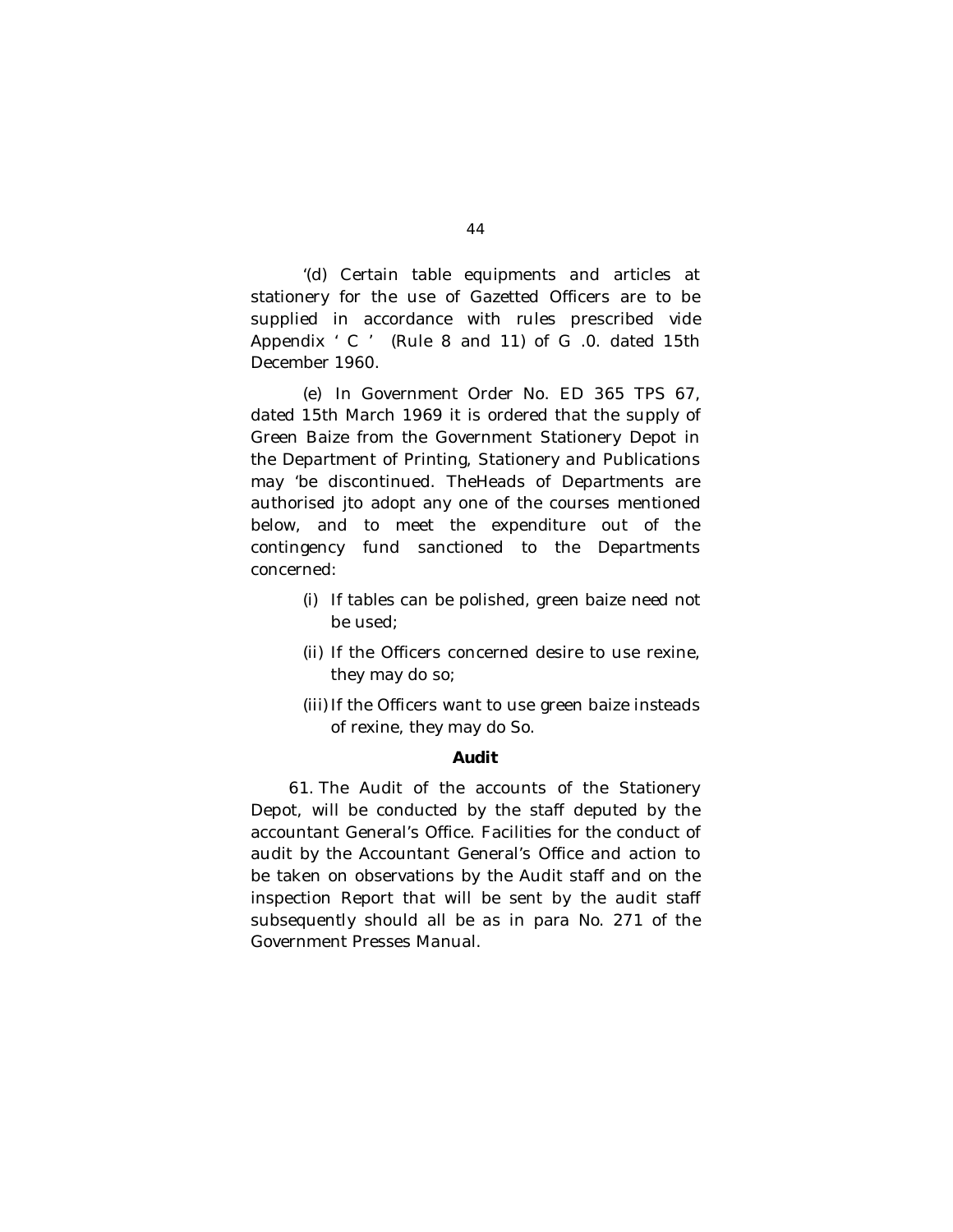## **Inspection of Offices in the matter of preservatkn and use of Stationery and accounting of Stationery**

62. An Inspection Cell has been sanctioned in the Department of Printing, Stationery and Publications. The Director or the Officer of this Cell wil conduct inspections of as many offices as possible with regard to the preservation, use and accounting of Stationery and avoidance of waste in both Stationery and forms.

The Inspection Cell should be utilized to get back to the Stationery Depot surplus articles for being made use, of in the Stationery Depot and supplying to other offices which may require them, and to secure all possible, economics by advising the officers concerned 'regarding measures of economy.

The Heads of Departments and Deputy Commissioners of Districts will provide the necessary facilities to the Inspecting Officer when he visits their own offices or their subordinate offices for this purpose.

### **Inspection of Office by the Director**

63. The Director will conduct a detailed inspection of the office in the manner prescribed. The provisions of the Government Presses Manual in this regard may be referred to.

#### **Office Stationery and Forms**

64. The stock or office stationery and forms will be in charge of a IT Division Clerk to whom the connected duties are entrusted and who should account for all article received and issued by him in separate registers kept for the purpose. These registers should be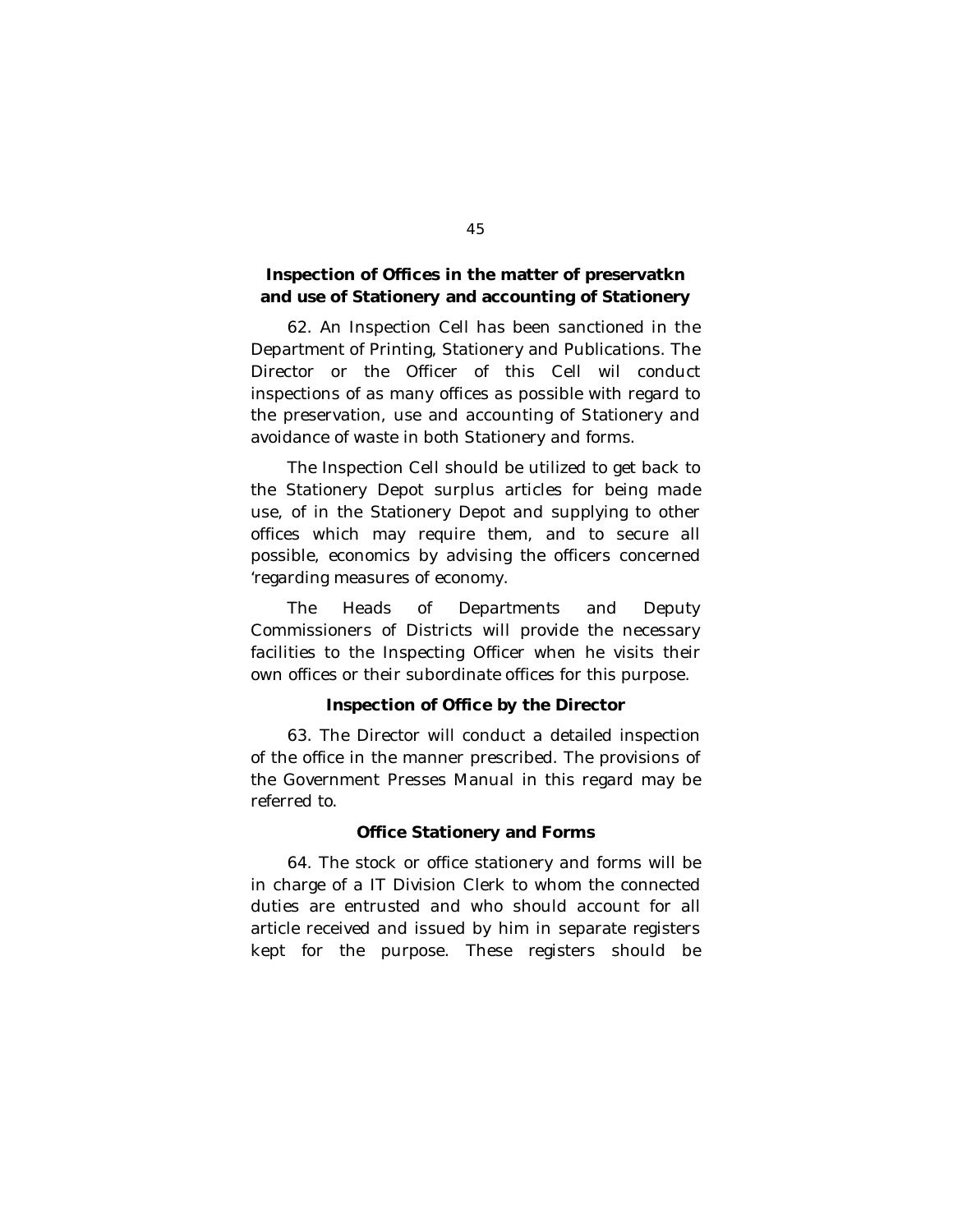submitted monthly 'for the inspection of the Assistant Director and balances in stock verified by stock taking once 'a year. The fact of such verification should be noted in the registers under the signature of the Assistant Director.

### **STORES**

## **General procedures for watching supplies from firms, receipt of articles, storage and accounting**

65. (1) The procedures prescribed in the Government Presses Manual for watching supplies on orders placed, either through the Stores Purchase Department or direct by the Director of Printing, Stationery and Publications for articles tobe supplied, the receipt of articles, their checking on receipt with reference to all details of the orders on the basis of which supplies are made, checking of stock of balances of the particular articles at the time of receipt, the proper preservation' of articles in security and protected from damages, maintenance of Bin Cards, issues being made on the basis of proper authority and proper invoices for packing, bundling and addressing and despatch to the several addresses or local offices, will all be applicable to the Stores of the Stationery Depot and all its branches also with suitable modifications as may be necessary for the Stationery Stores.

Particularly paras 353, 355, 357, 358, 359, 360, 361, 362 and 366 of the Government Presses Manual may be referred to.

Some procedures relevant to the Stationery Depot are given in subsequent paragraphs.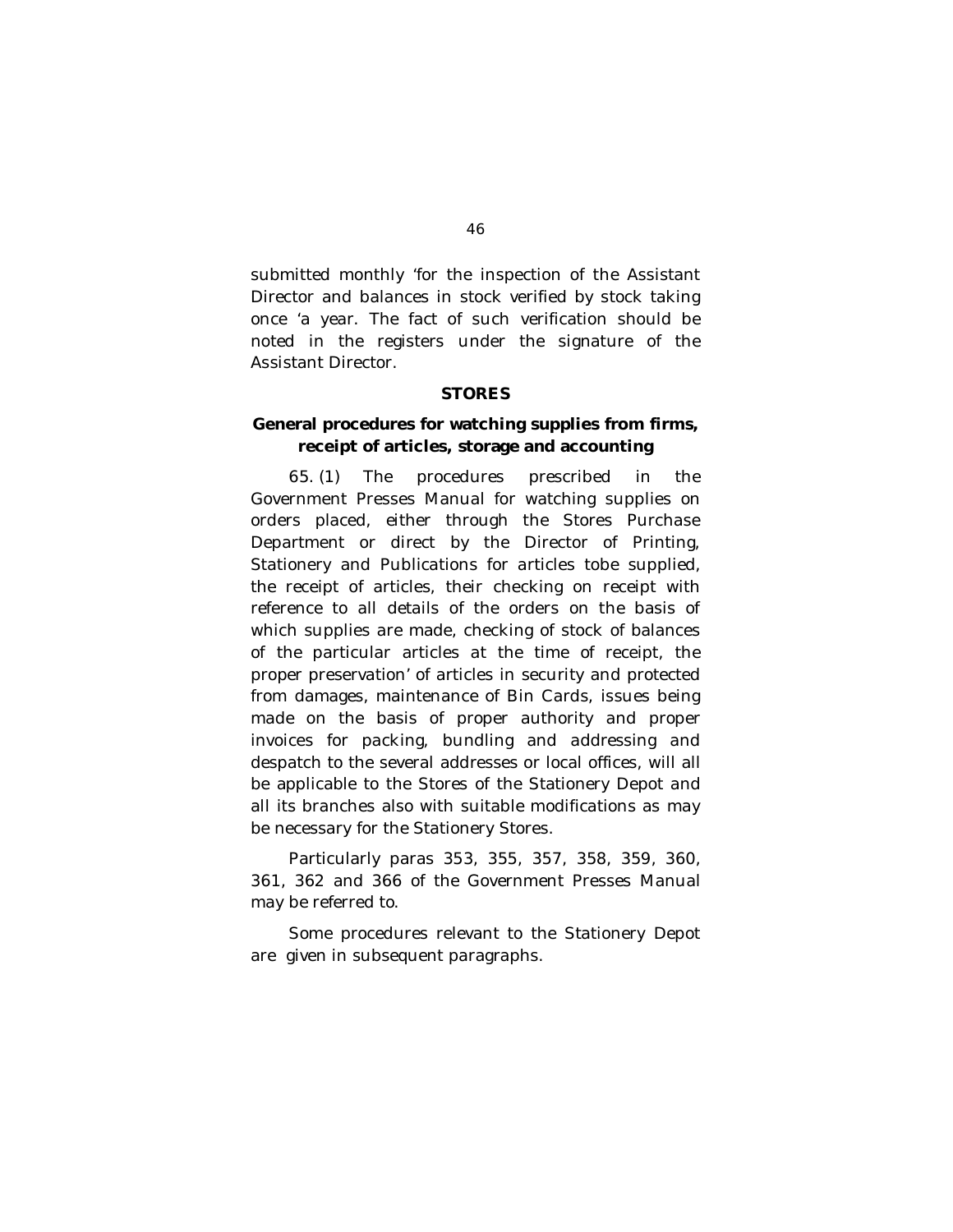#### **Preservation and Custody of Stationery articles**

(2) It will be the duty of the Superintendent Grade I to see that all the Stores are methodically arranged in security and that necessary precautions are taken to protect hem against ravages of insects. The Superintendent Grade I and the other officials concerned will be jointly responsible for any losses which are attributable to neglect of their duties in this respect.

The Superintendent Grade I shall see that the consignments are packed and despatched properly. 'Any neglect of duty on the part of the official who is in charge of despatching, or short delivery of consignments should at once be brought to the notice of the Director and his orders obtained in the matter.

#### **Sorting of Stationery articles**

(3) On receipt of consignments from contractors, the Manager shall have them opened immediately and check them with the original orders and invoices received from, the supplying firms and have them arranged, after being, checked by the Gazetted officer who is entrusted with this function by the Director, in their respective places. Reams of papers shall be stocked neatly on wooden racks provided for the purpose or in other suitable places, and sundry stationery articles, which are of a costly nature or which may be easily stolen shall be kep't under lock and key i almirahs. The entire stock of any particular article shal be in one and the same place as far as possible, and shal bear a label indicating the details of the article.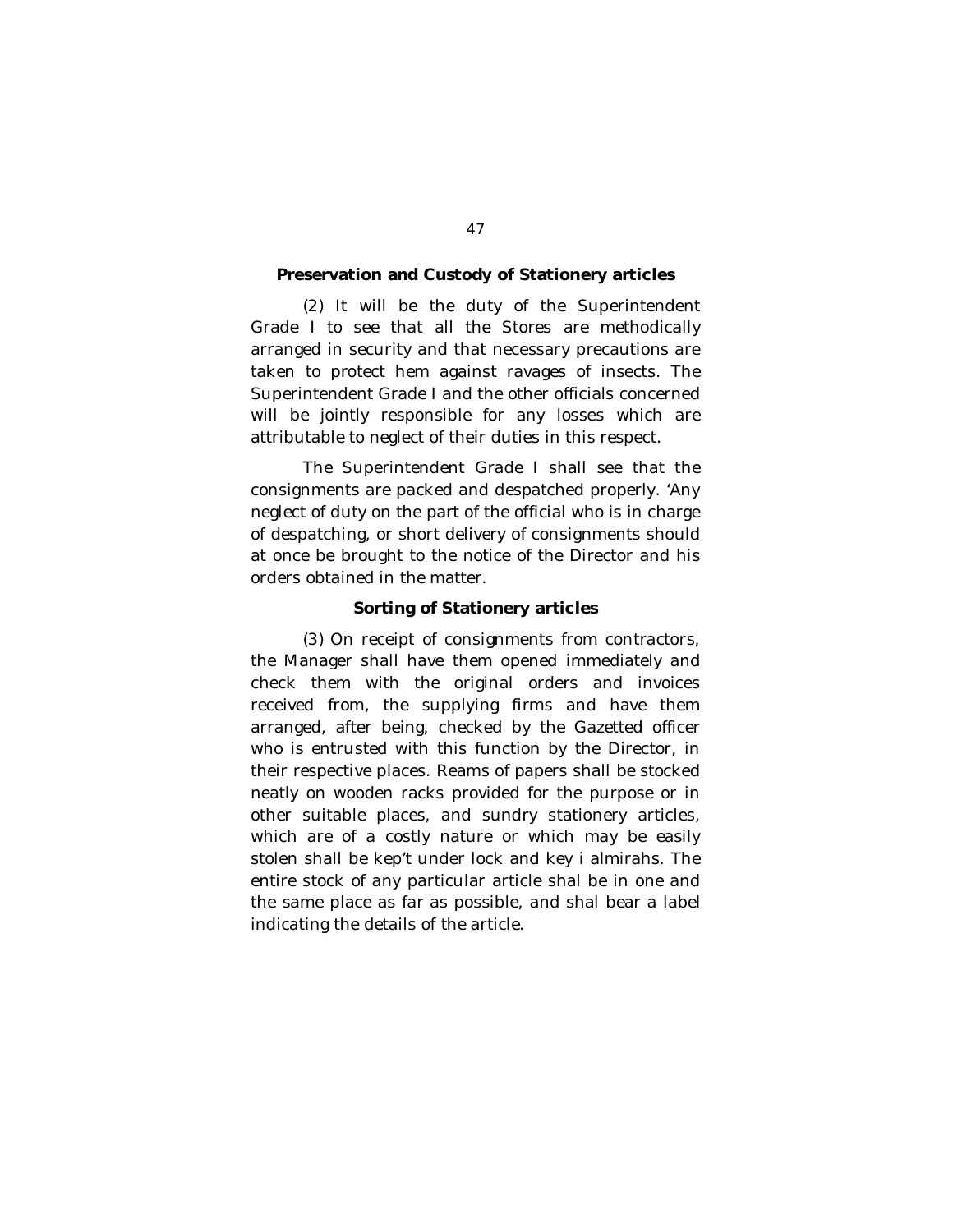#### **Register of articles brought on stock**

(4) The Superintendent Grade I shall take article to stock by entering them in the Register of daily receipts He will after bringing the stock on his register, return th invoices (in duplicate) to the Accounts Section with certificate that the articles specified therein have bee received in good condition and taken to stock. Th' Accounts Section will then bring the articles on the Receipt Register and submit the invoices (in duplicate) to th' Director for countersignature. The receipt register will b closed on the last day of every month and the totals carrie to the Stock Abstract book in which the balance should be struck simultaneously. One copy of the invoice will be filed for purpose of check in the Depot

## **Issues of Inspection Notes in respect of supplie received from the Mills on the D.G.S. and D. Rate contract and intimation of discrepancies in supply**

(5) According to the procedure laid down in the Rate contract of the Director General of Supplies and Disposals for the payment of 5 per cent bills, the balance 5 per cent of the amount of the bill will be allowed on production of a separate bill supported by the consignee's receipts certificate/Inspection Notes. The final bills normally payable on production of consignee's receipts/ i Inspection Notes will be paid after 75 days of the despatch of the consignment, even if the consignee's receipt/ Inspection Notes are not sent by the consignee.

Therefore it is essential that the Inspection Note should be sent to the concerned mills well within the 75 days of the despatch of the consignment. Therefore,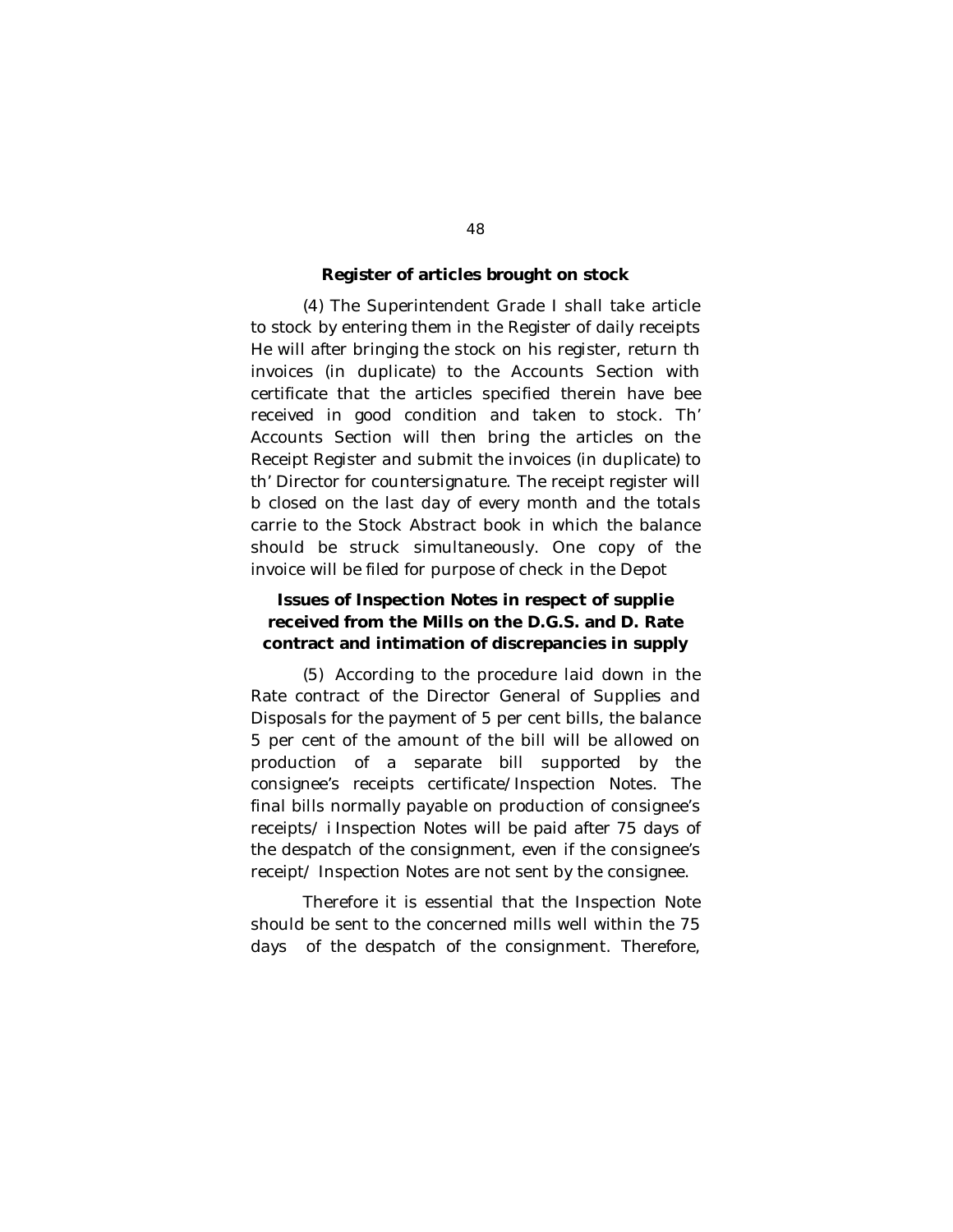immediately on receipt of the consignment of papers and Boards on the Rate contract of the Director General of Supplies and Disposals, the Store Keeper or any other official who is in charge of the papers should submit a memo for the Inspection of the Stores on the date of the receipt of the consignment, and the memo should be brought in person to the Director, and immediately on receipt of the memo the Director shall authorise an officer to check the consignment invariably on the afternoon of the same day, or the forenoon of the next day, positively. The official in charge of 'issuing Inspection notes should issue Inspection Notes immediately after the orders are passed to take the articles 'to stock and in any case within three days after receipt of the consignment without fail.

In the case of the consignments of papers and b Boards received on the D. G. S. and D. Rate contract, if any short receipt or damages or any other discrepancies are noticed, the details of such short receipt or damages or other discrepancies should be intimated to the Pay and Accounts Officer, New Delhi, on the day itself of the receipt of the paper requesting him not to make payment of 5 per cent balance bills to the Mills concerned.

## **Special Measures adopted for proper custody of paper to be supplied to the Government Presses.**

(6) Every effort should be made to stock all printing papers in secure rooms or halls, fully protected and locked. But, on account of inadequacy 'of accommodation, it may be sometimes necessary to stock the printing papers required by the Government Press in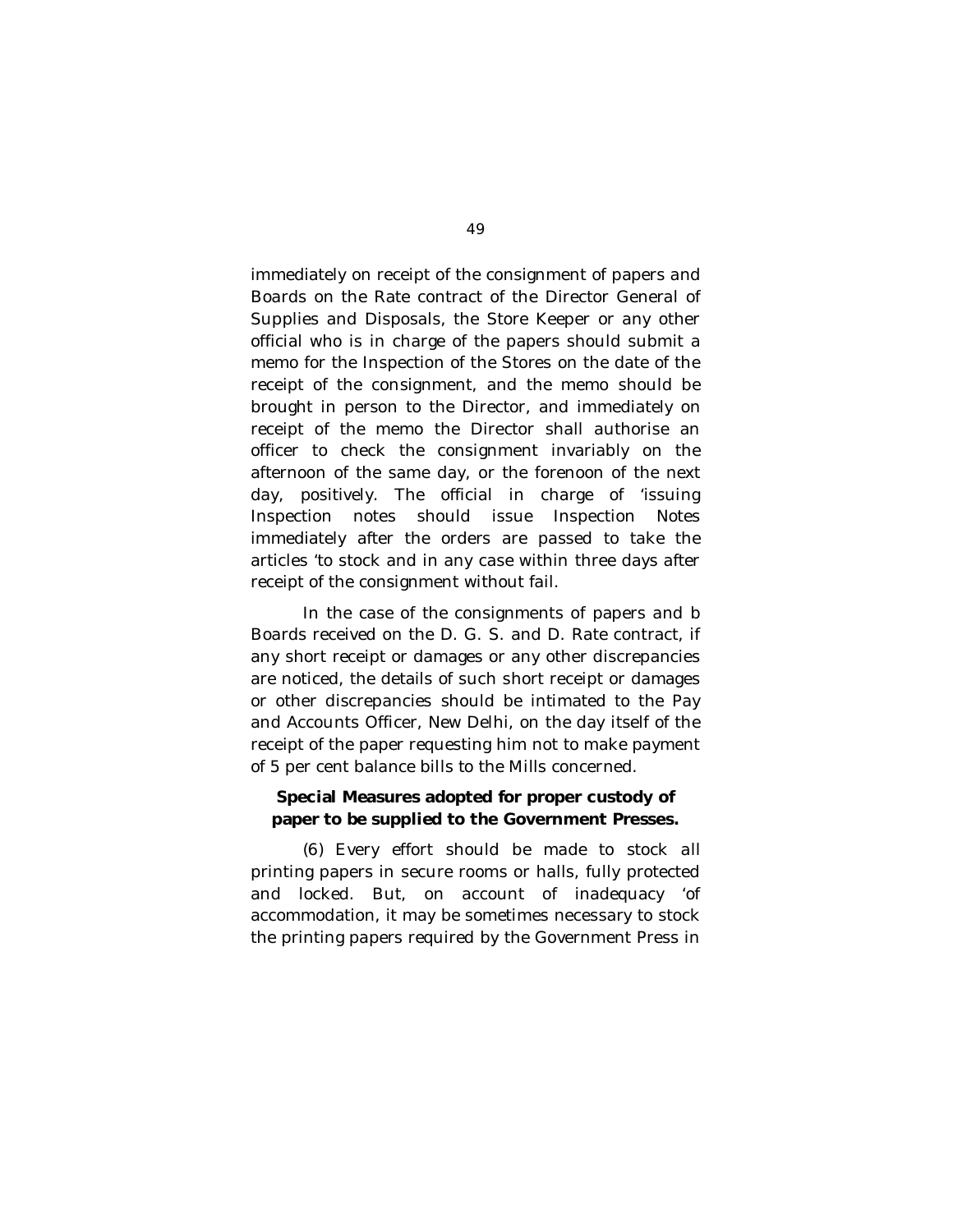a number of places and also in not fully. covered quadrangles and open spaces, for a very short period, and only as a temporary measure. Whenever paper is stocked in such places which are not fully covered, it is necessary to protect them by completely covering them with suitable covering material like tarpaulin and the reams have also to be arranged with care. If the reams have to be stocked in an open space with no built protection at the top against the sun and rain, the reams should not be kept on the floor but on an elevated place so that water cannot get below 'the piles of reams. The entire stock of paper has also to b'e completely covered all round with good tarpaulin as a measure of protection. When paper is stocked in places which are not covered on the sides though covered at the top, similar arrangements are necessary for protecting the paper at the sides. In every case where paper is stocked in different places, it is necessary that a record of the various places where a particular kind of paper is stocked is maintained by the Store- Keeper concerned. It is also necessary that separate Bin cards are maintained for every kind of paper stocked in each of the different places. It should be possible for any one who wants to know where the particular quality of paper is stocked to get full details of the various places where the paper is stocked by referring to the particular record. This record should always be kept up-to-date.

In addition to monthly and annual checking of stocks of all articles of paper, in respect of the papers which have been kept in different places, and particularly in open spaces, it is, essential that the stock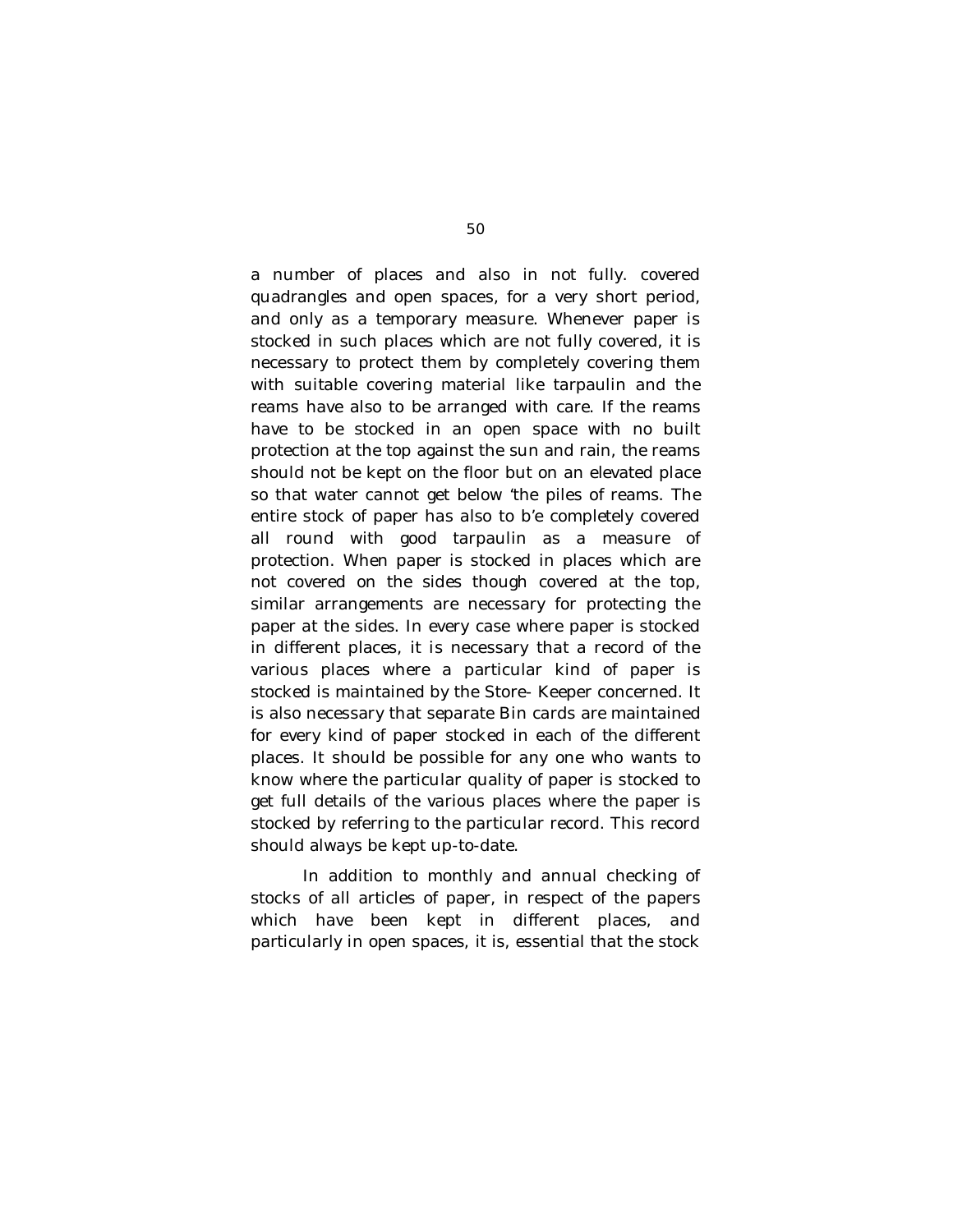of paper is checked by the concerned Store Keeper every day in the morning before trans'actions start and once again every day before the close of the office just after transactions are closed. This, though apparently a tedious task, is a simple matter if systematically undertaken. The officials in charge 'of Stores of printing papers should particularly attend to these duties every day without fail and the officer in charge should by personal check ensure that this procedure is followed without fail. Every time there is an issue of paper from any stock of paper or there is addition to any stock by receipts, without any loss of time entries should be made then and there in the Bin Cards maintained in the particular stock, so that the accounts are correct.

Stocking of papers in open quadrangles and places as referred to in the foregoing paragraph should be avoided at all times and resorted to only when it is impossible to find accommodation to store the papers in closed rooms, and all available closed storage space should be examined and utilized, and stocking in open spaces should be discontinued as soon as additional accommodation is available. Special attention of the Officer-in-charge and the Manager, Stores is necessary in this regard.

#### **Issues from the Stationery Depot Stores**

66. From the Stationery Depot Stores issues of papers and Stationery Articles and Typewriters are made to indent:ing officers and of Printing papers, paper boards and cloth to the Government Presses.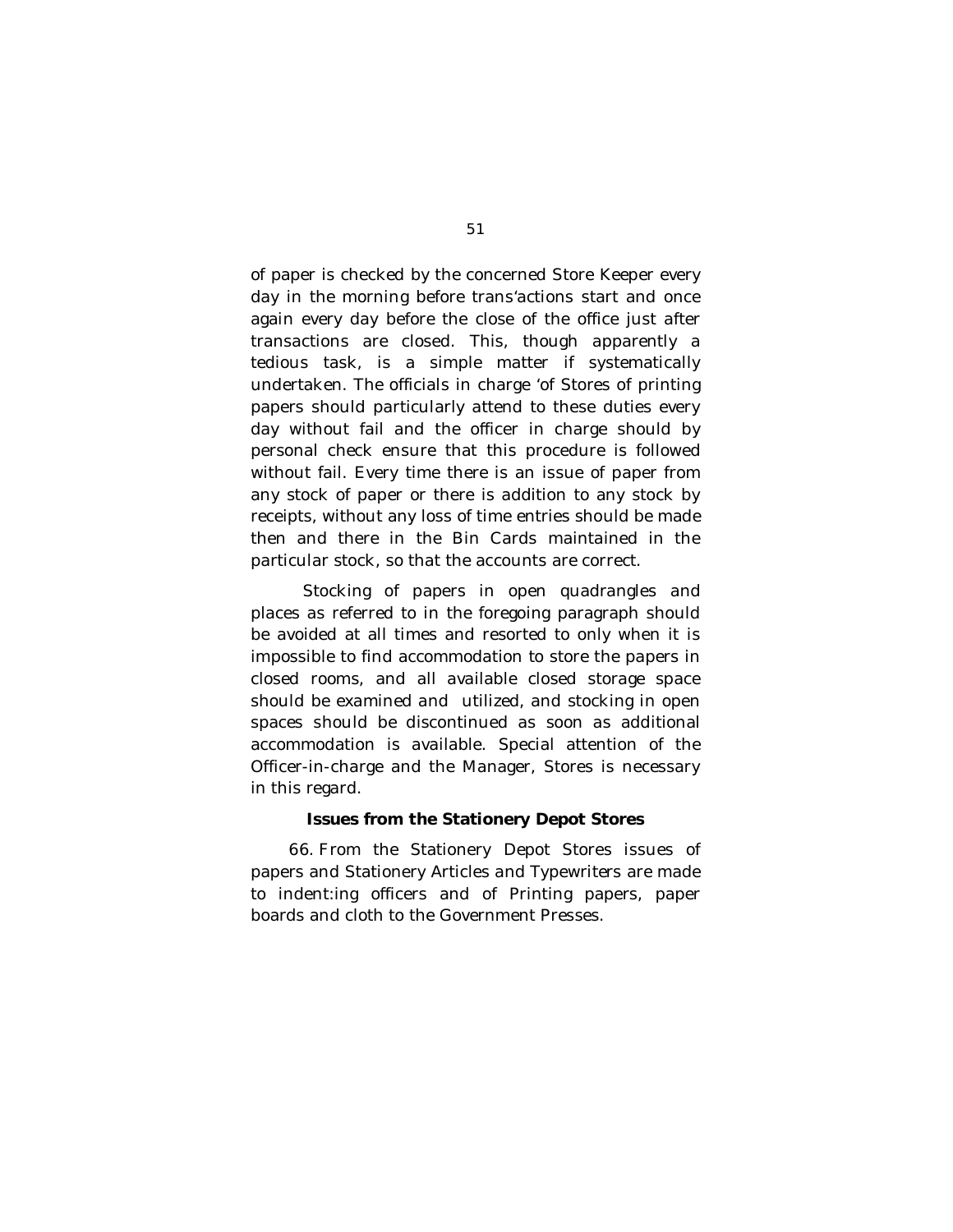#### **Supplies of Stationery articles to offices**

(1) (i) Indents or supply orders authorising supplies of paper and stationery articles with full details of the kinds of all articles to be supplied and the quantities are received from the Stationery Depot Office for supply being made to indenting officers. Soon after the receipt in the Store ox the Indents or supply orders from the Indent section of the Stationery Office, their receipt should be noted in a separate book and their disposals noted and watched from time to time. The book should be in a position to show the number of the indents pending in the Stores at any time and this book will be maintained by one of the II Division Clerks working in the Stores. The indents or supply orders should pass through the officials in charge of the Stationery articles assigned to them for noting the quantities that could be supplied and passed on to the Invoice Section. The invoicing will be done without reference to the articles and the original copy of the invoice has to be sent to the official in charge of the stationery articles for picking out the articles, get them packed in his presence and pass on for bundling. At the bundling stage one of the officials in charge of the Stationery articles should be present to check up that the correct quality and quantities of paper and all other articles are included in the bundles. The Store keeper concerned will be personally held responsible for any excesses or deficiencies in the supplies made to the departments or in the discrepancies found at the time of the stock verification, which are attributable to lapses on his part. The packers who handle stores are also responsible for the stationery they handle and every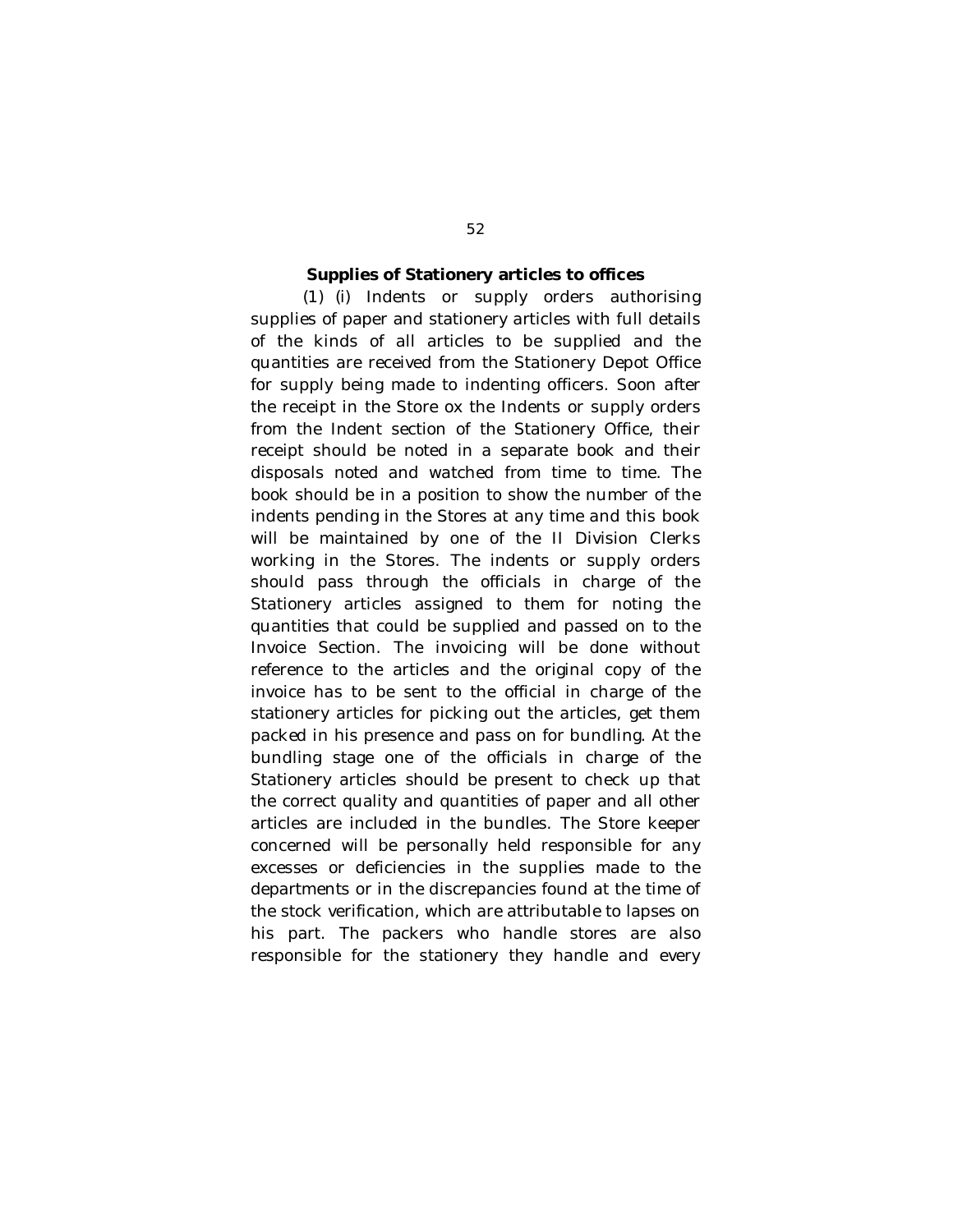invoice should contain details of the packer who packed, the official who got the packing done and the official who checked should sign the in voice. The Storekeeper should maintain the Bin Cards for all the items stocked in. the Government Stationery Stores and keep them posted up-to-date at every transaction, While invoicing in respect of paying departments the invoice may be prepared in quadruplicate and one copy may be sent to the Ledger Clerk who is entrusted with the work of posting of receipts and issuing of stationery articles, an another clerk who is in charge of preparation of bills of paying departments.

In order to ensure accuracy in accounts, the invoice must bear the correct classification of stores issued and there should be no incorrectness in this regard. The issues should be checked carefully by the official in charge of the Sub-Stationery Stores with reference to the invoice before the articles are issued or packed and he should record on the invoice a certificate to the effect that the articles have been checked with reference to the invoice and found correct. As far as possible, the nomenclature and the unit of every article should be the same in records of supply and receipt. Transactions in the Stationery Stores may be closed at 4-30 p.m. every day and all invoices of the day should be sent to the Stationery Depot office before 4-45 p.m. for being posted in the issues registers on the same day if possible. The Ledger Clerk in the Office should as far as possible post all the receipts and issues on the same day. The Day Book of Issues should be checked every day by a senior official other than the official who posts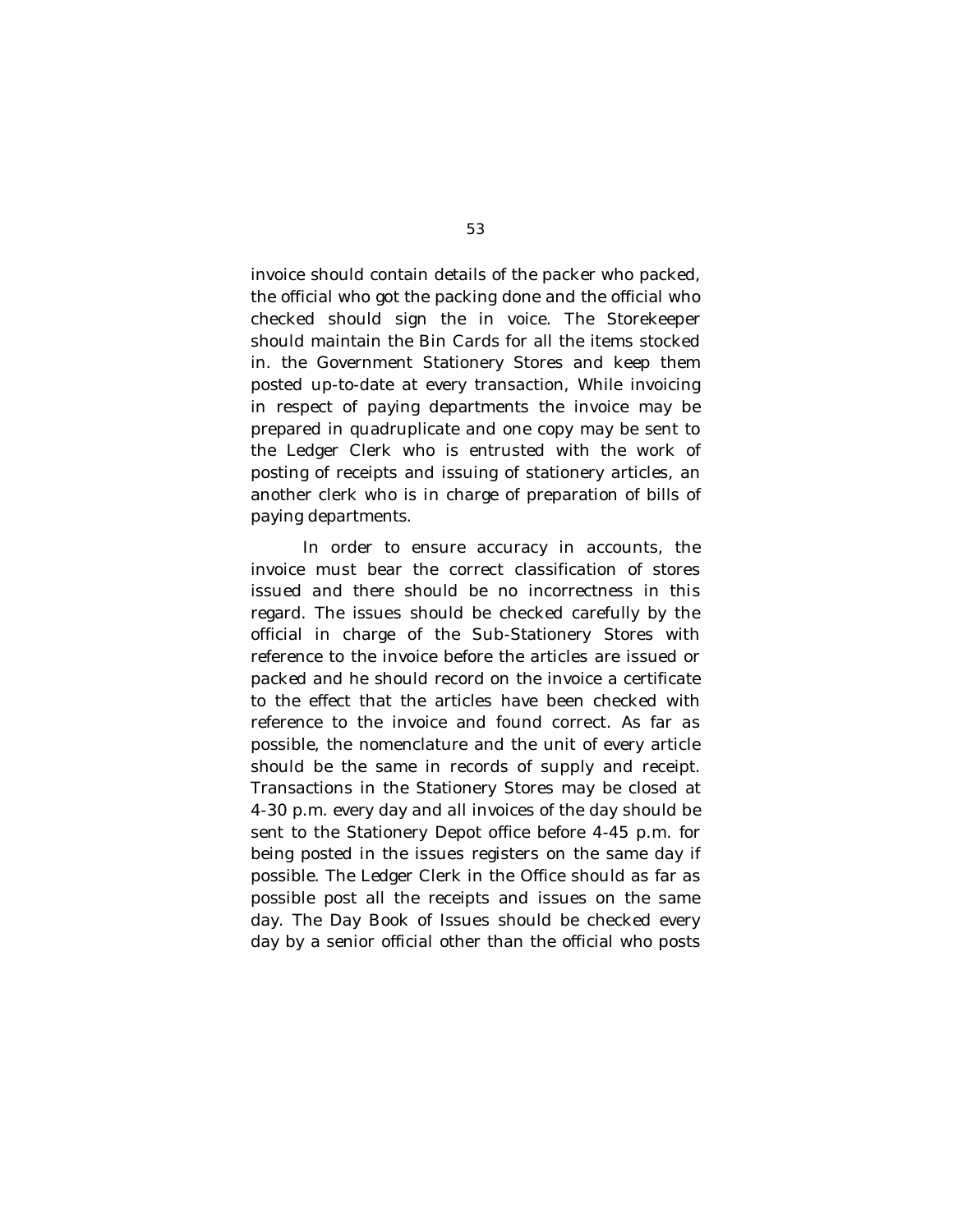it. At the end of the month, monthly abstracts of receipts in the Bin Cards and Day Book of Issues should be compared and after reconciliation of differences if any, between the two totals, may be carried over to the Stock Ledger. The Supervisor should see that the work of checking the entries in the Day Book of Issues and receipts is done every day. The officials of the Internal Audit section should check the posting of Bin Cards and Day Book of Issues and Receipts, at least once in a week.

#### (0.0. No. 158, dated 9th December 1963)

(ii) The procedures prescribed in paras 479, 480 481,484 and 485 under Dispatching Section of the Government Presses Manual in respect of Dispatch of forms and registers to indenting officers will apply also to the dispatches of Stationery articles to indenting officers with suitable modifications where necessary. Particularly maintenance of registers to note the mode of dispatch, whether by personal delivery or by post or Railway parcel, and the R. R. No. and date, dispatches being made by goods train as far as possible, maintenance of registers for Railway Receipts both in wards and outwards, and obtaining acknowledgment for supplies made, watching their receipt, issuing reminders f or them if they are not received, maintenance of delivery books, registers of packets posted and such other items of work, are applicable to the Government Stationery Depot also.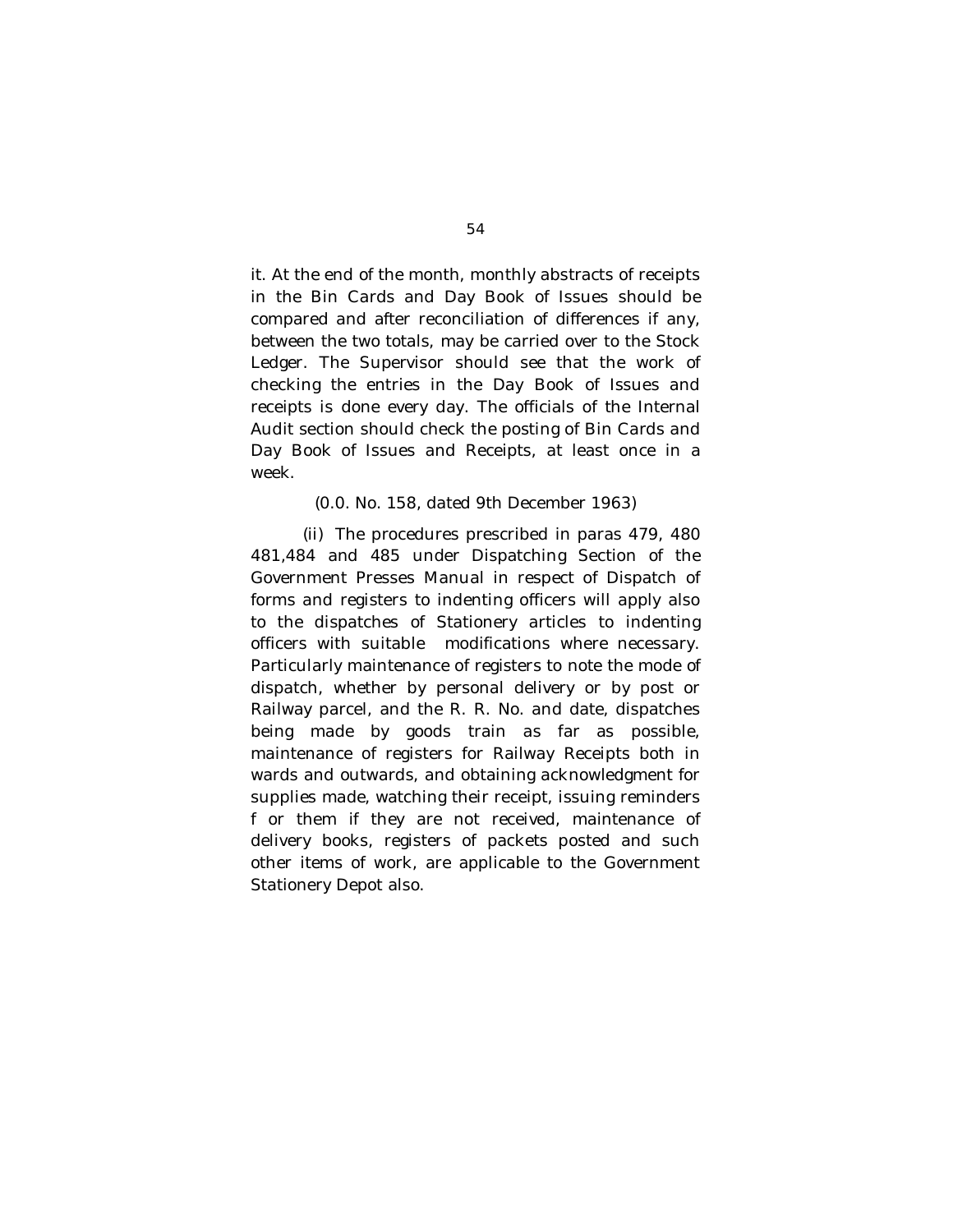## **Supplies of Printing Papers, Boards and Cloth to the Government Press**

(2) (i) Papers of several kinds and boards, and cloth required for the Government Press will be issued from the Stationery Stores on authorised indents approved by the competent Officers in charge of the respective branches indenting for these materials, who are responsible for the subsequent proper utilization and accounting of the several paper boards and articles issued from the Stationery Stores. The Stationery Stores makes issues in bulk on these indents, and ordinarily issues are made only twice a day, only in exceptional cases issues being made at other hours also. In the case of urgent work, the officials of the Stationery Stores dealing with the work of supplies of paper and boards and cloth to the Press will have to attend even on holidays and beyond working hours to meet the requirements of urgent work in the Government Press.

(ii) Invoices will be written up for supplies, of the quantities issued, these are checked and acknowledgments from the official of the Paper Room who receives supplies, obtained as in the case of all other supplies made from the Stationery Stores.

(iii) The Officer in charge of the Paper Room has to acknowledge the receipt of all articles issued on invoices by the Stationery Depot Stores to the Paper Room, by signing on the invoices. These acknowledged invoices will constitute the basis on which the ledgers are posted in the Stationery Depot office in which accounts of issues of printing papers are maintained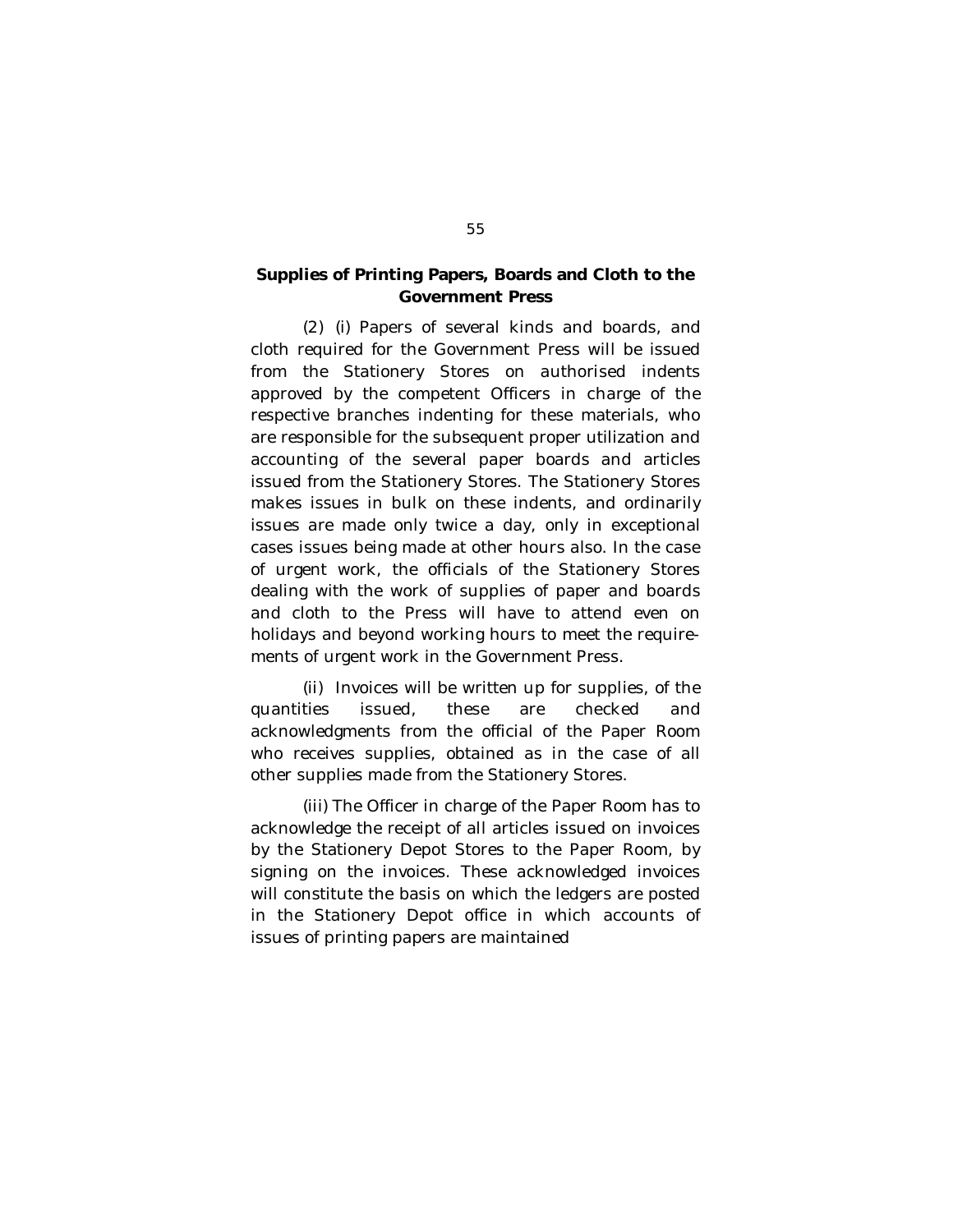(iv) The Bin cards are, however, entered by the Stores officials on the basis of the invoices prepared by them and the materials actually taken out and issued. On no account should the printing papers or boards or cloth be issued on chits or memos as advance, without the invoice being written up. In extraordinary cases, if any such advances are issued, prior approval of the Director or the Senior Deputy Director is essential, and these advances should be adjusted and proper invoices made out at the earliest opportunity, not later than the very next working day.

#### **Special Procedure for Typewriters**

(3) Supplies of typewriters are received in the Stationery Stores, mainly on orders placed on the rate contract of the Director General of Supplies and Disposals on firms with whom the D. G. S. & D. has rate contracts. On the basis of supply orders placed with the firms, the firms will des-patch the consignments of typewriters for which the Railway Receipts will be sent to the Government Stationery Depot. On receipt of the typewriters in the Stationery Depot Stores, the local representatives of the firms concerned will be intimated to depute their staff to inspect each machine and to hand over the delivery of each machine in proper working condition, after check. The Store Keeper of the Typewriter Stores will also carefully check each machine and its working, after representatives of the firms certify the good working order pf the machines, and only after it is ensured that each machine is in satisfactory condition will the supply be accepted. This check is in addition to the inspection of the D . G. S & D staff which will have been conducted before the supplies are effected.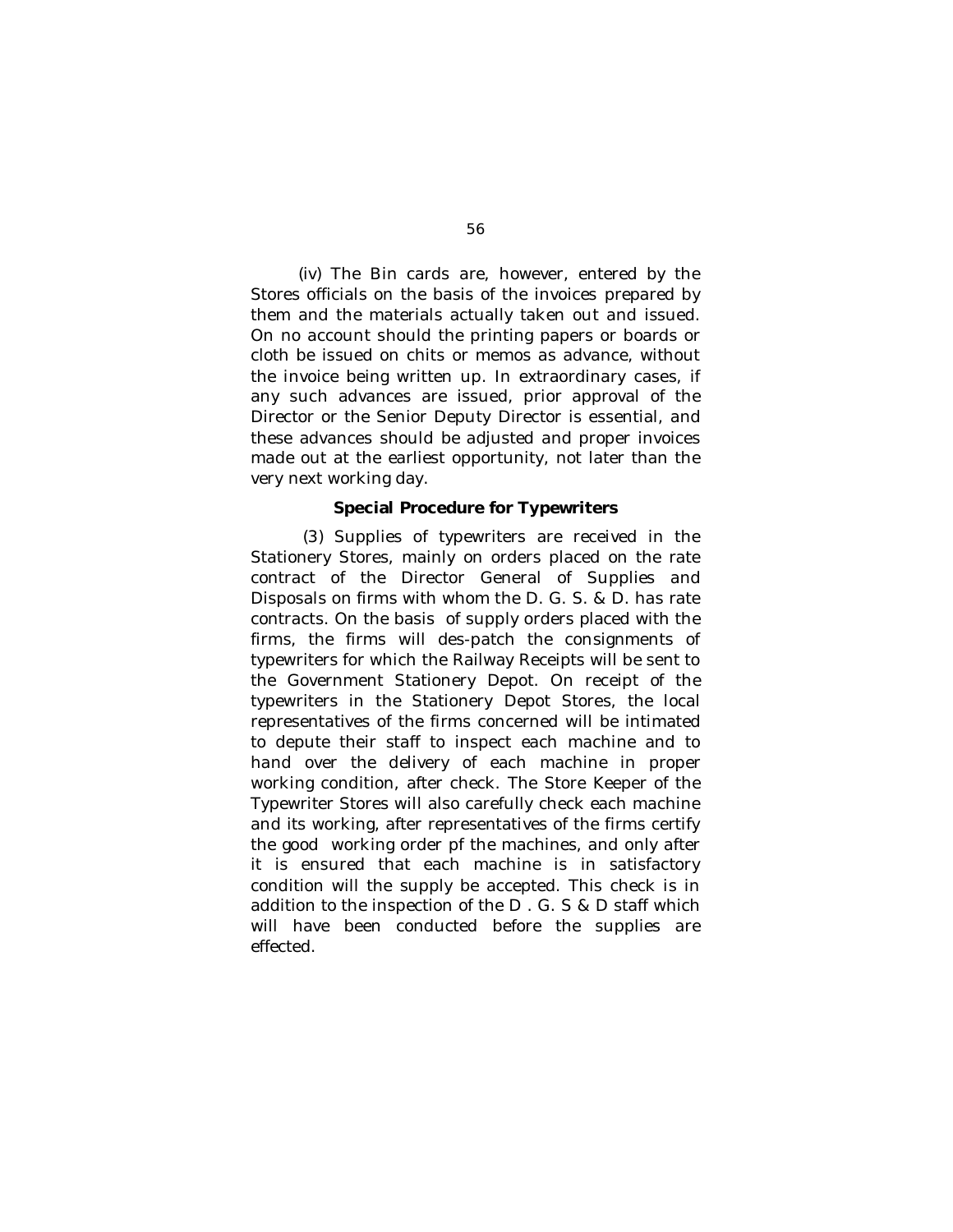Acceptance and receipt of supply of typewriters from the several supplying firms is regulated to be in conf ormity with the Government order which prescribes that a stock of 150 typewriters shall be kept in the Government Stationery Depot. It shall be ensured that the total number of typewriters in stock in the Stationery Depot does not exceed 150 at any point of time.

The typewriters being costly equipment, shall be stored in a very secure place, a proper watch being arranged for the Stores room where these are kept and daily check of each of these Stores Rooms being arranged for.

Supplies of typewriters are not despatched by rail or road from the Government Stationery Depot to any office and all the receiving offices have to receive supplies of typewriters due to them at the Government Stationery Depot, Bangalore by deputing a responsible official, preferably a Typist or one who can check the satisfactory condition of typewriters that he has to receive. Each such official deputed by receiving officers to receive typewriters at the Government Stationery Depot should bring a letter of authority from the indenting officer authorising him to receive supply of the typewriters along with his specimen signature attested by the indenting officer, to enable the official being identified in the Stationery Depot. The officials who are deputed by the indenting officers should furnish clear acknowledgments for the supplies of the Typewriters that they receive from the Stationery Depot and no complaints whatsoever of any kind will be entertained when once the typewriters are delivered to the officil as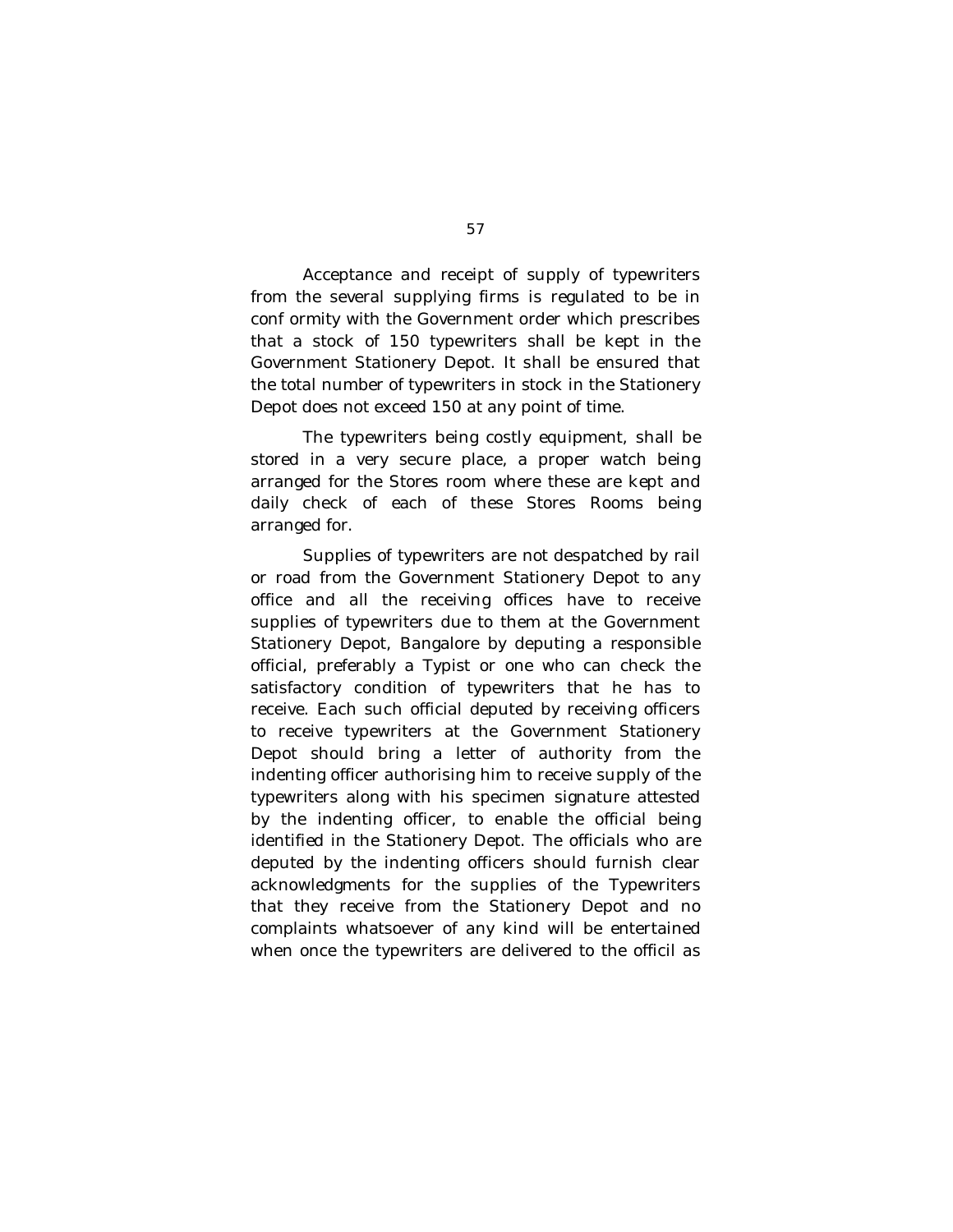from whom clear acknowledgments are obtained. A formal acknowledgment from the indenting officer after receipt of the typewriters in his office has also to be sent to the Stationery Depot, which shall be filed along with the original invoice. The Typewriter Store Keeper shall issue reminders for this formal acknowledgment of the indenting officer if it is not received and take appropriate action.

### **Unserviceable Duplicators, Typewriters and Calculating Machines**

(0.0. No. ED 315 UPS 60, dated 29th March 1961)

67. The official in charge of Typewriter Stores will also be in charge of all unserviceable Typewriters, Duplicators and Calculating Machines, which may be received from Government offices in the Stationery Depot. All unserviceable Typewriters, Duplicators and Calculating Machines should be sent to the Government Stationery Depot after they are declared as unserviceable, where they will be stocked and subsequently auctioned when there is sufficient number of machines which have accumulated.

Before any typewriter or duplicator is to be declared as unserviceable, it will be examined by the Typewriter Mechanic of the Government Stationery Depot. The period of serviceability of standard Typewriters being about ten years ordinary, typewriters which have not been made use of for ten years will not be treated as unserviceable; often, the typewriters should serve much longer. The concerned department where the typewriter was being used should have made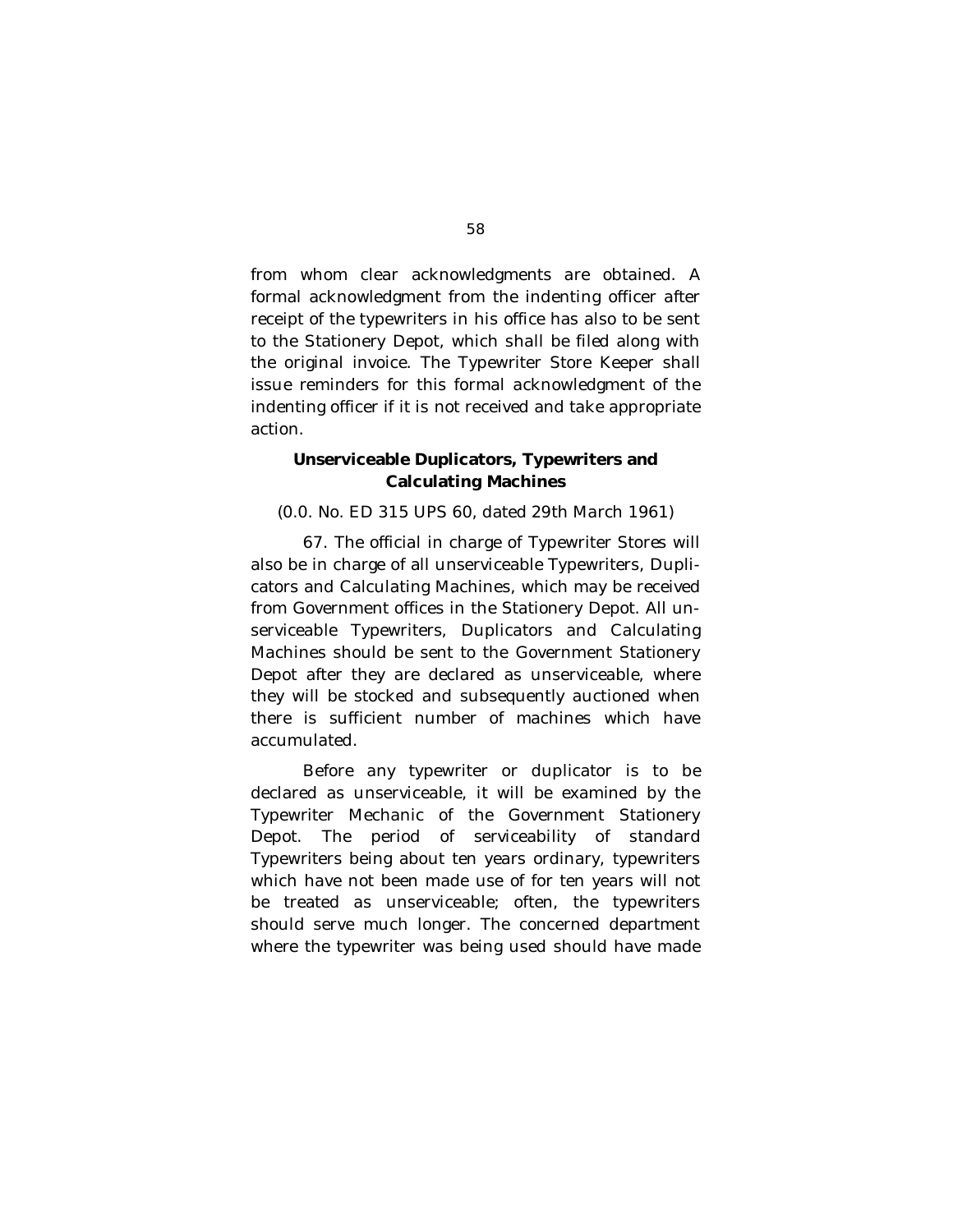all efforts to get the Typewriter repaired at reasonable cost and should only when further repairs are not possible or not economical refer to the Government Stationery Depot, the question of declaring the machine as unserviceable with full particulars of the date of supply of the typewriter, the repairs effected till then and the cost of such repairs. The typewriter will then be examined by the Typewriter Mechanic and on the basis of his report and the data furnished by the Department the Director will pass orders regarding the Typewriter being declared unserviceable or otherwise. After an examination of the relevant :factors, viz., period of normal serviceability, repairs effected so far, and the present condition of the Typewriter, a Typewriter may be considered unserviceable, only if it is clear that the Typewriter cannot be made serviceable even with repairs, or the cost of repairs is so uneconomical as to be not worthwhile. A typewriter or duplicator declared as unserviceable will be stocked in the Stationery Office for being auctioned.

## **Accounting of Hessian Cloth and other packing materials**

68. (i) As large quantities of hessian cloth are used for bundles to despatch stationery articles to mofussil offices, it is necessary that an account of the quantity of the Hessian cloth that is received, the quantity that is used for several bundles, with the full details, and of the balance quantities available is maintained. Also, the Hessian cloth that is obtained from the bundles of paper received from paper Mills, should be taken to stock and accounted for, so that this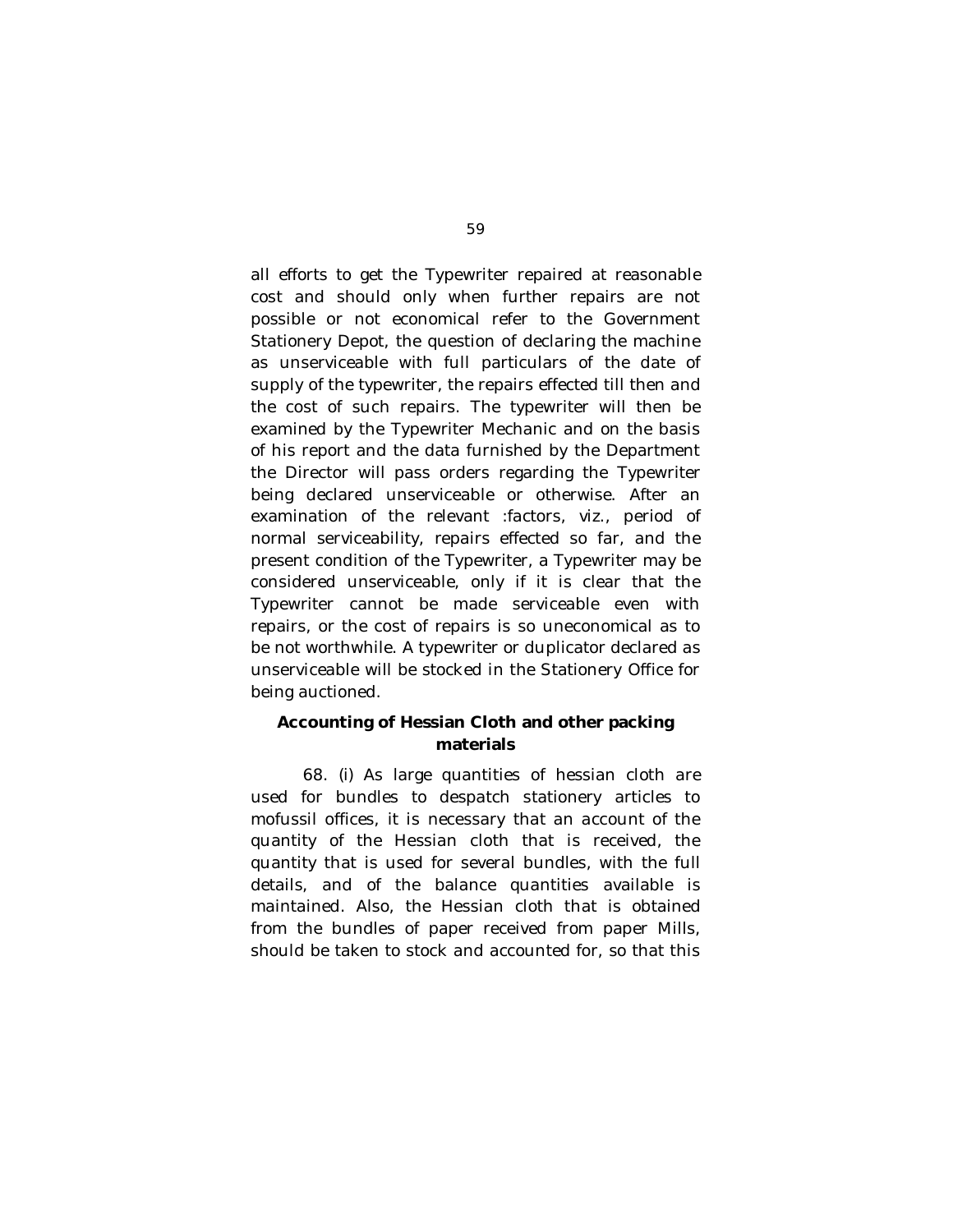may be made use of for packing purposes. Care is necessary in the use of hessian cloth to ensure that all hessian cloth received either by purchase, or as covering of paper bundles, is properly made use of and accounted for.

(ii) Indenting officers who receive bundles of Stationery articles of forms and registers covered by gunny cloth or hessian cloth should auction the hessian cloth and credit the sales proceeds to the receipt of the Government Printing and Stationery Department. A note is also printed on invoices, which reads as follows.

"The case coverings should be sold by auction and the amount realised remitted to the Treasury and the Treasury receipt forwarded to the Director of Stationery, Bangalore."

(iii) Whenever reams of papers are unpacked, the wrappers of the reams should be carefully preserved. Also whenever articles are received in deal wood boxes or cases, the boxes or cases should be opened with care and all the empty boxes or cases should be preserved for being made use of for despatch of articles from the Stationery Stores when required or for use in the Government Press Carpentry, or for auction when a sufficient accumulation of cases and boxes takes place. Similarly all bale planks and bale bands should also be preserved carefully for being either made use of or for auction in course of time.

#### **Monthly and Annual Stock-taking**

69. The stock of stores in the Stationery Depot shal be verified once a year with reference to the balance appearing in the stock registers against the first of April.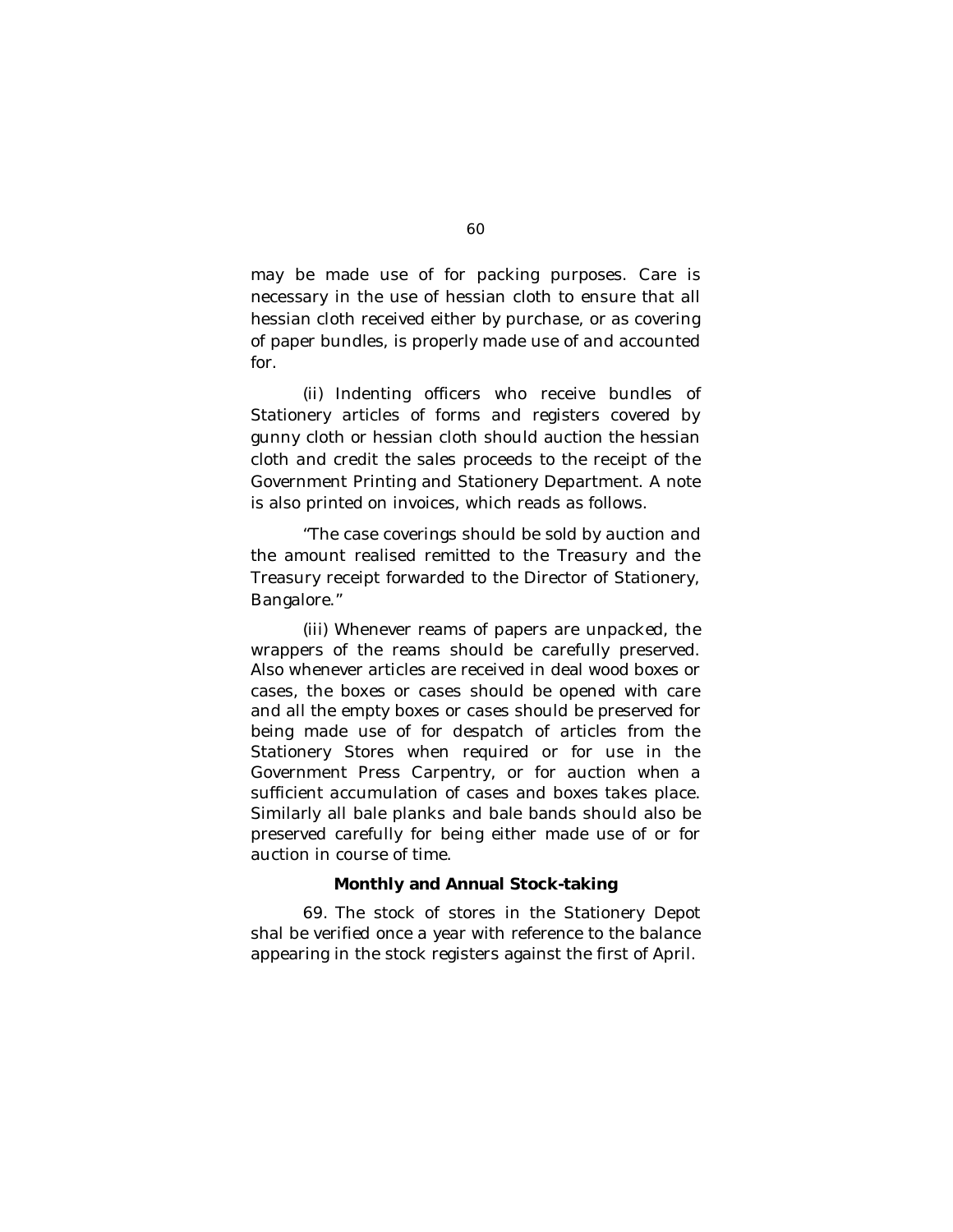The stock taking should commence on the first (work ing day) of April of every year and the work continued day to day till it is completed. However the period of stock taking shall in no case exceed 15 days. During this period the issue and receipt of Stores shall ordinarily be suspended. Urgent demands, may, however be complied with under the express orders of the Director if delay in supplying the Stationery indented for is likely to cause inconvenience to the Public Service. For the same reasons, supplies of articles, from contractors may be accepted and taken to stock if they are actually required for issue during the period.

As the Stock Verification Officer or other officer entrusted with these duties by the Director checks each article, the officer should under his own hand, enter in ;red ink the quantities actually found by him in the stock register and shall initial and date every such entry. As the stock taking proceeds, a statement showing in one view the book balance and the balance actually found at the tock taking and the difference, if any shall be posted and erified daily by the Manager (Superintendent Grade I) Stores) and checked by the Accounts Section.

The statement of Annual Stock Verification should be scrutinised and action taken regarding the differences in s çcordance with the powers vested in the Director and in neceessary cases referred to Government for orders regarding e differences. (The Government Presses Manual may is e referred to).

In addition to annual stock taking of articles, the stock f articles should be checked on the last working day of very month by an officer of the Department other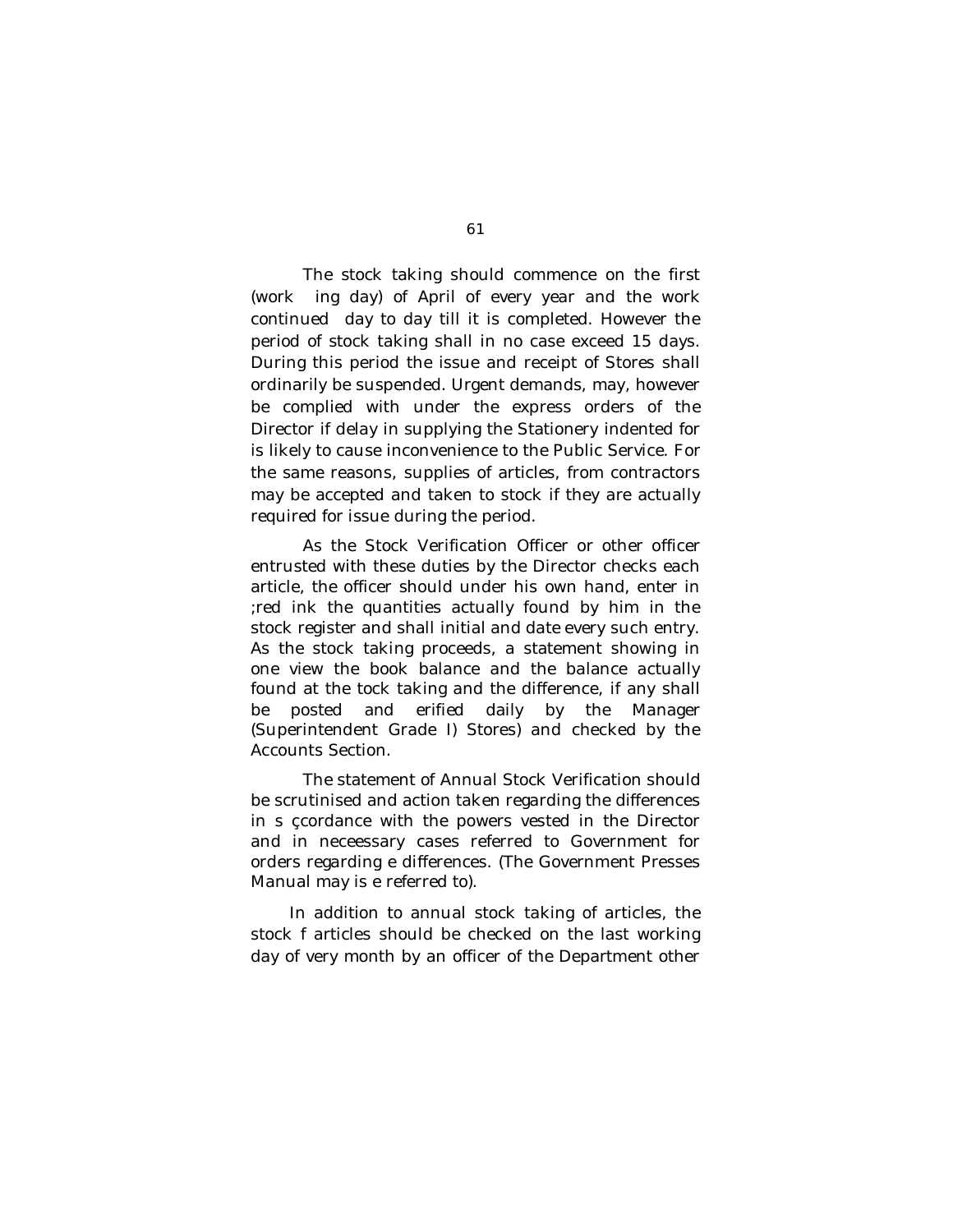than e officer in charge of the Stationery Depot, who is trusted with this duty by the Director, and transactions office Stationery Stores may be suspended on that day so at the Store-Keeper may arrange all the items to facilitate checking of the items with reference to Bin Cards lances and also book balances on that date.

After the checking of the physical stock of the items, a statement indicating the physical balances, the book balances, and a statement of excesses or deficiencies as may be noticed should be prepared, and if there are any discrepancies, they should be immediately reconciled after rechecking the entries in the Bin Cards and also entries in the Ledgers, and necessary corrections should be made immediately and this statement should be preserved and enclosed to the Stock Report to be submitted as on first April of every year.

Further, all the officials in charge of the Stationery Stores are held personally responsible for any discrepancies in the stock of the articles under their charge arising out of lapses on their part, and they should themselves check the stock of all the articles under their custody regularly and ensure that there are no discrepancies; they must also see that the Bin Cards are posted every day without fail and tally their accounts with those in the Ledger section, They are therefore permitted to stop issues and packing by 4 p - m. generally every day and devote particular attention to their accounts and to the accuracy of the stocks.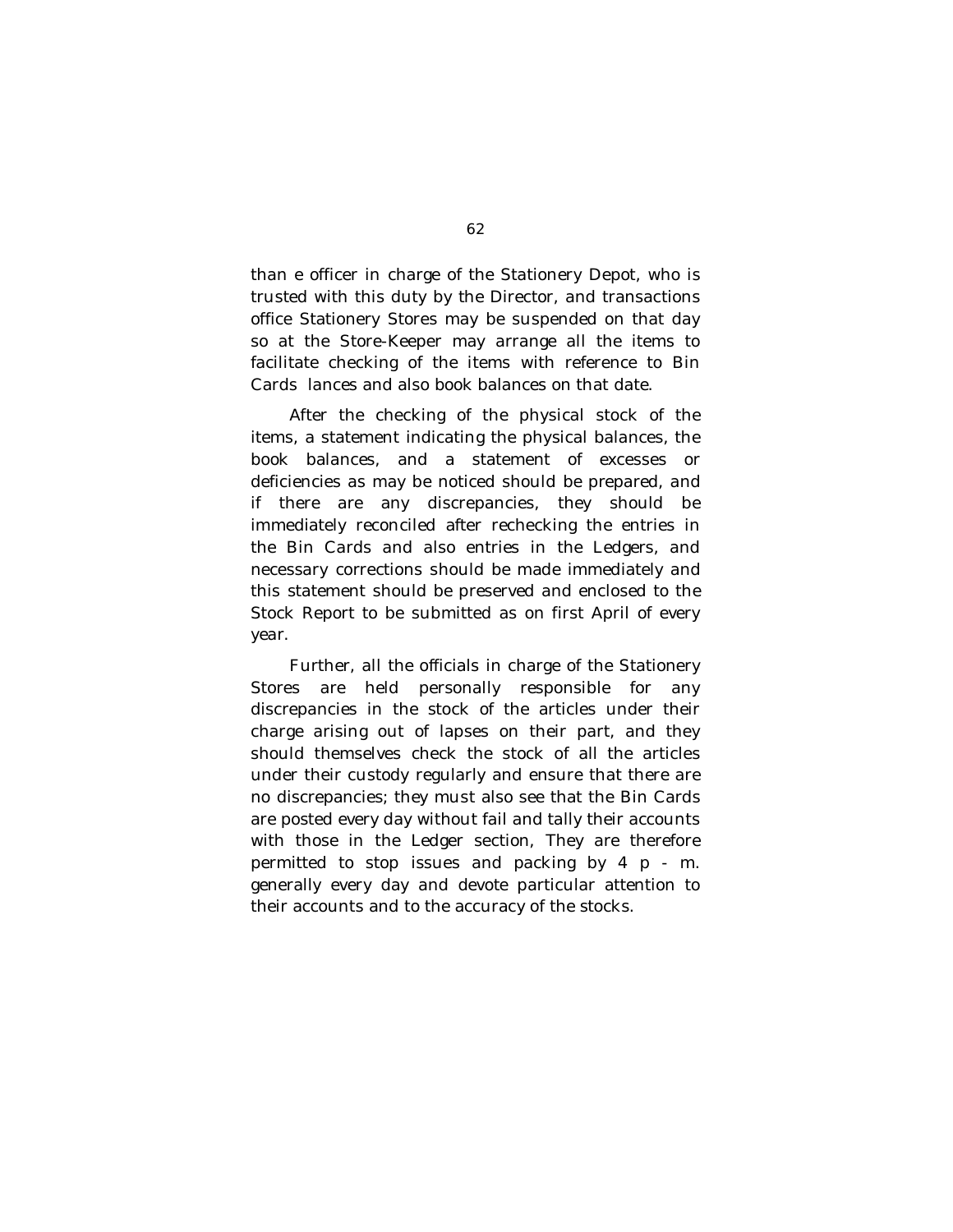#### **Unserviceable articles**

70. The Director shall dispose of unserviceable articles in accordance with the powers vested in him.

All articles returned to the Stationery Office shall also be entered in the Register of articles returned.

#### **Balances Register**

71 When an article requisitioned for and passed fo is not in stock, the words' out of stock' should be impresse by a Rubber Stamp by the Stationery Stores on the mden or supply order and all uncomplied with requisitions shoul be brought in the register of uncomplied with requisitio (Balances Register).

### **INVOICES**

72. Four different kinds of invoices are in use in Government Stationery Stores for different purposes. Several sub-stores have their own forms of invoices which are serially numbered and are in triplicate and or quadruplicate. A register of accounts of invoice books received from the Press to be issued and in stock shall be maintained by the Manager of the Stationery Stores in which all details of the numbers of invoices books printed, used, and in balance shall be noted. Two copies of the invoices, will be sent to the receiving office which has to return one copy with acknowledgment and retain one copy for purposes of accounts of the office concerned. One copy of the invoice will be sent to the Accounts Section of the Stationery office on the day next to the date of the supply and will form the basis of posting of issues in the concerned ledgers, the original invoice also being referred to when any doubt arises or a detailed check is considered necessary.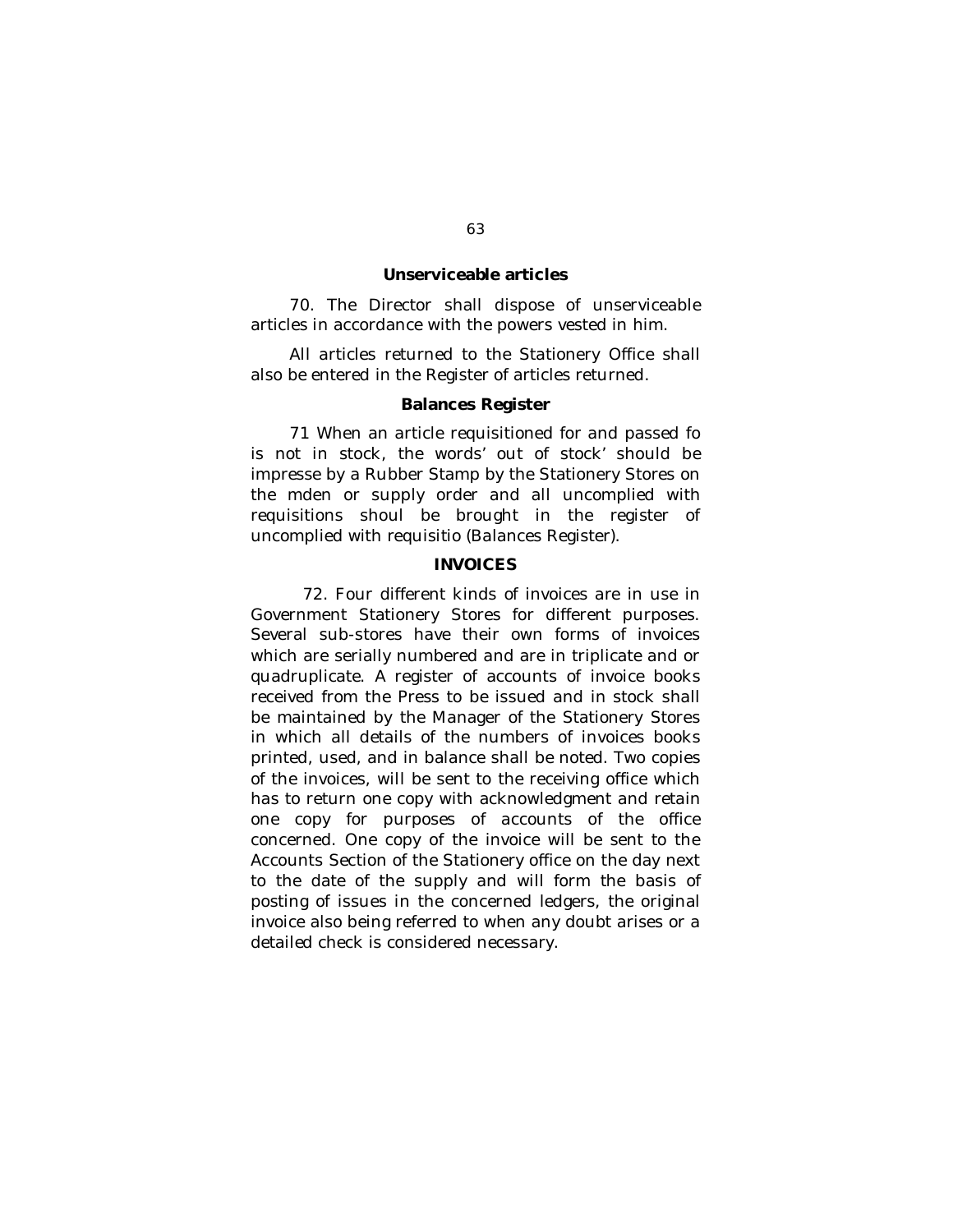On receipt of invoices with acknowledgment being recorded, the return of which should be watched, the invoices should be pasted to the corresponding counterfoil thereof and produced for inspection of officers deputed to check the Stationery Articles and Stationery Accounts.

#### **Periodical Check of Stores**

73. It will be the duty of the Superintendent Grade I (Manager) (Stores) to be constantly checking the stocks and to bring to the notice of the Director through the Assistant Director any article the stock of which is running low.

### **Supply of Clothing**

74. With regard to the supply of clothing to the members of the staff to whom such supply could be made, the provisions of the Government Presses Manual in Para 96 (h) and (i) will be applicable.

### **Labour for Stationery Depot for packing**

75. The employment of 25 Mazdoors in the Stationery Depot in connection with the packing of Stationery articles, is sanctioned in Government Order No. ED 138 UPS 63, dated 3rd August 1963 and the payment at Rs. 2-50 per day for each Mazdoor is sanctioned in Government Letter No. ED 33 MPS 71, dated 17th March 1971.

**(Note.-** Enhanced Wages at Rs. 3-25 per day per Mazdoor is sanctioned with effect from 8th October 1973 as per GO. No. ED 189 MPS 72, dated 29th September 1973).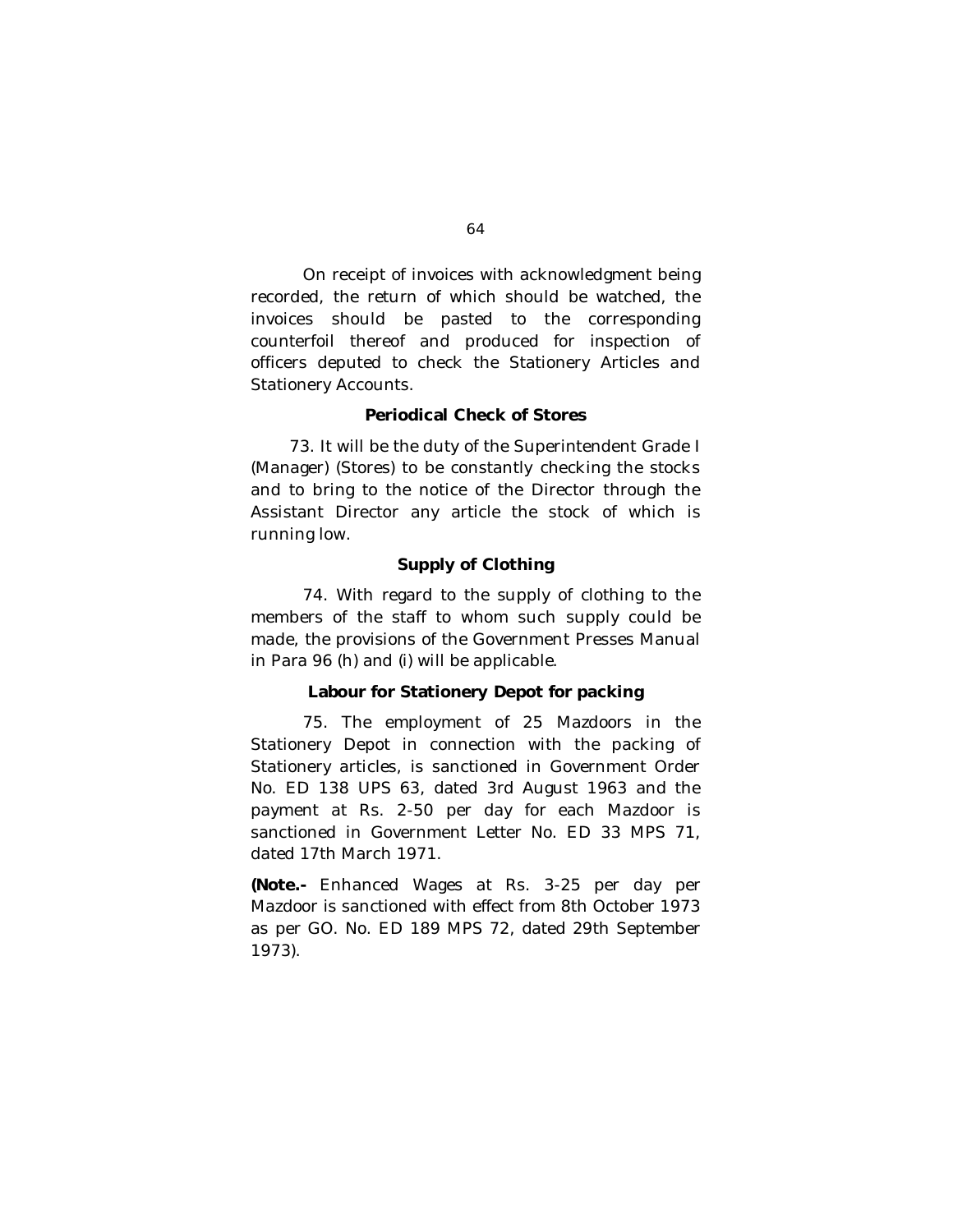### **CHAPTER IV**

#### **Rules governing supply of Stationery**

## **RULES IN THE MANUAL OF CONTINGENT EXPENDITURE**

76. The rules in the Manual of contingent expenditure, governing supply of Stationery Articles to Government Offices are furnished below.

55. Special Rules.

48. Stationery.

(a) Stationery articles required for use in Government offices or institutions should invariably be obtain from the Director of Printing, Stationery and Publications by placing indents on him. The mode of placing suc indents and the scales of supply shall be regulated by th rules laid down by Government in that behalf from tim to time.

(b) The Department of Stationery is intende mainly to make supplies to offices and institutions unde the State Government. Such supplies will not be charge for except in the following circumstances

(1) Stationery supplied in connection with a scheme plan or non-plan, of which the whole or portion of the cost is recoverable from othe Government or non-Government sources.

**(Note.-** An indent Placed under this rule should not coy more than one scheme).

> (2) Stationery supplied in connection with the elections to the State and Central Legislatures, Village Panchayats and Taluk Boards.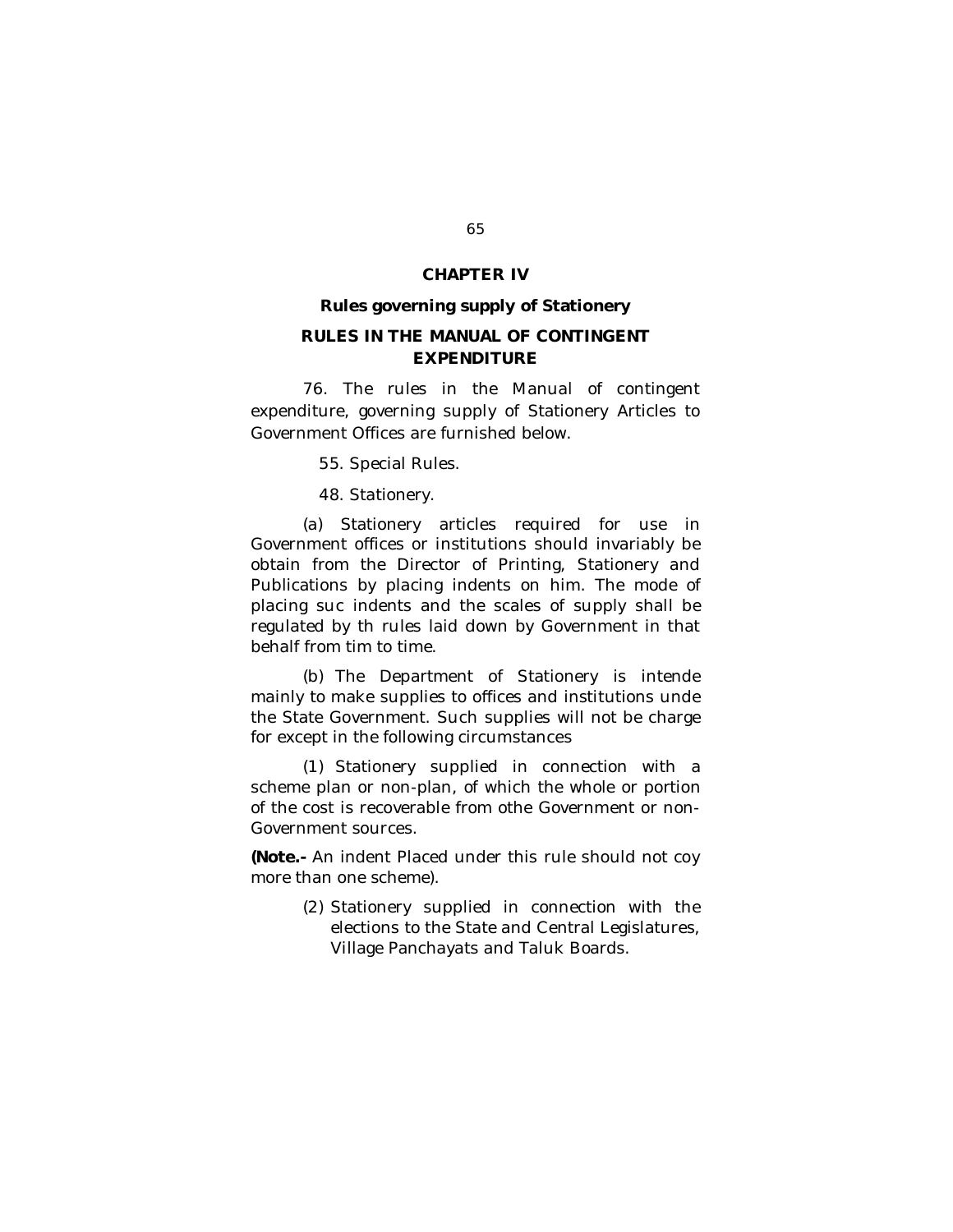- (3) Stationery supplied for printing Departmental text-books and in connection with the public examinations of all kinds including those conducted by the Mysore Public Service Commission.
- (4) Stationery supplied for Public Works (including Hydro-Electric Works) for which separate capital accounts are kept.
- (5) Stationery supplied to Government Commercial Undertakings including the Mysore Government Insurance Department.

(c) With the general or special sanction of Govern ment Stationery articles may be supplied to offices or institutions, of the Central or other State Governments and to corporations and other non-Government bodies. All such supplies shall be charged for.

**Note.-**A Departmental charge at 10 per cent shall be levied on the actual values of the stationery supplied to officers, departments or institutions covered by Exceptions (1) to (5) of clause (b) and by clause. (c)

(d) Local purchase by Government officers of stationery articles which are supplied by the Department of Stationery is not permissible except with the sanction of Government or such other authority to whom Government have delegated the power. Such sanctions are subject to the following conditions:

> (1) that the articles proposed to be purchased are certified to be not available in the office of the Director and that they are not expected to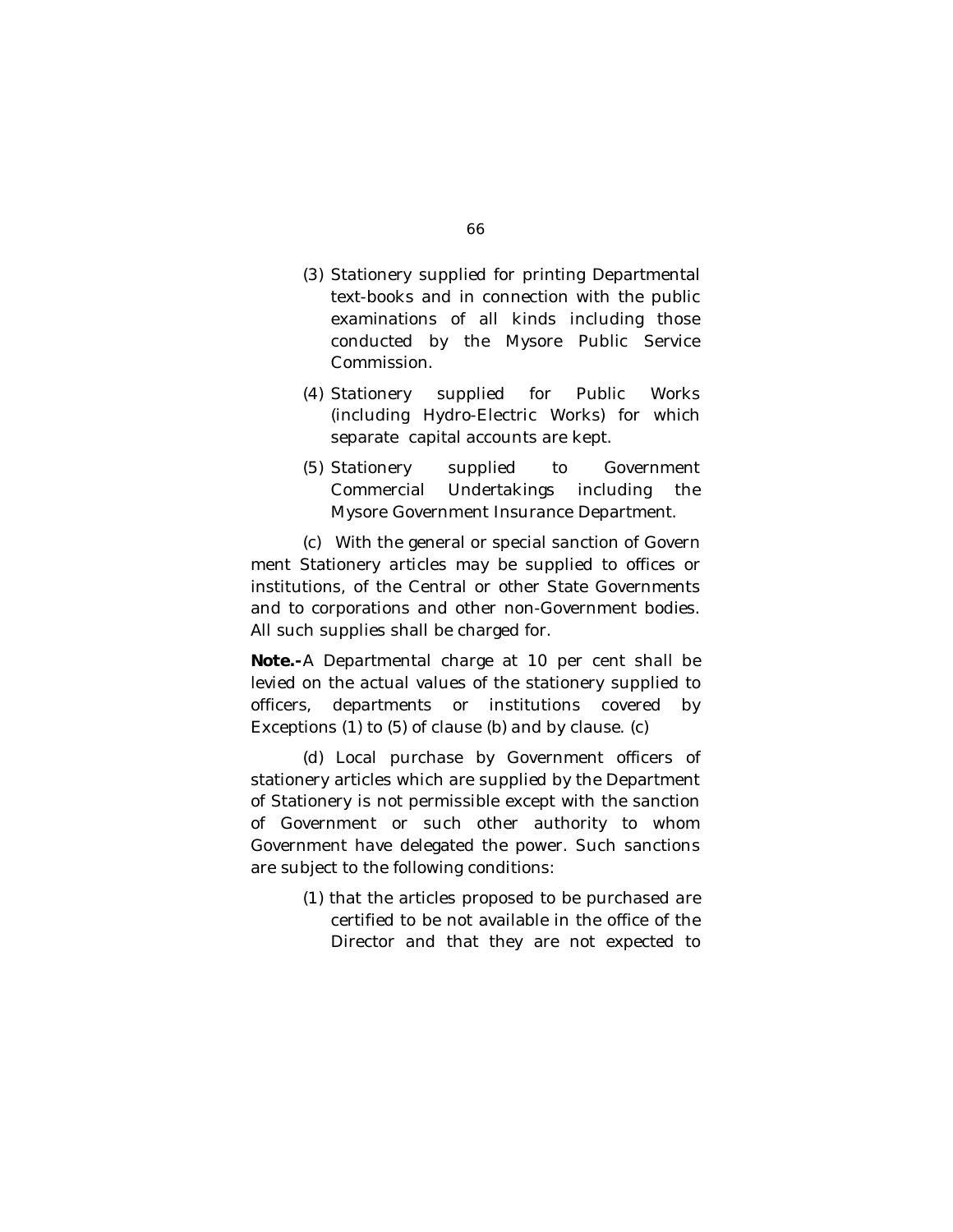become available within a time which will facilitate timely supplies to the office requiring them;

- (2) that the quantities proposed to be purchasec together with the stationery already suppliec by the Director, Government Stationer) Depot, are well within the scale of stationer) admissible to the office for the year;
- (3) that only so much of the quantities are purchasec as are required for use before supplies car be made from the stationery office;
- (4) that the purchase can be made from the sanctioned budget allotments;
- (5) that the quantities purchased are accounted for as in the case of articles supplied by the Director, Government Stationery Depot.

Certificates to the above effect should be duly recorded in the relevant bills under the signature of th drawing officers.

(e) In the case of stationery articles not stocked b the Director of Government Stationery Depot, Heads o offices can purchase them locally subject to such restrictio about their quantities and cost as may have been laid dow in particular cases.

**Note.-** Charges incurred in transmitting stationery artici from the Government Stationery Depot, Bangalore, to the sever mofussil stations as well as for delivering them locally, will be in out of the contingent allotments of the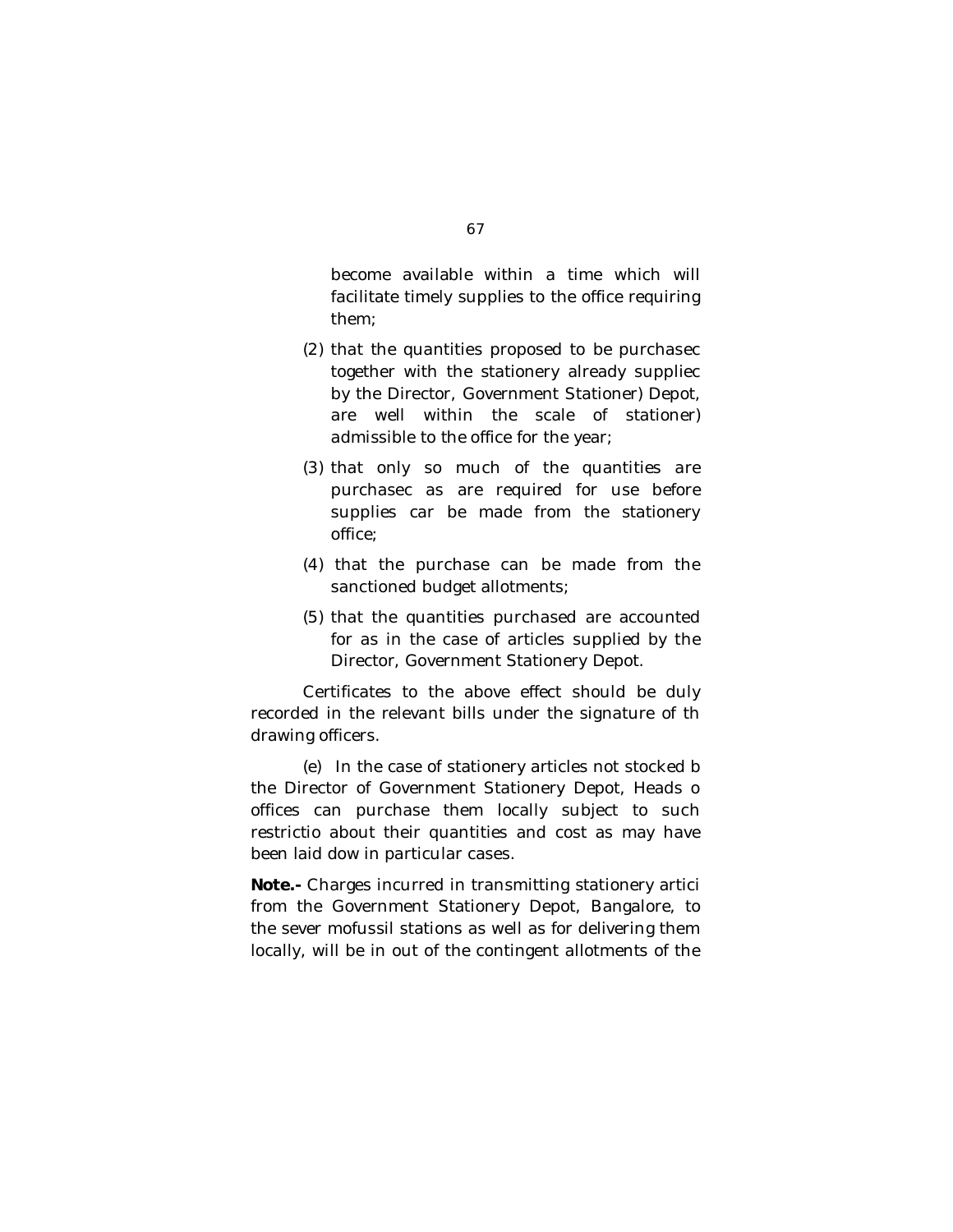receiving office concerned. T Director, Government Printing, Stationery is accordingly authoris to adopt "To Pay" system, when consignments are booked by rail, most of carriage for supplies delivered locally being likewise paid the offices receiving them.

**Exception.-** The Director of Printing and Stationery may d patch packages of stationery articles, papers and boards intended Government Branch Presses and for Taluk offices, prepaid to Railway Stations nearest to destinations +

### **RULES IN GOVERNMENT ORDERS**

77. The question of framing uniform rules for sup of stationery articles, drawing materials and typewrit to various Government offices in the new Mysore State was under the consideration of Government and after careful consideration Government were pleased to approve of the rules as detailed in the following Appendix.

(1) These rules have come into force with effect from the 15th December 1960.

(2) The various Unit offices to which Stationery articles were supplied have been grouped in convenient sizes in consultation with the Heads of Departments and one of the offices in each of the groups will be supplied on the basis of a consolidated indent for the group submitted by that Office. The most convenient Officer in a group to whom supplies shall be made may be fixed by the Director of Printing, Stationery and Publications in Mysore, in consultation with the Heads of Departments concerned.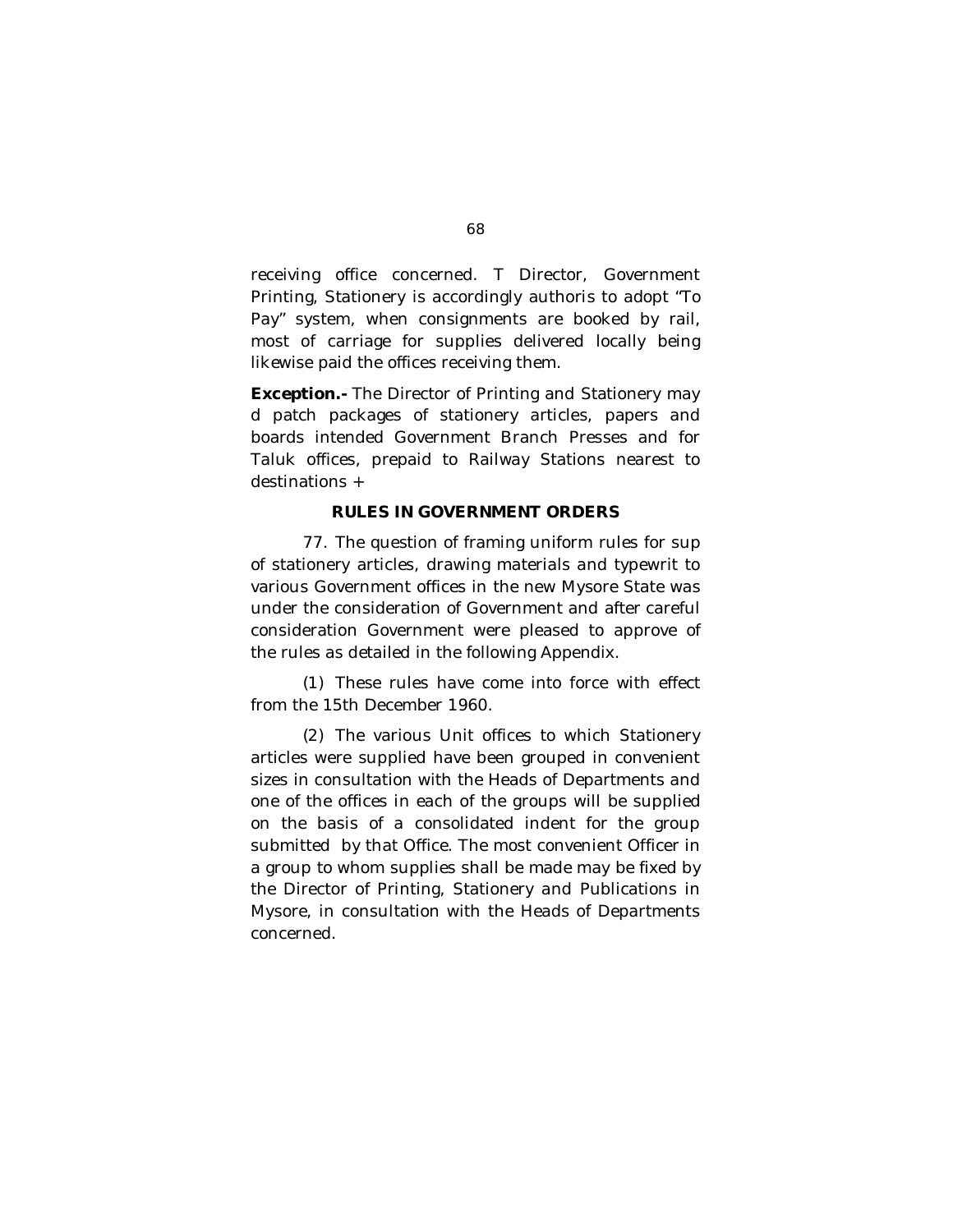(3) In consultation with the Commissioner for Exami nations, Bangalore, the Director of Printing, Stationery and Publications shall arrange to supply stationery articles to the Chief Superintendents of Examinations at District Headquarters only.

(4) Whenever a new office is created, that office may either purchase its requirements of stationery out of its contingent grants, to last till the regular supply is made by the Government Stationery Depot according to the Rotation scheme or obtain them from its Head Office.

(5) The supply of Stationery articles to the Mysore Government Secretariat was being made every quarter or half year in consultation with the executive section of the General Administration Department, till 7th November 1969 With effect from 7th November 1969, in accordance with G.O. No. GAD 59 DSY 69, dated 4th November 1969, issue of articles of stationery, forms etc., required by the 'various Departments of the Government Secretariat for the use in the Secretariat Offices as well as for the use in the establishments of the Ministers, Ministers of State Deputy Ministers, is attended to by the Government Stationery + Depot and the Forms and Despatching Branch of the Government Press, Bangalore. The articles of stationery etc., with the Government Secretariat as on 7th November 1969 has been taken over by the Department of Printing, Stationery and Publications, and there is only one agency viz., the Director of Printing, Stationery and Publications to issue the articles of stationery to the Goverpment Secretariat Departments, on indents by the departments. Ordinarily, supplies are made to each of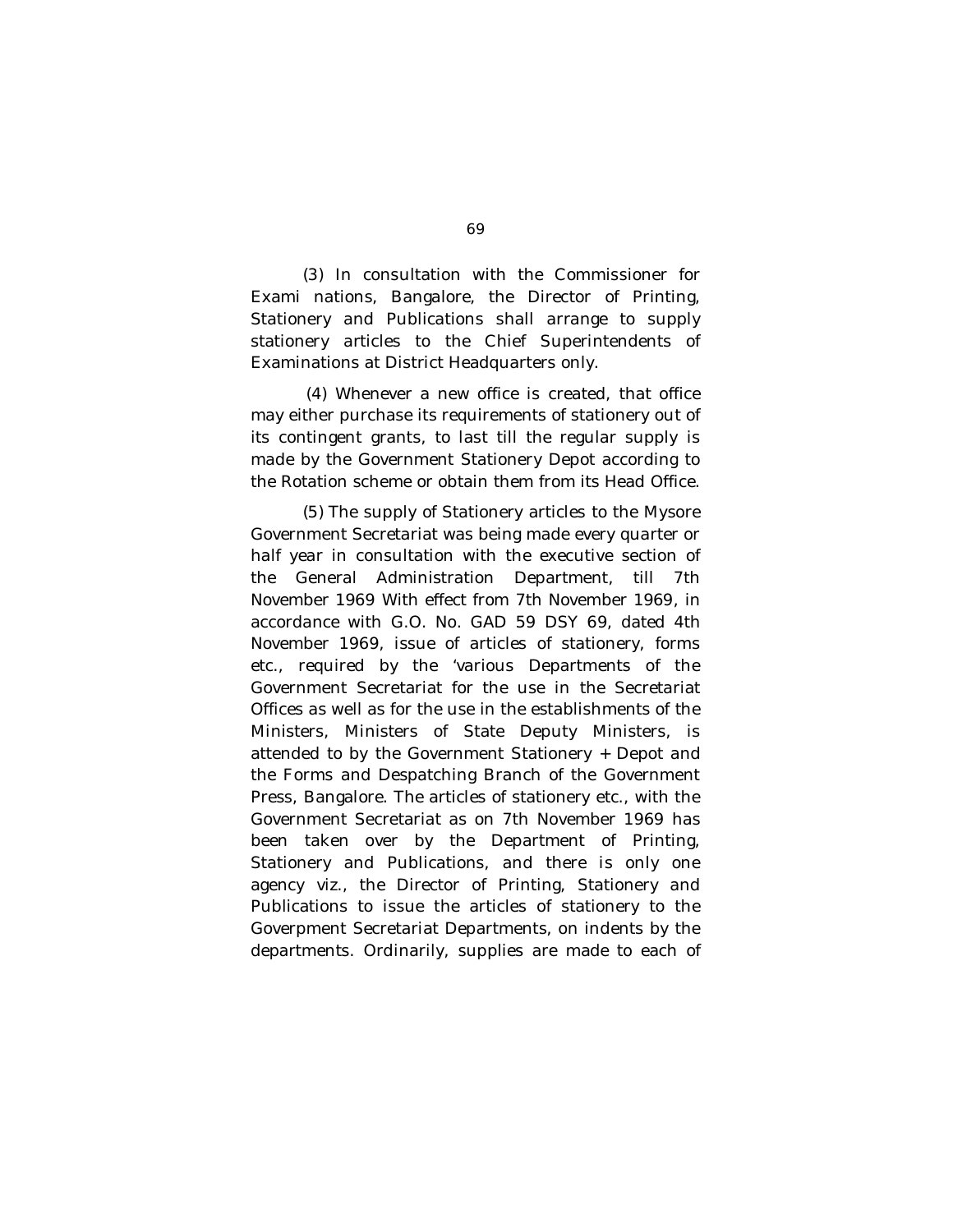the indenting units of the Secretariat once a month on indents, and the unit concerned has to arrange to receive delivery of the articles to be supplied at the Government Stationery Depot or the Forms Despatching Branch of the Government Press, Bangalore.

(6) The supply of drawing materials shall be made on separate indents.

(7) The Director of Printing, Stationery and Publications in Mysore was authorised to print 5,000 copies of the Rules and to distribute them direct among all the indenting Offices, for their guidance.

### **APPENDIX**

# **78. Rules for the supply of Stationery articles to the several Government Offices and accounts to be maintained in respect of them—**

1. Stationery articles required for use in Government Offices including Drawing materials and Typewriters will be supplied by the Government Stationery Depot, Bangalore. and its branches as and when such branches are opened in future.

2. A list of Stationery articles supplied by the Government Stationery Depot is shown in Appendix 'A'. Any additions to or subtractions from the list, should be done under orders of Government.

3.All Stationery articles, drawing materials and typewriters required for use in Government Offices or Institutions should be indented form the prescribed printed Indent form which can be had from the Director of Printing, Stationery and Publications, Government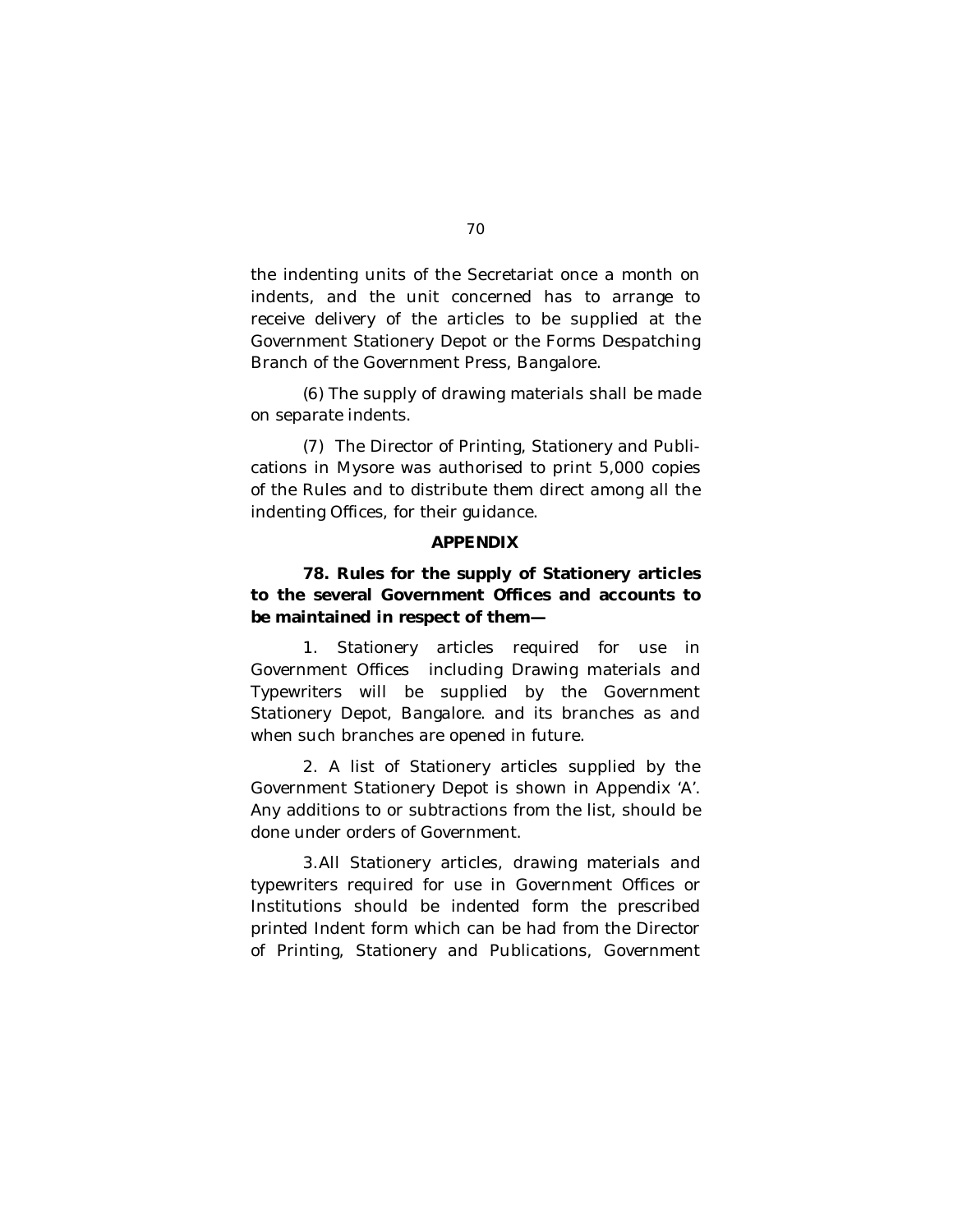Stationery De ot, Ban alore on application Separate indents should be sent for each o t e three categories of articles viz., articles, Drawing materials and typewriters.

4. Indents for Stationery articles shall ordinarily be complied with only once a year in the prescribed form.

5. The indent should contain information regarding the number of Gazetted, non-Gazetted Executive and Ministerial Officers attached to the Office. Permanent and temporary posts (with' period of sanction) should be given separately As the details furnished in the statement are the only means of check in the Office of the Director of Stationery, for regulating the supply of articles on fixed scale, accuracy in preparing the statement is essential

6.In all cases of supplies of Table equipments and fixed scale articles (initial or replacement) a certificate of non-receipt of the same articles previously for the same post should be furnished.

7. Articles shown in Appendix B are supplied according to scale fixed by Government s the strength of establishment of each office, gaze and non gazetted ministerial staff only.

8.Articles shown in Appendix 'C' are supplied at stated intervals. They should be indented for separately and not shown in the regular indent for Stationery articles. These articles cannot be renewed until the expiry of the period prescribed for their use and even then shall be renewed only when the old and unserviceable articles are returned or on a certificate signed by the indenting officer to the following effect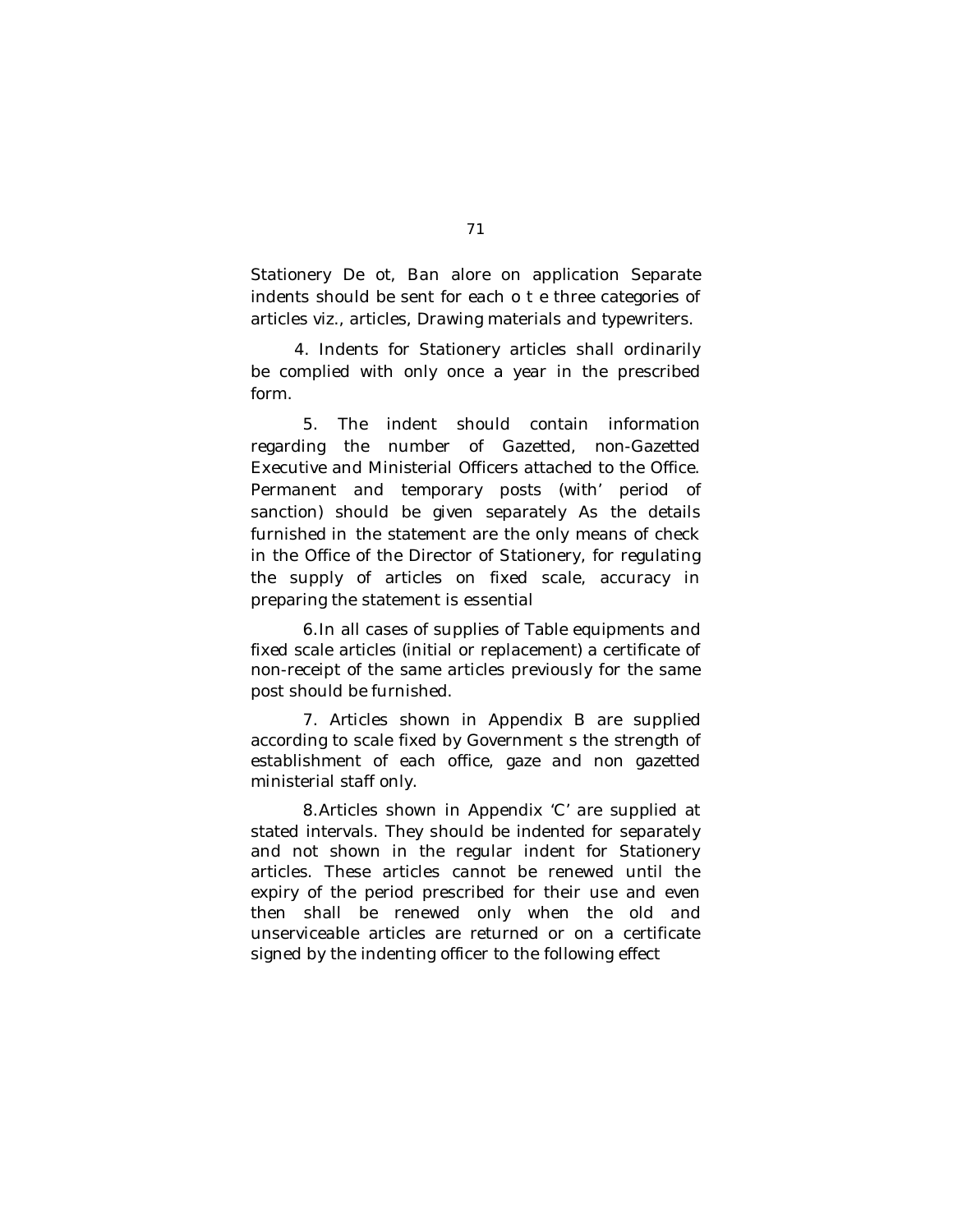"I hereby certify that the…………………… included in the indent is / are required to replace ……………..…… which was/were supplied in the year ……………………… and that I have personally ascertained that the ………..… has/have worn out by fair usage."

This certificate will be accepted in exceptional cases only.

9.Whenever a Gazetted Officer is transferred or retired from service or goes on leave, on deputation or training, he should hand over charge of the periodical stationery artiëles to his successor with intimation to the Governments Stationery Depot. No fresh supply can be made to the successor unless the interval prescribed in the rules expires.

10. Appendix 'D' contains a list of articles which are not consumed by use and may ordinarily be expected to last for an indefinite period. No fresh supply of these articles will be made or their renewal or replacement permitted without sanction of Government. Before indenting for any article mentioned in Appendix 'C' and 'D' which has been lost or damaged or destroyed, a report of the fact shall be made by the Officer to the Head of the Department,, who will investigate into the matter and fix the responsibility for the loss or damage or recover the value of the articles and forward a copy of his order to the indenting officer for being sent along with the indent to the Director of Printing,. Stationery and Publications. Government Stationery Depot, Bangalore- 1. If the cost of the articles does not exceed Rs. 10.00, the Director, Government Stationery Depot,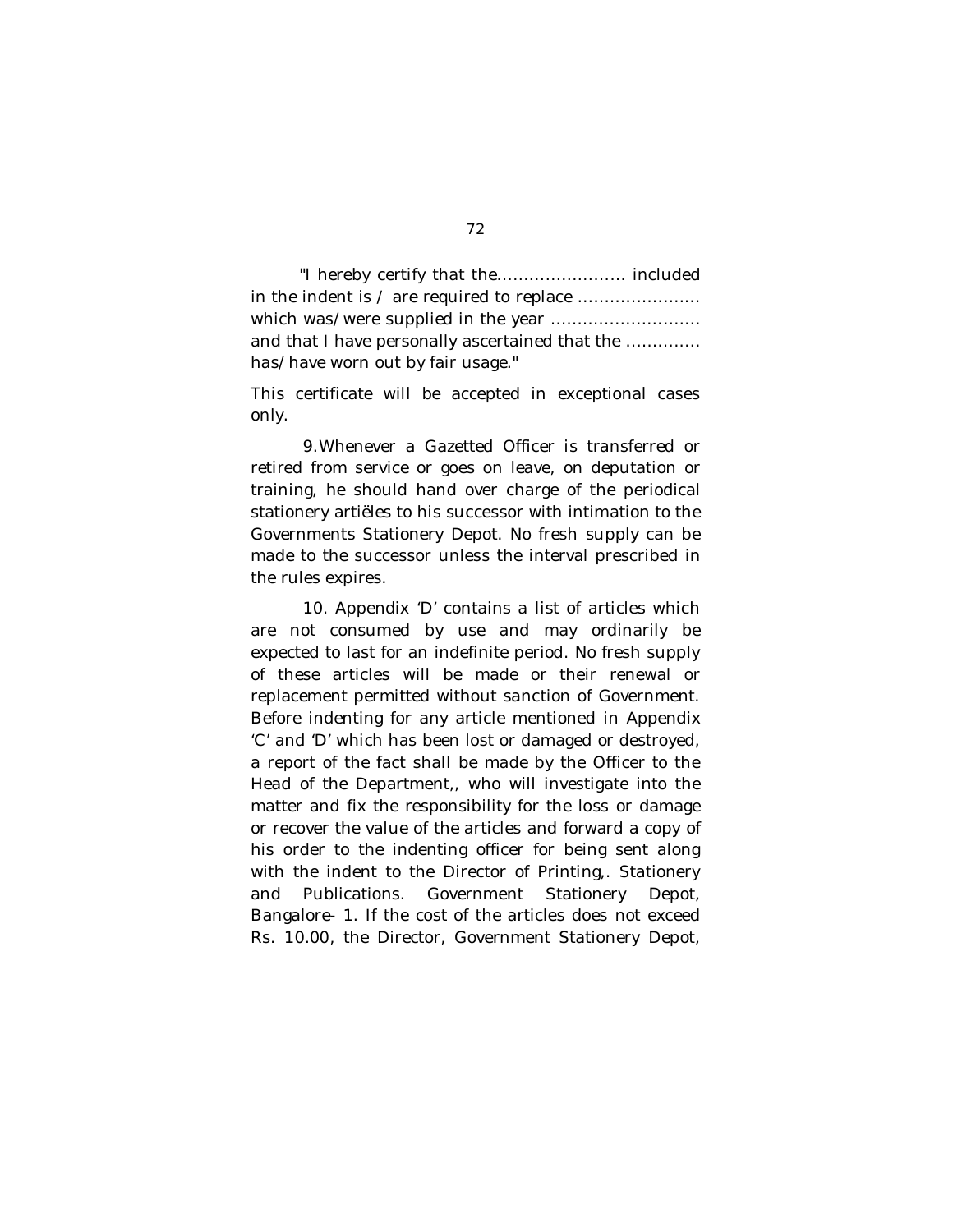may after receipt of the indent and the order referred to, replace them. Sanction of Government is necessary in other cases to replace them if the cost of lost articles is not recovered.

12. (a) Whenever a new office is created, it is necessary that sanction of Government authorising the Government Stationery Depot to supply the articles should be obtained as per para 4(b) of Government Circular No. ED, 229 UPS 58, dated 29th October 1958 (Appendix 'F') and sent to the Government Stationery Depot, for necessary action.

(b) During the first year of its existence or such period as precedes the date of next supply from the Stationery Depot according to the Rotation scheme, a newly created office should obtain its requirements' by direct local purchase after inviting competitive quotations, which should be paid for from the contingent grant of the office, and from the subsequent year onwards the Government Stationery Depot will arrange supply to the new office according to the Rotation scheme of supplies.

13. Whenever an existing office is abolished or amalgamated with another office, the officers in charge of such offices should intimate the date of abolition or amalgamation to the Government Stationery Depot so that names of such offices may be deleted from the list maintained in the Stationery Depot. In such cases, articles, such as Stationery articles including fixed scale articles, drawing materials, Table equipment and Typewriters, remaining over on the date of abolition or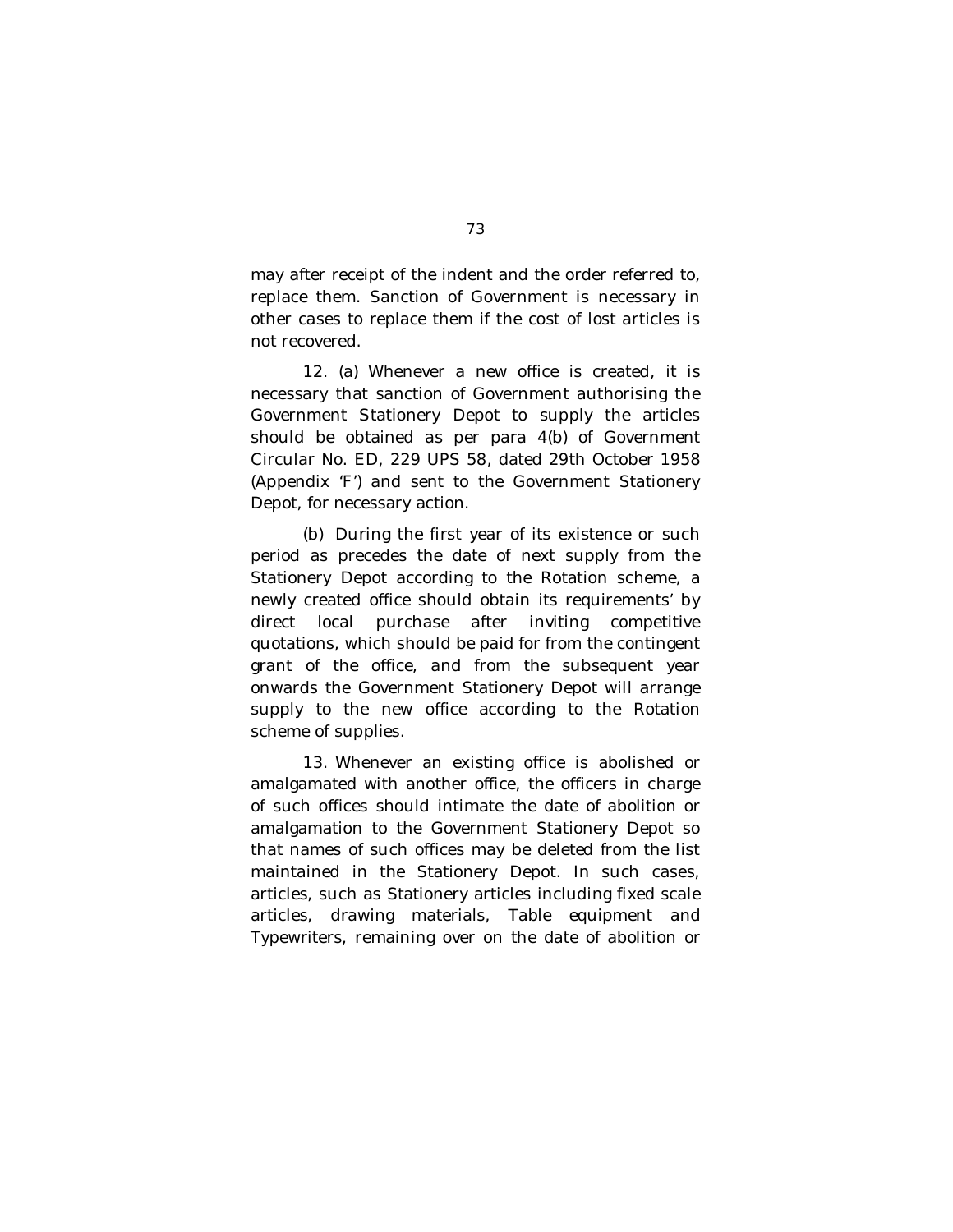amalgamation, should be returned to the Government Stationery Depot, immediately.

14. The utmost care is to be exercised in preparing the indents for stationery particularly in respect of articles to be supplied periodically. It is also necessary to verify the actual stock on hand with reference to requirements included in the indents and heads of offices must pay personal attention to these.

15. Only one indent will be complied with once a year generally. No additional or advance supplies are admissible. In special circumstances, additional but not advance supply may be arranged under orders of Government after furnishing full reasons to Government through the Government Stationery Depot, in accordance with the instruction issued in para 3(b) of Government Circular No. ED 229 UPS 58, dated 29th October 1958 (Appendix 'F').

16. 'Any balance of Stationery due on indents which has not been issued by the close of the supply year for which they were indented for shall lapse.

17. Supplies shall be made to all the offices in rotation (district-wise) in the month specified against each district noted in Appendix 'E' except in the month of April when the Stationery stores will be closed for annual verification of stock of stationery articles.

18. As far as possible, the Rotation scheme will be adhered to.

19. (a) Whenever articles are out of stock in the Stationery stores, the relevant column in the packing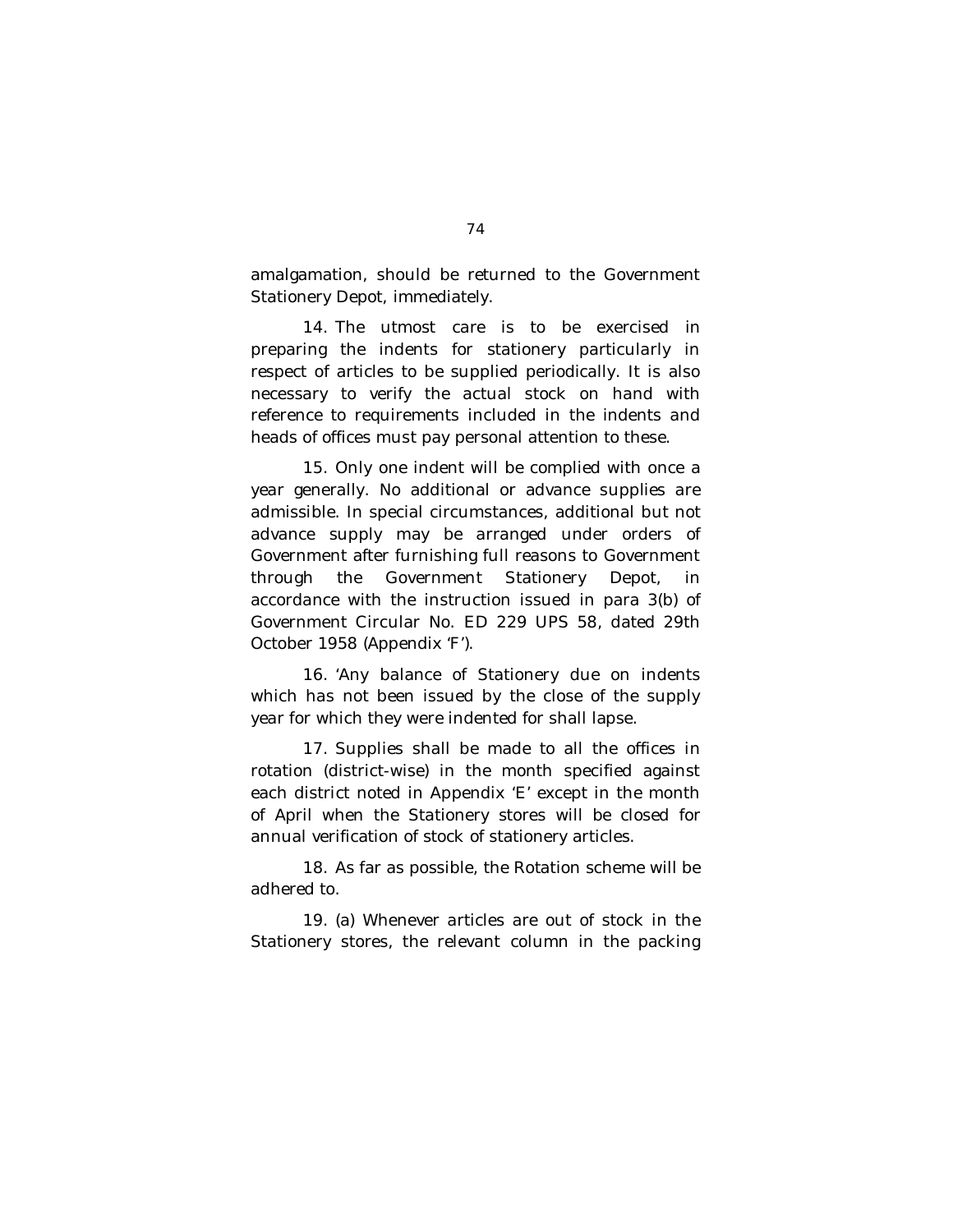memo will be marked "out of stock ": Such cases may arise sometimes although efforts are made to reduce them to the minimum. As soon as a substantial number of these articles becomes available, supply will be arranged by the Stationery Depot.

(b) In case the indenting officer has to make a local purchase of articles that are out of stock in the Government Stationery Depot specific concurrence of the Director, Government Stationery, has to be obtained by him in each case.

20. As the indent of the Secretariat is very heavy and as compliance of such indent will take not less than a week, which will upset the programme of supplies to other offices, the indent of the Secretariat will be complied with once a quarter by the Government.

(**Note.**- This has been amended subsequently).

21. Charges incurred in transmitting stationery articles to several mofussil stations as well as delivering them locally are to be met out of the contingent grants of the offices concerned and the bundles will be booked "To Pay". Only in the case of bundles booked to Government Branch Presses and Taluk Offices, freight charges will be met by the Government Stationery Depot.

22. The Director of Printing, Stationery and Publications, Government Stationery Depot is authorised to call for stock and iss books of any office from time to time in order to satisFy himself that these books are uniformly and properly maintained and return them to the offices concerned as early as possible.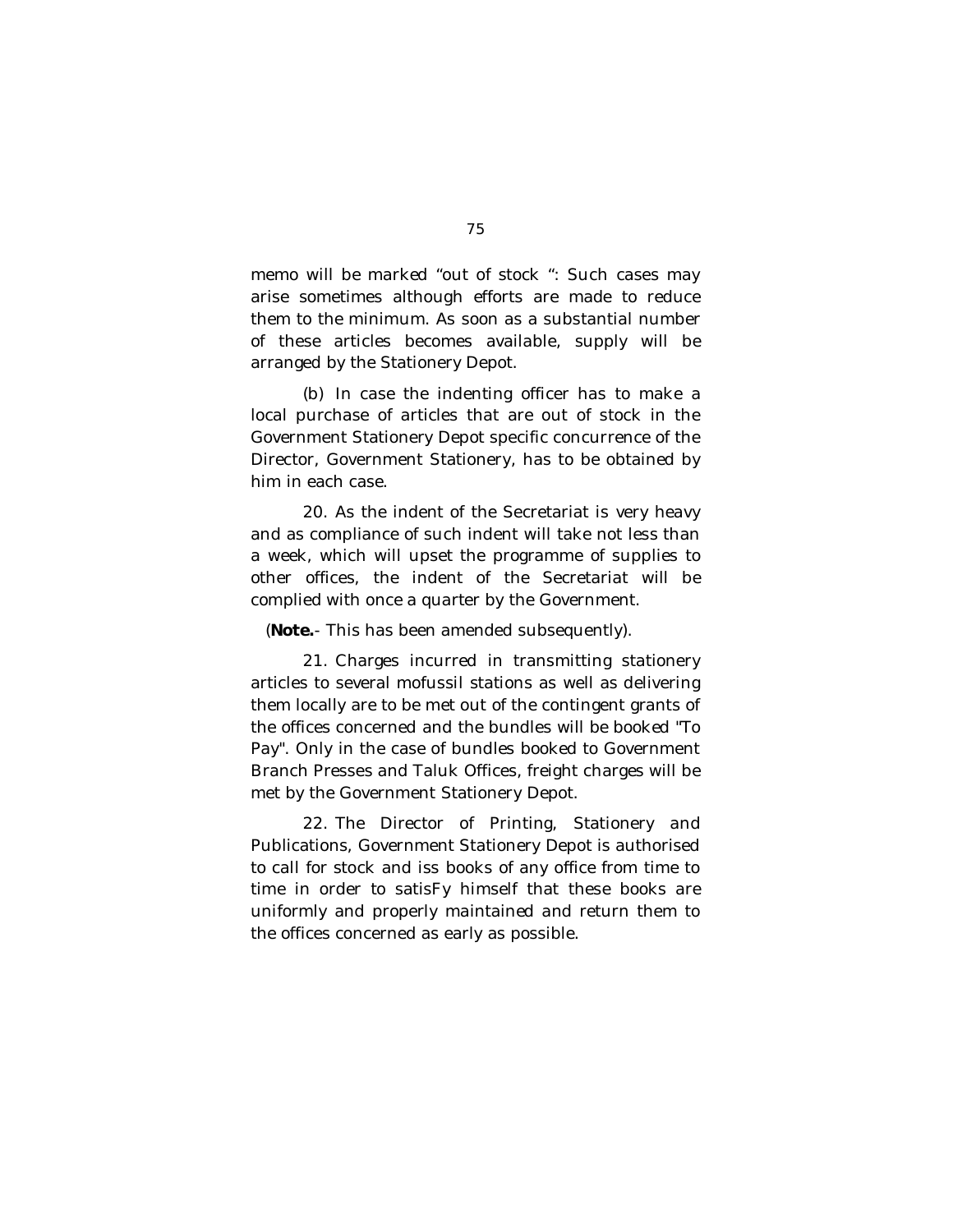23. The articles received from the Government Stationery Depot, should be placed in charge, under lock and key, of either the Sheristedar, the Head Clerk, or the Manager of the Office. Supplies to office staff should be made only on indents signed by heads of sections who should see that there is no misuse of Government Stationery.

24. The offices in Bangalore will, on the date fixed by the Government Stationery Depot, depute a responsible official to attend to the Stationery Depot and to take charge of the supplies. The name and designation of the person so deputed shall be entered on the authority that may be granted to him by the head of the office to receive the supply. Objections, if any, regarding supplies made, must be made before the supplies are removed from the Depot. The authorisation letter should bear the name stamp of the office or be on the printed letter-head and also contain the specimen signature of the official to be deputed for the purpose and be duly attested.

25. If any mofussil office desires personal delivery, the office should intimate the Stationery Depot at least three clear working days in advance. Saturday being a half working day, mofussil offices should not depute any 'official + to take delivery of the articles on that day. As regards authorisation to supply, etc., the same rule as in the case of Bangalore offices will apply in this case also.

(**Note.-** Saturday is not a half working day now).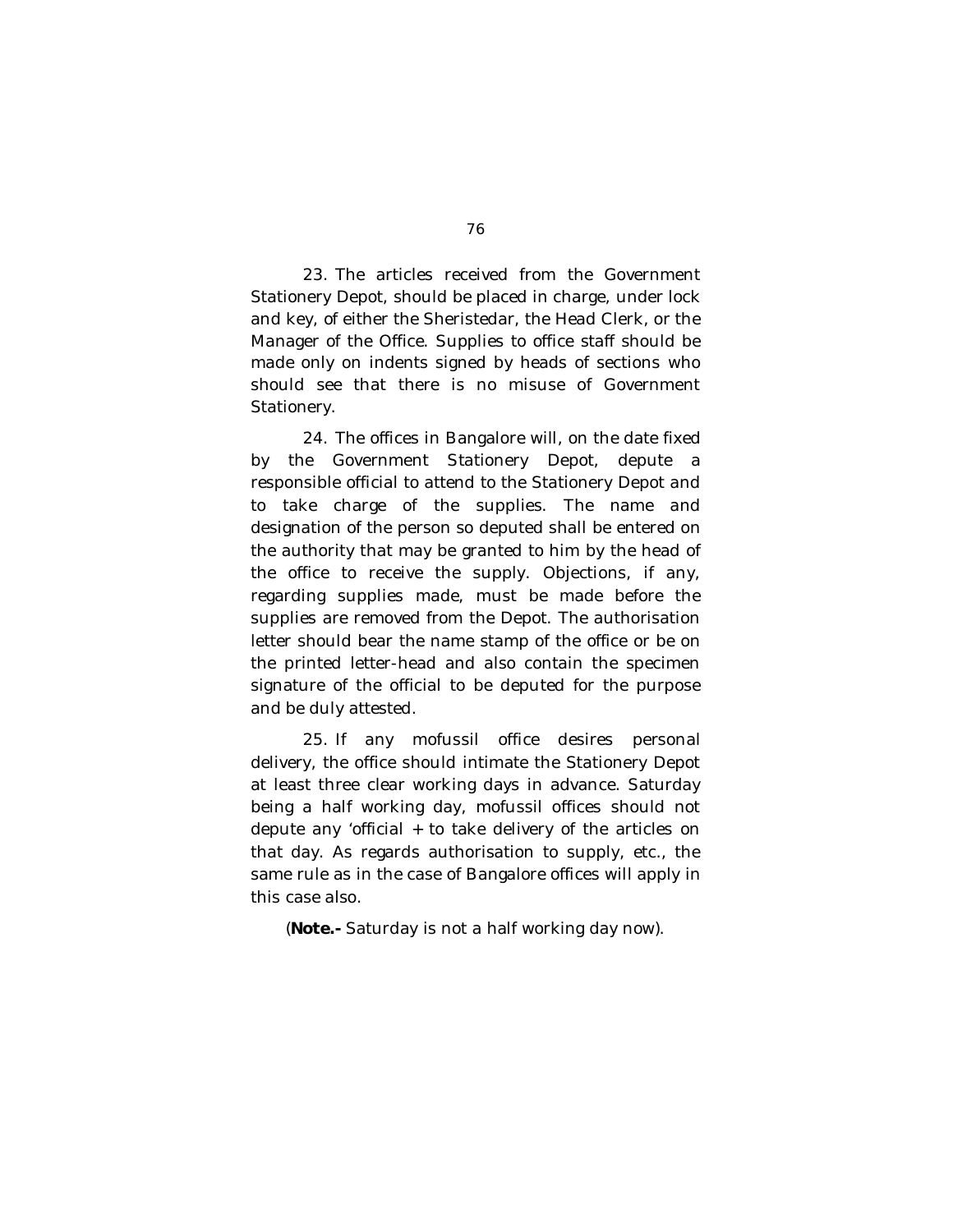26. Mofussil offices should clearly indicate on the indents, the nearest Railway Station to which the bundles are to be booked and also intimate the name and address of the officer to whom Railway Receipt is to be sent and also the name of the Post Office to which letters may be sent, very clearly.

27. (a) The Ministerial head of every office shall be held personally responsible for any avoidable loss, misuse or failure to: jceep proper accounts (receipts and issue) of stationery articles.

(b) Any wilful wastage or extravagant use on the part of any subordinate using Stationery which may be apparent to the Sheristedar, Head Clerk, etc., should be brought immediately to the notice of the head of the office.

28. When an indenting officer finds that any articles supplied by the Government Stationery Depot have not been used or are not likely to be used for the purpose for which they were obtained or are likely to deteriorate before coming into use, he shall without delay report the matter to the Director of Printing, Stationery and Publications, Government Stationery Depot with particulars of the date of supply and the circumstances under which it was indented for and then dispose it of under the instructions of the Director.

29. Exchange of Stationery articles between Government offices and the' Government Stationery Depot is forbidden and requisitions from offices for such exchange from the Stationery Depot shall not be considered unless.\_\_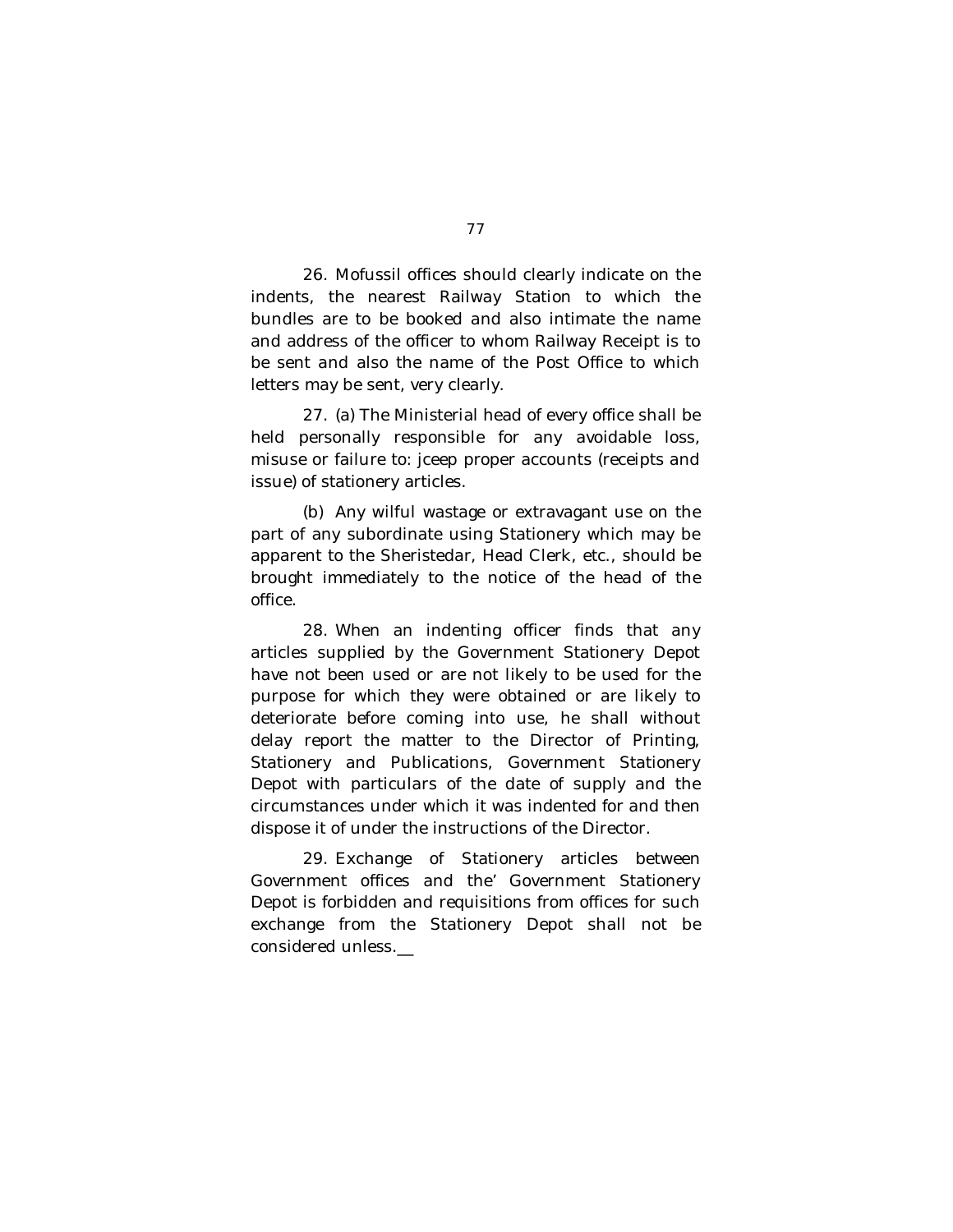(1) the articles proposed to be returned were issued from Government Stationery Depot for use during the year in which application is made;

(2) they have not deteriorated since then; and

(3) there are 'special grounds for exchange, which should be stated.

30. Inter departmental exchange of stationery articles is strictly prohibited.

31. The Heads of Departments during the course of their regular inspection of their subordinate Offices will also ensure that stationery articles, drawing materials and typewriters are being indented as per rules, properly accounted for, kept secure under lock and key and properly utilised.

32. The fairly wide impression that indenting officers are entitled to a supply of stationery entirely on the basis of their demands is incorrect. The scales for the supply of stationery are approved by Government. It will be of great assistance to the Stationery Depot if indentors refrain from demanding quantities in excess of the scales sanctioned by Government. If indents do not conform to this scale, it will be necessary to reduce them to the extent allowable under the rules. The scales sanctioned by Government are merely the maximum scales, and efforts should be made to indent for the minimum required within the scale. 'A careful attempt to assess the year's requirements should be made because no demands for additional stationery 'during the year can be entertained without sanction of Government. In fact, if such demands are received they will not be met.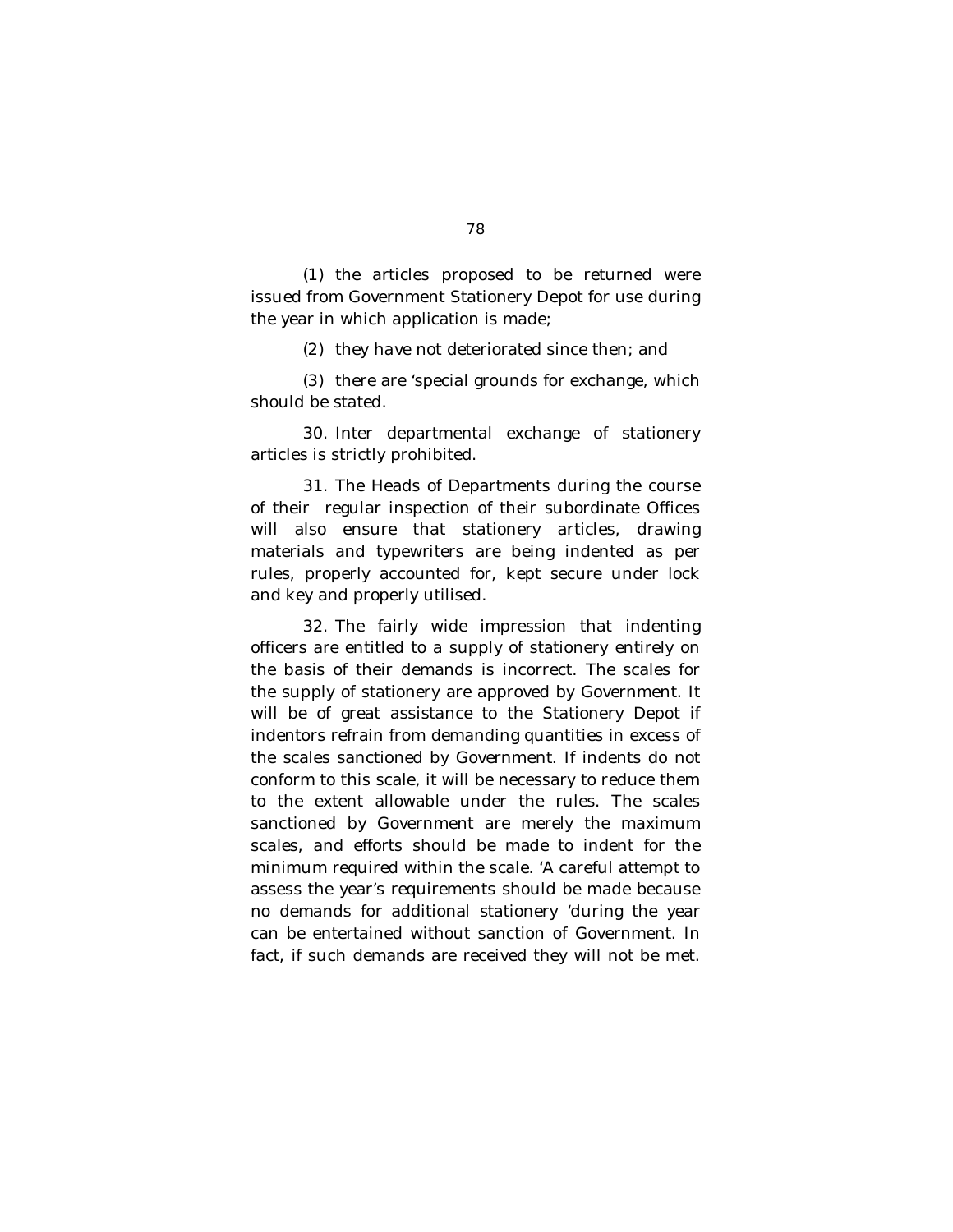The only ground on which a demand for additional stationery may be entertained by the Printing and Stationery Department would be the fact that additional staff has been sanctioned during the year. In such a case the demand for additional stationery will have to be supported by a copy of the Government order sanctioning the additions to staff. In cases where the rules are clear, the Government Stationery Depot may not even reply to letters containing demands, not covered by rules and unnecessary correspondence based on the lack of appreciation of the rules has to be avoided.

33. **Typewriter.-** (a) Standard size typewriters are supplied by the Government Stationery 'Depot at the rate of one typewriter for every sanctioned post of a typist or Steno-Typist in accordance with the instructions issued in Government Circular No. ED 229 UPS 58, dated 29th October 1958 (Appendix 'F '.)

(b) Supply of typewriters to offices where there are only sanctioned posts of Typists-clerks or where only clerks knowing typewriting are attending to typing work with or without some allowance for the said work, shall be made + with the specific sanction of Government, after the Head of Department concerned has explained to Government the need of such a typewriter.

(c) **Procedure for getting initial and additional supply of Typewriters.-** In the case of initial and additional supplies, the indent has to be made in the prescribed printed indent form, which can be had from the Government Stationery Depot, free of cost, on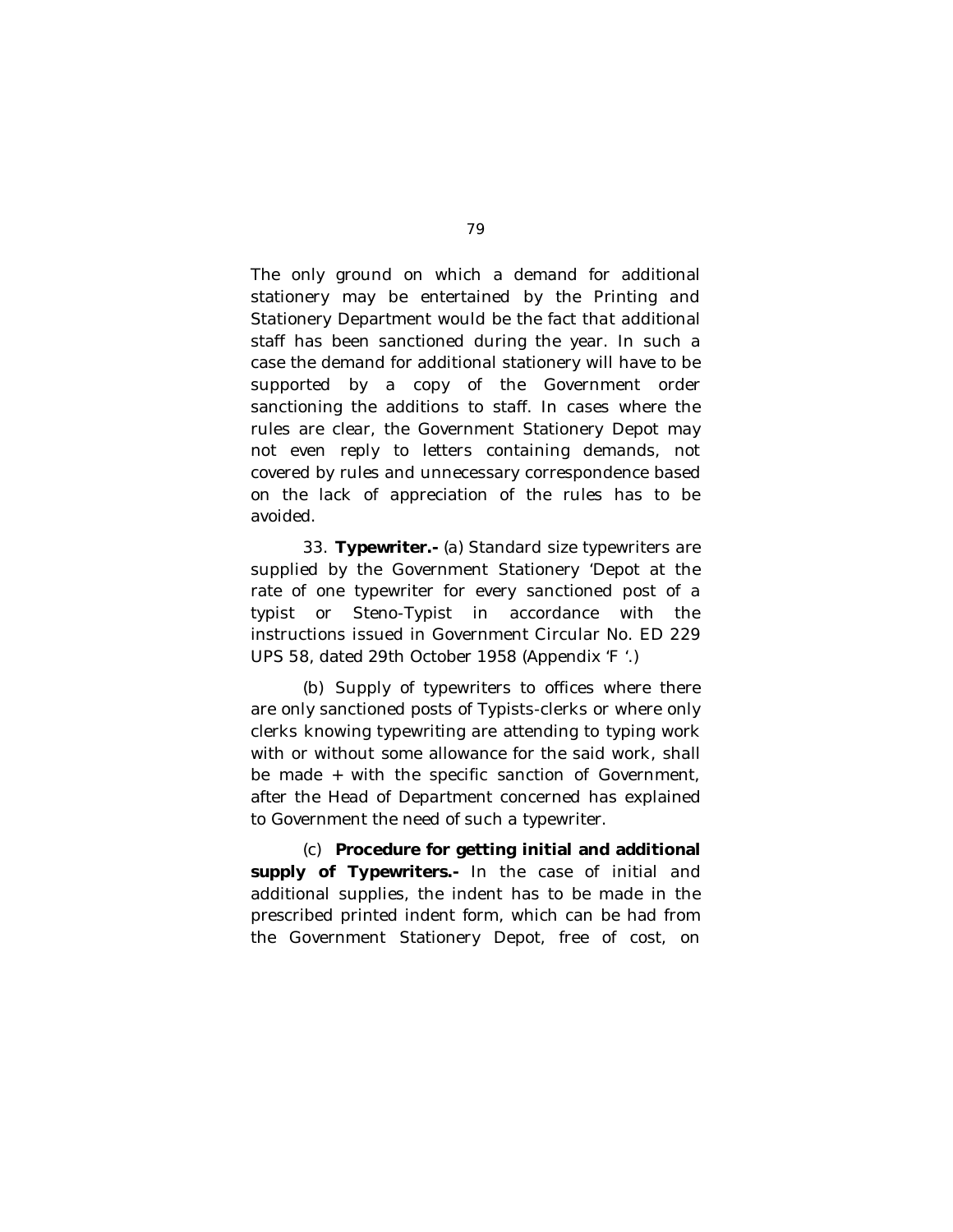application. This form has to be properly and correctly filled up and sent to the Government Stationery Depot through the Head of Department, duly countersigned, along with a copy of Government Order, sanctioning the post of Typist or Steno-Typist and also details regarding the number of sanctioned posts of Typists and Steno-Typists; number, make and size of typewriters held in the indenting office as well as in the entire department, should be furnished. After receipt of the indent in proper form along with enclousures, the Government Stationery Depot will scrutinise and arrange supplies.

(d) **Procedure for getting replacement of old Typewriters.-** (i) The same procedure as in the case of initial and additional supply has to be followed. In addition to this, the old typewriter intended for + replacement has to be brought over to the Government Stationery Depot, for necessary examination in the first instance. If the typewriter is found, on examination, unfit and also uneconomical for repairs it will be replaced. Otherwise, the typewriter will have to be got repaired and made use of by calling for competitive quotations.

(ii) Supplies of Typewriters in any case will depend on availability of stock of typewriters and the make, quantity and size of typewriters that may be supplied will be determined by the Director, Government Stationery Depot.

(e) **Surrender of excess number of Typewriters.-** Holding typewriters in excess of the sanctioned number of typists and Steno-typists is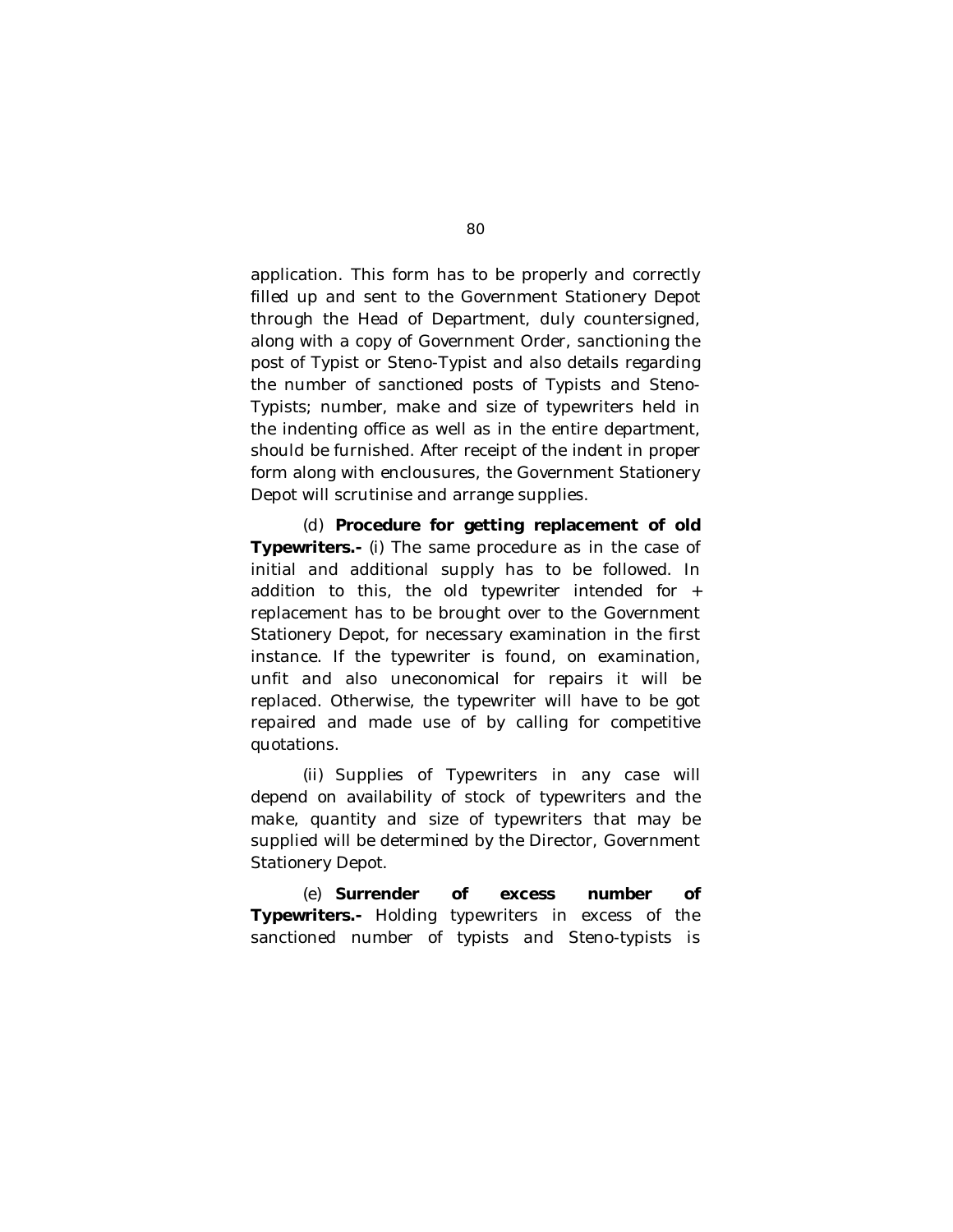contrary to rules and such excess number of typewriters should be delivered to the Director, Government Stationery Depot without any delay.

(f)**Portable Typewriters.-** Supply of portable size typewriters is made at the rate of one for every Touring officer, of and above the rank of Deputy Commissioner.

(g) **Procedure for taking delivery of Typewriters.-** For taking delivery of typewriters, whether Standard or Portable, the indenting office has to send responsible officials, preferably Typists or officials with sufficient knowledge about the working of typewriters, only after prior consultation with the Government Stationery Depot. The official so deputed will be required to check the working of the typewriters, before taking delivery, No complaint will be entertained about defects or others in the typewriters after delivery is taken from the Government Stationery Depot. The indenting office has to send a letter of authorisation with specimen signature of the official who takes delivery of the typewriters, duly attested. The authorisation+ letter should be either on a printed letter-head Or should bear the name stamp of the indenting office, without which delivery of typewriters is liable to be refused. Typewriters will not be sent from the Stationery Depot by train or otherwise and the receiving office has always to receive delivery at the Government Stationery Depot.

(h) **Replacement of portable Typewriters.-** This will be done provided other conditions are fulfilled and only by a portable one., A standard size typewriter cannot be supplied as replacement for a portable typewriter on any account.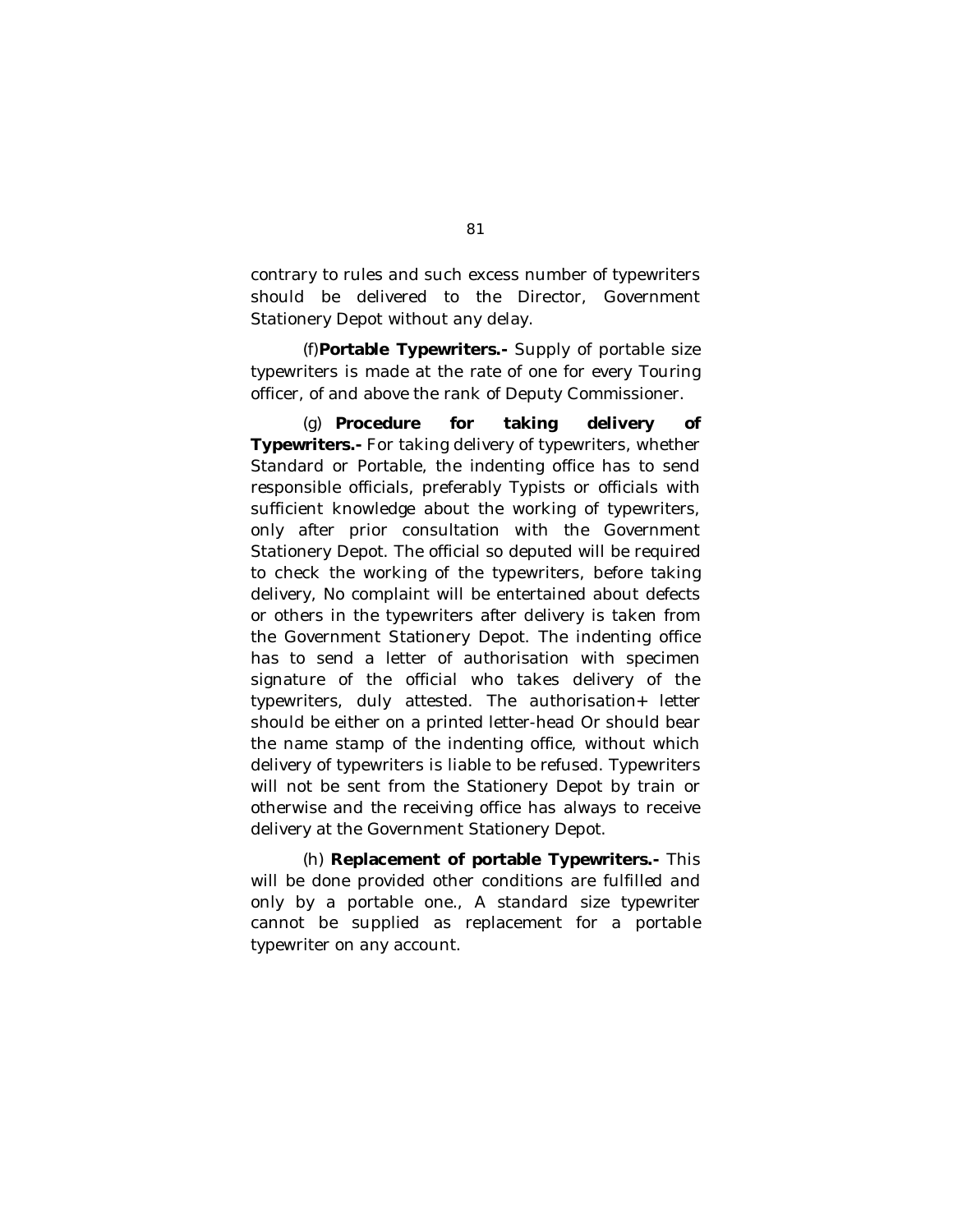(i) **Supply of accessories-** Only articles such as long brush, etc., that are received from the respective firms will be given along with typewriters at the time of delivery.

(j)**Free Servicing and setting right the defects in Typewriters.-** (1) Minor adjustments and free servicing will be attended to by the respective firms free of cost, during the period of guarantee and incurring extra cost during the guarantee period is opposed to rules.

(2) For free servicing of' Typewriters, as well as setting right the defects, the firms who supply the typewriters may be addressed immediately on receipt of typewriters. The Government Stationery Depot may be informed only when the respective firm fails to take necessary action even after 2 or 3 letters.

(3) Saturday being a half working day, mofussil offices should not depute any official to take delivery of typewriters on that day.

(**Note—**Saturday is not a half working day now).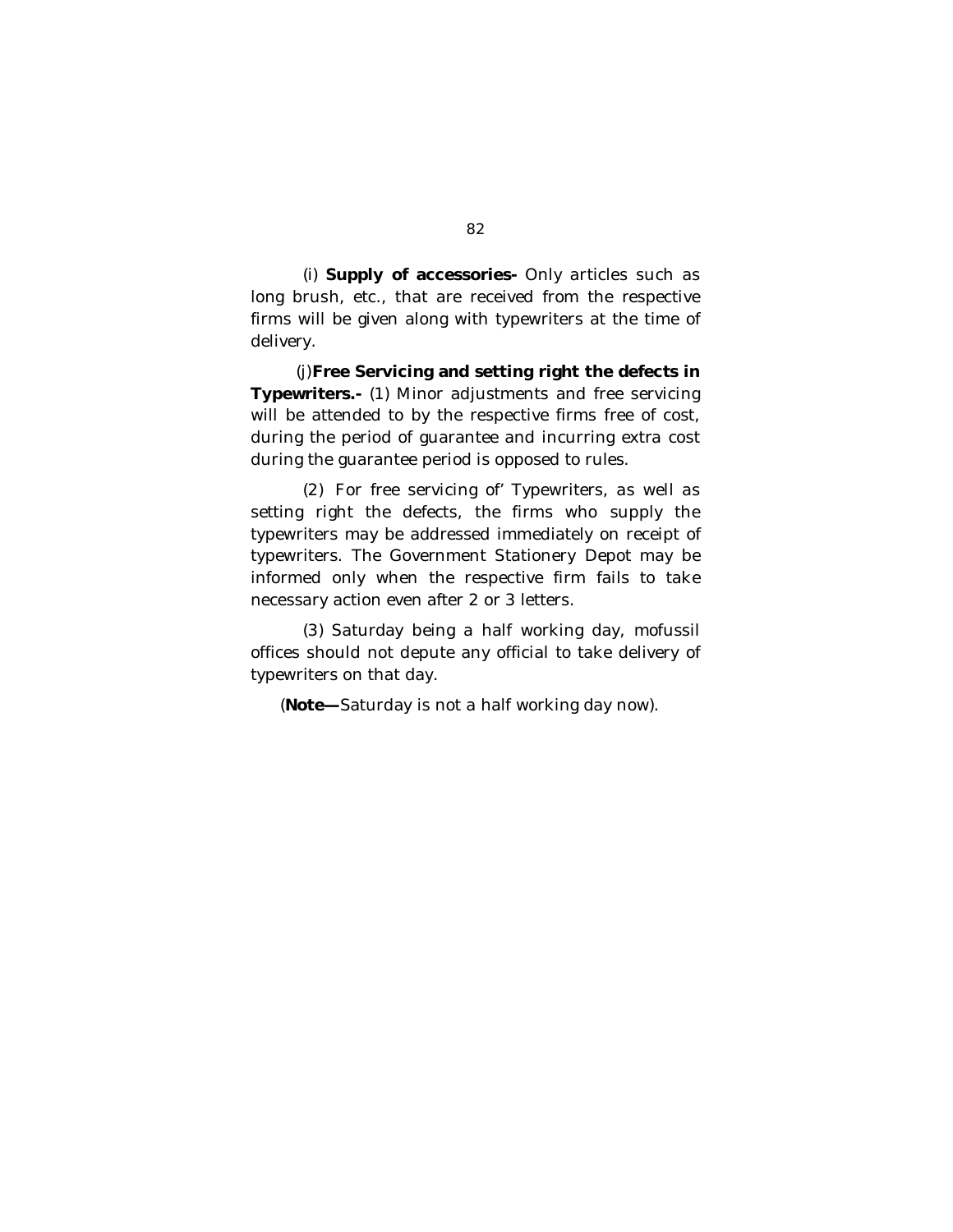# **APPENDIX "A"**

# **(Vide RULE 2)**

# **79. Scale of supply of paper and stationery articles of general office use**

| 1 Creamlaid or Buff foolscap 9 lbs.      | Per annum-four quires for an officer, three quires for an official<br>(Ministerial). The above scales are fixed as note sheets are separately<br>supplied by the Government Press. In the event of note sheets being<br>not supplied, only case workers writing elaborate notes may be<br>allowed the maximumum of 2 reams a year. |
|------------------------------------------|------------------------------------------------------------------------------------------------------------------------------------------------------------------------------------------------------------------------------------------------------------------------------------------------------------------------------------|
| 2 Buff folio in lieu of absorbant papers | Average consumption for the past three years                                                                                                                                                                                                                                                                                       |
| 3 Azurelaid foolscap paper               | Supplied to Judicial Offices and Offices with functions similar to<br>Judicial Offices on the basis of average consumption for the past<br>three years.                                                                                                                                                                            |
| 4 Brown (buff) cartridge Royal 30 lbs.   | In view of the fact that ready made envelopes in different sizes will<br>be supplied to Government Offices                                                                                                                                                                                                                         |
|                                          | Two reams in each variety per annum to divisional and district                                                                                                                                                                                                                                                                     |
|                                          | offices and 1 ream in each variety per annum in the ease of minor                                                                                                                                                                                                                                                                  |
|                                          | offices may be fixed. For Headquarters offices of heads of                                                                                                                                                                                                                                                                         |
|                                          | departments located in Bangalore City, 4 reams                                                                                                                                                                                                                                                                                     |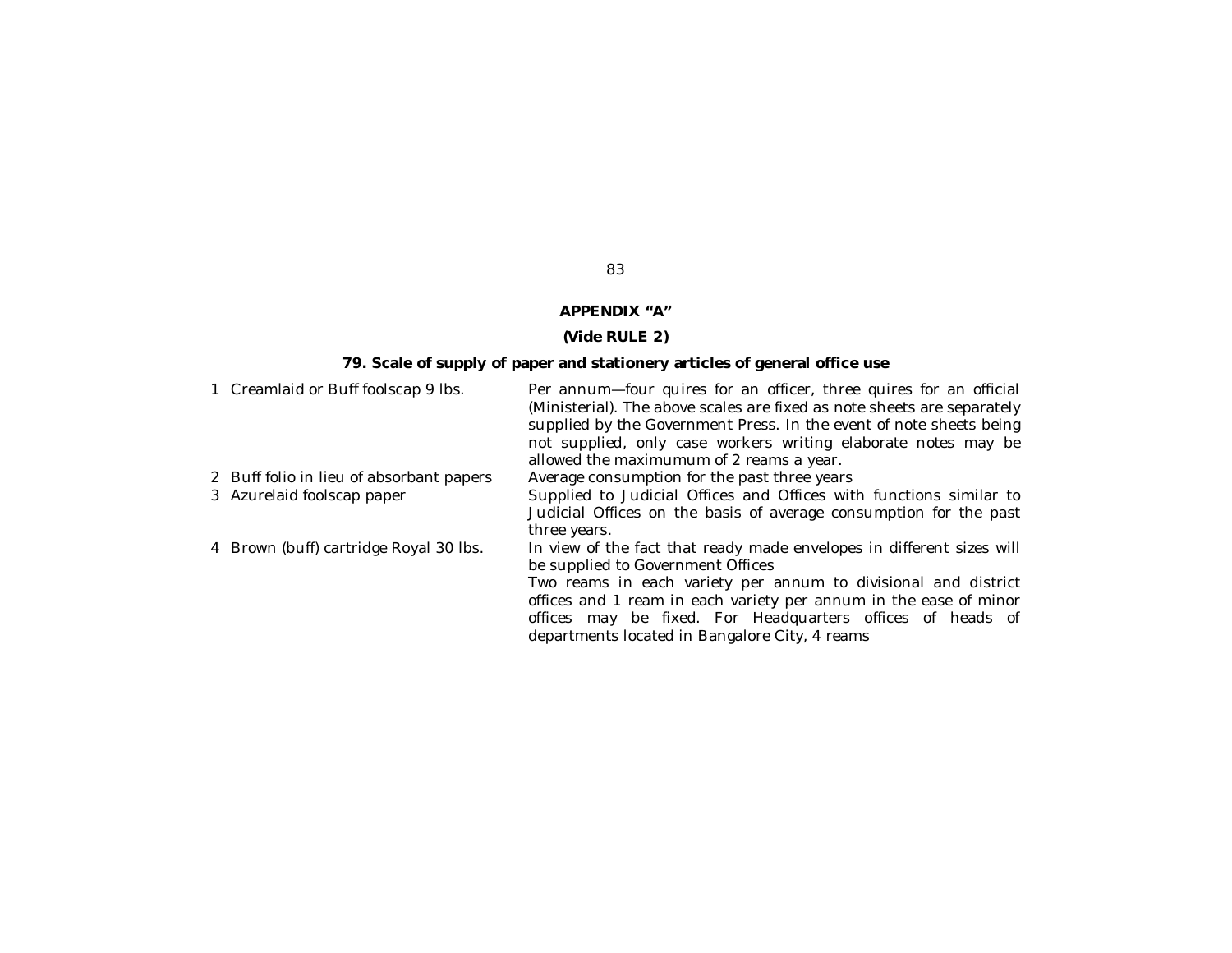| 5 Buff Demy 16 lbs.               |                              | in each variety per annum may be fixed.                            |  |  |  |  |
|-----------------------------------|------------------------------|--------------------------------------------------------------------|--|--|--|--|
| 6. T.W. Paper Thick               |                              | Per annum-2 reams per typewriter per annum in the case of minor    |  |  |  |  |
|                                   |                              | offices and 4 reams per annum in the case of ma) or offices, i.e., |  |  |  |  |
|                                   | district and higher offices. |                                                                    |  |  |  |  |
| 7. T.W. Paper thin per annum      | Do                           | do                                                                 |  |  |  |  |
| 8 T.W. Carbon Paper               |                              | Average consumption for the past three years                       |  |  |  |  |
| 9. Blotting paper                 | Fixed scale article          |                                                                    |  |  |  |  |
| 10 Pencil Carbon paper            |                              | Average consumption for the past 3 years                           |  |  |  |  |
| 11 Pen Carbon paper               | Do.                          | do                                                                 |  |  |  |  |
| 12 Blank foolscap books, 2 quires | Do.                          | do                                                                 |  |  |  |  |
| 13 Blank Quarto 1 quire           | Do.                          | do                                                                 |  |  |  |  |
| 14 Blank Octave quire             | Do.                          | do                                                                 |  |  |  |  |
| 15 File books                     | Do                           | do                                                                 |  |  |  |  |
| 1 6 Steel pen nibs                |                              | Fixed scale articles                                               |  |  |  |  |
| 17 Steel pen holders              | Do                           |                                                                    |  |  |  |  |
| 18 Needles                        |                              | Average consumption of the past three years                        |  |  |  |  |
| 19 White tape skeins              |                              | Average consumption based on 3 years consumption                   |  |  |  |  |
|                                   |                              |                                                                    |  |  |  |  |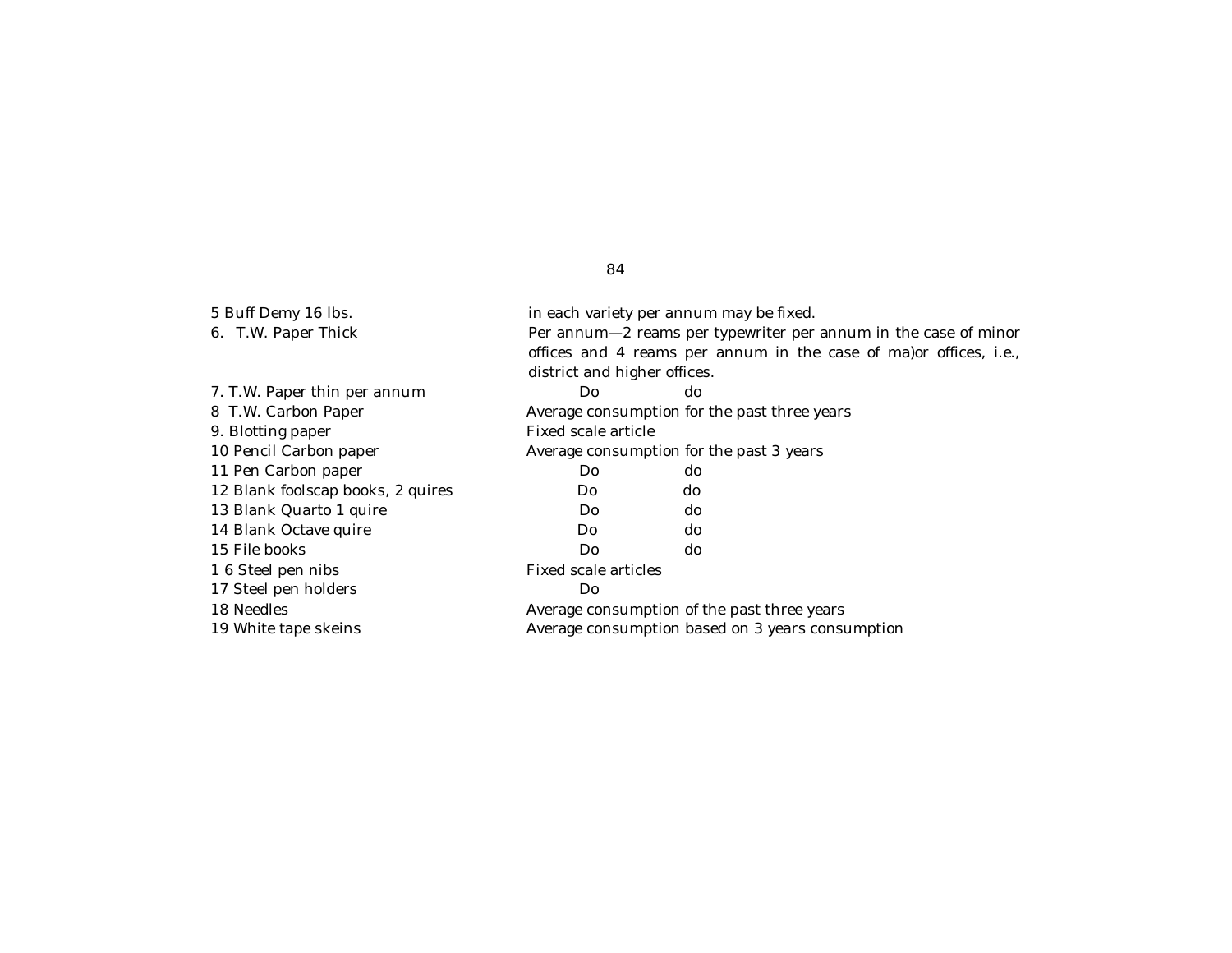| 20 Thread white reels          | Do                  | do                                                                   |
|--------------------------------|---------------------|----------------------------------------------------------------------|
| 21 Sealing wax sticks, I Grade | Do                  | do                                                                   |
| 22 Candles                     | Do                  | do                                                                   |
| 23 Black ink powder packs      | Fixed scale article |                                                                      |
| 24 Red ink powder packs        | Do                  |                                                                      |
| 25 Black lead pencils          | Do                  |                                                                      |
| 26 Coloured pencils            | Do                  |                                                                      |
| 27 Copying pencils             | Do                  |                                                                      |
| 28 Blotting pads               | Do                  |                                                                      |
| 29 Thablak thread              |                     | Average consumption of the past three years                          |
| 30. India rubber               | Fixed scale article |                                                                      |
| 31 Cotton tags                 |                     | Average consumption of the past three years                          |
| 32 D.O. Covers                 | Do.                 | do.                                                                  |
| 33 T.W. Ribbons                |                     | 4 ribbons per annum per typewriter in the case of minor off          |
|                                |                     | 6 ribbons per annum per typewriter in the case of Distri Offices and |
|                                | Divisional Offices. |                                                                      |
|                                |                     | 8 ribbon s per annum per typewritcr in the case of Headquart offices |

in Bangalore.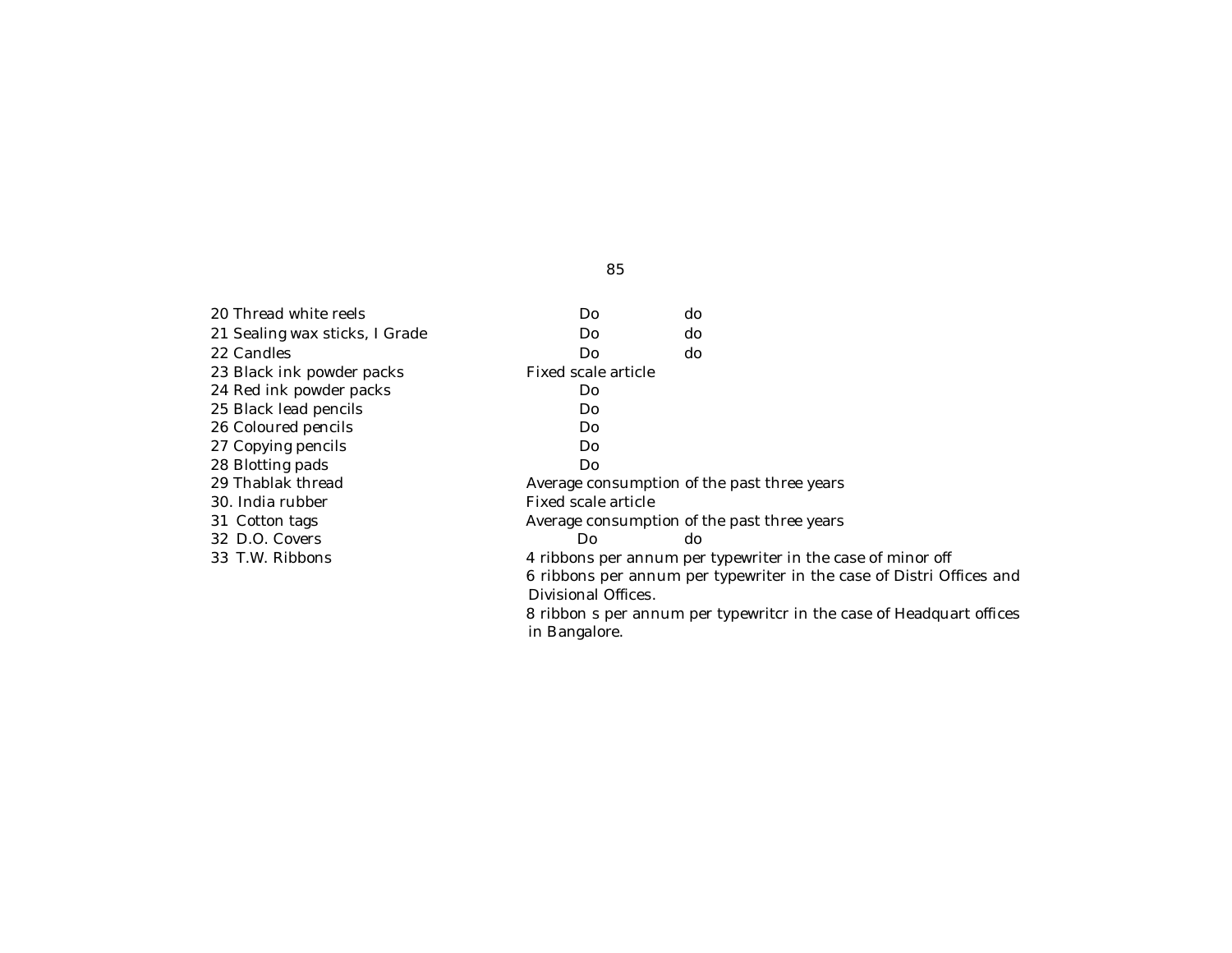34 Gem clips **Average consumption of the past three years.** 35 Shorthand Note books Do do 36 Shorthand pencils **6 pencils per annum to each Stenographer.** 37 Pad ink bottles **Average consumption of the past three years.** 38 Self inking pads Do do 39 Liquid gum bottles Do do 40 T. W. Stencil paper Do do do 41 T. W. Stencil ink tubes Do do 42 Pins assorted in lbs. Do do 43 White twine balls Do do 44 Envelopes of sizes— (a) 4" x 5" (b) 4" x 1 (c) 6" x 12"

Supply to be made once in 2 years on the average numb of letters registered during the provious three years. of letters registered during the provious three years. Office should use economy slips, obtained from the Forms Branch of the Government Press, for using the envelopes more than once.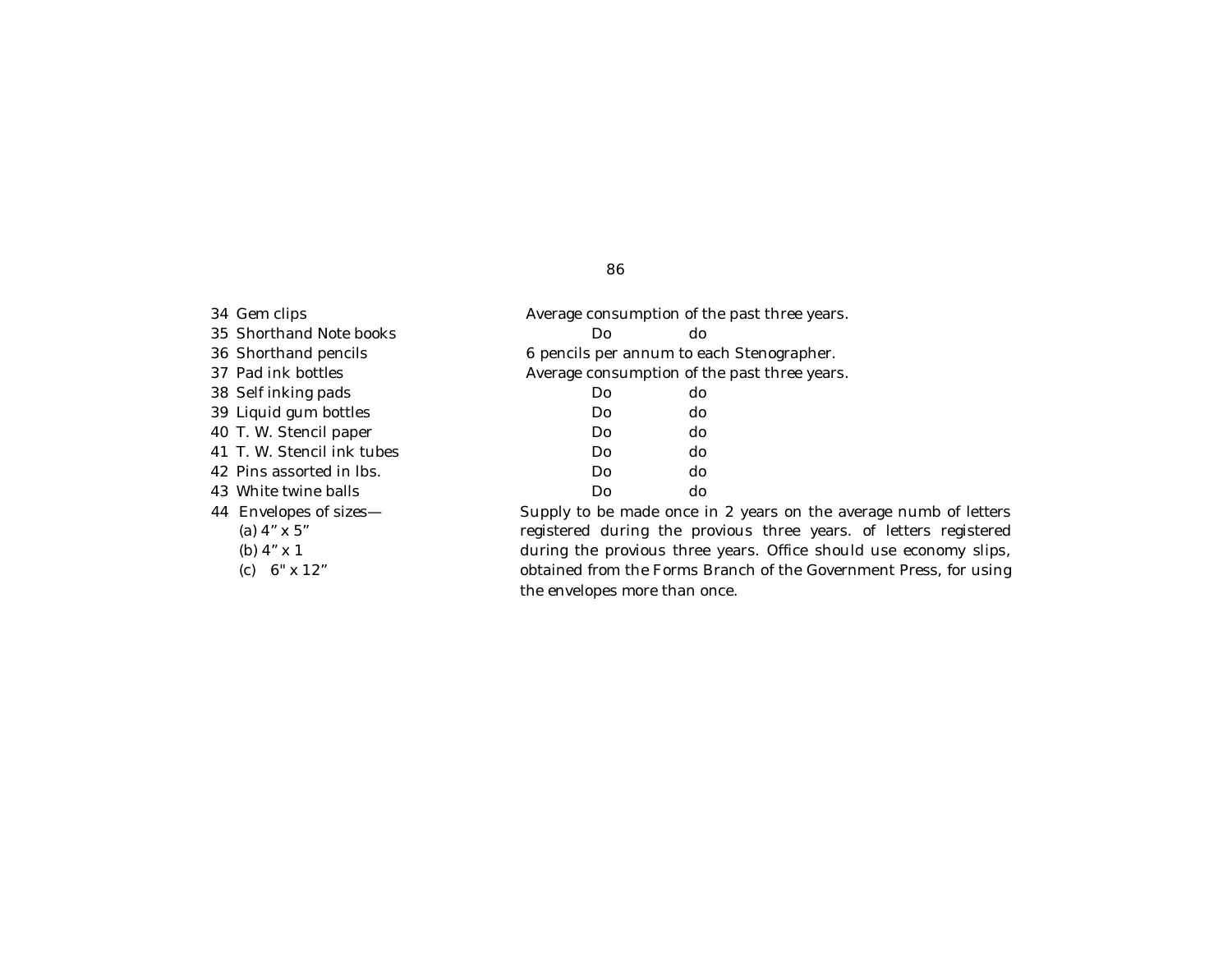# **List of Drawing materials stocked in the Government Stationery Depot and scale of supply.**

|   | Drawing paper Double Elephant | $\cdot$ . |                                                                                                                                                                                                                                                                                                       |
|---|-------------------------------|-----------|-------------------------------------------------------------------------------------------------------------------------------------------------------------------------------------------------------------------------------------------------------------------------------------------------------|
| 2 | Drawing paper Single Elephant |           | mainly to P.W.D. Offices and offices of Survey<br>Supplied<br>Department, Forest Department and other Department partme<br>where the use of these articles is necessary, on the average<br>consumption of preceding 3 years, depending upon the stock<br>position in the Government Stationery Depot. |
| 3 | Tracing paper                 | $\cdot$ . |                                                                                                                                                                                                                                                                                                       |
| 4 | Tracing cloth                 | $\cdot$ . |                                                                                                                                                                                                                                                                                                       |
|   | 5 Chequered foolscap paper    |           |                                                                                                                                                                                                                                                                                                       |
| 6 | Drawing section paper         | $\cdot$ . |                                                                                                                                                                                                                                                                                                       |
| 7 | Cartoon Drawing paper S-226   | $\cdot$ . |                                                                                                                                                                                                                                                                                                       |
| 8 | Cartoon Drawing paper S-227   | $\cdot$ . |                                                                                                                                                                                                                                                                                                       |
| 9 | White cartridge Royal         |           | To examination centres of the Education Department for drawing<br>the indent of the Commissioner<br>for<br>purposes<br>as<br>per<br>Examinations.                                                                                                                                                     |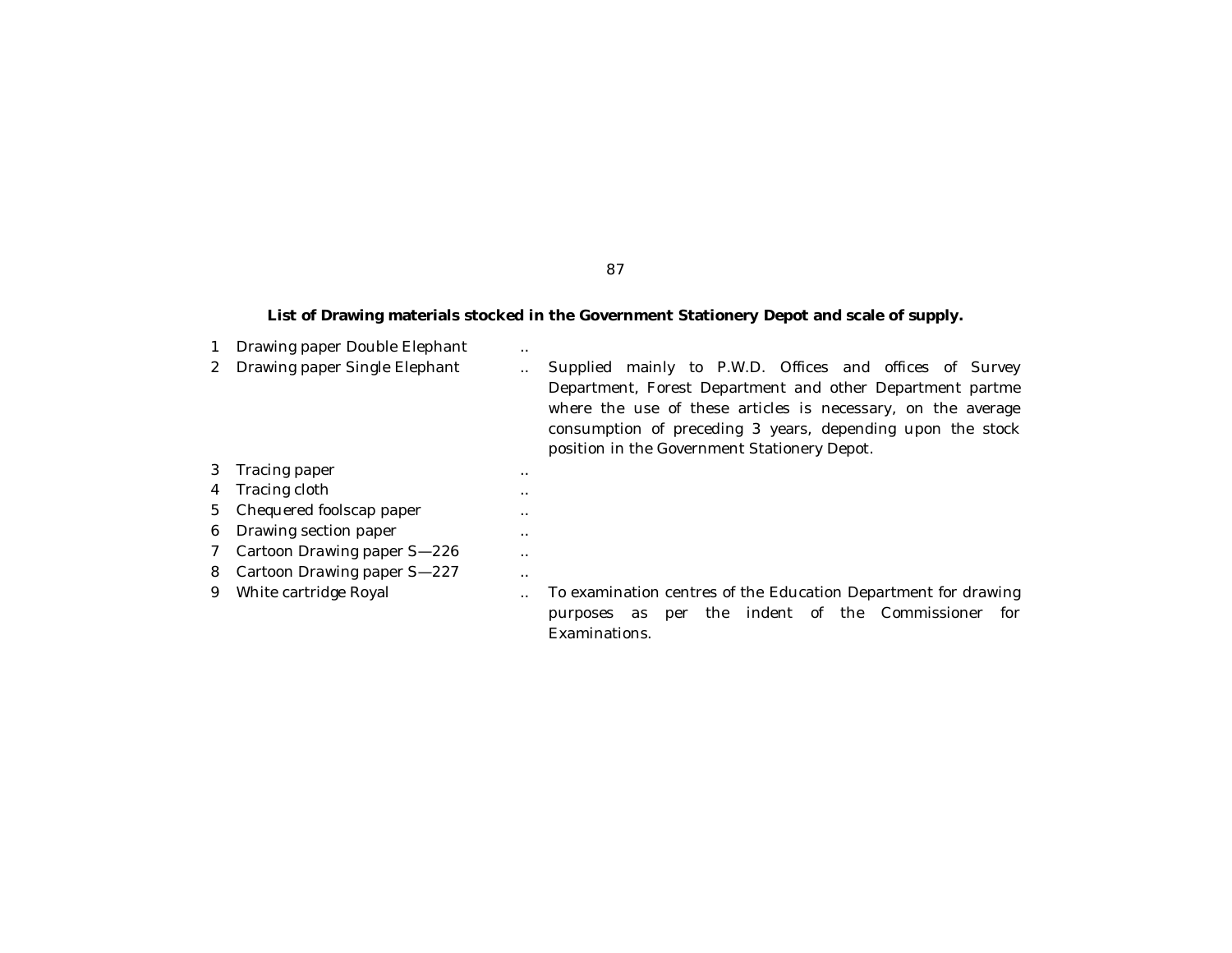| 10 White cartridge Double Crown        | $\cdot$ . |                                                               |
|----------------------------------------|-----------|---------------------------------------------------------------|
| 11 Crow quills of Mapping pens         | $\cdot$ . |                                                               |
| 12 Sponges                             | $\cdot$ . |                                                               |
| 13 Drawing pencils of different grades | $\cdot$ . |                                                               |
| 14 Drawing pins                        |           | Same as Serial Nos. I to 8                                    |
| 15 Sable hair brushes                  | $\cdot$ . |                                                               |
| 16 Colour cakes of various tints       | $\cdot$ . |                                                               |
| 17 Artists glasses                     |           | For scale of supply vide serial Nos. 8 and 9 of Appendix 'C'. |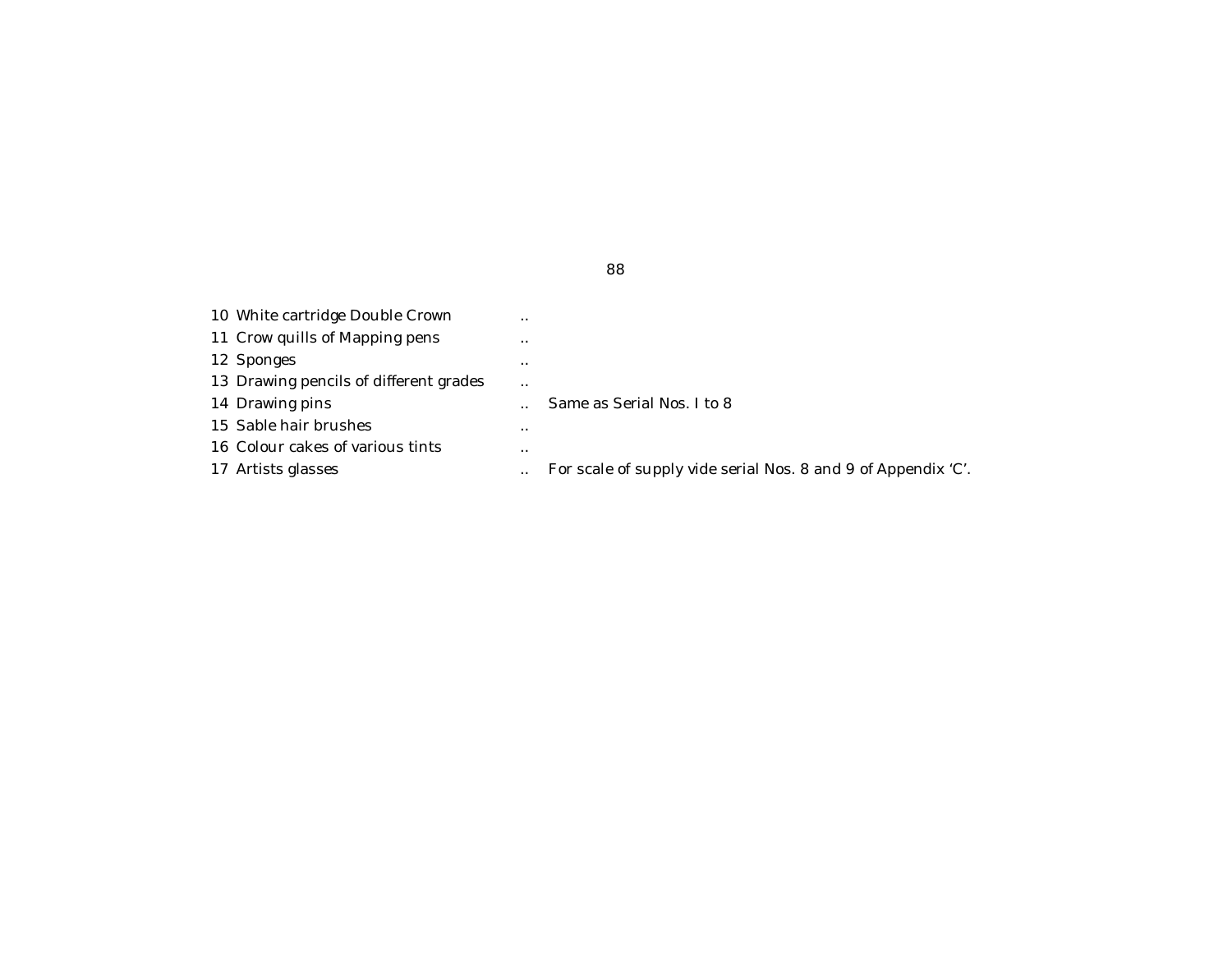| APPENDIX "B"                                           |  |  |  |  |
|--------------------------------------------------------|--|--|--|--|
| (Vide RULE 7)                                          |  |  |  |  |
| 80. List of Stationery articles issued On Fixed scale. |  |  |  |  |

| $\overline{\mathsf{SI}}$ | Name of the Article   | Period    | Scale           |                        | <b>clerks</b> | Mutchis and |
|--------------------------|-----------------------|-----------|-----------------|------------------------|---------------|-------------|
| No.                      |                       |           | Gazetted        | Managers and Office    |               | Litera'e    |
|                          |                       |           | <b>Officers</b> | Superintendents        |               | attenders   |
|                          | Blacklead pencil      | Annual    |                 |                        |               |             |
|                          | Red and blue pencil   |           |                 |                        |               | $\cdot$ .   |
|                          | Green coloured        | do        | 3*              |                        | 2#            | $\cdot$ .   |
|                          | pencil                |           |                 |                        |               |             |
| 4                        | Black ink powder      |           | 3               | packets to each person |               |             |
| 5                        | Red ink powder        | do        |                 | packets to each person |               |             |
| 6                        | Pen holders           | do        |                 |                        |               |             |
|                          | <b>Nibs</b>           |           |                 |                        |               |             |
|                          | <b>Blotting paper</b> | Per month | 2 sheets        | sheet                  | shett         | sheet       |

\* Accounts Officers only.

† Accounts and Audit Superintendents only.

# Account a and Ardit Clerks who deal with accounts matters.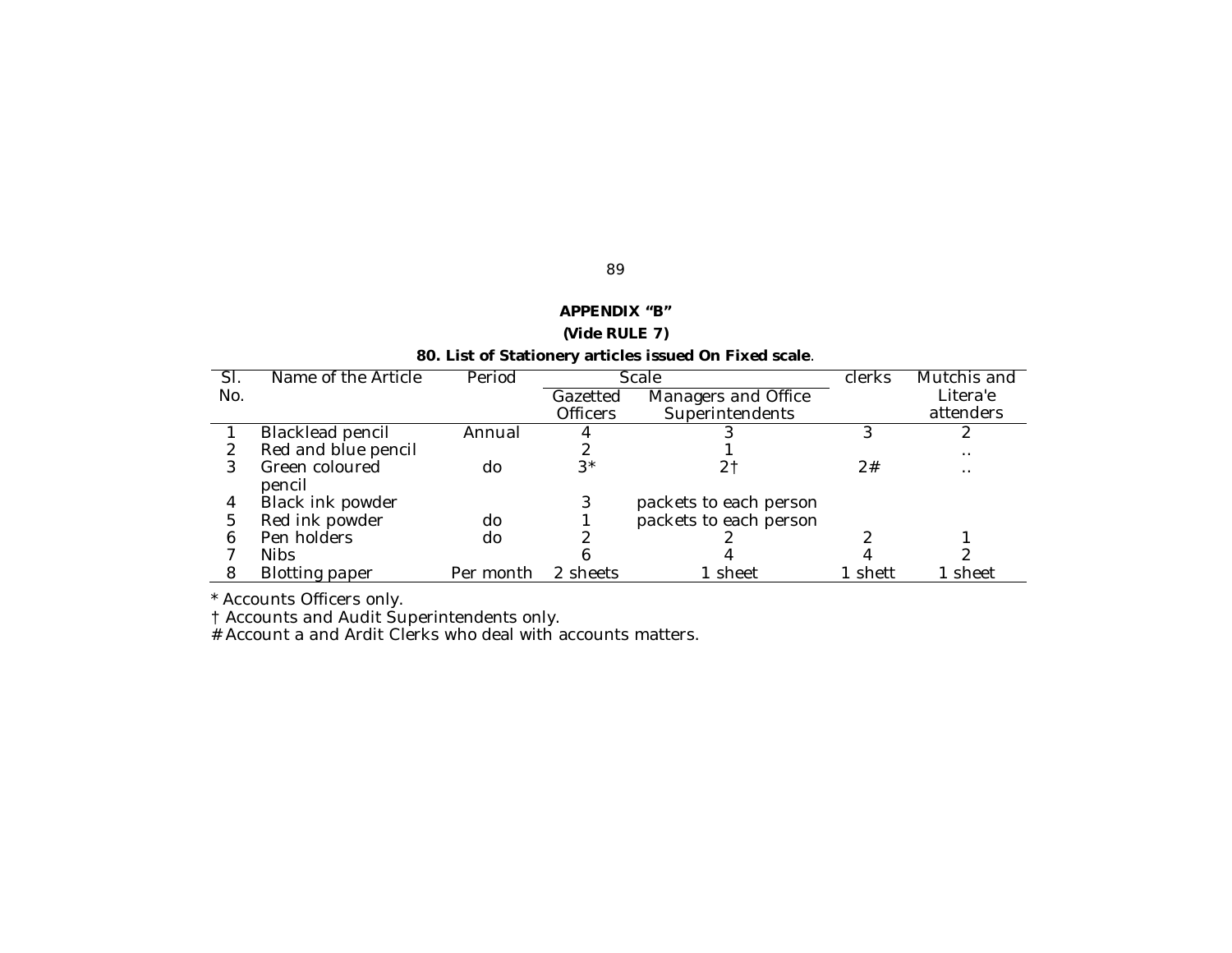# **APPENDIX "C"**

90

# **(Vide RULES 8 AND 11)**

# **81. List of Stationery articles issued at stated Intervals.**

| SI<br>No.     | Name of the<br>article | Minimum No. of<br>years for which | Scale                            | Remarks                                      |  |
|---------------|------------------------|-----------------------------------|----------------------------------|----------------------------------------------|--|
|               |                        | the articles are                  |                                  |                                              |  |
|               |                        | issued                            |                                  |                                              |  |
|               | <b>Blotting Pad</b>    | One year                          | For each Gazetted                | Tahsildars to be supplied once               |  |
|               |                        |                                   | Officer                          | in. 2 years                                  |  |
| $\mathcal{P}$ | India Rubber<br>pieces | Two years                         | One per person                   | do                                           |  |
| 3             | Pen knife              | Four years                        | One for each Gazetted<br>Officer |                                              |  |
| 4             | <b>Scissors</b>        | do                                | do                               | Tahsildars to be supplied once<br>in 6 years |  |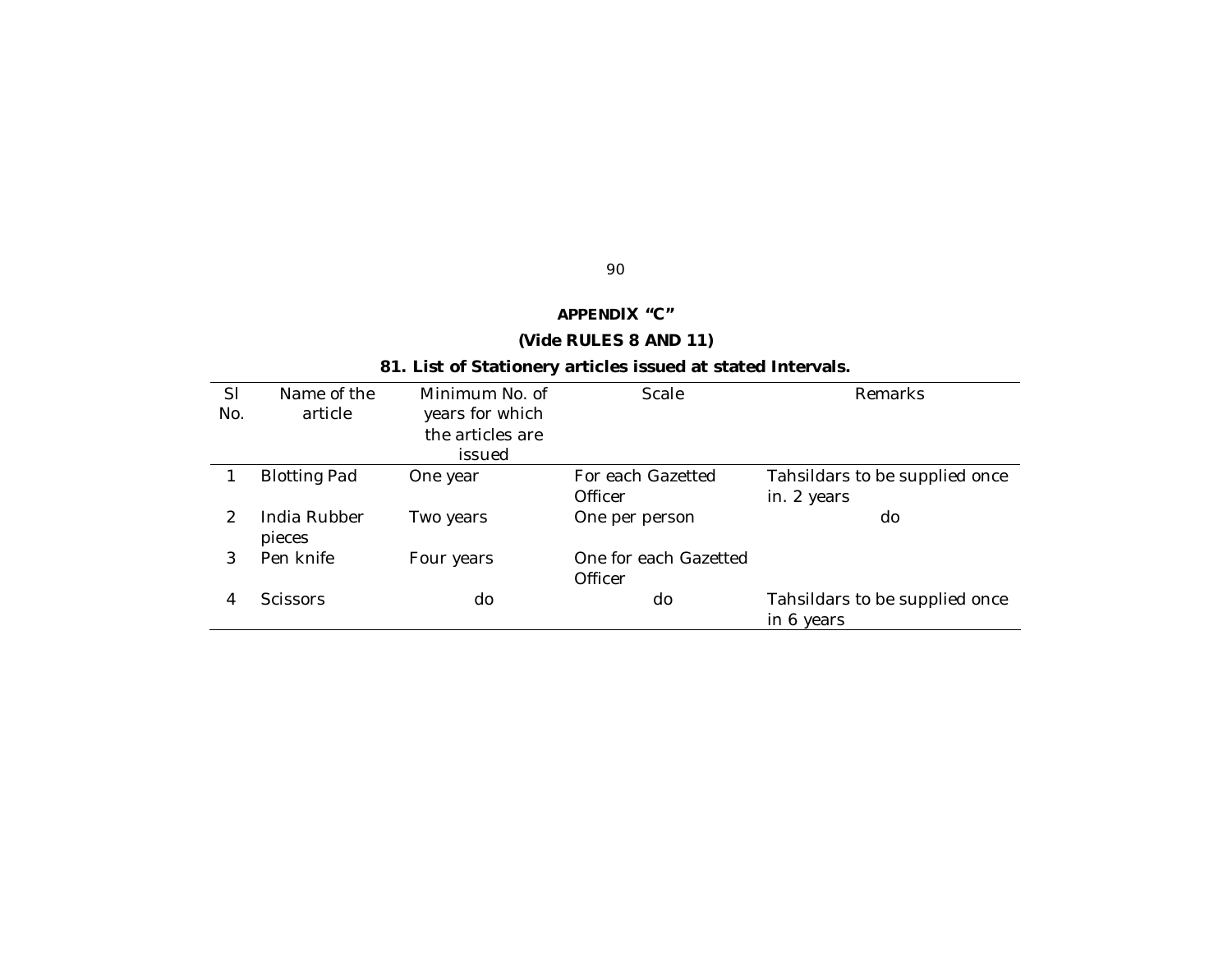| SI  | Name of the                                             | Minimum No. of   | Scale               | Remarks                      |  |  |
|-----|---------------------------------------------------------|------------------|---------------------|------------------------------|--|--|
| No. | article                                                 | years for which  |                     |                              |  |  |
|     |                                                         | the articles are |                     |                              |  |  |
|     |                                                         | issued           |                     |                              |  |  |
| 5   | Green Baize                                             | do               | Two yards for each  |                              |  |  |
|     |                                                         |                  | Gazetted Officer    |                              |  |  |
| 6   | Ink Glasses                                             | Five years       | Two per person      |                              |  |  |
|     | Finger Print                                            | do               | One to each Office  |                              |  |  |
|     | <b>Plates</b>                                           |                  |                     |                              |  |  |
| 8   | Saucer sets                                             | Two years        | The required number | To be supplied to offices of |  |  |
|     |                                                         |                  |                     | P.W.D and other Departments  |  |  |
|     |                                                         |                  |                     | requiring them.              |  |  |
| 9   | <b>Artists Glasses</b>                                  | do               | do                  | do                           |  |  |
|     | [Note :- The supply of Green Baize has now been stopped |                  |                     |                              |  |  |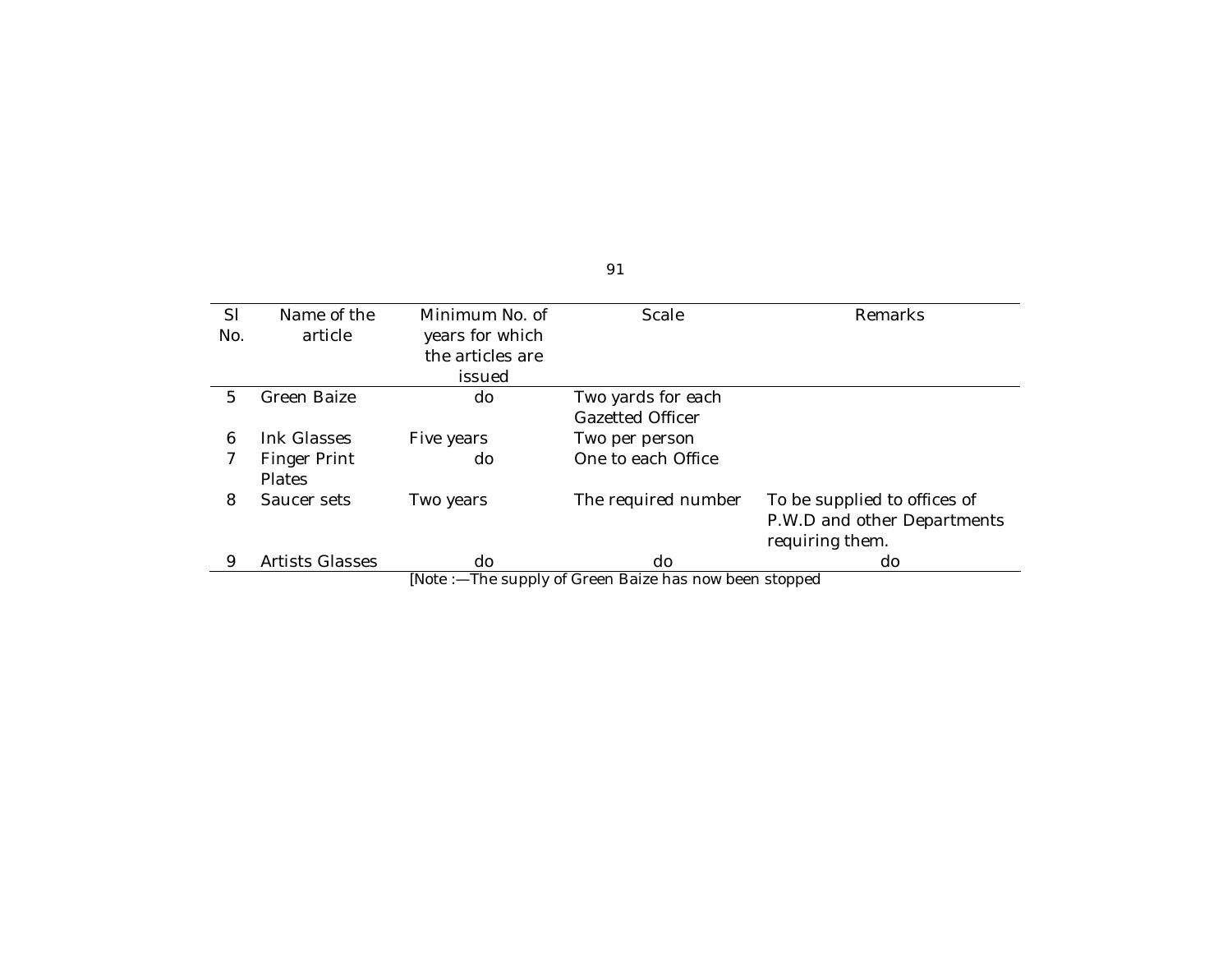#### **APPENDIX "D"**

#### **(Vide Rules 10 and 11)**

### **82. List of Stationery articles which are not consumed by use and may ordinarily be used for an indefinite period.**

| SI.No. | Names of the articles |          | Scale                         |
|--------|-----------------------|----------|-------------------------------|
|        | Officer's Ink Stand   | $\cdots$ | One for each Gazetted Officer |
|        | Ordinary Ink Stand    |          | One for each clerk            |
|        | Paper Weights         | $\ldots$ | One for each Gazetted Officer |
|        | <b>Rulers</b>         | $\cdots$ | One for every 6 clerks        |

#### **NOTE TO APPENDICES "C" AND 'D' :—**

- (1) All such articles as are lost or broken must be replaced at the expense of the party through whose carelessness the loss may have arisen.
- (2) All old and unserviceable-articles should be returjed to the Government Stationery Depot for being-exchanged for new ones at the end of specified period.
- (3) Three yards of green baize will be supplied to Judicial Offices for use on Horse-shoe table, once in 4 years subject to condition mentioned in Note (2).

#### 92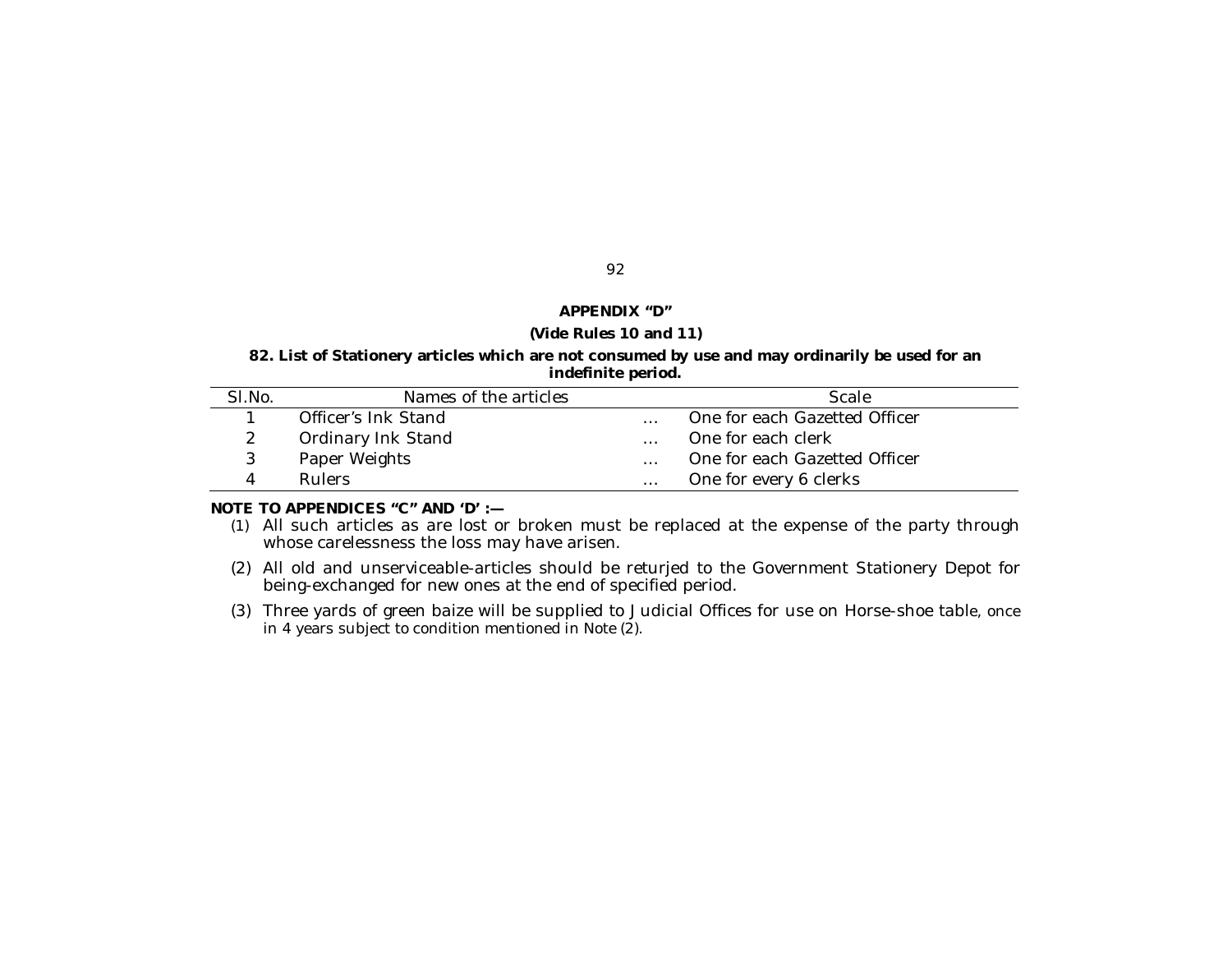### **APPENDIX "E"**

93

### **83. Revised Rotation List of Supplies of Stationery articles by the Stationery Depot, Bangalore**

| SI.<br>No. | Offices supplied, Name of the<br><b>District</b> | Latest date of<br>receipt of indent<br>in the Stationery<br>Office | Latest date of<br>passing and<br>sending to<br>stores | Latest date of<br>dispatch of the<br>Stationery from<br><b>Stores</b> | Period for which<br>the Stationery<br>supplied |
|------------|--------------------------------------------------|--------------------------------------------------------------------|-------------------------------------------------------|-----------------------------------------------------------------------|------------------------------------------------|
|            | <b>Bangalore Rural Offices</b>                   | 15th April                                                         | 30th April                                            | 30th May                                                              | 30th May                                       |
| 2          | Bangalore Heads of Urban<br><b>Offices</b>       | 30th April                                                         | 15th May                                              | 15th June                                                             | June to May                                    |
| 3          | Sub-Offices (Urban)                              | 15th May                                                           | 31st May                                              | 30th June                                                             | July to June                                   |
| 4          | Taluk Offices                                    | 31st May                                                           | 15th June                                             | 15th July                                                             | July to June                                   |
| 5          | Mandya                                           | 15th June                                                          | 30th June                                             | 31st July                                                             | August to July                                 |
| 6          | Chitradurga                                      | 30th June                                                          | 15th July                                             | 15th August                                                           | August to July                                 |
| 7          | Tumkur                                           | 15th July                                                          | 31st July                                             | 31st August                                                           | Sept. to Aug.                                  |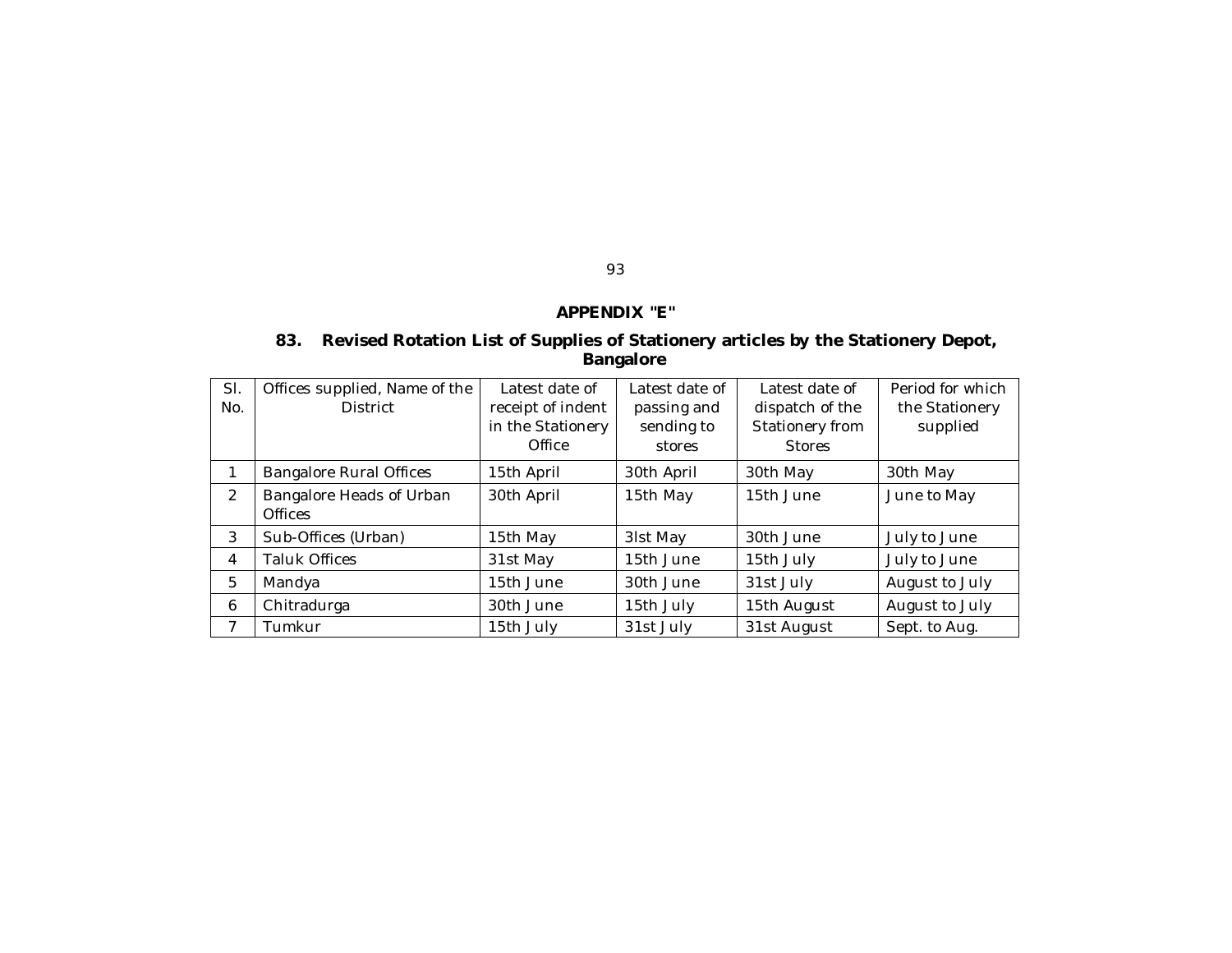| SI.<br>No. | Offices supplied, Name of the<br><b>District</b> | Latest date of<br>receipt of indent<br>in the Stationery<br>Office | Latest date of<br>passing and<br>sending to<br>stores | Latest date of<br>dispatch of the<br>Stationery from<br><b>Stores</b> | Period for which<br>the Stationery<br>supplied |
|------------|--------------------------------------------------|--------------------------------------------------------------------|-------------------------------------------------------|-----------------------------------------------------------------------|------------------------------------------------|
| 8          | Raichur                                          | 31st July                                                          | 15th August                                           | 15th Sept.                                                            | Sept. to Aug.                                  |
| 9          | Gulbarga                                         | 15th August                                                        | 31st August                                           | 30th Sept.                                                            | Oct. to Sept.                                  |
| 10         | Kolar                                            | 31st August                                                        | 15th Sept.                                            | 15th October                                                          | Oct. to Sept.                                  |
| 11         | Bellary                                          | 15th Sept.                                                         | 30th Sept.                                            | 31st October                                                          | Nove. to Oct.                                  |
| 12         | Shimoga                                          | 31st Sept.                                                         | 15th Oct.                                             | 15th Nove.                                                            | Nove, to Oct.                                  |
| 13         | Bidar                                            | 15th October                                                       | 31st October                                          | 30th Nove.                                                            | Decr. to Nove.                                 |
| 14         | Hassan                                           | 31st October                                                       | 15th Nove.                                            | 15th Decr.                                                            | Decr. to Nove.                                 |
| 15         | Coorg                                            | 15th Nove.                                                         | 30th Nove.                                            | 31st Decr.                                                            | Jany. to Dece                                  |
| 16         | Chikmagalur                                      | 30th Nove.                                                         | 15th Decr.                                            | 15th January                                                          | Jany. to Decr.                                 |
| 17         | South Kanara                                     | 15th Decr.                                                         | 31st Decr.                                            | 31st January                                                          | Feb. to Jany.                                  |
| 18         | Mysore                                           | 30th Decr.                                                         | 15th Jany                                             | 15th Feb.                                                             | Feb. to Jany.                                  |
| 19         | Dharwar                                          | 15th January                                                       | 31st Jany                                             | 28th Feb.                                                             | March to Feb.                                  |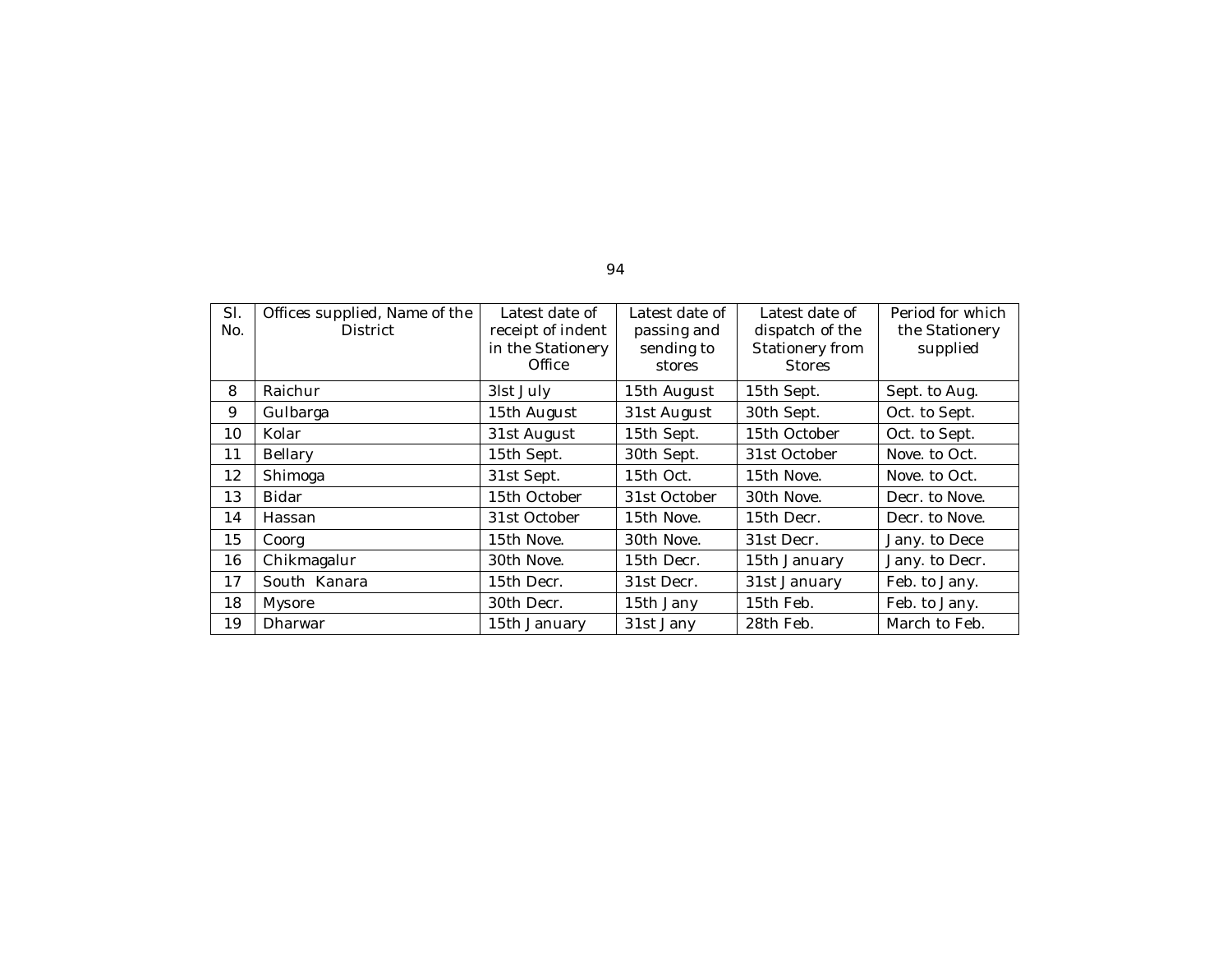| SI.<br>No. | Offices supplied, Name of the<br><b>District</b> | Latest date of<br>receipt of indent<br>in the Stationery<br>Office | Latest date of<br>passing and<br>sending to<br>stores | Latest date of<br>dispatch of the<br>Stationery from<br><b>Stores</b> | Period for which<br>the Stationery<br>supplied |
|------------|--------------------------------------------------|--------------------------------------------------------------------|-------------------------------------------------------|-----------------------------------------------------------------------|------------------------------------------------|
| 20         | North Kanara                                     | 1st January                                                        | 15th Feb.                                             | 15th March                                                            | March to Feb.                                  |
| 21         | Belgaum                                          | 15th Feb.                                                          | 28th Feb.                                             | 31st March                                                            | April to March                                 |
| 22         | <b>Bijapur</b><br>$\cdots$ $\cdots$<br>.<br>.    | 31st March                                                         | 15th April                                            | 15th May                                                              | June to May                                    |

**Note:-** (1) Despatches of Stationery articles have not been included for the month of April, it being the stock verification period.

- (2) Despatches of Sb%tionery articles in tile respective months from the Stores will be subject to urgent work such as Elections, Examinations, Assembly Sessions, and similar important and priority works. However every endeavour will be made to see that offices are i ot inconvenienced and the above programme of despatches will be adhered to as far as possible.
- (3) After the establishment of Government Branch Stationery Depots at Dharwnr and Gulbarga, time Rotation list of supplies for the districts of Belgaum, Dharwar, North Kanara, Bijapur, Gulbarga, Raichur, Bellary and Biclar is different and is found in the chapters on the Government Branch Stationery Depots, Dharwar and Gulbarga.

95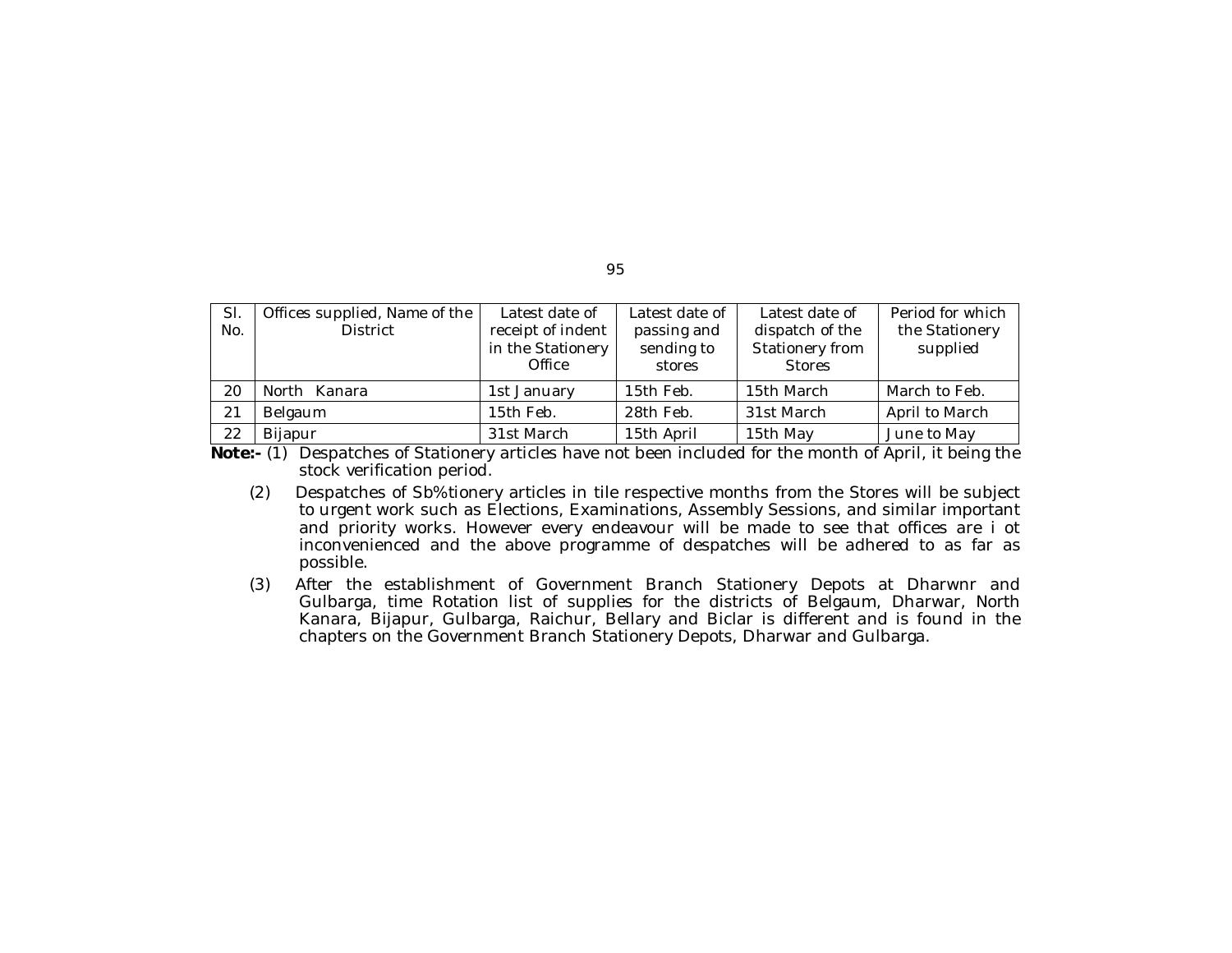### **84. APPENDIX "F**

#### **(Vide Rules 12,15 and 33)**

**Supply of Civil List, Mysore Code, Mysore Acts, Central Acts, Mysore Civil Services Rules, Treasury Code, etc-** At present the Education Department is unnecessarily being approached both by Heads of Departments and the Secretariat Departments, whenever the question of supply of such publications arises. In fact, it is not necessary to consult the Education Department in this regard as none of the publications mentioned above pertains to the Education Department - The Heads 'of Departments are therefore requested to approach their administrative Secretariat Departments concerned, which in turn will issue necessary orders to the Director of Printing, Stationery and Publications, with the concurrence of the concerned Secretariat Department connected with the particular publication, e.g., General Administration Department in case of Civil List, Law Department in case of Mysore Code, the Finance Department in case of Mysore Civil Services Rules. Treasury Code, etc. It is not necessary for the administrative Secretariat Department concerned to consult the Education Secretariat also before the Director of Printing Stationery and Publications is authorised to supply the necessary publications.

**Supply of table equipments, stationery articles and rubber stamps.—**(a) At present initial supply of table equipment to newly created offices for use of the Officers and also initial supply of stationery articles and rubber stamps to newly created Government offices is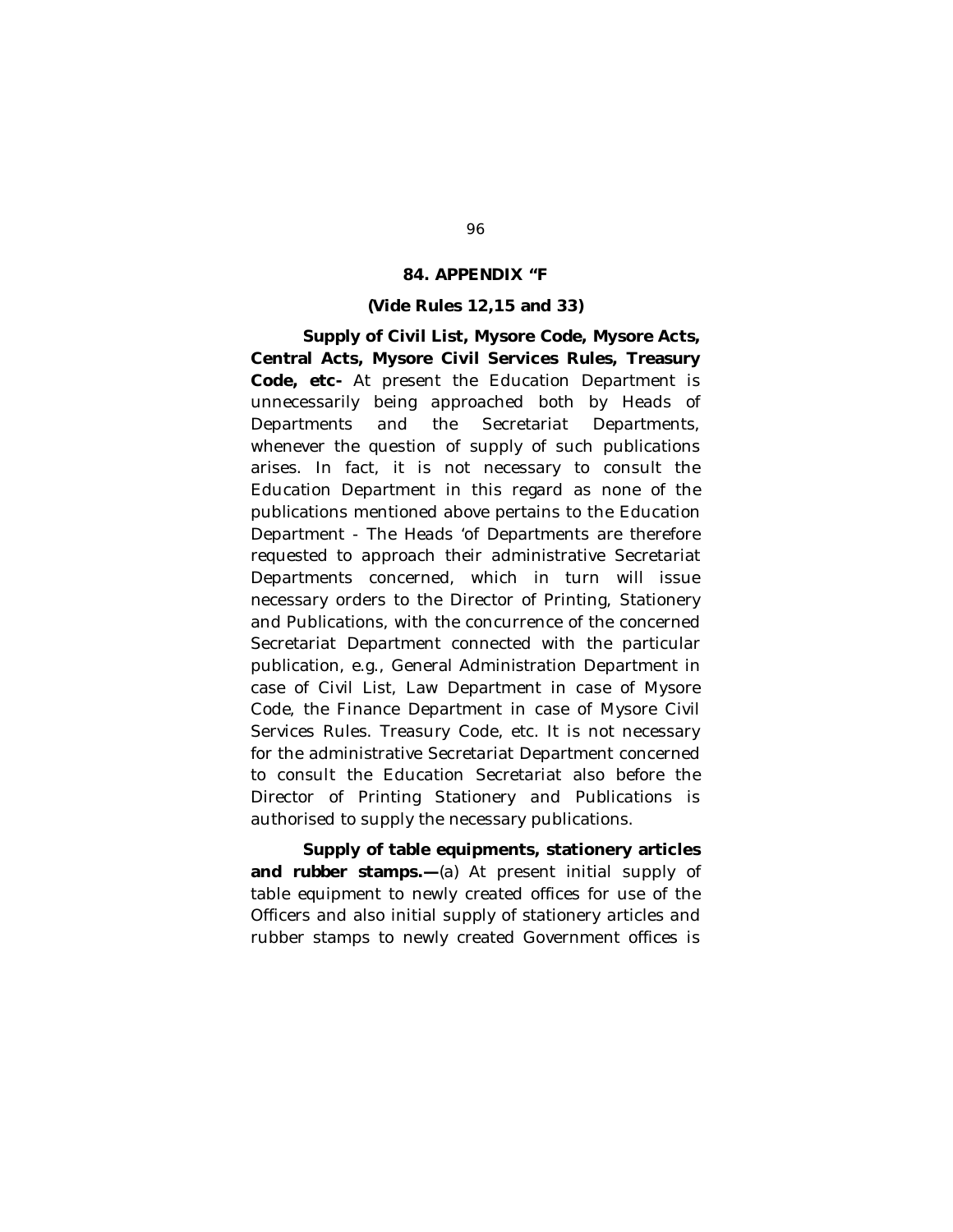made with the sanction of Government. The Heads of Departments concerned approach the Education Secretariat direct or their administrative department in the Secretariat which in turn consult the Education Secretariat. The Education Secretariat in turn has to consult the Director of Printing, Stationery and Publications. All these stages involve avoidable delay in the supply of stationery articles, etc., to newly created offices which have to be supplied with their requirements. In the circumstances, Government is pleased to direct that the Heads of Departments will submit their indents for supply of table equipment, rubber stamps and stationery articles to newly created offices direct to the Director of Printing, Stationery and Publications, together with copies of the Government Orders sanctioning the opening of New Offices, the details of staff therefor, etc. The Director of PrintingStationery and Publications in turn will supply the necessary **table equipment,** stationery articles, rubber stamps, **etc., to these new Offices,** subject however to stationery rules and economy orders of Government.

(b) As regards enhancement of the existing supply of stationery articles on the ground that the existing supply is inadequate, the Heads **of Departments will**  first approach the Director of Printing, Stationery and Publications in the matter who in turn will scrutinise the proposals and make necessary recommendations in this behalf to the Administrative Department of the Secretariat. The Administrative Department **of the Secretariat will in turn- scrutinise the**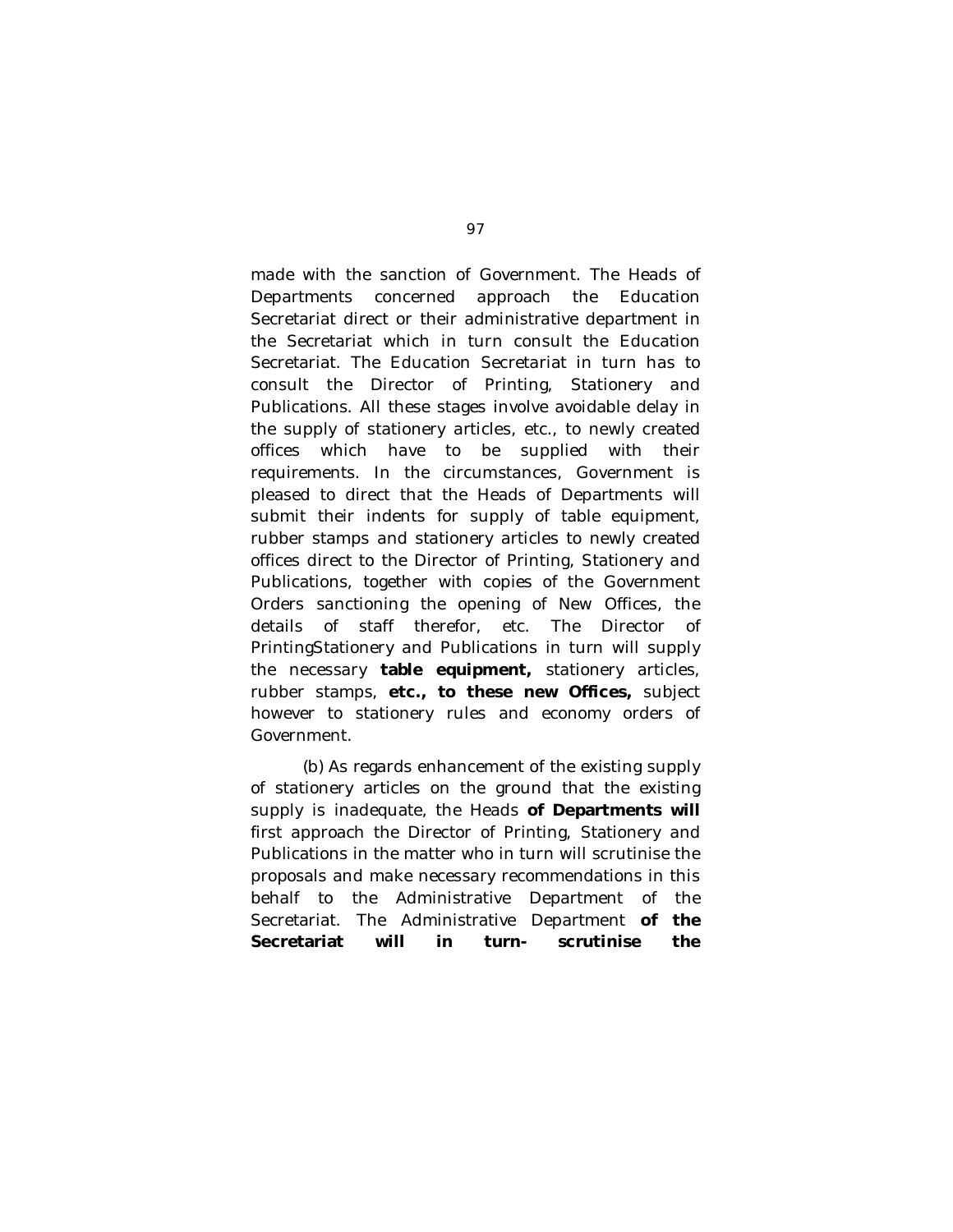**recommendations and issue** necessary orders in consultation with the Finance Department, but without the necessity of consulting the Education Department.

**Supply of Common Forms and Registers.-**(a) The instructions issued at item (3) 'above relating to the supply of table equipments, stationery articles, etc., will apply **mutatis mutandis** to the supply of common forms and registers also. The Director of Printing, Stationery and Publications will supply Common Forms and Registers to newly created offices on the basis of the indents to be submitted to him direct by the Heads of Departments concerned subject, however, to usual rules governing the supply of such forms and r.egisters. The Heads of Departments while submitting indents for the supply of forms and registers will, however, ensure that copies of Goverrnnent Orders sanctioning the creation of new offices and the details of the staff there. for are enclosed with their. indents.

(b) It will expedite matters if the Secretariat Departments while sanctioning creation of new offices and the staff therefor also authorise the Director of Printing, Stationery and Publications to supply table equipments, stationery articles, rubber stamps, common forms, registers, etc., in accordance with stationery rules and economy orders of Government. The Secretariat Departments are therefore requested to include this item in the Orders sanctioning the creation of new offices.

**Printing of new forms, etc.—**(a) The Heads of Departments will first approach the Director of Printing, Stationery and Publications and ascertain from him (i)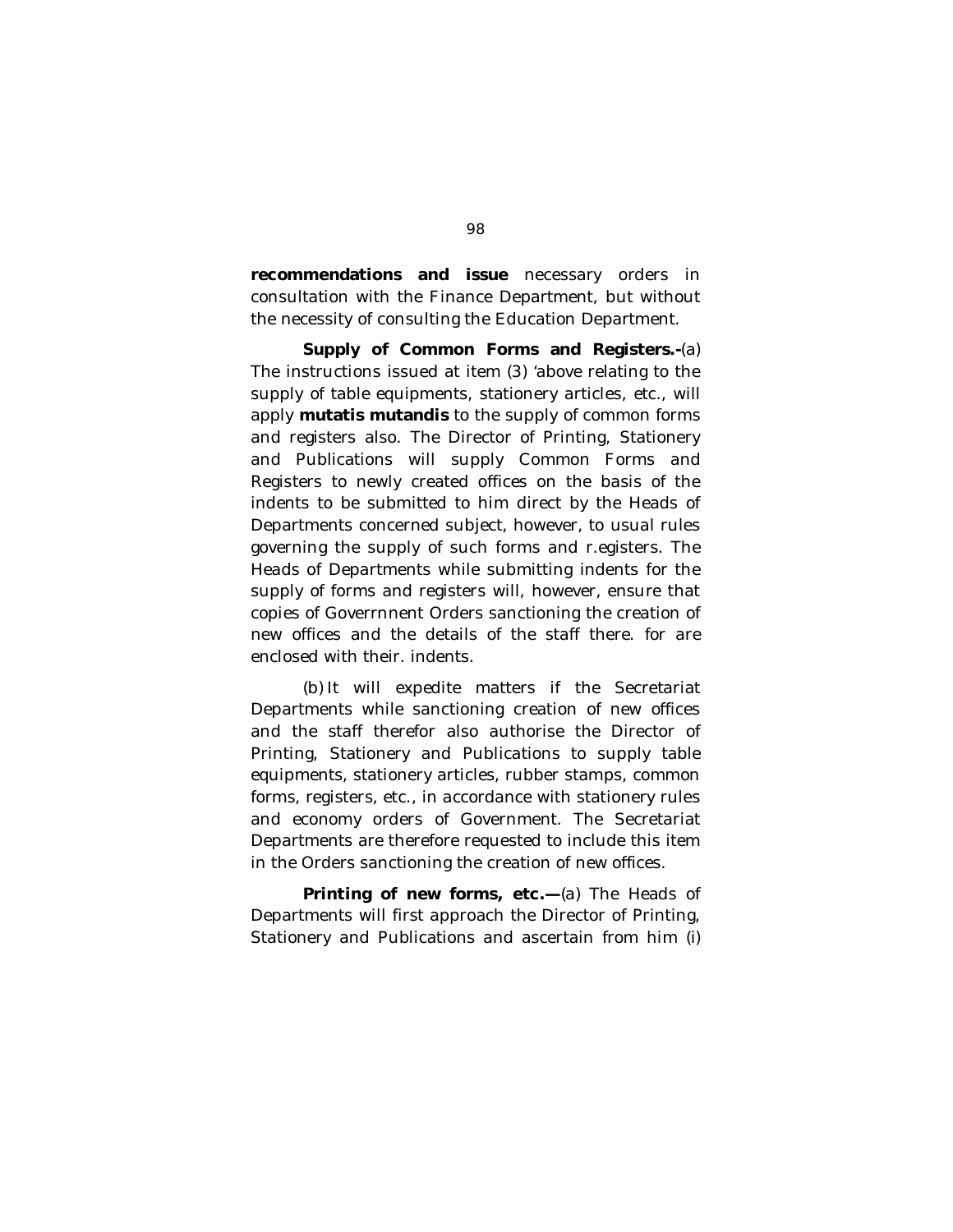the likely expenditure involved in printing these forms, (ii) whether these forms can be printed at the Press free of cost under the rules or whether they are to be charged for and (iii) whether it will be possible for the Director to print these forms at Government Presses, and then approach the Administrative Department of the Secretariat concerned which will issue necessary orders authorising the printing of the forms in consultation with the Finance Department. Consultation with the Education Department in this matter is not merely not necessary but also involves avoidable delay.

(b) At present, there are various forms in use in various integrated areas. In Government letter No. ED 941 UPS 57, dated the 14th February 1958, the Heads of Departments have already been requested to effect uniform standardisation of forms and registers as early as possible. The Heads of Departments are therefore requested to take necessary action accordingly on a toppriority basis, and, after the forms are uniformly standardised, to get the approval of Government in the Administrative Department of the Secretariat concerned to the printing of such forms in Government Press and stocking them for their future supplies on indent.

(c) As regards printing of special Forms and Registers in use in Government Offices in integrated areas, the attention of the Heads of Departments is invited to the instructions already issued in this behalf in Government Order No. ED 146 UPS 58, dated the 10th September 1958.

**Supply of Typewriters.—**At present, supply of Typewriters is made on the specific sanction of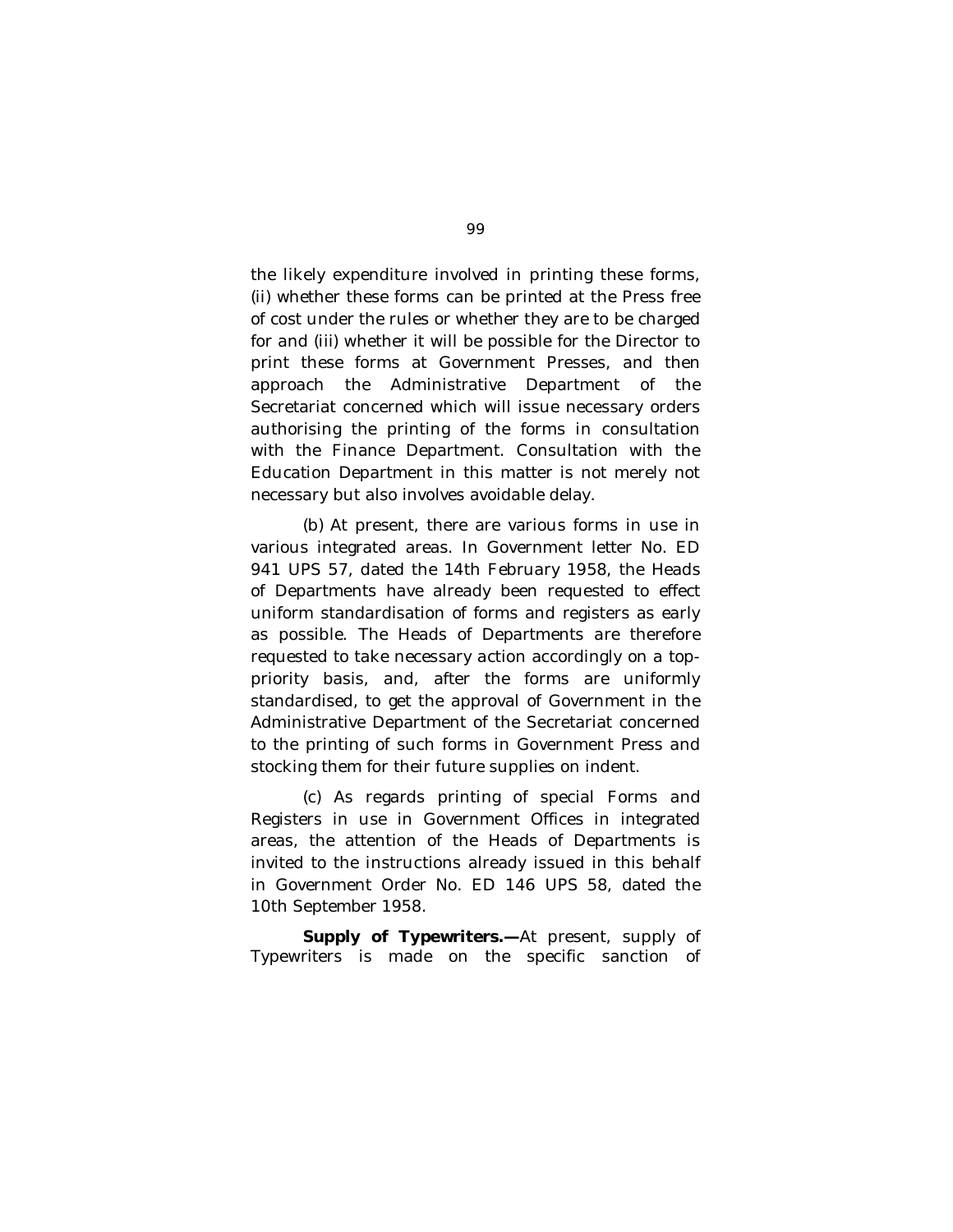Government which is accorded in consultation with the Education Department and the Finance Department. As the supply of Typewriters is to be made against sanctioned posts of typists and steno-typists on the basis of one typewriter for each sanctioned post of a typist or a steno-typist it is not necessary to obtain specific sanction of Government for the supply of a Typewriter when there is already a sanctioned post of a typist or a steno-typist. The Director of Printing, Stationery and Publications is therefore authorised to supply a Typewriter against a sanctioned post of a typist or steno-typist subject to the usual rules of supply of typewriters to Government Offices - The Heads of Departments while submitting indents for supply of typewriters will ensure that copies of the Government. Orders, sanctioning posts of typists or steno-typists for their offices are invariably enclosed with their indents.

**Supply of Duplicators.—**At present Duplicators are not stocked at and supplied from the Government Stationery Depot, Bangalore. In spite of this, the Education Secretariat is being unnecessarily consulted in this behalf. The Heads of Departments are therefore requested to approach their Administrative Departments of the Secretariat direct in the matter. The Secretariat Department will in turn issue necessary orders in the matter in consultation with the Finance Department. The purchase of Duplicators will, however, have to be made by the Heads of Departments in accordance with the rate contract fixed by the Stores Purchase Committee with the firms concerned. The procedure. has been amended. (vide *57* (b).

[G.O. No. ED 1075 UPS *57,* dated 15th December 1960]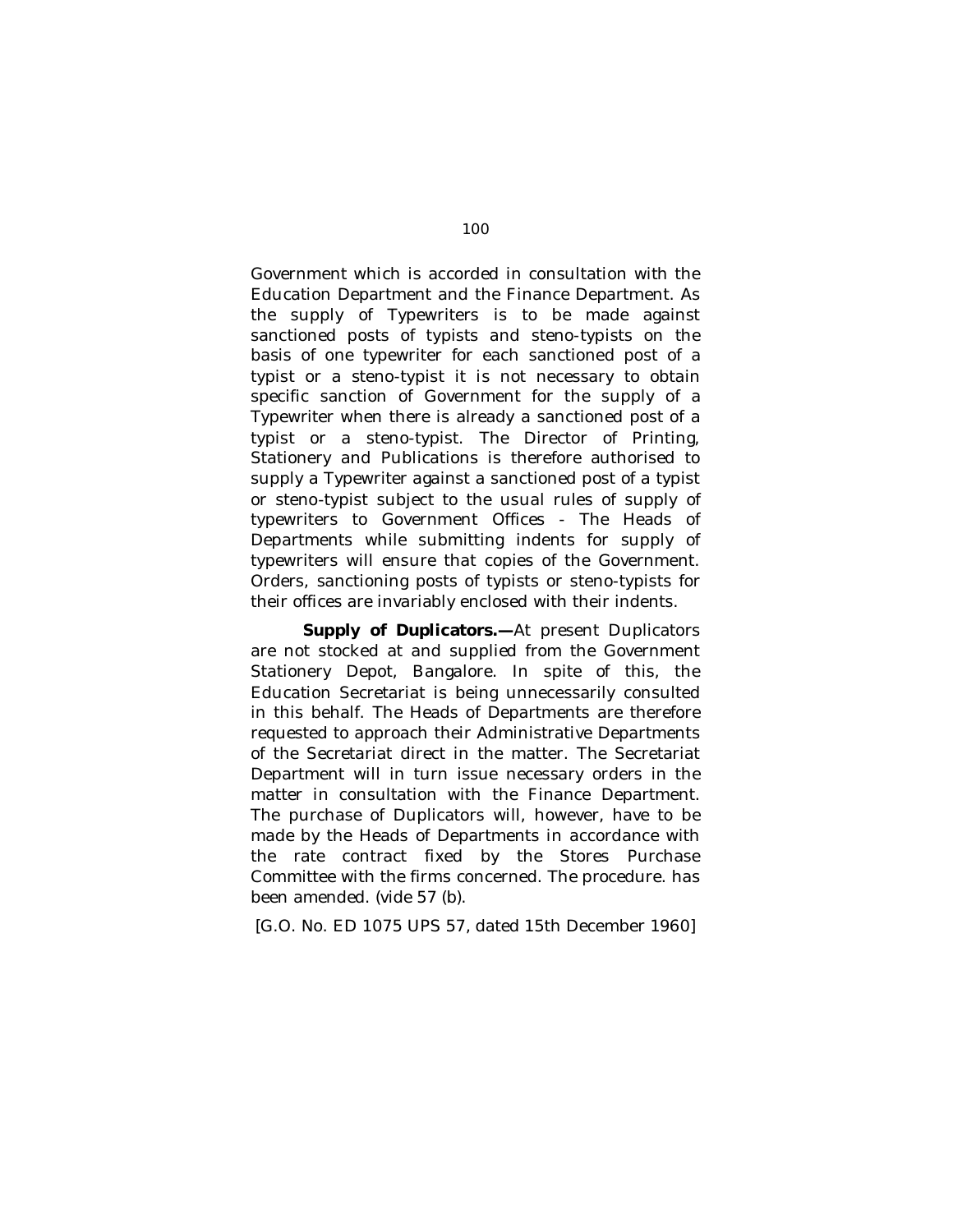#### **Economy in the use of Stationery**

85. Certain instructions issued from time to time 'to secure economy in the use of Stationery are given below -

(1) Heads of offices should exercise the strictest economy in 'the use of articles of Stationery and great discretion should also be exercised in the use of different qualities of paper by the various classes of officers and officials and in the selection of paper for writing according to the importance of the subject matter.

(2) Service post cards should be more largely used by all officers, including those at Headquarters for short routine communications, such as, acknowledgments, reminders, etc -

(3) Both sides of paper should be used for writing upon, in all offices, in all cases and for all communications.

(4) Short communications should be sent in quarto (one-fourth of a foolscap sheet). Even longer communications should be sent in quarto if they can be completed, on the two sides of a quarter sheet.

(5) In offices where note paper with four pages is supplied and used, the communication should be written on the first, second, third and fourth sheets consecutively, and where the first two sheets only are used, the other half should be cut and used for another communication.

(6) When a communication is received merely seeking supply of some information or of some book or is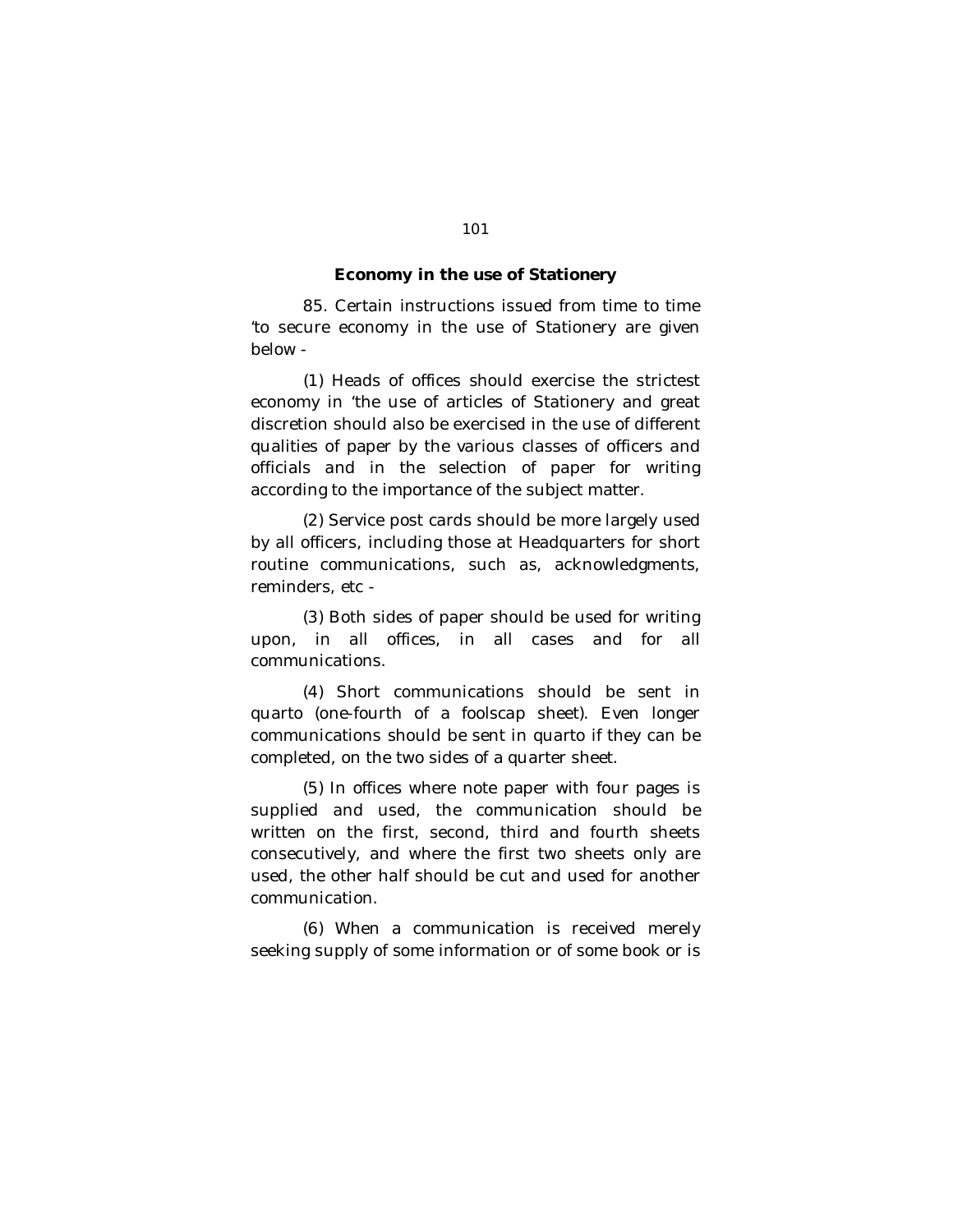of a routine nature and 'the reply to it is not required for office reference, reply should be written on the communication itself and dispatched.

(7) The spare space on incoming letters should, whenever possible, be utilised for brief office notes and for drafting replies.

(8) The use of typewriting paper should be resorted to only when absolutely necessary and never when less than four copies have to be made.

(9) The practice of using an extra sheet for docketing letters should be avoided, the docket being entered on 'the outer paper of the communication itself.

### **Economising the use of Stationery and Reducing Printing work**

86. The following instructions are issued in continuation of previous orders in the matter of economising the use of paper and Stationery articles -

(i) The use of both 'sides of paper should be strictly insisted upon in all possible cases and stringent measures adopted to stop all wasteful use -

(ii) Every available stock of paper and forms in the different offices of the State 'should be carefully conserved and profitably utilized.

(iii) Obsolete or useless forms should, as far as possible, be used for reprinting of useful forms and for other purposes.

(iv) Covers received should be cut open and used again as far as possible, by pasting the cut and with slips.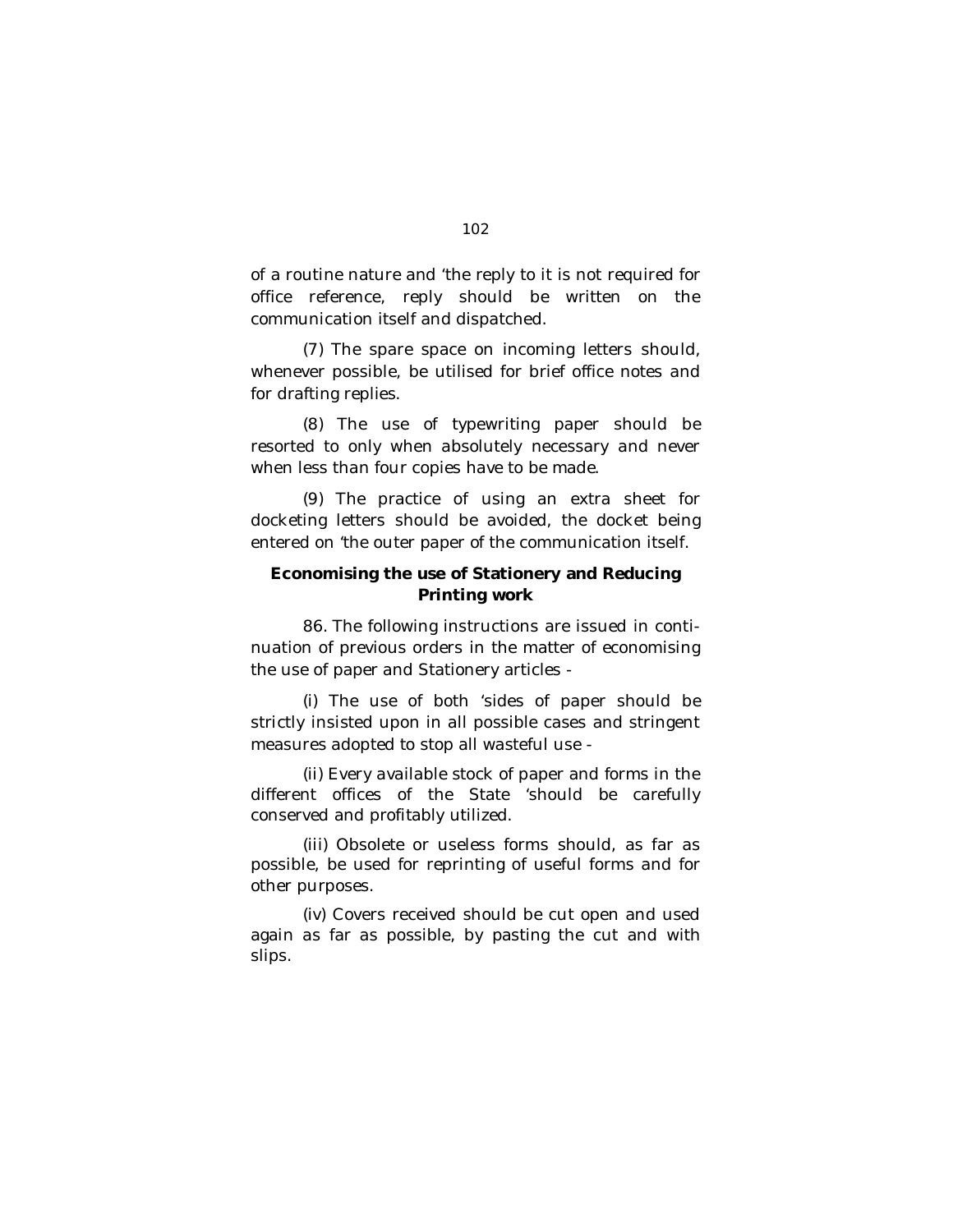(v) The Director of Printing, Stationery and Publications should use, wherever possible, 'thin paper instead of thick, and brown or other paper instead of white, to keep down cost.

### **Economy in. the use of Envelopes**

87. Envelopes should be fastened by pasting a slip over the flap, without 'the flap itself being gummed, and the address and other details written or printed on this slip. The addressee will, in opening the envelopes cut the slip so that the envelope can be used again by pasting on it another slip.

Whenever practicable, combined letter envelopes or inland letter forms should be brought into use and the use of separate envelopes dispensed with.

#### **Economy in the use of Stationery for Examinations**

**88.** Large quantities of stationery articles such as blotting paper, brown cartridge, badamy demy, ruled foolscap, steel pens, nib's, sealing wax, candles, etc., are being supplied by the Director of Printing and Stationery on indents from officers conducting the several examinations in various Departments of Government and other examining bodies who get supplies from the Stationery Depot, in excess of the actual requirements. Articles such as white reel thread, red and white tape, black lead and coloured pencils, scissors, penknives, paper weights, paper cutters, officers ink stand, long cloth, etc., are also being indented for and supplied though there seems to be no need for these in most of the examinations.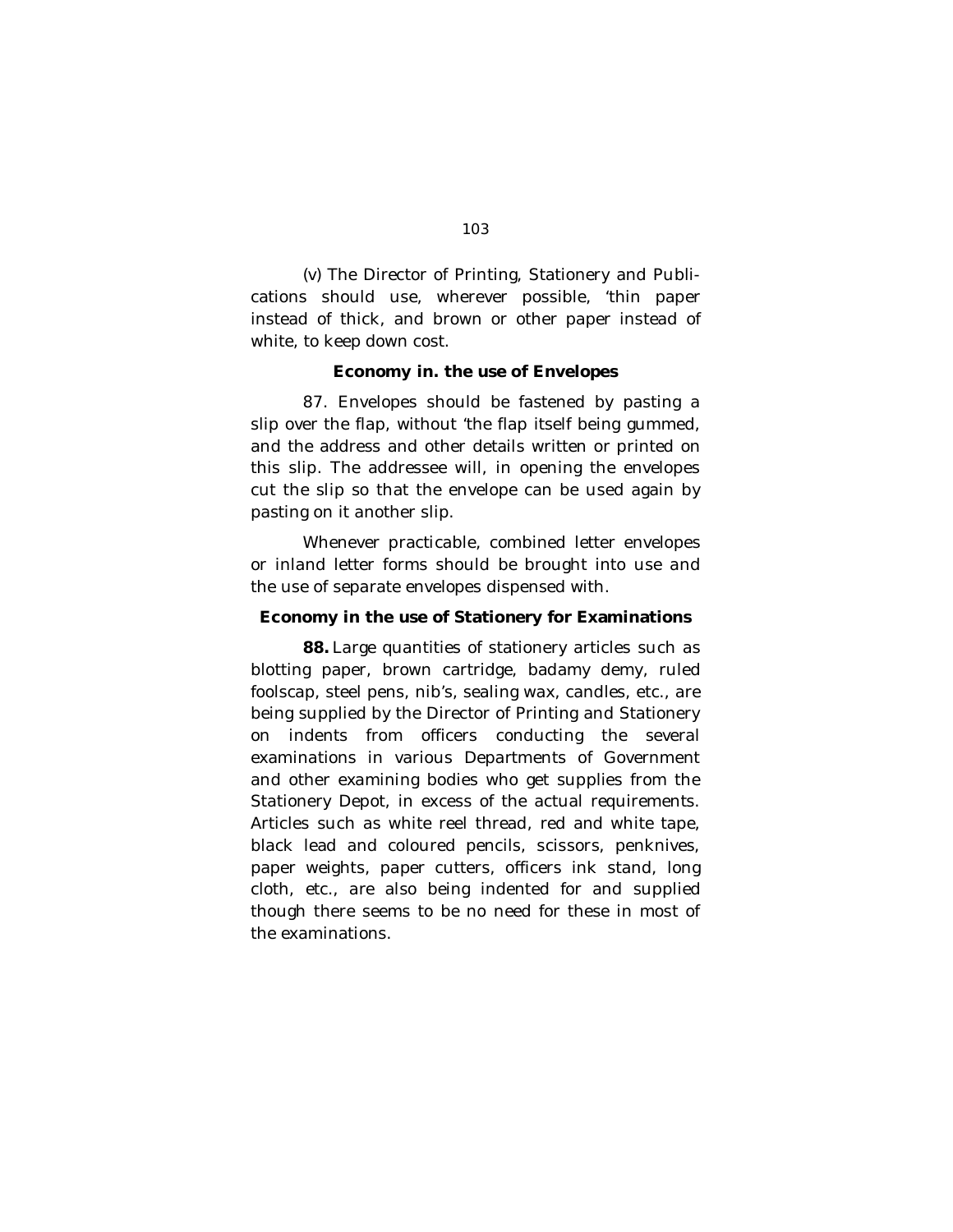In view of the need to enforce economy in the use of articles of Stationery, Government direct that the officers who indent for these articles should carefully estimate the requirements on the basis of the number of candidates and total number of hours of writing and indent only for the minimum quantity of such article's as are essentially required.

Articles left after the close of the examination should be taken to stock in a separate register to be opened the purpose and this balance should be shown as deduction from the gross estimate of requirements when indenting for the stationery articles on the next examination.

### **CHAPTER V**

#### **Government Branch Stationery Depots**

**89. The** Government Branch Stationery Depot, Dharwar was established in the year 1968 in the existing buildings of the Government Branch Press,. Dharwar, to supply essential Stationery articles and drawing materials to all unit offices situated in the four districts of the Belgaum Division, the Government Branch Press, Dharwar, and also the examination centres, with the following staff.

| SI.           | Name of the Post            | No of | Scale of     | Revised Scale of      |
|---------------|-----------------------------|-------|--------------|-----------------------|
| No.           |                             | posts | Pay          | pay from 1st          |
|               |                             |       |              | January 1970          |
| $\mathbf{1}$  | Head Clerk                  |       | 150-270      | $175 - 10 - 275 - 15$ |
|               |                             |       |              | 350-FB-20-450         |
| $\mathcal{D}$ | <b>First Division Clerk</b> |       | $110 - 5 -$  | 130-5-140-8-180       |
|               |                             |       | 150-6        | EB-10-260-15-         |
|               |                             |       | $180 - 10 -$ | 290                   |
|               |                             |       | 220.         |                       |
|               |                             |       |              |                       |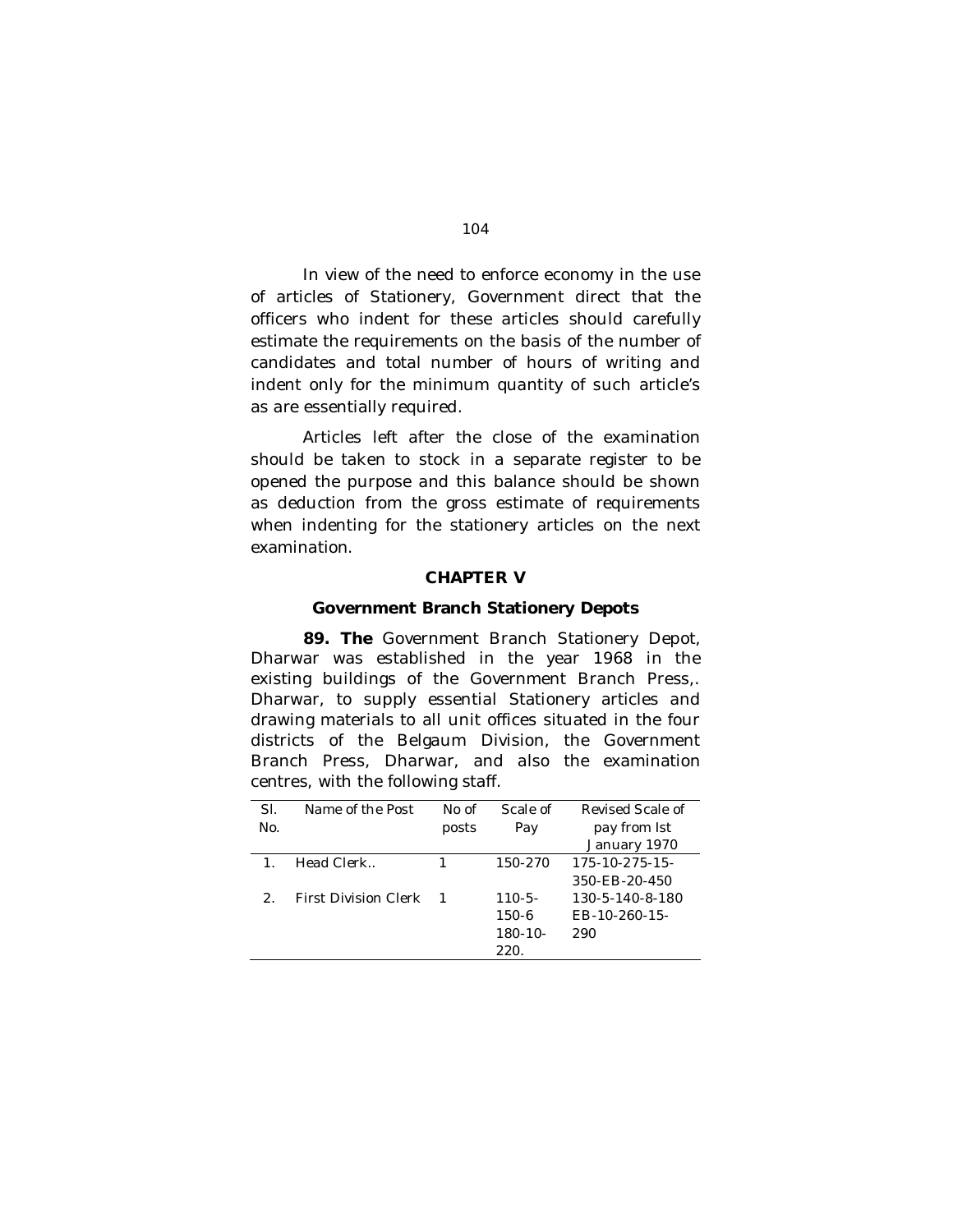| SI. | Name of the Post | No of | Scale of    | Revised Scale of         |
|-----|------------------|-------|-------------|--------------------------|
| No. |                  | posts | Pay         | pay from 1st             |
|     |                  |       |             | January 1970             |
| 3.  | Second Division  | 2     | $80 - 3 -$  | $90 - 4 - 110 - 5 - 170$ |
|     | Clerk.           |       | $110 - 4$   | $EB - 6 - 200.$          |
|     |                  |       | $-14-5-$    |                          |
|     |                  |       | 150.        |                          |
| 4.  | Typist           | 1     | $80 - 3 -$  | $90 - 4 - 110 - 5 - 170$ |
|     |                  |       | $110 - 4$   | $EB - 6 - 200.$          |
|     |                  |       | $-130-5-$   |                          |
|     |                  |       | 150.        |                          |
| 5.  | Packers          | 5     | $55-1-65$   | $65 - 2 - 95$            |
| 6.  | Peon             | 1     | $50-1-60$   | $65 - 2 - 95$            |
| 7.  | Watchman         | 1     | $50-1 - 60$ | $65 - 2 - 95$            |
|     |                  |       |             |                          |

One post of Second Division Clerk on Rs. 80—150 from the Government Stationery Depot, Bangalore was transferred to the Government Branch Stationery Depot. It was also prescribed that security deposits should be taken from the persons appointed against the following posts as indicated against each of them. (1) Head Clerk Rs. 1,000 (Rupees one 'thousand only). (2) Store Keeper Rs. 500 (Rupees Five Hundred only). (3) Assistant Store Keeper Rs. 250 (Rupees Two hundred and fifty only). (4) Packers Rs. 100 (Rupees one hundred only). *(5)*  Watchman Rs. 100 (Rupees one hundred only).

(G.O. No. ED 175 TPS 67, dated 1st December 1967).

The rules and procedures applicable to the Government Stationery Depot, Bangalore are applicable to the Government Branch Stationery Depot, Dharwar also with suitable modifications as may be necessary.

Purchases for the Government Branch Stationery Depot, Dharwar are made by the Government Stationery Depot, Bangalore along with purchases made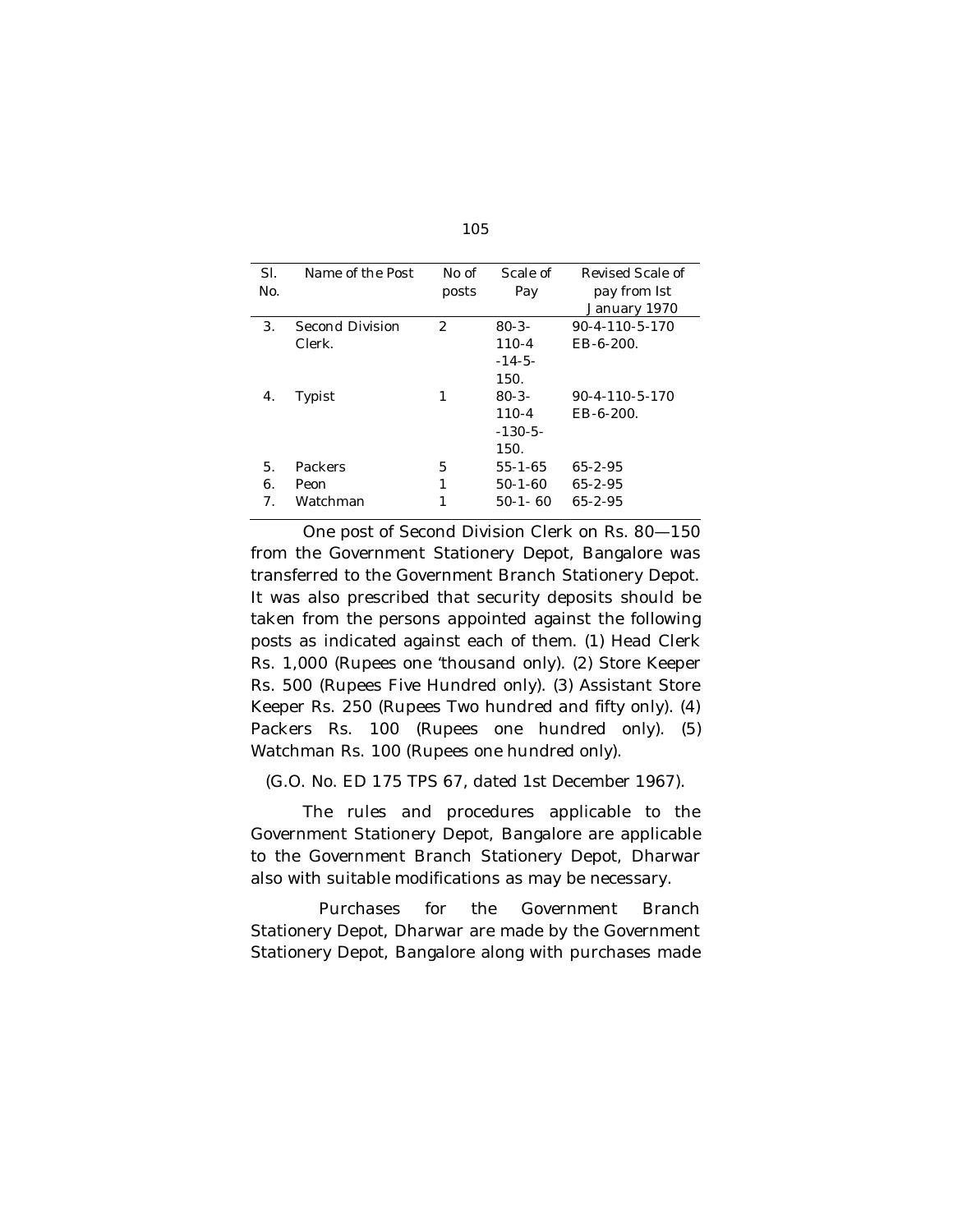for the Government Stationery Depot, Bangalore and supplies arranged to be made direct from the firms in possible cases, and in some cases when bulk supplies made have been received in the Central Stationery Depot, Bangalore, Stationery articles will be dispatched to the Branch Stationery Depot, Dharwar, from Bangalore.

For the powers delegated to the Deputy Director, Government Stationery Depot, Dharwar, the Government Presses Manual may be referred to.

The rotation scheme for supplies of Stationery articles from the Government Branch Stationery Depot, Dharwar for offices situated in the districts of Belgaum Division, i.e., Dharwar, Belgaum, Biiapur and North Kanara districts is as given on page 83.

### **Revised Rotation List of Supplies of Stationery Articles by the Government Branch Stationery Depot, Dharwar.**

| SI.<br>No. | Indenting<br>Officers of   | Latest date of<br>receipt of<br>indents in the<br>Govt. Branch<br>Stationery<br>Depot,<br>Dharwar | Months of<br>supply from<br>the<br>Stationery<br><b>Stores</b>      | Periodicity of use               |
|------------|----------------------------|---------------------------------------------------------------------------------------------------|---------------------------------------------------------------------|----------------------------------|
| 1.         | Dharwar<br><b>District</b> | 1st May                                                                                           | June, July<br>and August<br>(Before 31st<br>August)                 | 1st September to<br>31st August. |
| 2.         | Belgaum<br><b>District</b> | 1st September                                                                                     | September,<br>October, and<br>November<br>(Before 30th<br>November) | 1st December to<br>30th November |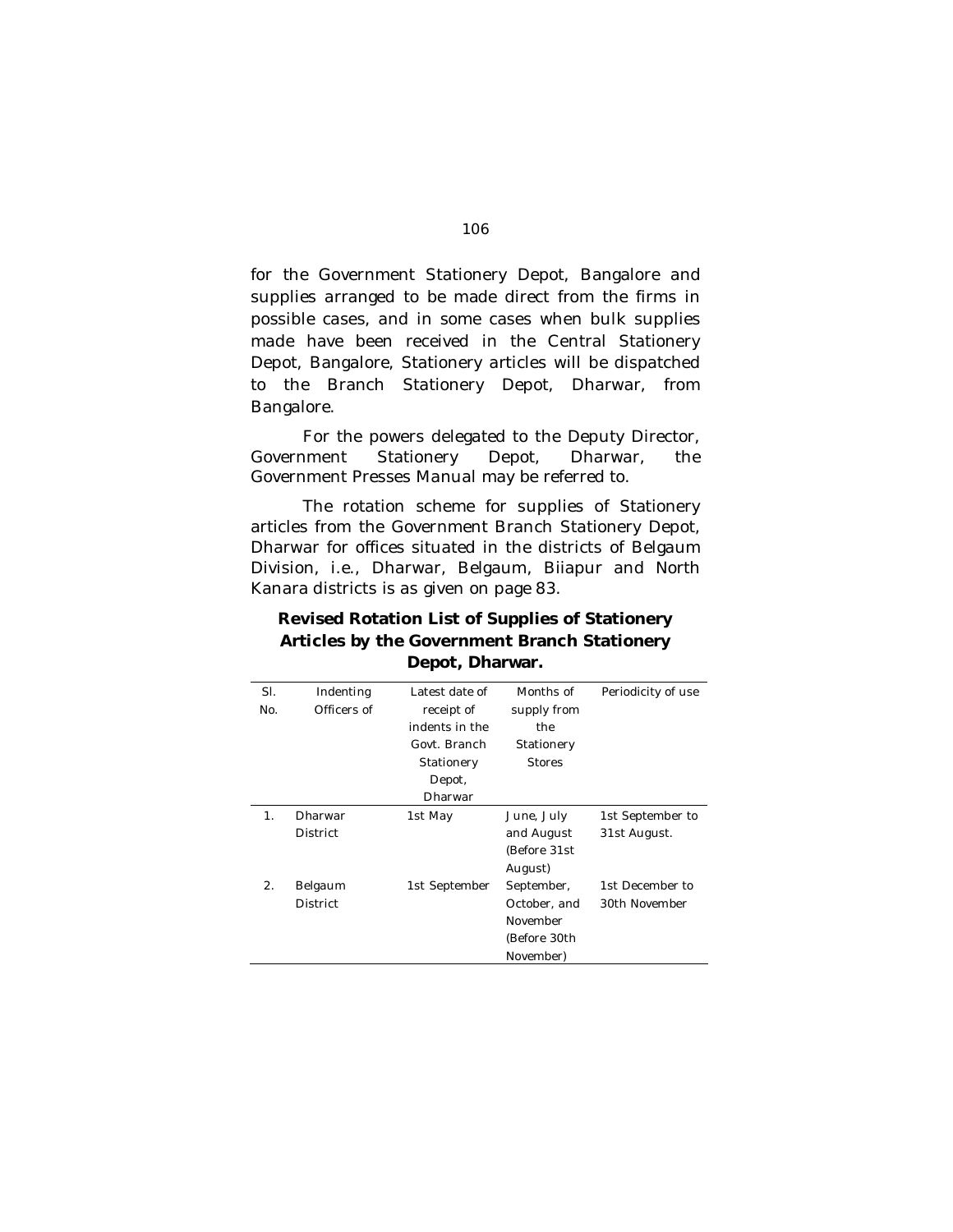| ۰, | ۰.<br>v. |  |
|----|----------|--|
|    |          |  |

| SI. | Indenting        | Latest date of | Months of     | Periodicity of use |
|-----|------------------|----------------|---------------|--------------------|
| No. | Officers of      | receipt of     | supply from   |                    |
|     |                  | indents in the | the           |                    |
|     |                  | Govt. Branch   | Stationery    |                    |
|     |                  | Stationery     | <b>Stores</b> |                    |
|     |                  | Depot,         |               |                    |
|     |                  | Dharwar        |               |                    |
| 3.  | North Kanara     | 1st December   | December.     | 1st February to    |
|     | District         |                | January,      | 31st January.      |
|     |                  |                | (Before 31st  |                    |
|     |                  |                | January).     |                    |
| 4.  | Bijapur District | 1st February   | February,     | 1st April to 31st  |
|     |                  |                | March         | March.             |
|     |                  |                | (Before 31st  |                    |
|     |                  |                | March).       |                    |

(G.0. No. ED. 383 TPS 68, dated 30th December 1968).

In respect of duties of personnel in the Government Branch Stationery Depot, Dharwar, the duties enumerated for the Government Stationery Depot, Bangalore will have to be performed by the officials, in accordance with the allotment of duties to be made by the officer-in-charge to cover all, aspects of work of the Branch Stationery Depot.

The forms and registers, to be used in the Government Branch Stationery Depot, Dharwar shall be similar to the forms and registers in use in the Government Stationery Depot, Bangalore.

### **Government Branch Stationery Depot, Gulbarga**

90. The Government Branch Stationery Depot, Gulbarga was established in the year 1970 in the existing buildings of the Government Branch Press, Gulbarga to supply essential Stationery articles and drawing materials to all unit offices situated in the four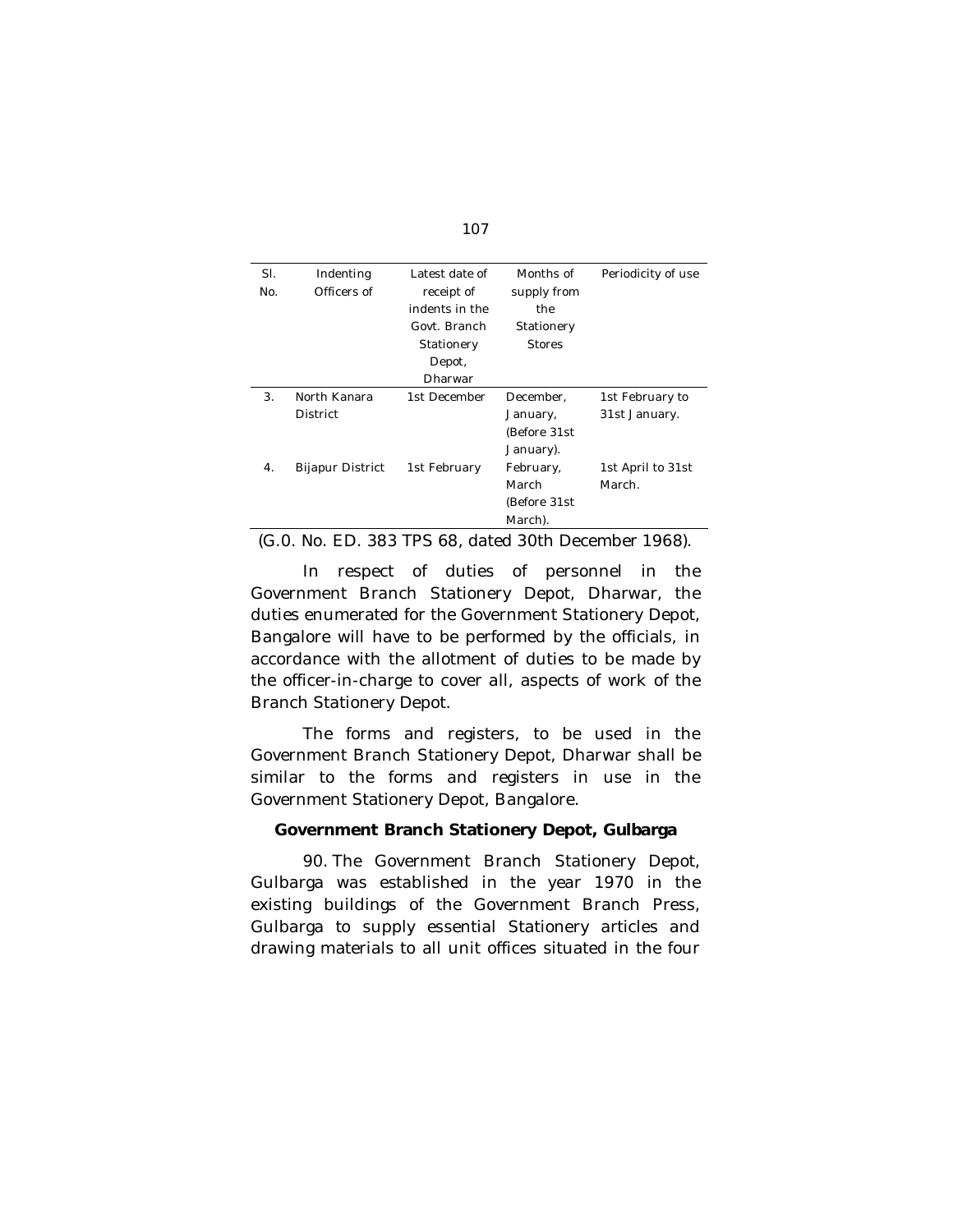| COTTLE CO, WITH THE TOHOWING STATE. |                             |               |                     |                            |
|-------------------------------------|-----------------------------|---------------|---------------------|----------------------------|
| SI.                                 | Name of the post            | No. of        | Scale of pay        | Revised Scale of           |
| No.                                 |                             | Posts         |                     | pay from 1st               |
|                                     |                             |               |                     | January 1970               |
| 1 <sub>1</sub>                      | <b>First Division Clerk</b> |               | $110 - 5 - 150 - 6$ | 130-5-140-8-180-           |
|                                     |                             |               | 180-10-220          | FB-260-15-290              |
| $\mathcal{P}$                       | Second Division Clerk       | $\mathcal{P}$ | $80 - 3 - 110 - 4$  | $90 - 4 - 110 - 5 - 170 -$ |
|                                     |                             |               | $140 - 5 - 150$     | FB-200                     |
| 3.                                  | Packers                     | 2             | $55 - 1 - 65$       | $65-2-95$                  |

Districts of the Gulbarga Division, the Government Branch Press, Gulbarga and also the examination centres, with the following staff.

Sanction was also accorded to the transfer of one Second Division Clerk and one post of Packer from the Government Stationery Depot, Bangalore to the Governrent Branch Stationery Depot, Gulbarga, against the posts sanctioned newly

(G.O. No. ED 235 TPS 69, dated 30th August 1969).

The rules and procedure applicable to the Government Stationery Depot, Bangalore are applicable to the Government Branch Stationery Depot, Gulbarga also with suitable modifications as may be necessary.

Purchases for the Government Branch Stationery Depot, Gulbarga are made by the Government Stationery Depot, Bangalore, along with purchases made for the Government Stationery Depot, Bangalore and supplies arranged to be made direct from the firms in possible cases and in some cases when bulk supplies made have been received in the Central Stationery Depot, Bangalore, stationery articles will be despatched to the Branch Stationery Depot, Gulbarga, from Bangalore.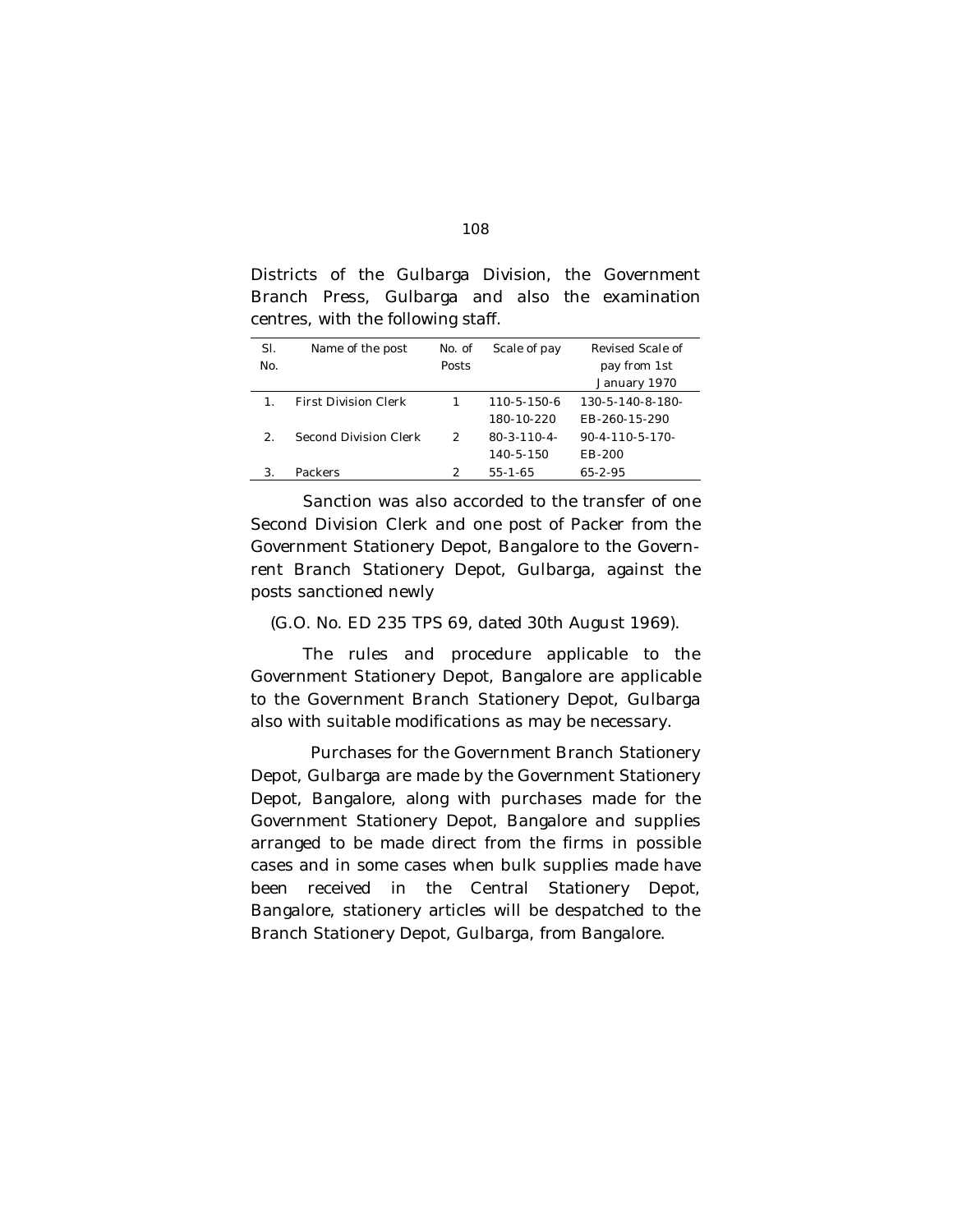For the powers delegated to the Deputy Director, Government Stationery Depot, Gulbarga, the Government Presses Manual may be referred to.

The rotation 'scheme for supplies of Stationery articles from the Government Branch Stationery Depot, Gulbarga for offices situated in the districts of Gulbarga Division, i.e., Gulbarga, Bidar, Raichur and Bellary districts, is as given below:

| SI.           | Name of the       | Last date of   | Months of supply | Period for  |
|---------------|-------------------|----------------|------------------|-------------|
| No.           | District          | receipt of     | of stationery    | which the   |
|               |                   | indents in the | from stores      | stationery  |
|               |                   | Branch Sty,    |                  | supplied is |
|               |                   | Depot,         |                  | to be used  |
|               |                   | Gulbarga       |                  |             |
| 1             | Gulbarga District | 15th April     | May, June and    | September-  |
|               |                   |                | July             | August.     |
| $\mathcal{P}$ | Raichur District  | 15th July      | August,          | December    |
|               |                   |                | September, and   | November.   |
|               |                   |                | October.         |             |
| 3             | Bellary District  | 15th           | November.        | February-   |
|               |                   | September      | December and     | January     |
|               |                   |                | January.         |             |
| 4             | Bidar District    | 15th           | February and     | May—April   |
|               |                   | December       | March            |             |

# **Revised Rotation List of supplies of Stationery Articles from Branch Stationery Depot, Gulbarga.**

(G.0. No. ED 43 MI'S 70, Bangalore, dated 7th February, 1970).

In respect of duties of personnel in the Government Branch Stationery Depot, Gulbarga the duties enumerated for the Government Stationery Depot, Bangalore will have to be performed by the officials, in accordance with the allotment of duties to be made by the officer-in-charge to cover all aspects of work of the Branch Stationery Depot.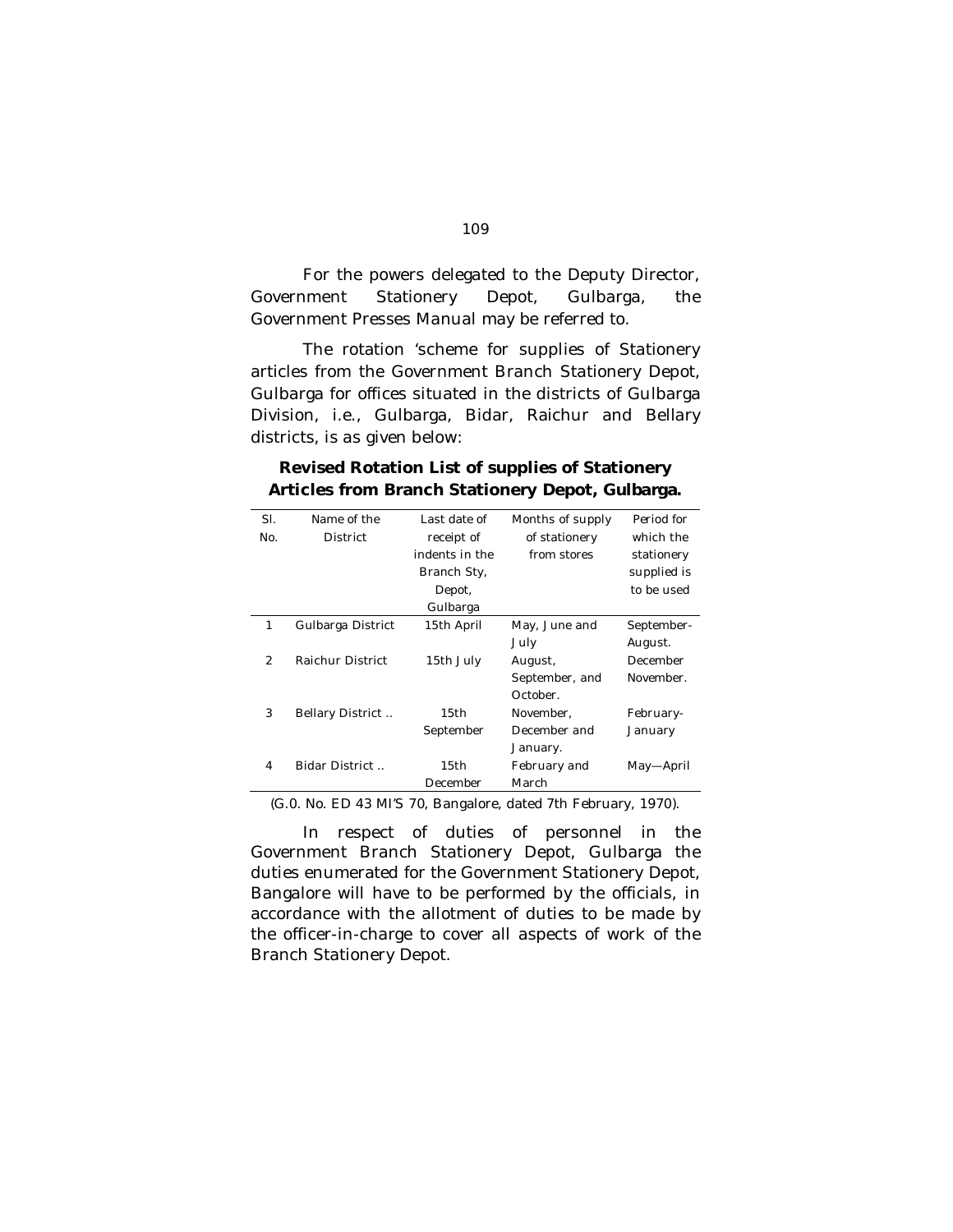#### 110

The forms and Registers, to be used in the Government Branch Stationery Depot, Gulbarga shall be similar to the forms and registers in use in the Government Stationery Depot, Bangalore.

# **APPENDIX I**

# **Reports and Returns due from the Government Stationery Depot.**

|             | Returns                    | Due date                  |
|-------------|----------------------------|---------------------------|
| $1_{\cdot}$ | <b>Additional Reports</b>  | May-each year or during   |
|             |                            | the Budget Session of the |
|             |                            | Legislature.              |
| 2.          | Annual Inspection Report   | May-June-each year        |
| 3.          | Annual Stores Verification | June-each year            |
|             | Report                     |                           |
| 4.          | Annual Stores and Stock    | May-June-each year        |
|             | Account Report (Value      |                           |
|             | Accounts)                  |                           |
| 5.          | Census of Govt.            | April-May-each year       |
|             | Employees as on 31st       |                           |
|             | March every year           |                           |

## **ANNEXURE I**

# **FORMS AND REGISTERS IN USE IN THE GOVERNMENT STATIONERY DEPOT**

All the observations on page 725 of the Manual of the Government Presses are applicable to this Annexure also and may be referred to.

## **Indent Form**

(Front Side, First Page)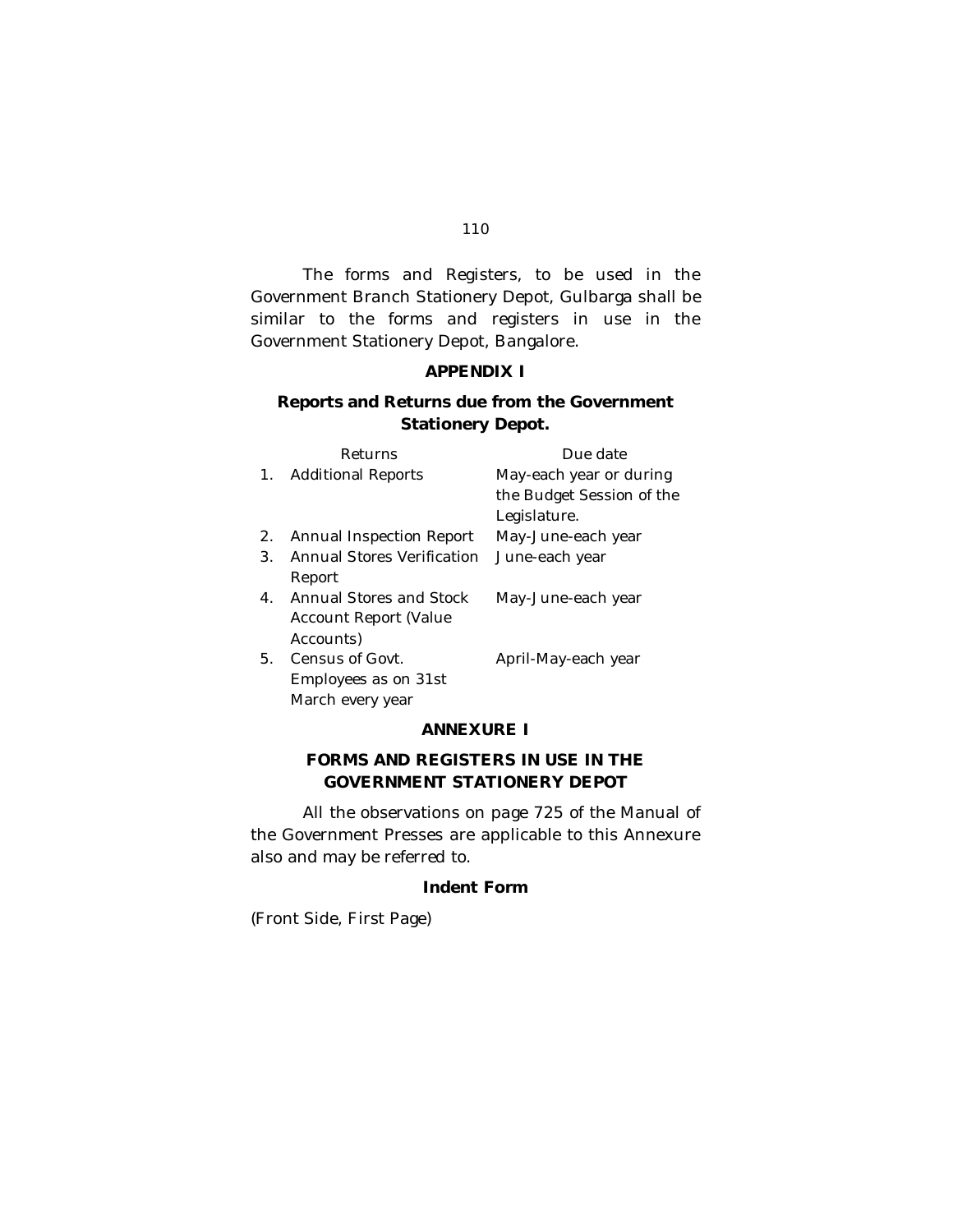#### 111

# **FORM OF ANNUAL INDENT FOR STATIONERY ARTICLES.**

INDENT FOR STATIONERY FOR THE SUPPLY YEAR FROM THE 1ST

197 TO THE 30TH-31ST 197

For the Group Office of the………………………………allied offices, and offices subordinate thereto

(To be filled in by the Grouping officers.)

(For instructions regarding preparation of indent, see back of the Form)

I. I hereby certify that the stock of stationery articles has been examined on and—

(1) that every item of stationery received up-todate either from the Stationery Office or from any other source has been properly accounted for. The relative acknowledgments have been returned duly attested as per Stationery Rules ;

(2) that the actuals agree with the quantity shown as balance in the stock book ;

(3) that no officer or other Government servant has been supplied during the period with any article in excess of the scale sanctioned for him in respect of fixed scale periodical articles, and that in respect of all other articles, he has not been supplied in excess of actual requirements ;

(4) that every issue has been acknowledged by the recipient in the issue book and has been made only on demand ;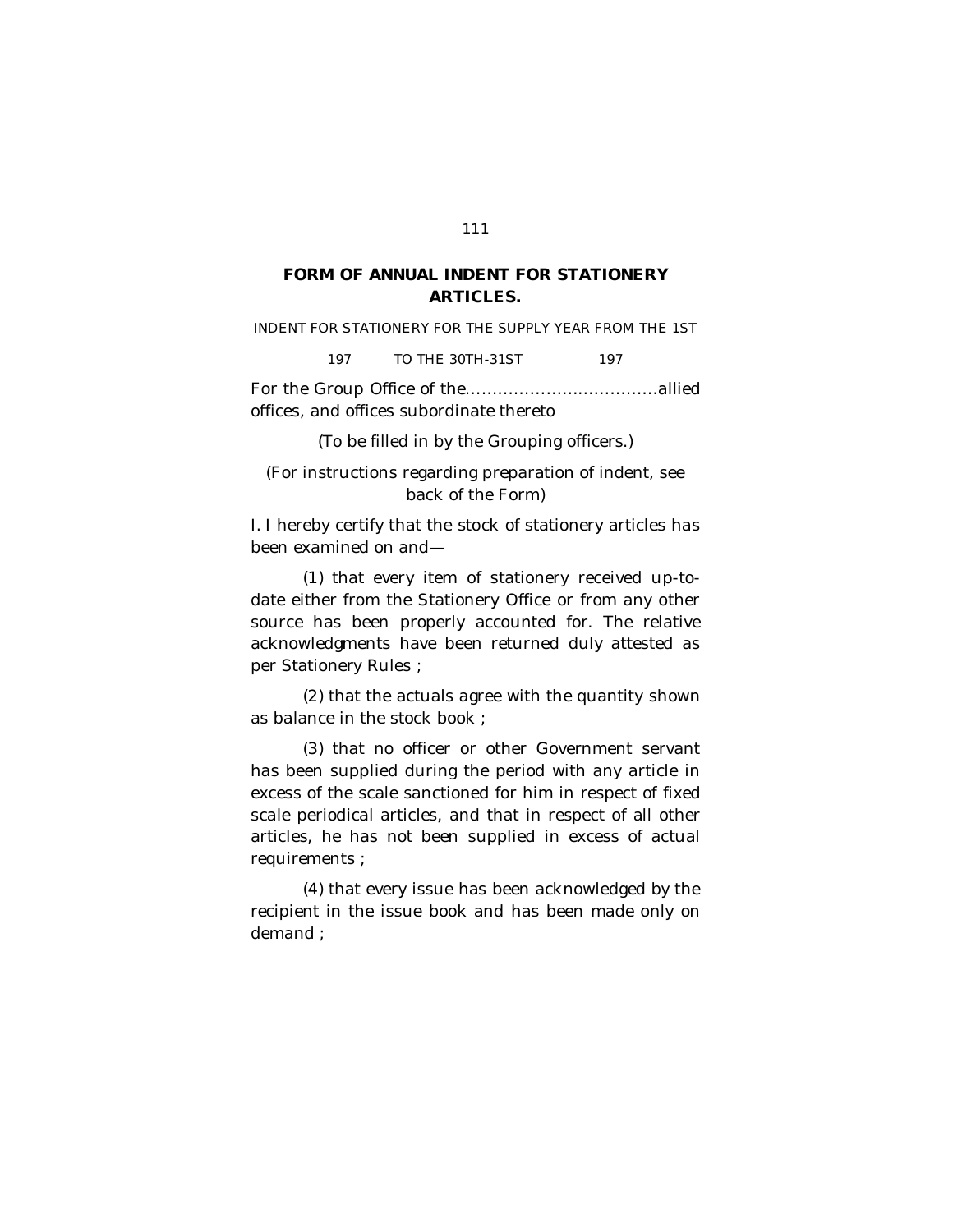(5) that acknowledgment has been duly obtained for every article issued to other offices ;

(6) that all balances shown in old stock books have been correctly brought forward in the new stock book ;

(7) that paper is duly accounted for in the stock books in reams of 500 sheets ;

(8) that no articles liable to deterioration have been kept in stock for long periods without issue ; and

(9) that I have obtained similar certificates from my subordinate officers.

II. I further certify that this indent has been carefully prepared in my office with reference to the rules regarding the preparation of indents for stationery and that the stationery indented for is absolutely necessary.

III. The Grouping of offices has been finalised and intimated by the Head of the Department, vide letter No..

Number of Gazetted Officers……………………………………

Number of Non-Gazetted Executive Officers……………….. Number of Non-Gazetted Ministerial Officers……………. (a) Case workers……………. (b) Others ………. (c) Account Staff..

Number of Typewriter Machine working :—

1. No. of Typists 2. No. of Steno-Typists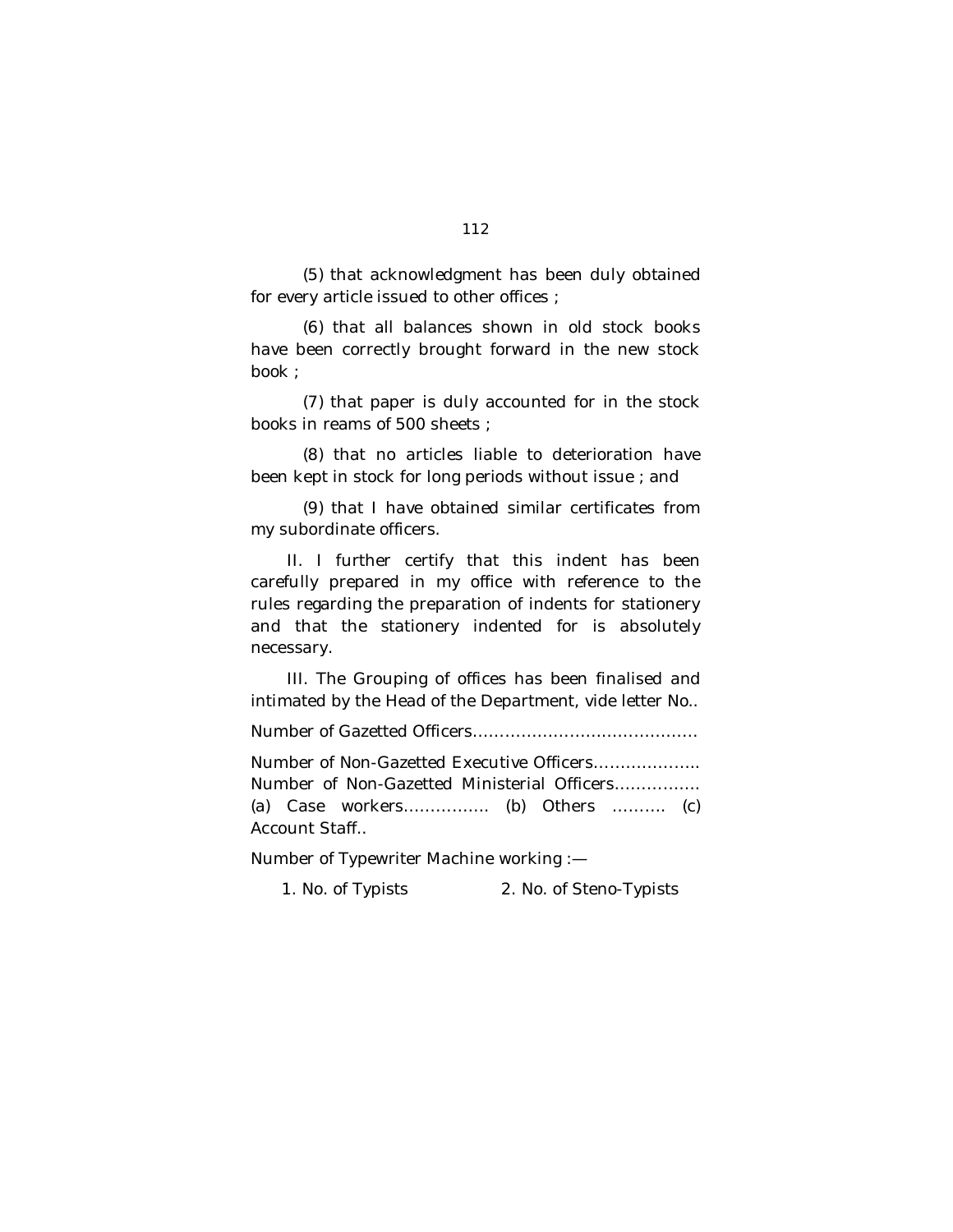## 113

## Number and Make of Duplicate Machines

|                                |     | (a) | By Railway goods to       |
|--------------------------------|-----|-----|---------------------------|
| The exact address to which the |     | (b) | By Railway parcel to      |
| articles have to be despatched |     |     |                           |
|                                |     |     | If by local delivery the  |
|                                |     |     | name and designation of   |
|                                |     |     | the official authorised.  |
|                                |     | (ď  | Specimen signature of the |
|                                |     |     | authorised official.      |
| No.                            | ate |     |                           |
|                                |     |     |                           |

Station **Nearest Railway Station.** 

Head of account to which the issues should be charged in the account, if the cost has to be paid for

…………..Department.

Signature and designation of the Group Officer.

(To be filled in by the countersigning officer.)

Countersigned. The quantities passed by me have been entered in column 12.

No. Date

Station Station Signature and designation.

(Front side, Fourth Page)

## **INSTRUCTIONS FOR PREPARING THE ANNUAL INDENT FOR STATIONERY.**

1. Indents should be sent to the Stationery Office strictly in accordance with the dates prescribed in the table of supply, Appendix E, Vide G.O. No. ED 1075 UPS 57, dated 15th December 1960.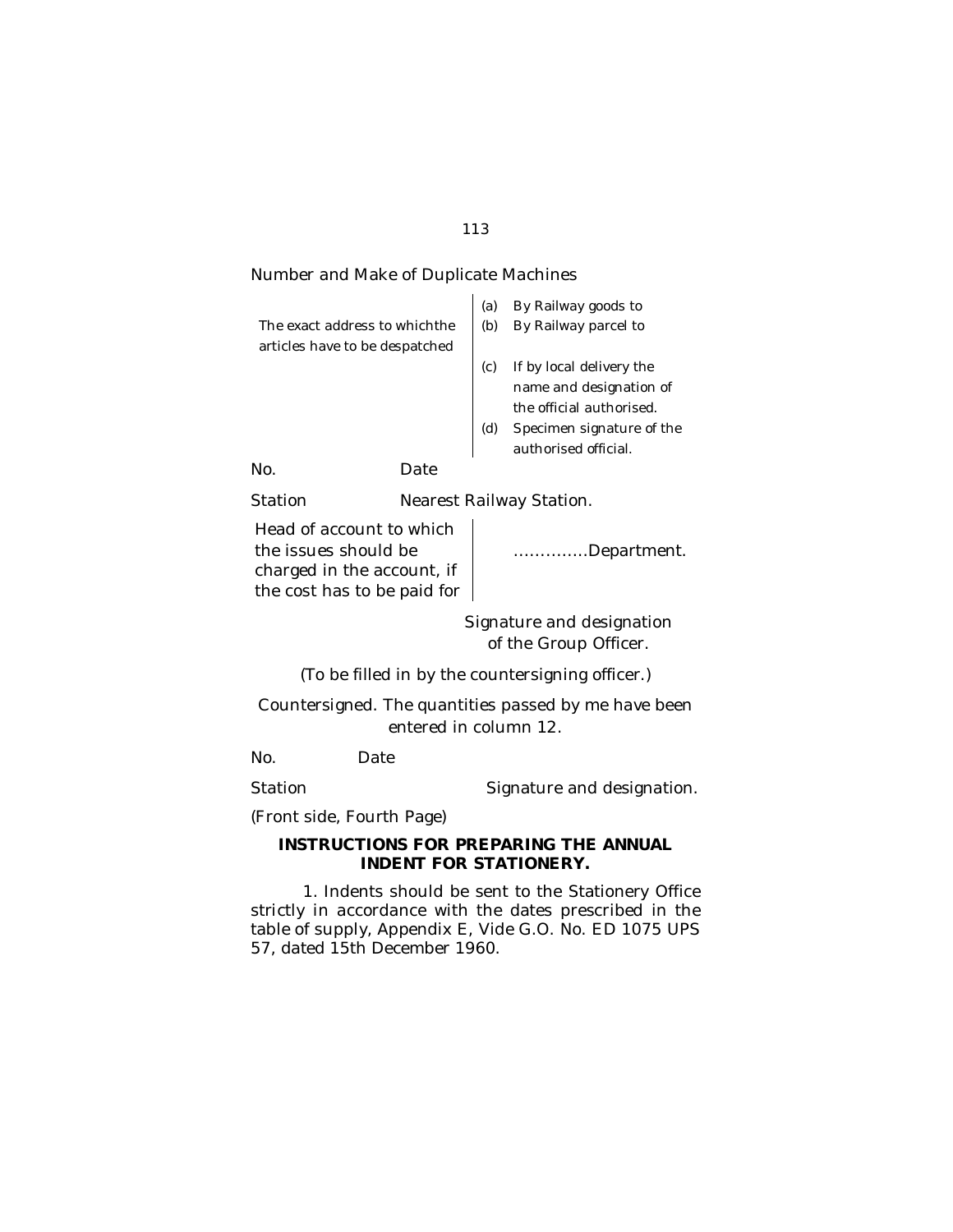2. Articles not printed in this indent form, but included in Appendix-A, to which the indenting othcer is entitled should be indented for in accordance with rules and all items in the indent should be serially numbered.

3. The actual consumption of all articles in the three previous years preceding that in which the indent is made, whether indented for or not, together with the balances on hand on the date of indent shall be shown in the columns provided for the purpose.

4. Articles supplied on a fixed scale and for stated periods and those expected to last for a number of years, should be claimed in accordance with rules.

5. The term" all articles " referred to in paragraph 3 of the in structions includes also articles supplied on a fixed scale and for specific and indefinite periods and as such, the consumption under these should also be shown in the indent.

6. A list of surplus stocks should be sent along with the indent, if there be any, and if not, a ' Nil' statement should be sent. For this purpose, articles of stationery remaining in stock for over a year should be considered as surplus unless there be any good reason to treat them as otherwise.

7. Indents not in accordance with the above instructions and not furnished in time will not be complied with by the Director of Stationery.

8. All the columns in the body and front page of the Indent forms may be properly filled in as per Rules of Stationery.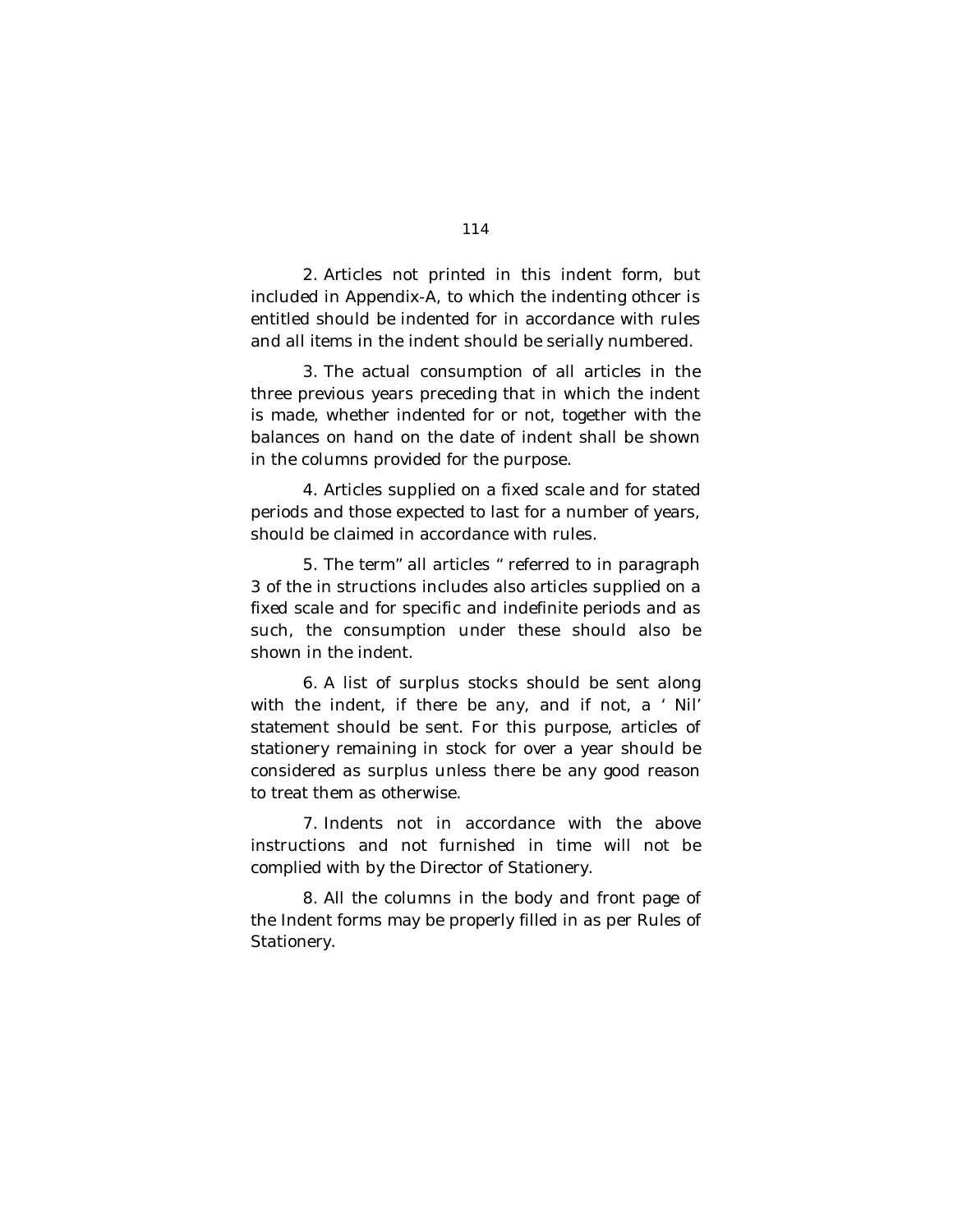## **(Horizontal lines at the foot)**

Date of receipt of Indent by Indent Clerk. S.O. No. dated

Sanctioned as per entries in column 13 with the following remarks :—

Indent Clerk. Supervisor. Assistant Director of Stationery.

| Date of receipt of indent | Names of packers deputed |
|---------------------------|--------------------------|
| by Store-keeper           | to pack the consignment  |

## **(Vertical columns)**

Description of package. Number of packages. Invoice No. dated

# **(Lines under description of package)**

- 1. Full bales Nos.
- 2. Made-up cases Nos.
- 3. Gunny rolls Nos.
- 4. Bundle No.
- 5. Other items

## **(Horizontal lines)**

| No. of items | <b>Balance</b> | SI. No. in Balance |
|--------------|----------------|--------------------|
| supplied.    |                | Register.          |

Date of return of Indent to the

Accounts Section. Signature of Store-keeper.

## Filed on

# **(Reverse - Second and third Pages) (Vertical Columns)**

1. Name of article indented for as given in Appendix A; 2, 3, 4, 197— 197—197—Actual consumption of the three supply years preceding that in which the indent is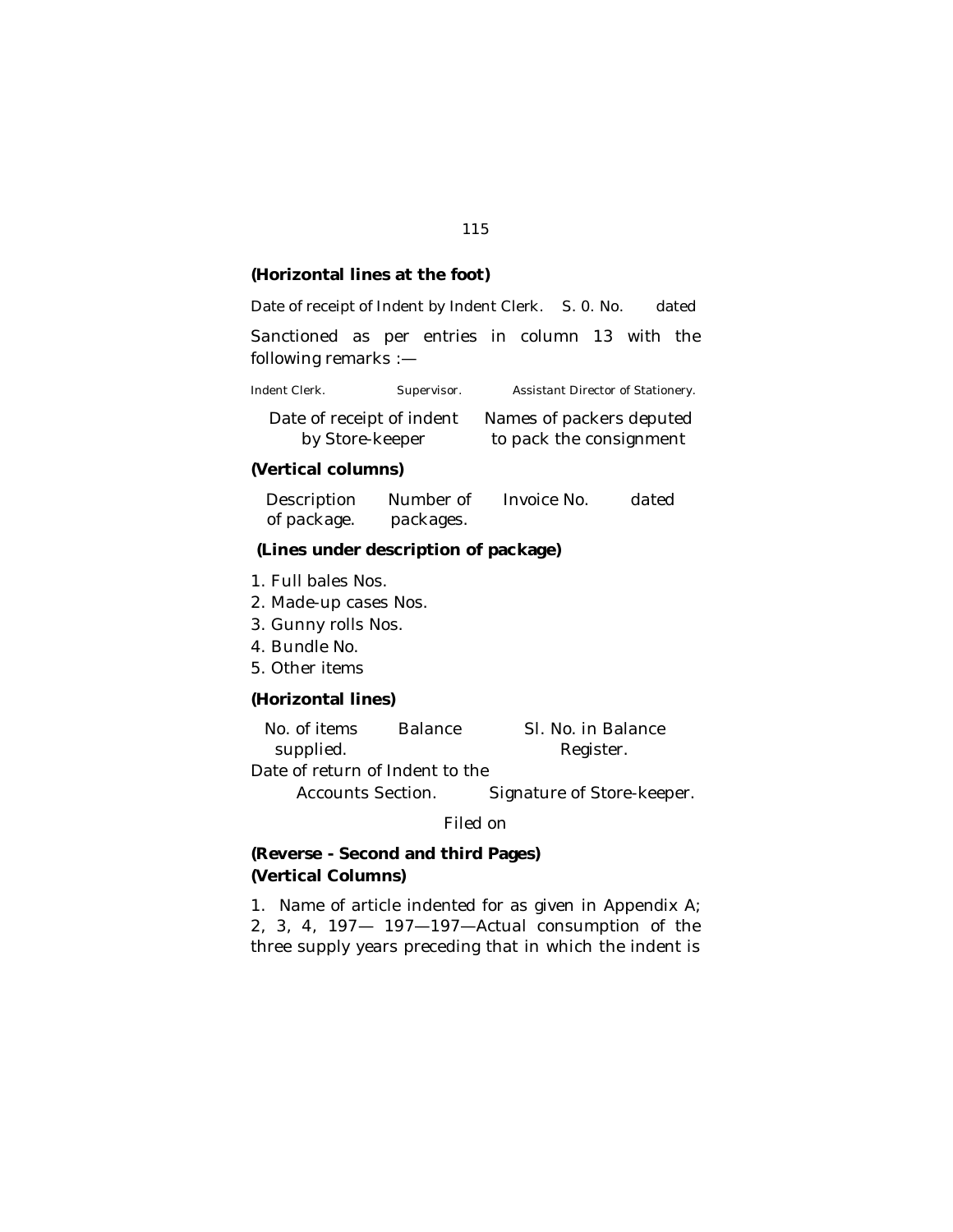made, 5. Average annual consumption as per details in columns 2 to 4; 6. Actual quantities supplied by the Stationery Depot last year on Indent, 7. Opening balance as on date of Previous Supply in column No ; 8. Total of columns (6 and 7); 9. Actual consumption in the current year up to the date of indent; 10. Balance on hand on date of indent; 11. Quantity now indented for; 12. Quantity passed by the countersigning officer; To be filled in by the Stationary Office, 13. Quantity passed by the Indent Branch; 14. Quantity actually issued by stores, 15. Remarks.

#### **(Horizontal lines under column 1)**

#### **All articles to be included, one line for each article.**

1. Cr. laid F'cap 9; 2. Buff folio paper; 3. Duplicating Paper; 4. Azurelaid foolscap, (for courts only); 5. Brown Cartridge Royal; 6. Badamy Demy; 7. Typewriting paper (thick); 8. do (thin); 9. do Carbon Paper; 10. Blotting paper; 11. Pencil Carbon paper; 12. Pen Carbon paper; 13. Blank Foolscap book, 2 qrs; 14. do Quarto, 1 qr.; 15. do Octavo, 1/2 qr.; 16. Circular Files; 17. Steelpen nibs No.; 18. do holders No.; .19. Needles No.; 20. White tape Skeins; 21. Thread white reels. 22. Sealing wax sticks; 23. Candles No.; 24. Black ink powder, packs; 25. Red do; 26. Black lead pencils; 27. Coloured pencils; 28. Copying pencils; 29. Green coloured pencils; 30. Thaluk thread; 31. Cotton tags; 32. D.0. Covers; 33. T.W. Ribbons; 34. Gem clips; 35. Shorthand note books; 36. do pencils; 37. Pad ink bottles; 38. Self-inking pads 39. Liquid gum bottles; 40. T.W. Stencil paper; 41. do Ink Tubes; 42. Pins assorted in ibs; 43. White Twine Balls; 44. Ready made Envelopes 4 x 5", 45. do 4" x 10", 46. 6" x 12".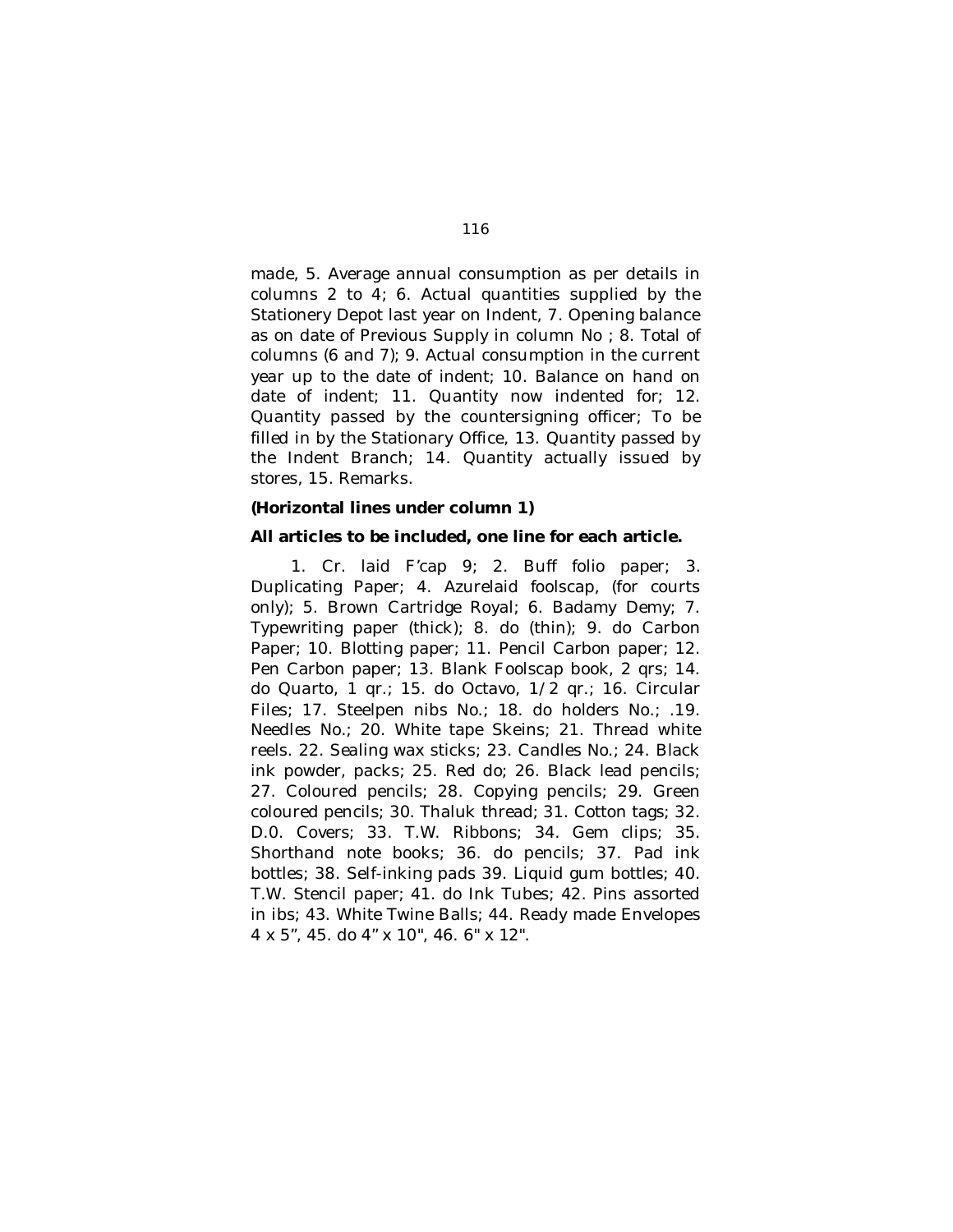**(At the foot)**

- N. B- (1) The Indenting Officers should note the date of previous supply with No. and Date of Invoice of the Government Stationery Depot [relating to the figures furnished in column No. (6) in Remarks column No. (15).
	- (2) Advance supplies received on special requisition or under Special Government Orders should also be clearly noted in red ink in column 6 and particulars of Invoice No. and Date in the Remarks column.
	- (3) Offices of the Integrated Area should furnish Indent No allotted to them in their former States. The Indent No. attached by the Government Stationery Depot in respect of unit offices may also be quoted.
	- (4) Every first indent of newly created Offices, should accompany copies of orders of Government (i) Creating such office (ii) Sanctioning supply to that office [in case the (i) does not authorise supply].

# **Indent Form**

# **(Front Side, First Page)**

# **FORM OF ANNUAL INDENT FOR DRAWING STATIONERY ARTICLES**

INDENT FOR DRAWING STATIONERY FOR THE SUPPLY YEAR FROM THE 1ST 197 TO THE 30TH-31ST 197

 For the Group Office of the ……………………………… allied Offices, and offices subordinate thereto.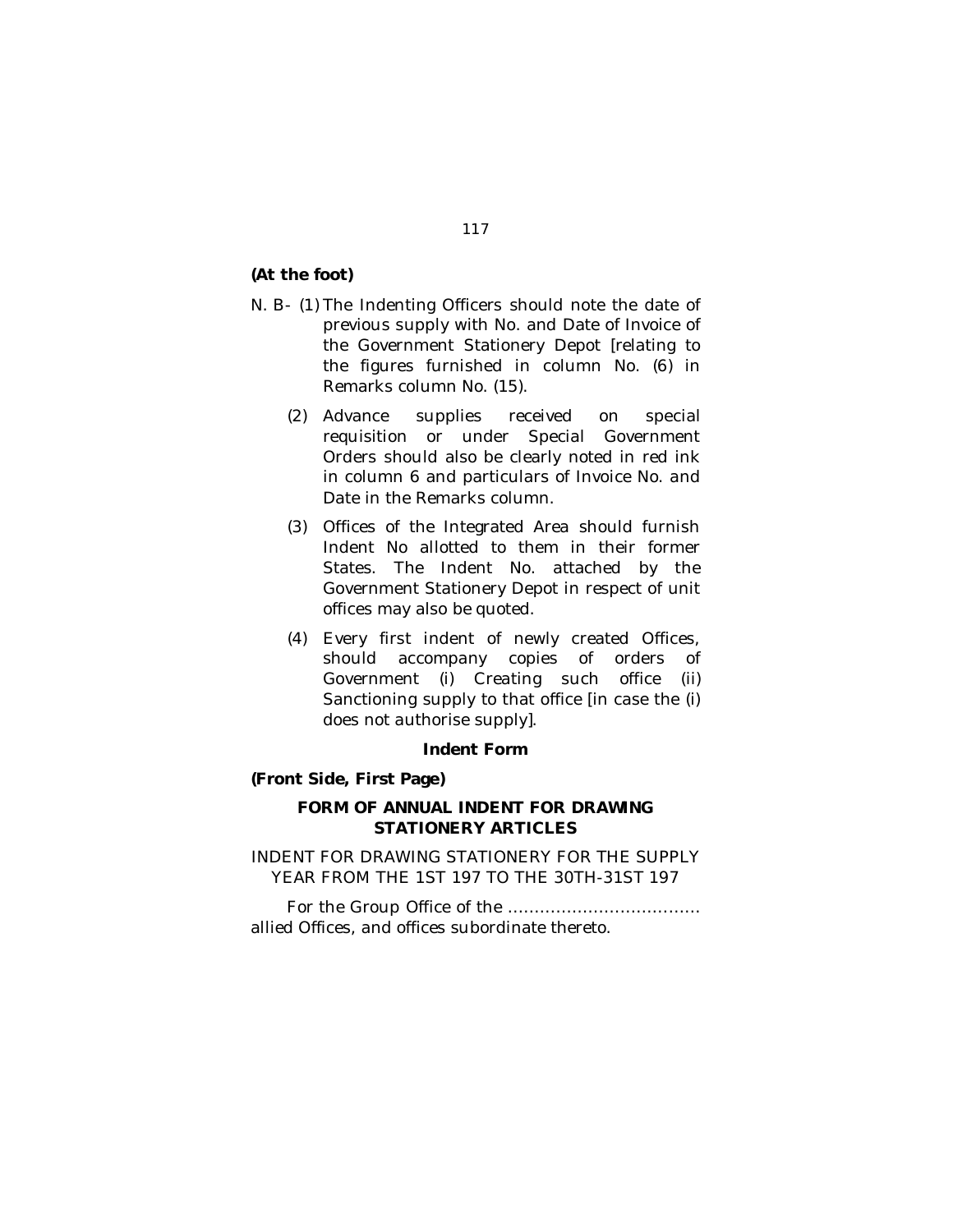## (To be filled in by the Grouping officers)

# (For instructions regarding preparation of indent, see back of the Form)

(1) I hereby certify that the stock of Drawing Stationery articles has been examined on (1) that every item of drawing stationery received up-to-date either from the Stationery Officer or from any other source has been properly accounted for. The relative acknowledgments have been returned attested as per Stationery rules ;

(2) that the actuals agree with the quantity shown as balances in the stock book ;

(3) that every issue has been acknowledged by the recipient in the issue book and has been made only on demand ;

(4) that acknowledgment has been duly obtained for every article issued to other offices;

(5) that all balances shown in old stock books have been correctly brought forward in the new stock book ;

(6) that no articles liable to deterioration have been kept in stock for long period without issue.; and

(7) that I have obtained similar certificates from my subordinate officers.

II. I further certify that this indent has been carefully prepared in my office with reference to the rules regarding the preparation of indents for stationery and that the stationery indented for is absolutely necessary.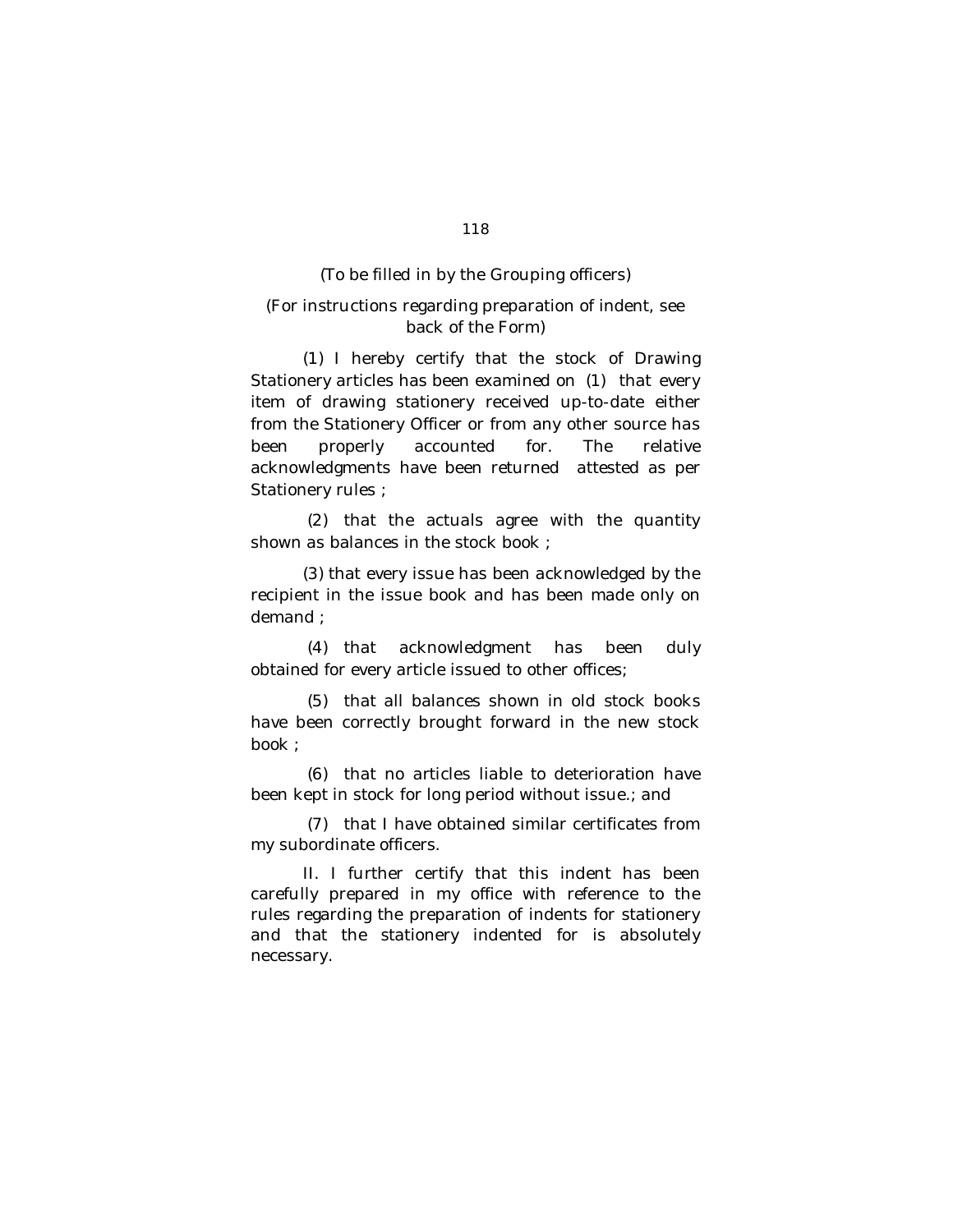# III. The Grouping of offices has been finalised and intimated by the Head of the Department, *vide* letter No

|                                |                          | (a) | By Railway goods to       |  |
|--------------------------------|--------------------------|-----|---------------------------|--|
| The exact address to which the |                          | (b) | By Railway parcel to      |  |
| articles have to be despatched |                          |     |                           |  |
|                                |                          | (c) | If by local delivery the  |  |
|                                |                          |     | name and designation of   |  |
|                                |                          |     | the official authorised.  |  |
|                                |                          | (d) | Specimen signature of the |  |
|                                |                          |     | authorised official.      |  |
| No.                            | Date                     |     |                           |  |
| Station                        | Nearest Railway Station. |     |                           |  |
|                                |                          |     |                           |  |

Head of account to which the issues should be charged in the account, if the cost has to be paid for

…………..Department.

Signature and designation of the Group Officer.

(To be filled in by the countersigning officer.)

Countersigned. The quantities passed by me have been entered in column 12.

No. Date

Station Station Signature and designation.

**(Front side, Fourth Page)**

**INSTRUCTIONS FOR PREPARING THANNUAL INDENT**

# **FOR STATIONERY**

1. Indents should be sent to the Stationery Office strictly in accordance with the dates prescribed in the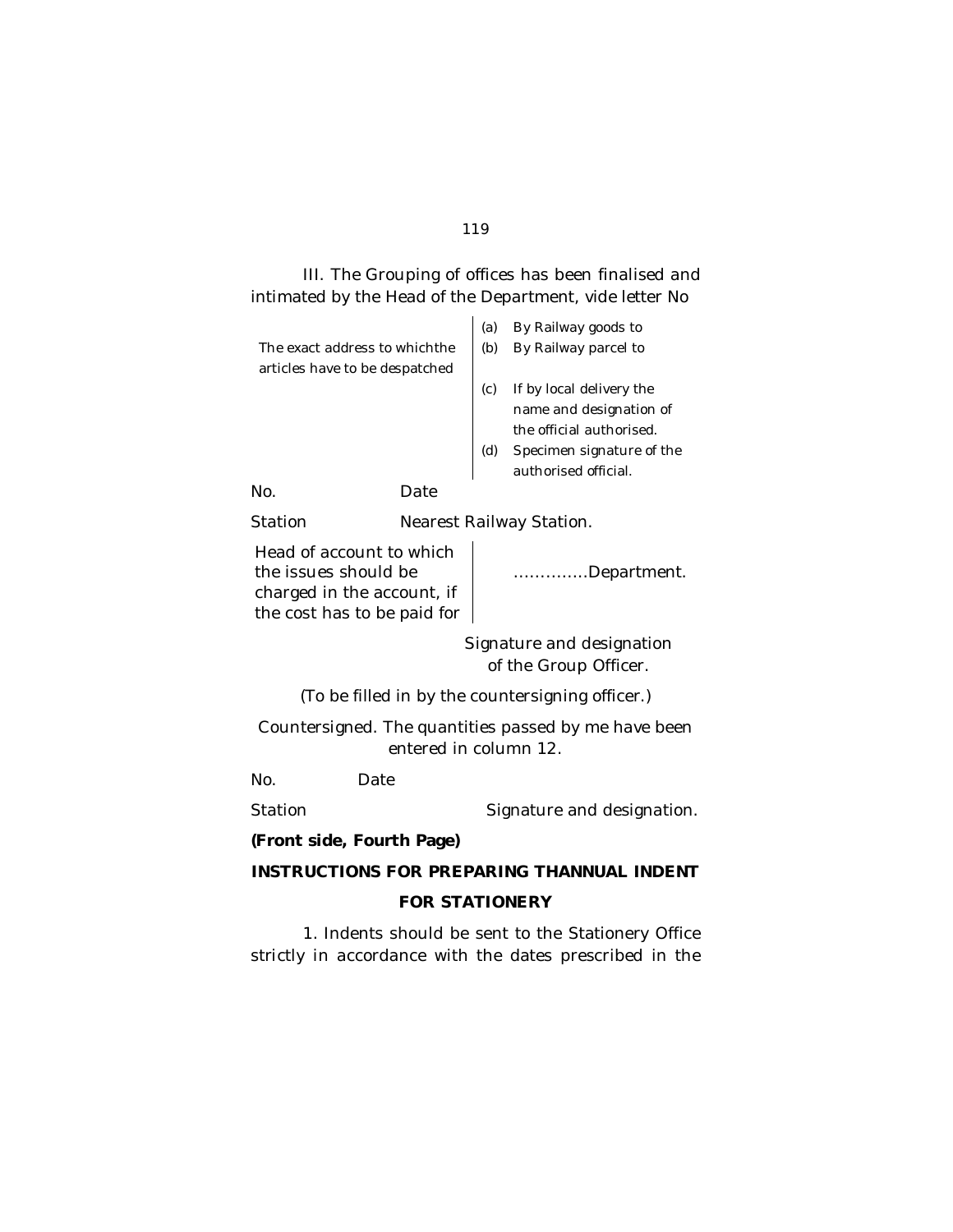table of supply, Appendix E. Vide G.O. No. ED 1075 UPS 57, dated 15th December 1960.

2. Articles not printed in this indent form, but included in Appendix A, to which the indenting officer is entitled should be indented for in accordance with rules and all items in the indent should be serially numbered.

3. The actual consumption of all articles in the three previous years ipreceding that in which the indent is made, whether indented for or not, together with the balances on hand on the date of indent shall be shown n the columns provided for the purpose.

4. A list of surplus stocks should be sent along with the indent if there be any and if not, a ' 'Nil' statement should be sent. For this purpose, articles of stationery remaining in stock for over a year should be considered as surplus unless there be any good reason to treat them as otherwise.

5. Indents not in accordance with the above instructions and not furnished in time will not he complied with by the Director of Stationery.

6. All The columns in the body and front page of the Indent forms may be properly filled in as per Rules of stationery.

# **(Horizontal lines)**

Description of package. Number of packages. Invoice No. dated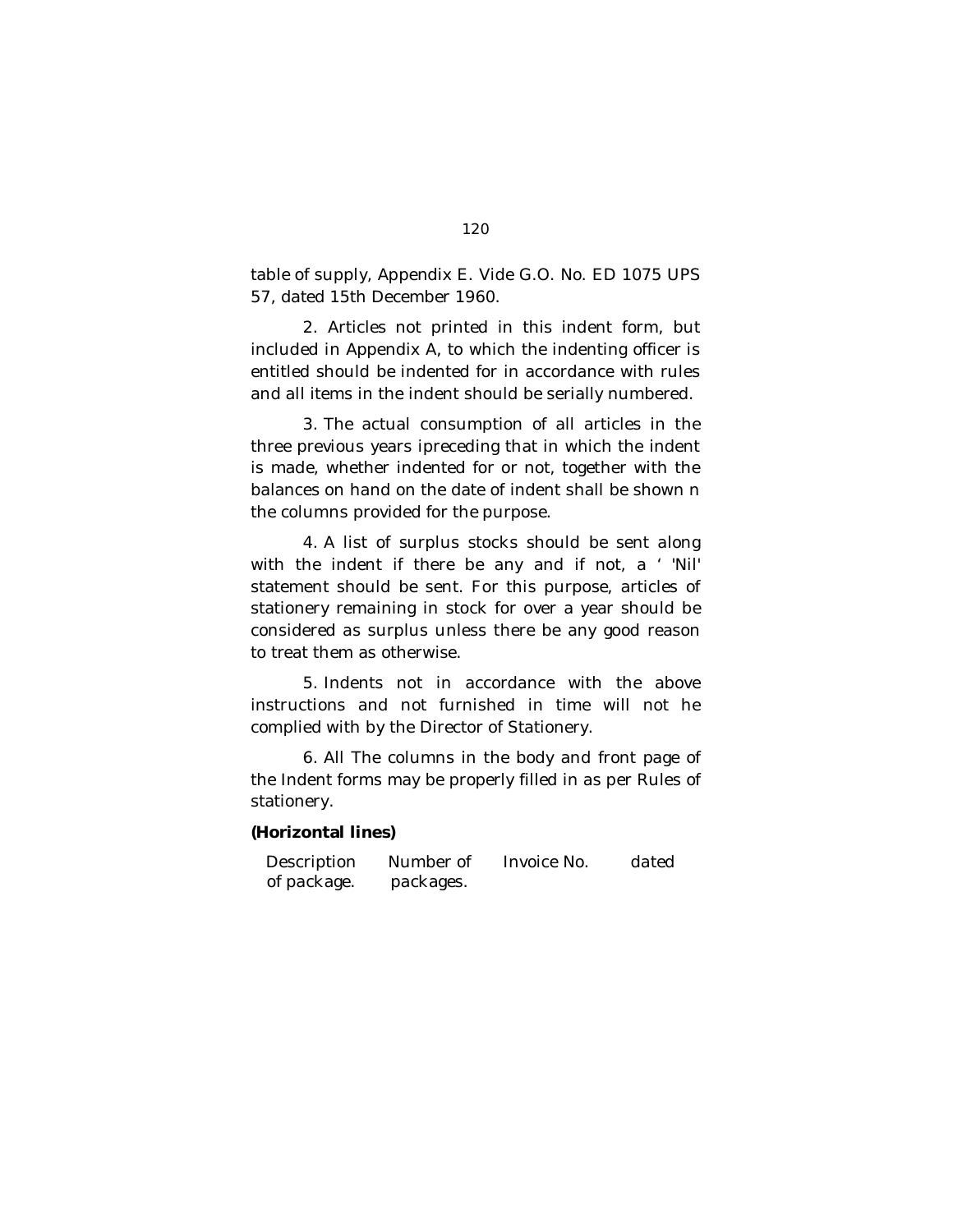# **(Lines under description of package)**

- 1. Full bales Nos.
- 2. Made-up cases Nos.
- 3. Gunny rolls Nos.
- 4. Bundle No.
- 5. Other items

## **(Horizontal lines)**

| No. of items                    | <b>Balance</b> | SI. No. in Balance |
|---------------------------------|----------------|--------------------|
| supplied.                       |                | Register.          |
| Date of return of Indent to the |                |                    |

Accounts Section. Signature of Store-keeper.

## Filed on

# **(Reverse - Second and third Pages) (Vertical Columns)**

1. Name of article indented for as given in Appendix A; 2, 3, 4, 197— 197—197—Actual consumption of the three supply years preceding that in which the indent is made, 5. Average annual consumption as per details in columns 2 to 4; 6. Actual quantities supplied by the Stationery Depot last year on Indent, 7. Opening balance as on date of Previous Supply in column No ; 8. Total of columns (6 and 7); 9. Actual consumption in the current year up to the date of indent; 10. Balance on hand on date of indent; 11. Quantity now indented for; 12. Quantity passed by the countersigning officer; To be filled in by the Stationary Office, 13. Quantity passed by the Indent Branch; 14. Quantity actually issued by stores, 15. Remarks.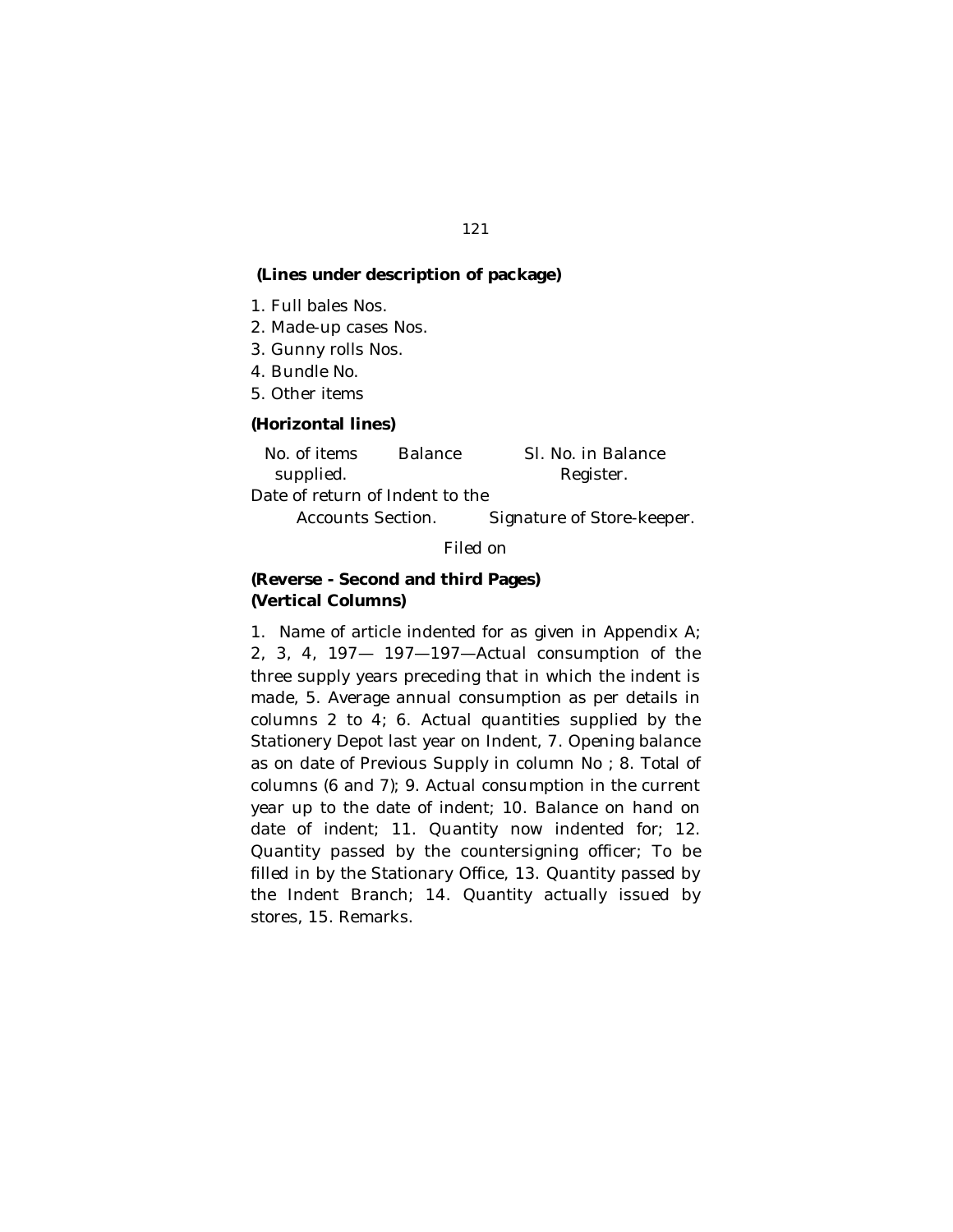## **(Horizontal lines under column 1)**

#### **All articles to be included, one line for each article.**

1. Drawing paper double elephant; 2. Drawing paper single elephant; 3. Tracing paper; 4. Tracing cloth; 5. Drawing section paper; 6. Cartoon drawing paper rolls S. 226; 7. do S. 227; 8. Crow quills or Mapping pens; 9. Sponges; 10. Drawing pencils of different grades; 11. Drawing pins, 12. Sable hair brushes, 13. Colour cakes of various tints, 14. Saucer sets (once in two years); 15. Artist glass ( do ); 16. Indian Ink Bottles or Sticks.

## **(At the foot)**

- N.B.— (1) The Indenting Officers should note the date of previous supply with No. and Date of Invoice of the Government Stationery Depot [relating to the figures furnished in column No. (6) in Remarks column No. (15)].
	- (2) Advance supplies received on special requisition or under Special Government Orders should also be clearly noted in red ink in column 6 and particulars of Invoice No. and Date in the Remarks column.
	- (3) Offices of the Integrated Area should furnish Indent No allotted to them in their former States. The indent No. attached by the Government Stationery Depot in respect of unit offices may also be quoted.
	- (4) Every first indent of newly created Offices, should accompany copies of orders of Government (i) Creating such office, (ii) Sanctioning supply to that office [in case the (i) does not authorise supply].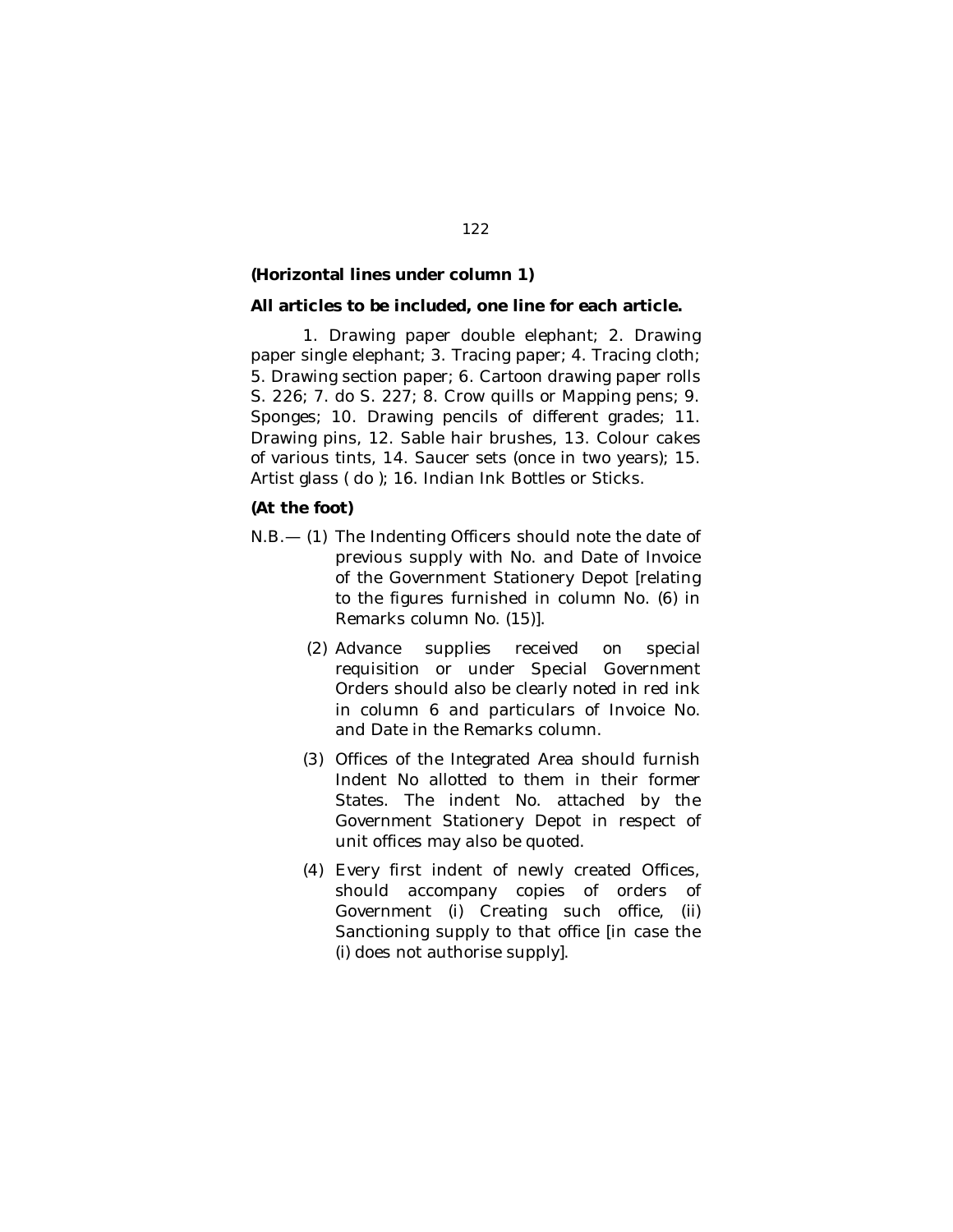#### **Letter calling for Indent**

#### **(Horizontal lines at the top)**

C.F. No. 45. GOVERNMENT OF KARNATAKA

TELEPHONE, TELEGRAM, No. ENCLS, OFFICE OF THE DIRECTOR or PRINTING, STATIONERY AND PUBLICATIONS, GOV ERNMENT STATIONERY DEPOT, BANGALORE-1, DATE ……………..To………….. , Sir,

**Subject -**Annual Indent for the Supply of Stationery articles and drawing materials for the year 19……19……

I write to state that your annual indent for the supply of stationery articles and Drawing materials for the year 19......19……is due to be received in this office in the month of…….19........ as per rotation scheme of supplies prescribed in G.O. No. ED 1075 UPS 57, dated 15th December 1 96(.).

I therefore request you kindly to send the indent duly countersigned by the countersigning officer if countersigning is necessary as per rules. Two blank printed indent forms have been enclosed herewith.

I may also state that all the columns on the face of the indent and in the body of the form may kindly be filled in properly and in particular the strength of the establishment, *i.e.,* number of Gazetted Officers, number of ease workers, the number of typists and steno-typists, the number of typewriters and the number of Duplicators available in your office. may kindly be furnished in the appropriate columns provided on the face of the indent, so that the indent may be complied with without giving room for any objections.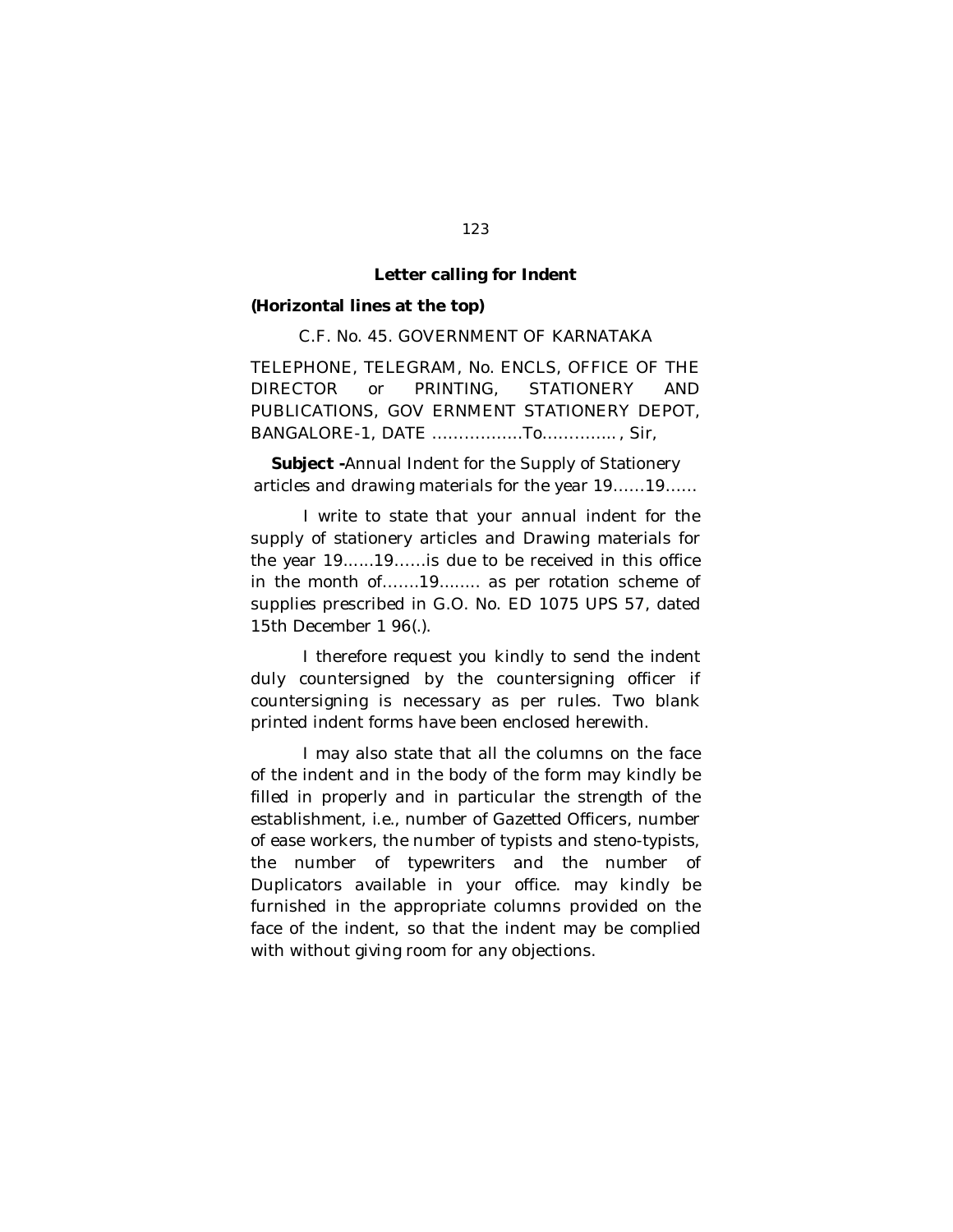In this connection I may also state that if the indent is not received in time, the supply of stationery articles cannot be made in time and this office cannot be held responsible for any delay or inconvenience caused to Government work in the matter of supply of stationery articles. In some cases it may not be possible at all to make supplies on delayed indents because of the Government Stationery Depot being engaged in works related to other offices whose supplies are due at that time. It may kindly be noted that the indents for the supply of stationery articles and Drawing materials have to be sent to the Director of Printing and Stationery, Government Stationery Depot, Bangalore, and the indent for the supply of Forms and Registers, have to be sent to the Director of Printing and Stationery (Forms Branch), Government Press, Bangalore, under two different covering letters as they are two different offices of this department dealing with the supply of stationery articles and Forms and Registers respectively.

Further the periods of supply of stationery articles and Forms and Registers to several offices are quite different and indents to Forms and Registers are to be sent at the time when they are due and not when the stationery articles are due.

Yours faithfully

for Director.

Indent for supply of Typewriters during 19 —19

## **(Horizontal lines)**

To. The Director of Printing, Stationery and Publications, Government Stationery Depot, Bangalore-1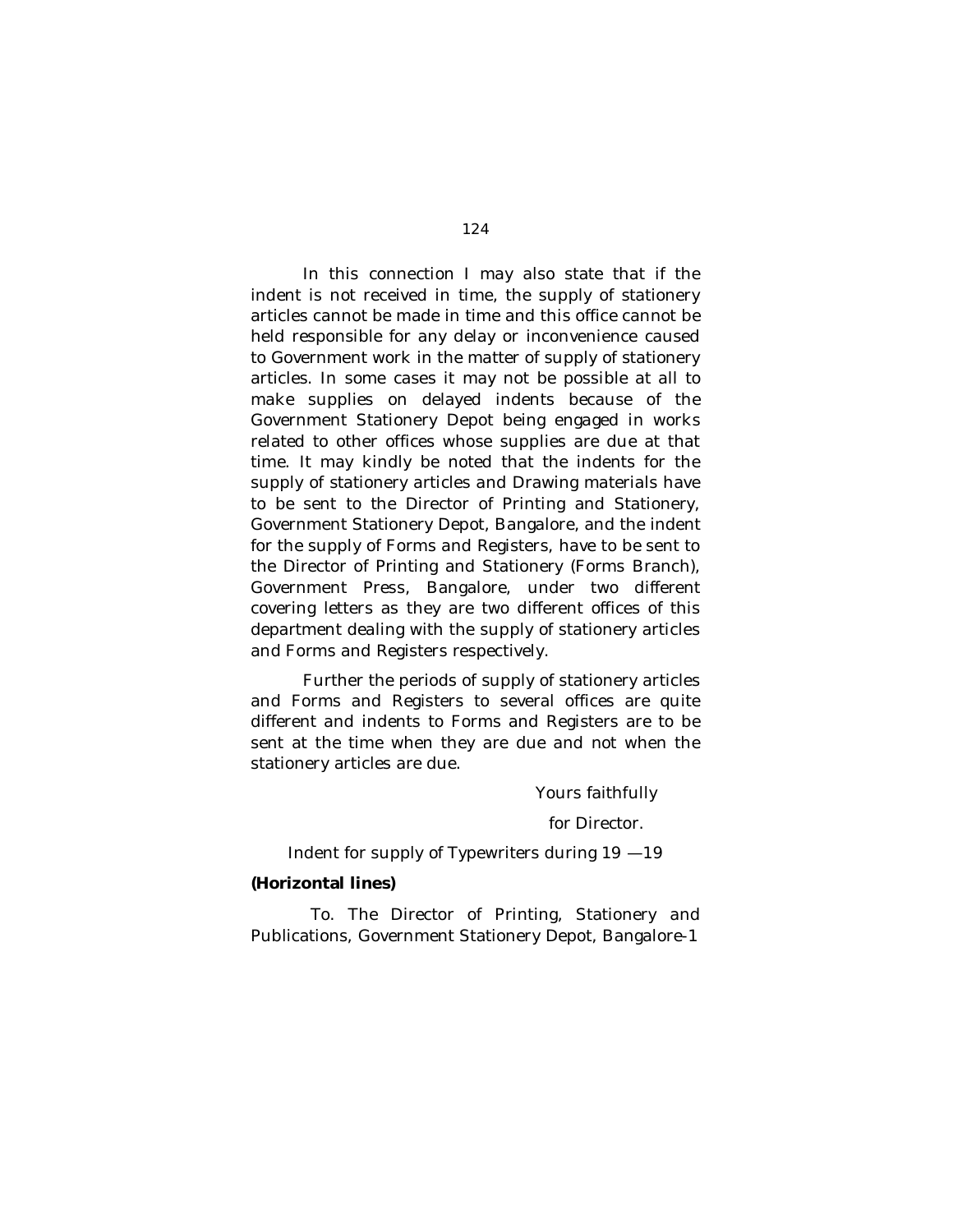# **(Horizontal columns along with space at the right side)**

1. (a) Name of Department, (b) Name of Indenting Office, 2. Full Address, 3. Number and date of Government Order sanctioning the post of Typist or Steno-Typist or Clerk-cum-Typist or Clerk entrusted with typing work, 4. Make, size and Machines Numbers (copy of G.O. is enclosed) of typewriters owned by the Indenting Officer. Stock receipt No. and date, 5. Make and size of Typewriter desired to be supplied to the Indenting Officer, reasons for the same, 6. Whether the Typewriter(s) indented for is/are required as (a) Initial Supply, (b) Additional Supply, or (c) On replacement basis.

## **(At the Foot)**

Copy of Government order sanctioning the abovementioned posts should be enclosed in cases of initial or additional supply of Typewriters. (If it is an initial or additional supply against sanctioned post of clerkcum-typist or clerk entrusted with typing work, copy of Government Order authorising the Director, Government Stationery Depot, Bangalore, to make supply of typewriter should be enclosed). In cases of replacement the specification and date of purchases of the typewriter(s) intended to be replaced, should be mentioned.

(Horizontal lines at the reverse)

# **CERTIFICATE BY THE INDENTING OFFICER**

1. I certify that the total number of posts of Typists and Steno-Typists (including the posts for which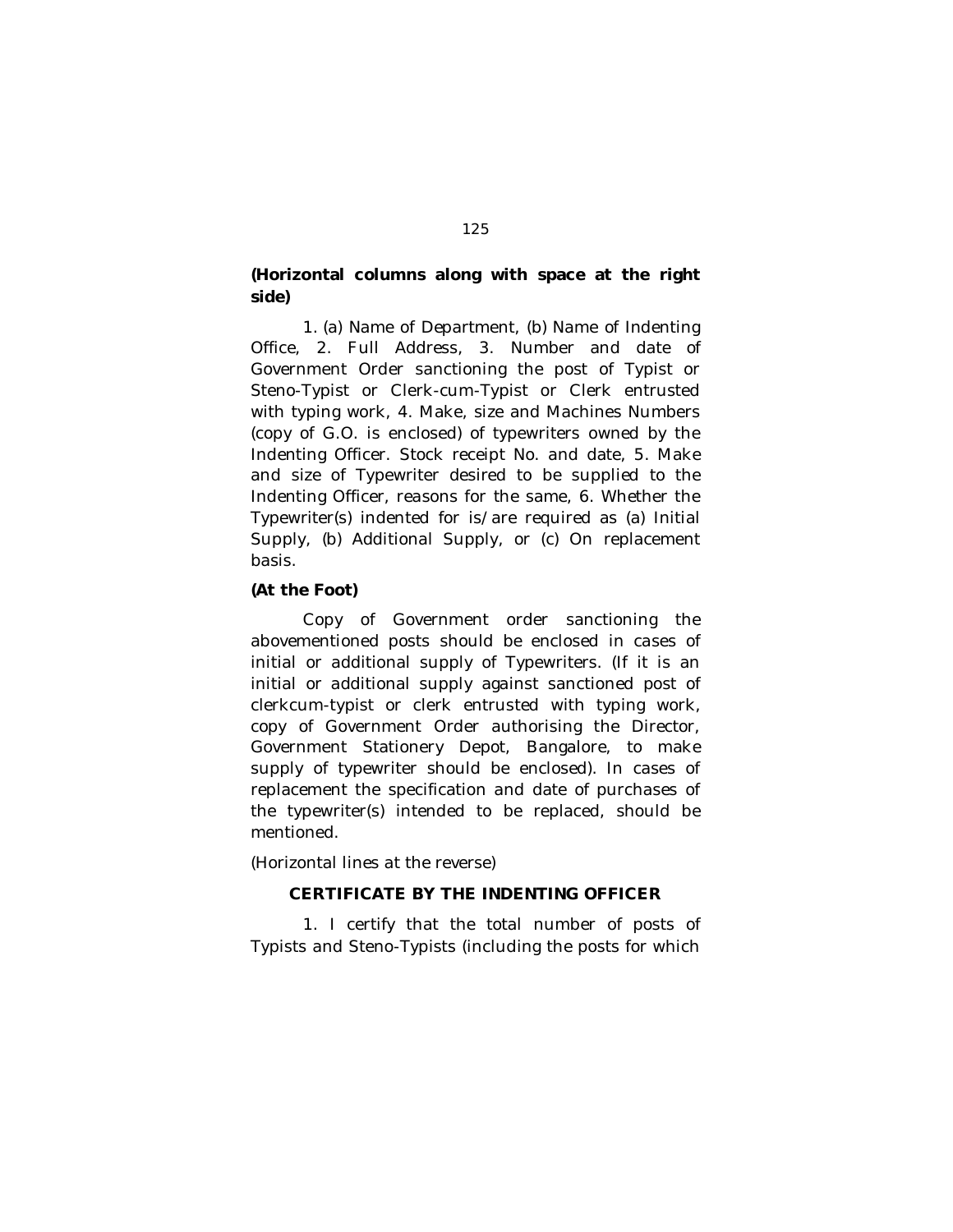typewriter(s) is/are now indented) in my office as on this date, is………………………and the total number of typewriters available in my office, is……………..and the total number of typewriters available in my office is…………out of which……………is/are in use and………. is/are not in use.

2. I certify that……………..Typewriter(s) held by my office is/are counted against sanctioned post(s) of Clerk(s)-cum-Typist(s) or Clerk(s) entrusted with typing work and that this/these typewriter(s) was/were obtained with Government Order sanctioning the supply/purchase.

3. I have sent herewith old typewriter(s) intended to be replaced for necessary examination and for taking further action and certify that it has/it has no base board or/and metal cover.

 I certify that the typewriter(s) indented for has/have not been previously indented for or received so far.

5. I undertake to return excess typewriters to the Government Stationery Depot, Bangalore, in case the posts against which typewriters are held or supplied are abolished.

(At the foot)

Place………….……….Date………………, Office Seal,

Signature and designation of the Indenting Officer.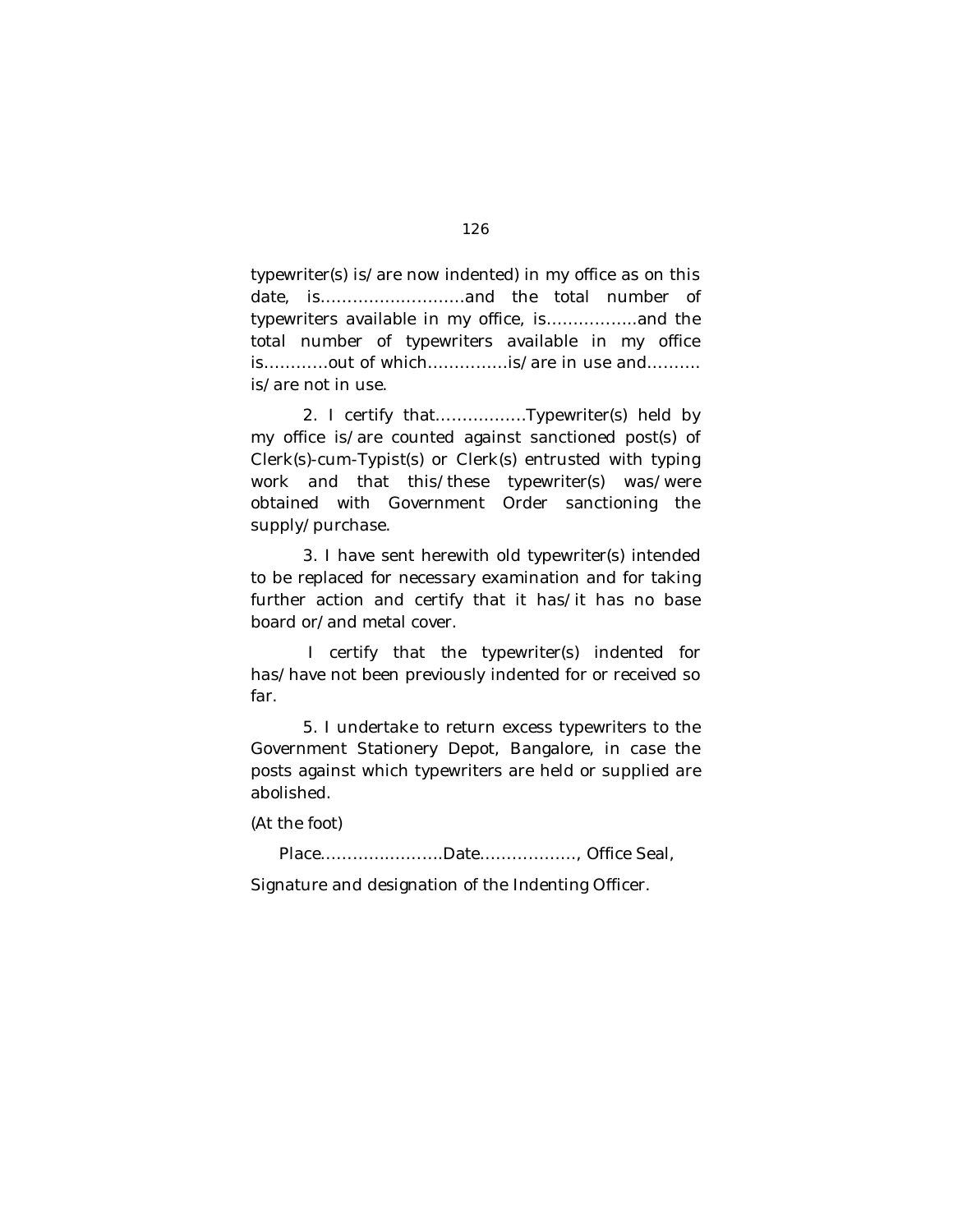#### **(Horizontal lines)**

#### **SUPPLY ORDER No. DATE,**

1. Name of office, 2. Letter or Indent No. and date, 3. Particulars of supply :—

#### **(Some space to be left below)**

4.Whether the supply is free or to be charged (At the foot)

indent Clerk, Superintendent, For Director,

(Horizontal lines at the reverse side)

(Some space to be left above)

(To be filled in by the Stores), 1. Invoice or packing memo No. and date, 2. Bundle, Case or Bale Nos., 3. Name of the Packer packing the items, 4. do checking the items, 5. Mode of delivery.

(At the foot)

Issue Clerk, Store—keeper, Superintendent.

## **Common Letter Reply**

# **(Horizontal lines at the top)**

## **GOVERNMENT OF KARNATAKA**

No. S. Office of the Director, Government Stationery Depot, Bangalore, dated 19 , To

SIR,

Subject - Supply of Stationery Articles and Papers

With reference to your letter No…….Dated……..19 on the above subject I write to invite your kind reference to item No………noted below…………Yours faithfully, For **Director**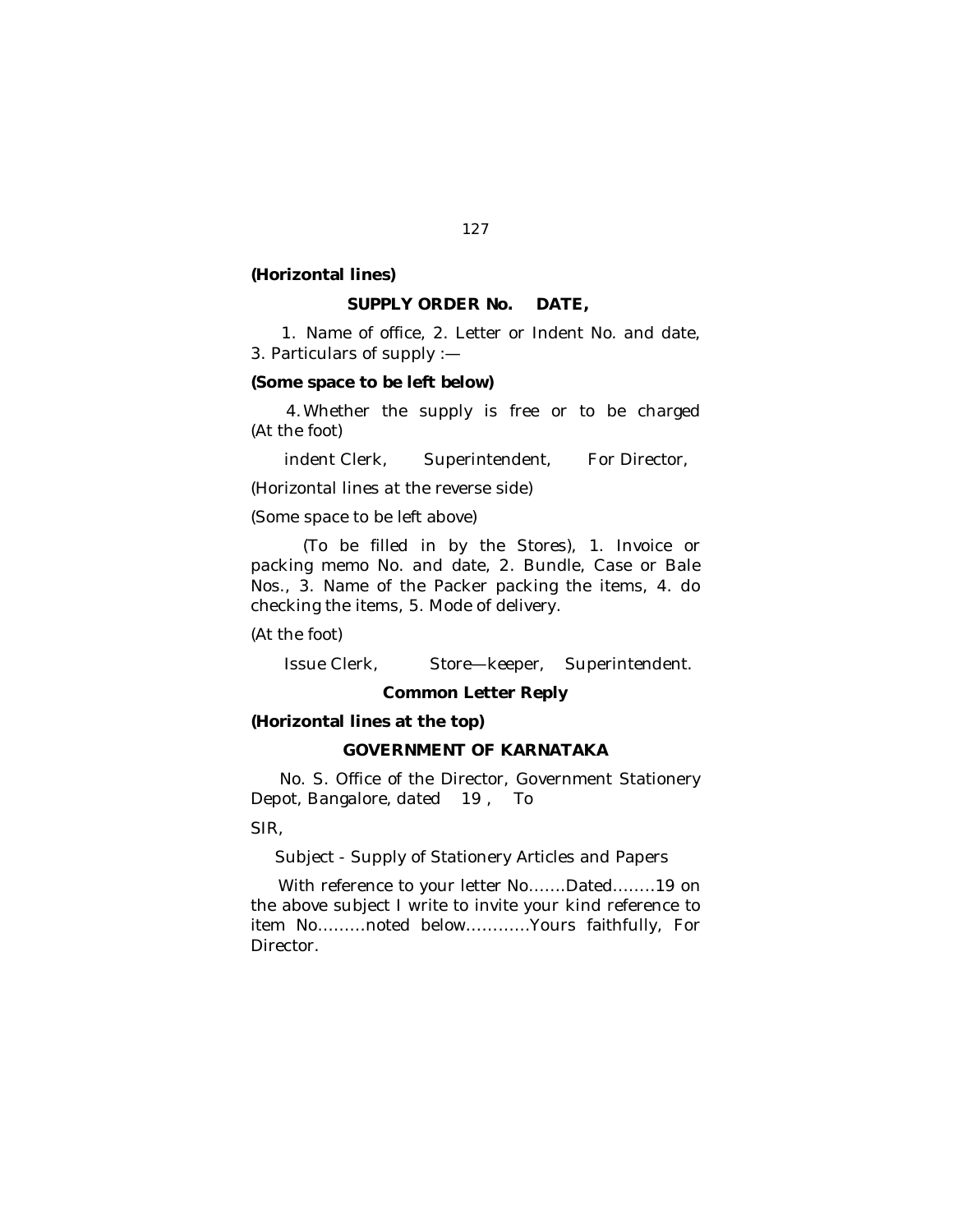#### **(At the foot) (Front Page)**

1. Office Seal may be affixed in the column therefor on the face of the indent.

2. The certificates on the face of the indent form may be got attested, duly verifying the stocks on a specified date.

3. Strength of Establishment may be noted in the appropriate columns.

4. The number of Typewriter machines working together with the relative staff be noted in the column therefor.

5. Make of the Duplicator machine may be furnished.

6. The nearest Railway Station to which the bundles are to be booked may please be noted.

7. The Head of Account not filled in.

8. The indent may he retransmitted after countersignature after getting the column No. 12 filled in by that Officer.

9. All the columns in the body of the indent form are not filled as required by rules of Stationery.

10. Column No. 15 with reference to Foot-note 1, 2, 3, and 4 are to be filled up before retransmission.

11. Your annual Indent is due by……………………. for compliance by…………………………… as per rotation scheme to supply.

12. The Indent for the year 19 though due by is not so far received duly completed as per rules of Stationery for further action.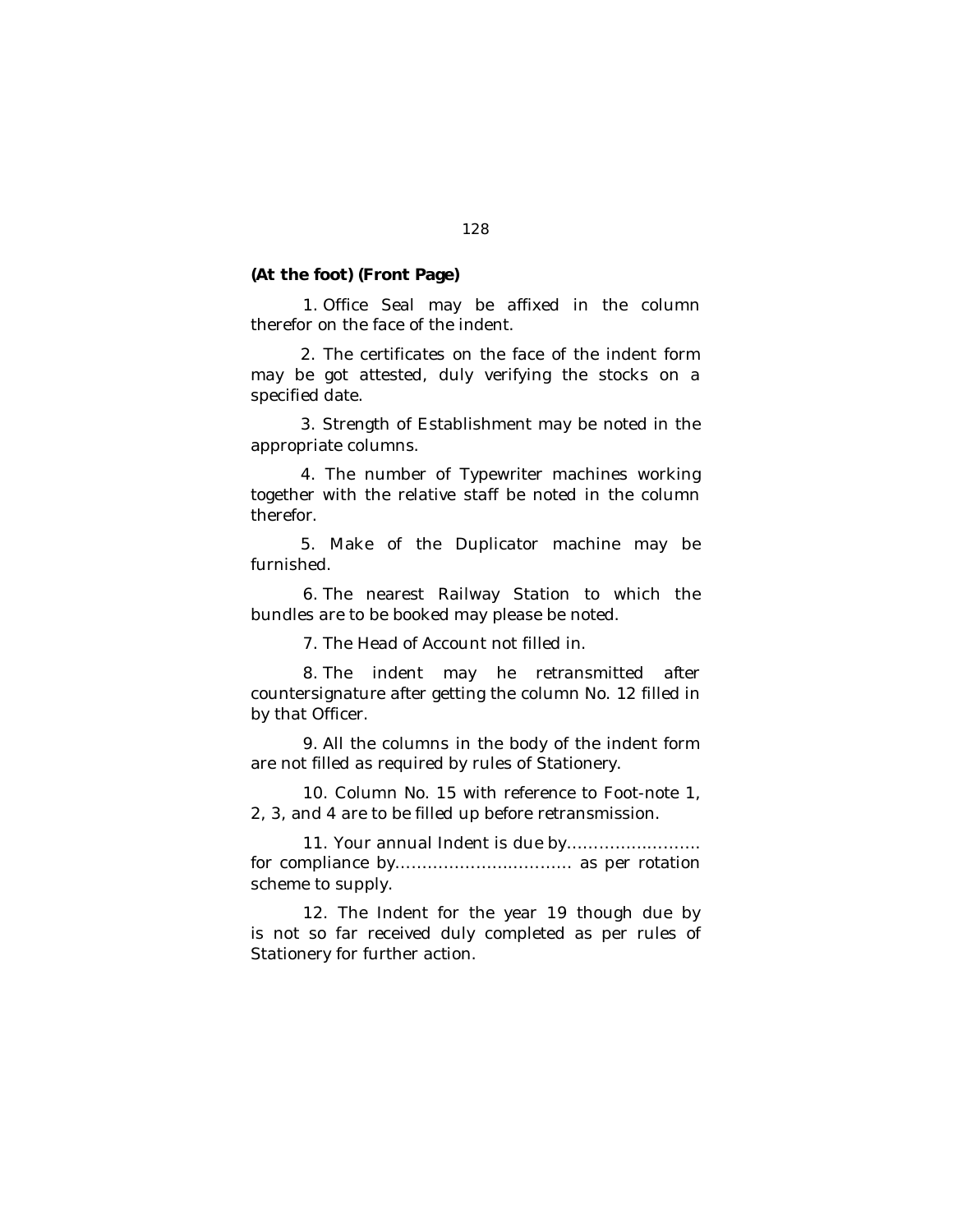13. Indent forms will be sent, in the appropriate time prescribed in the rotation scheme of supplies.

14. The Indent forms were sent to you………… 19

15. Your annual indent having not been received in time cannot be complied with immediately, as preference is to be given for Indents in time and as per rules of Stationery.

16. Supplies are made on the basis of GO. No. ED 1075 UPS 57, dated 15th December 1960 and not at quantities inderted for by the Department or of those countersigned quantities by Heads of Offices.

17. Supplies to Sections of Offices are opposed to rules of Stationery. Only one consolidated indent per year, of all the Sections of your office, including your subordinate offices have to be sent in time for compliance.

## **(Horizontal lines at the reverse side)—**(contd.)

18. Your annual supply for the year 19 - has been made under all available items of Stationery and papers under this office, Invoice No……….…………….. dated………..……. 19, receipt of the same as per the said invoice may be acknowledged.

19. Supplies will be arranged for as soon as the annual stock verification in the Government Stationery Stores is completed.

20. In view of the essential supplies relating to Examination/Census/ Election supplies will be arranged during next month.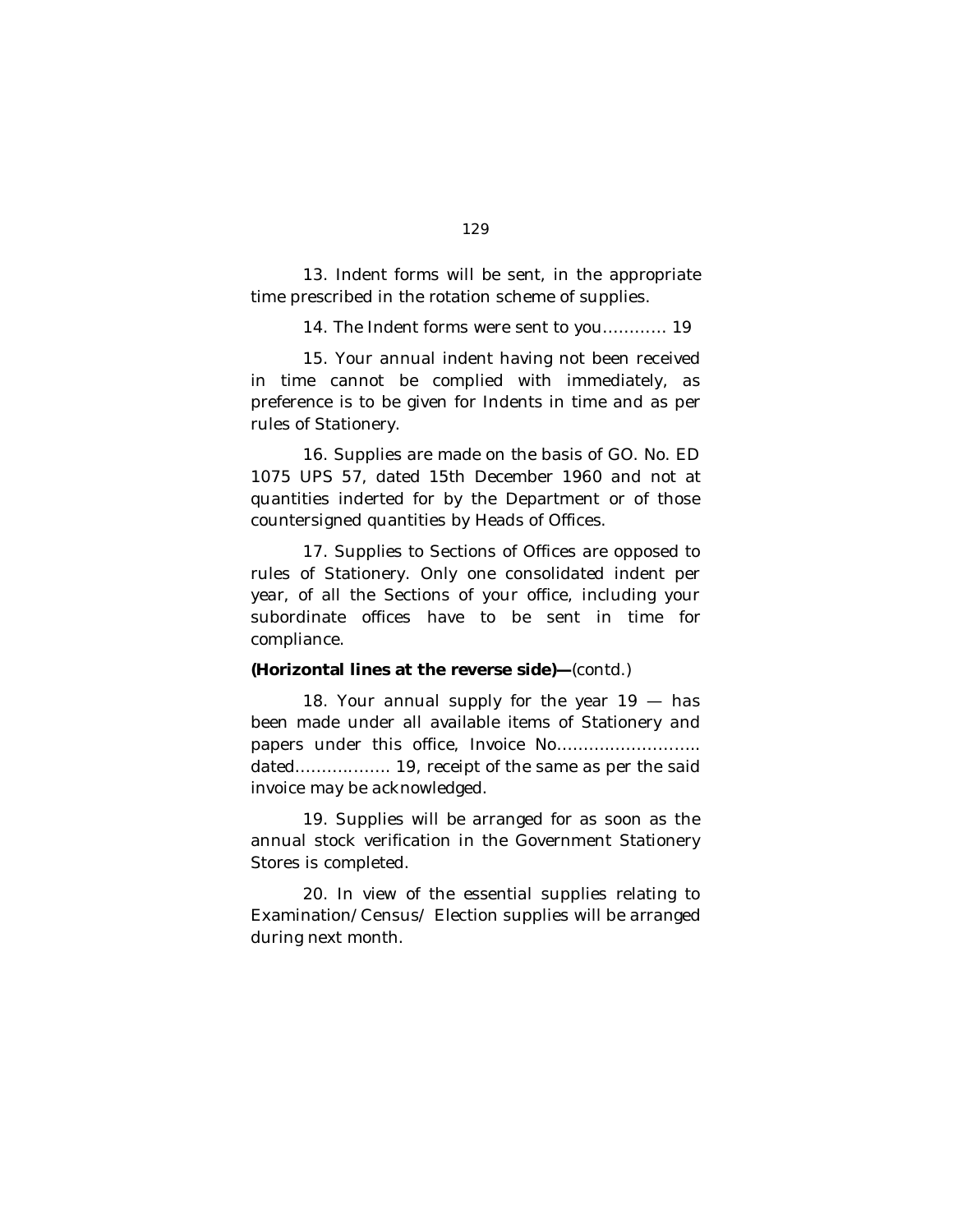21. Stray requisitions in the absence of Government Order sanctioning such supplies cannot be complied with as it is opposed to rules of Stationery.

22. The Indent for Forms and Registers and all matters pertaining to them may be sent to the Director of Printing, Stationery and Publications, Forms Branch, Bangalore.

23. Civil List, Desk Diaries, Calendars, are supplied by the Director of Printing, Stationery and Publications, P.W. Section, Government Press, Bangalore and may be addressed separately.

24. Kindly note that the Stationery articles against your annual indent of 19, will be supplied to you in due course receipt of which may kindly be awaited.

25. According to rule 5 of the Government Order No. ED 1075 UPS 57, dated 15th December 1960, a newly created office should either purchase its requirements of Stationery articles out of its contingent grants or to obtain them from its head office till the regular supply is made to the grouping officer of the Department concerned according to rotation scheme of supply.

26. Kindly depute an official of your office with his specimen signa ture duly attested for taking delivery of the Stationery articles at this office on any working day if the stationery is urgently required and if there is provision to depute the official. The Stationery will be packed and handed over to the official who will be deputed. This suggestion is made to avoid further delay in the supply of stationery.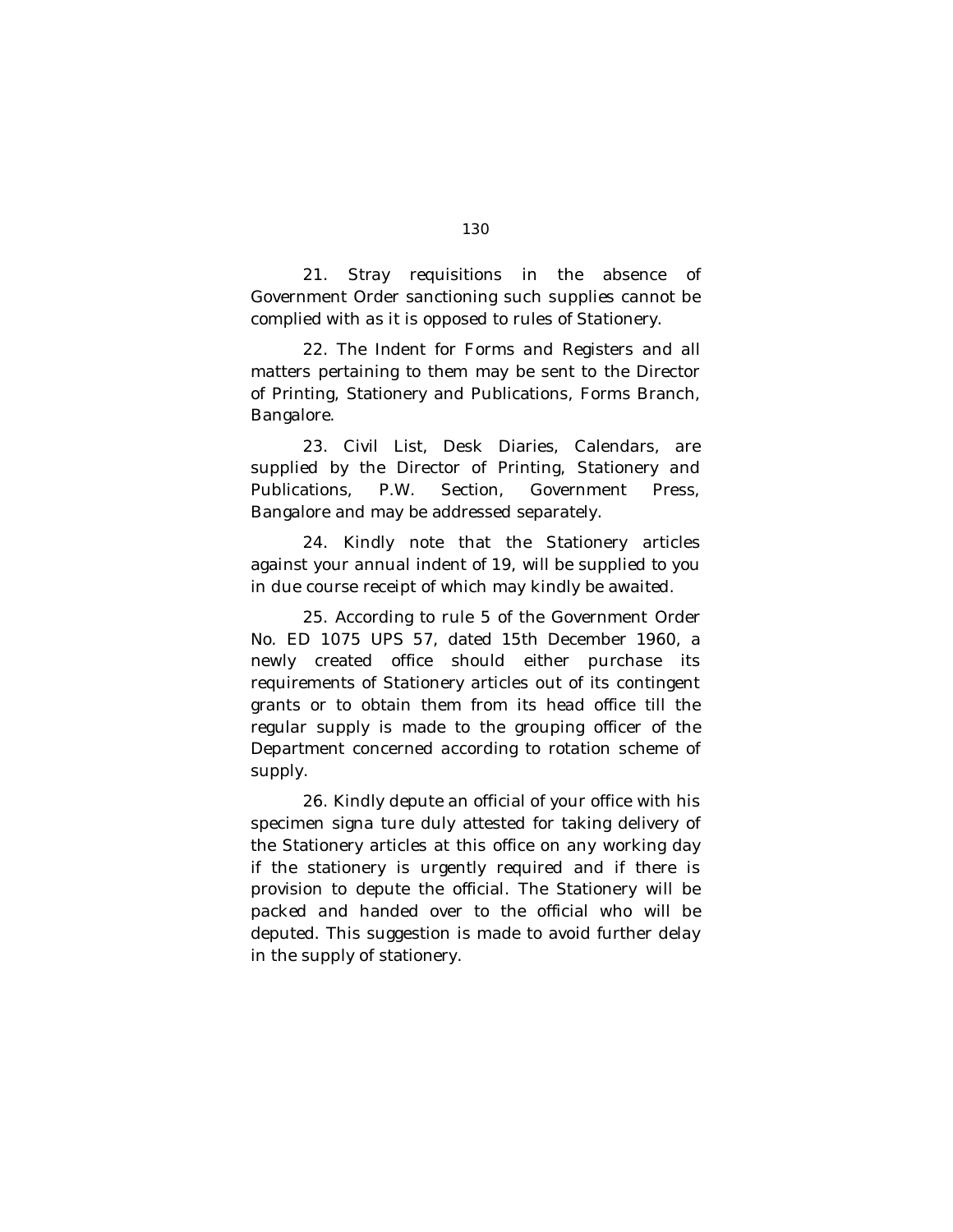27. Your annual indent -has been passed as per the scale fixed by Government, in their Order No. ED 1075 UPS 57, dated 15th December 1960 and supply has been made vide this office invoice No dated The articles noted below are not in stock at present. These may be purchased locally after inviting quotation subject to the financial powers delegated to you if time same are urgently required. Action taken may be intimated to this office for reference and record.

28……………………………………………………………. ………………………………………………………………………..

#### **Indent Form**

## **(Front side, first page)**

#### **(Horizontal lines at the top)**

Director of Printing, Government Stationery Depot, Bangalore.

Balance Supply Order No Date

Name of the office, Reference No. and Date.

#### **(Horizontal columns)**

Particulars of articles, Quantity to be supplied, Quantity supplied- from stores, Remarks.

## **(Vertical Columns)**

1. Cr. laid F'cap 9; 2. Buff folio paper; 3. Duplicating paper; 4. Azurelaid foolscap, (for courts only);5 . Brown Cartridge Royal; 6. Badamy Dem; 7. Typewriting paper (thick); 8. dc (thin); 9. do carbon paper; 10. Blotting paper: 11. Pencil Carbon paper; 12. Pen Carbon paper; 13. Blank Foolscap books; 2 qrs. 14.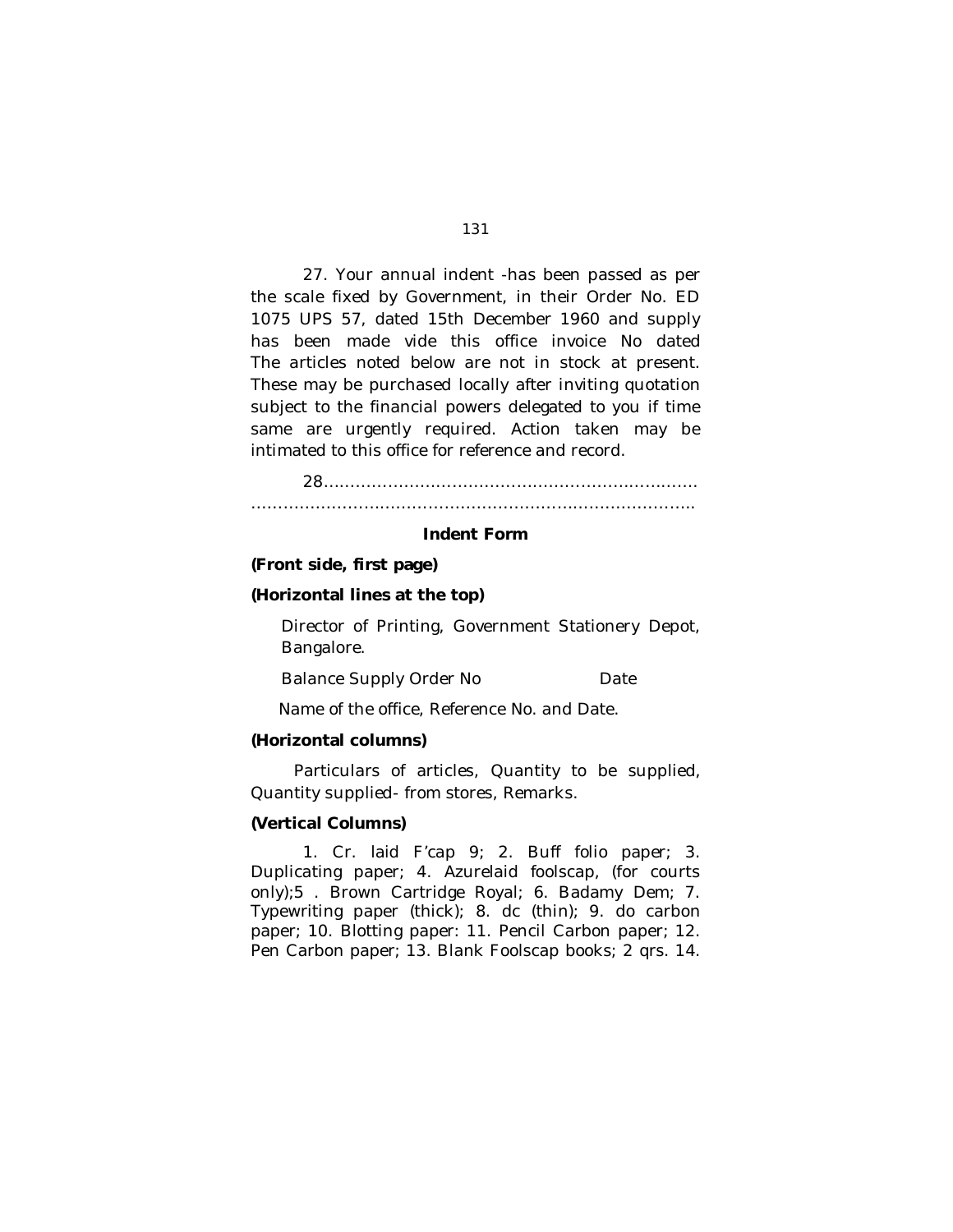do Quarto; 1 qr.; 15. do Octave, 1/2 qr; 16. Circular Files; 17. Steel-pen nibs No.; 18. do holders No.; 19. Needles No.; 20. White tape Skeins; 21. Thread white, reels; 22. Sealing wax sbicks; 23. Candles No.; 24. Black ink powder, packs;

25. Red do; 26. Black lead pencils; 27. Coloured pencils; 28. Copying pencils; 29. Green Coloured pencils; 30. Tliablak thread.

#### **(Horizontal columns at the reverse side)**

Particulars of articles, Quantity to be supplied, Quantity supplied from stores, Remarks.

# **(Vertical columns continued from the front side)**

31. Cotton tags, 32. D.O. Covers, 33. T.W. Ribbons, 34. Gem clips.

35. Shorthand note books, 36. do pencils, 37. Pad ink bottles, 38. Self-inking pads, 39. Liquid gum bottles, 40. T.W. Stencil paper, 41. do Ink Tubes, 42. Pins assorted in Ibs, 43. White Twine Balls, 44. Readymade Envelope **4" X 5", 45. 4" X 10", 46. 6"x12".**

## **(At the foot)**

#### **(Horizontal lines)**

Whether the supply is to be charged or Free cost..... Indent clerk, Supervisor, Assistant Director, Date of receipt of indent by store-keeper, Names of packers deputed to pack the consignment, Invoice No. and date, Number of packages, Bundles

No.

Invoice Clerk, Store-keeper. **Letter forwarding accepted Bills**

## **(Horizontal lines at the top)**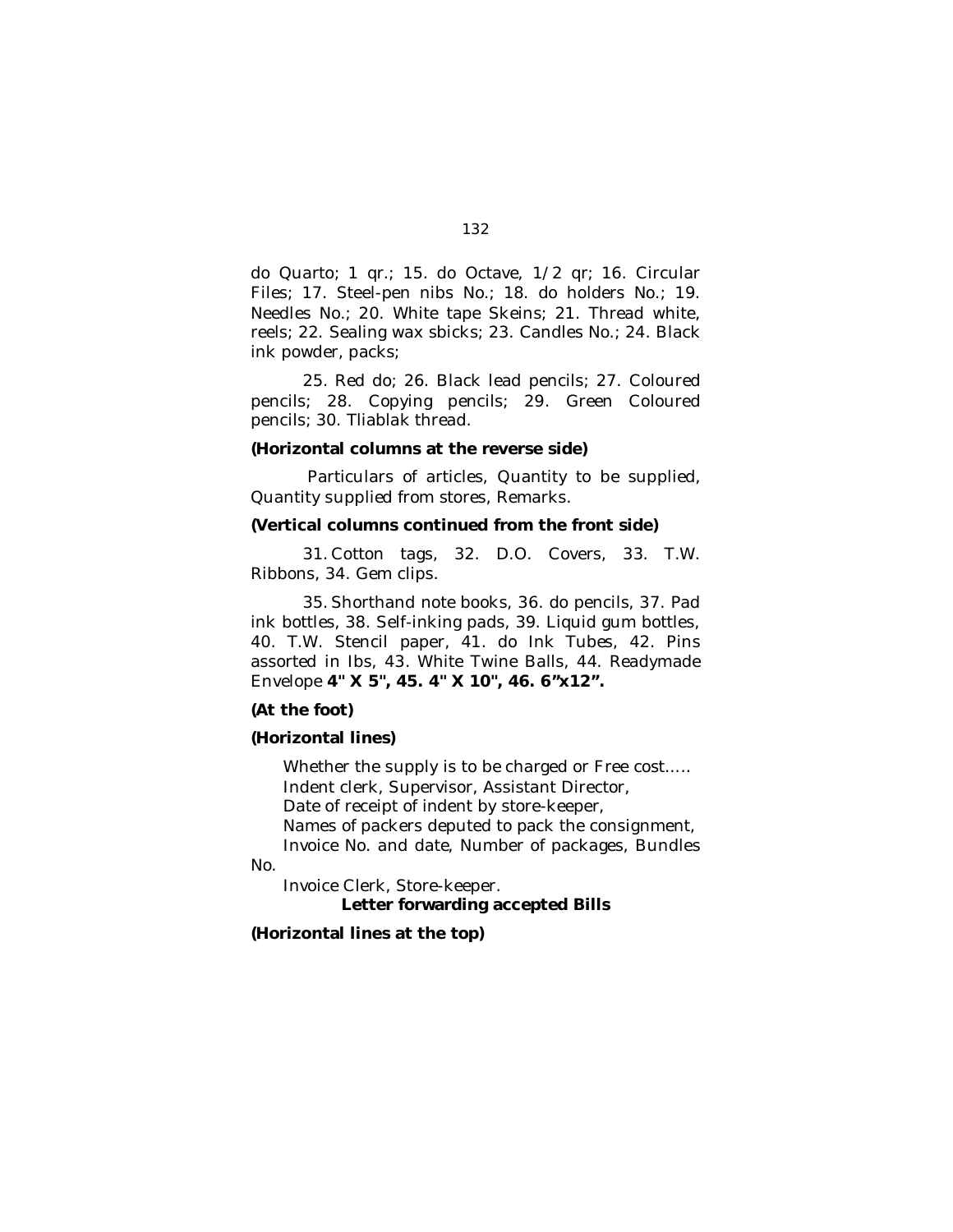## **GOVERNMENT OF KARNATAKA**

No. S. Office of the Director of Printing, Stationery and Publications, Government Stationery Depot, Bangalore, Dated…………………………………………………. To…………………………. , Sir, Subject.—Your bill No…….. dated…………………………for Rs……………… towards the supply of………………………………. With reference to the above bill(s) I write to forward herewith the said bill(s) duly accepted and passed for payment for Rs…………………….and to request you kindly obtain payment for the bill(s) by presenting the same at the State Huzur Treasury, Bangalore/District Treasury, A sum of Rs in your above bill(s) being is disallowed/deducted and the same is not admissible/held over for future payment.

Kindly acknowledge receipt of the passed bill(s) in the form appended below. Yours faithfully, for Director.

# **(At the foot) (Horizontal lines)**

## **ACKNOWLEDGMENT**

Received my/our bill(s) No………dated……for Rs…… duly accepted and passed for payment sent under cover of your letter No……………..dated……………..in respect of supply of..… Designation………………….Place…….………Date…………, Seal.

To; The Director of Printing, Stationery and Publications, Government Stationery Depot, Bangalore.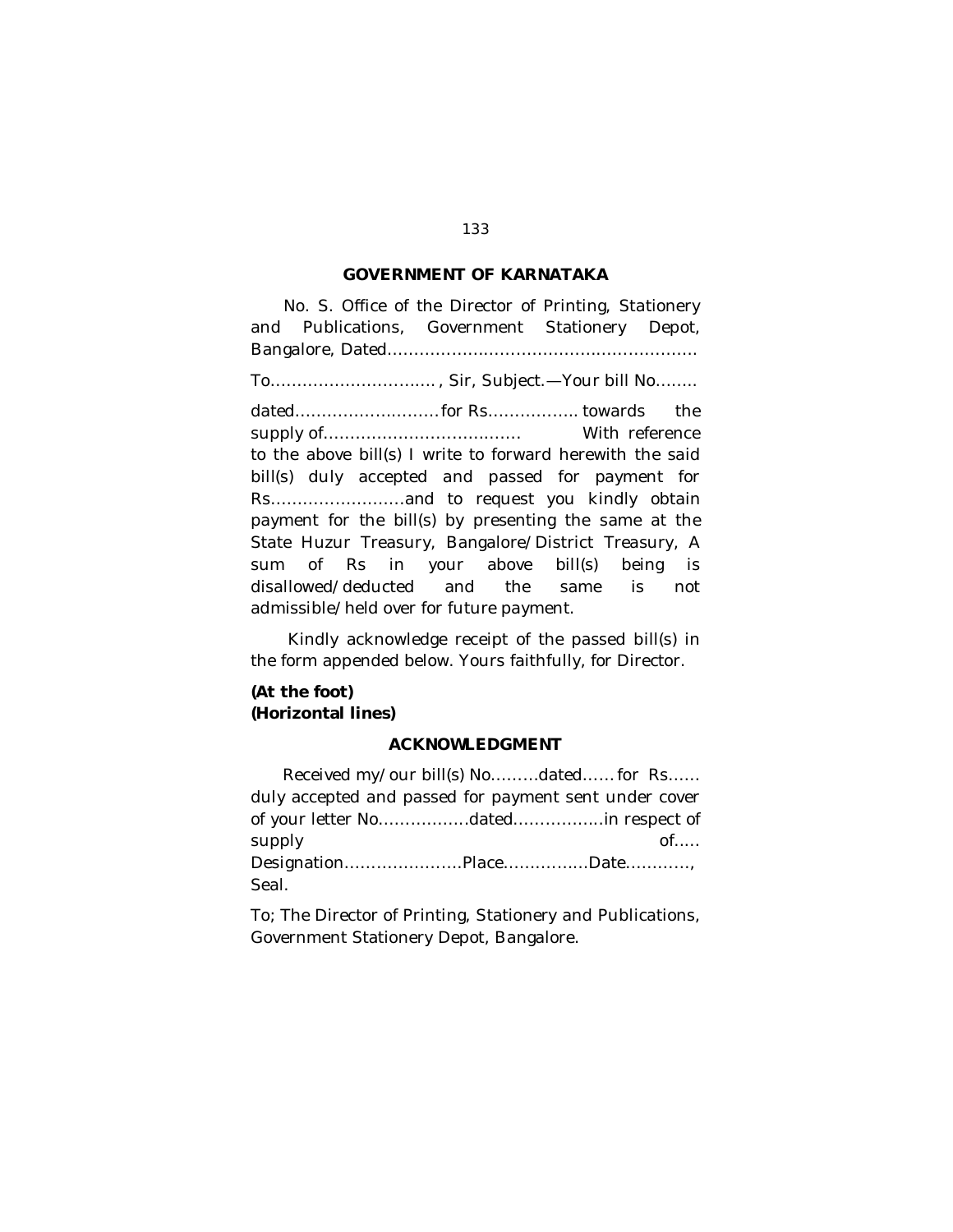#### **Letter reminding adjustment of Bills**

#### **(Horizontal lines at the top)**

## **GOVERNMENT OF KARNATAKA**

Office of the Director of Printing, Stationery, Government Stationery Depot, Bangalore, Date…………, No……………….

Sir, Subject.—Adjustment of bills of this office.

This Office bill Nos……….dated…...……. to…………… Rs……………in respect of supply of stationery articles, Table equipment made under this office invoice No…………………... dated………….. has been sent for necessary adjustment and to request you to kindly arrange payment in full settlement of this bill immediately as otherwise further supplies and services will have to be deferred till all the bills relating to previous supplies are paid in full. The delay in realisation has been objected to by the Public Accounts Committee and also by Local Audit. The bills have to be adjusted within three months from the date of receipt of the bills or otherwise the matter will be reported to Government as per G.O. No. ED 122 TPS 66 dated 22nd August 1968. All correspondence in this behalf may be made to the Director of Printing, Stationery and Publication, Government Stationery Department, Bangalore—1.

#### **(Vertical columns)**

Bill No. and Date, Invoice No. Date, Amount.

#### **(Horizontal column)**

1, 2, 3.

## **(At the foot)**

Yours faithfully, for Director.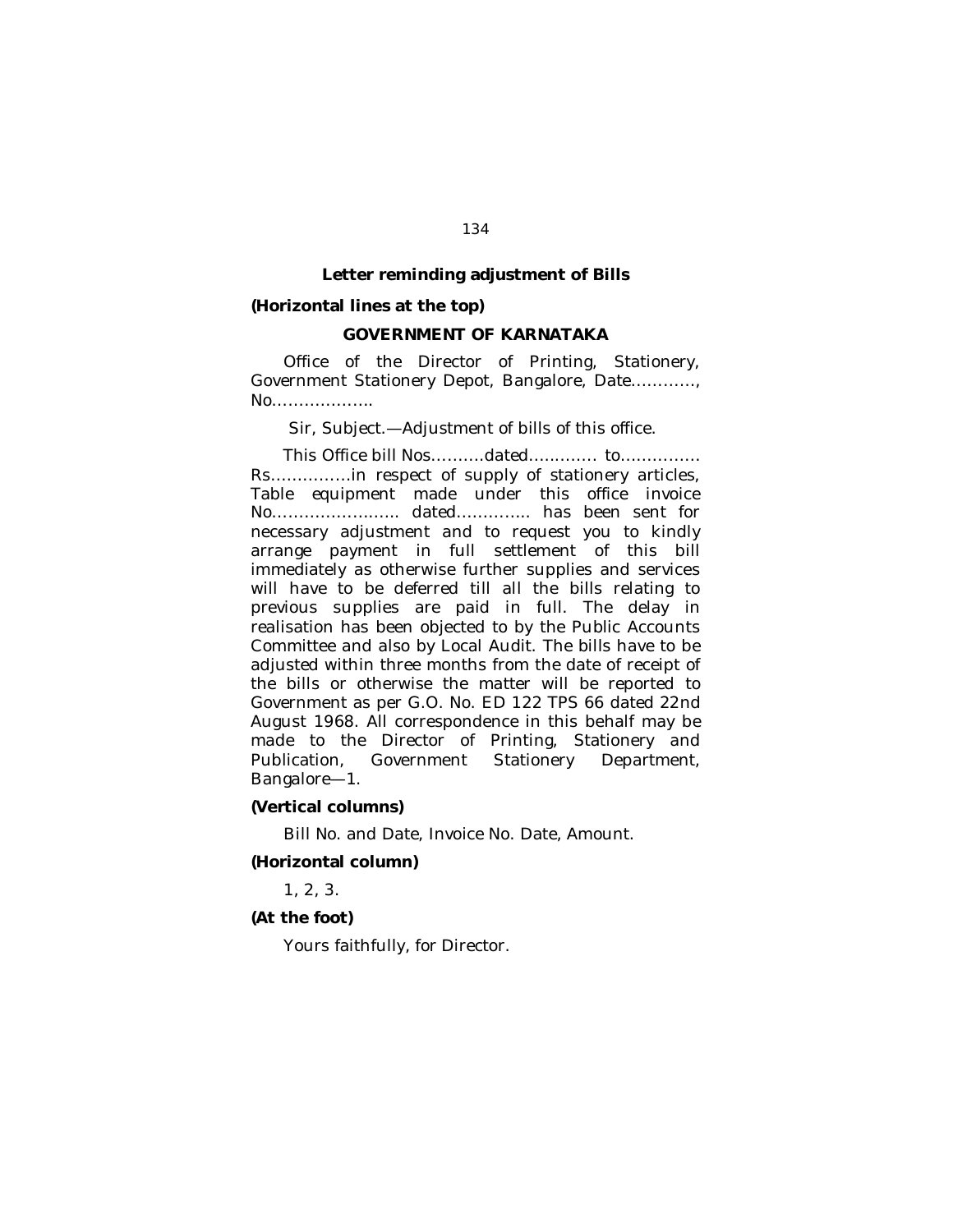#### **Letter returning D. C. Bills**

#### **(Horizontal lines at the top)**

## **GOVERNMENT OF KARNATAKA**

Office of the Director of Printing, Stationery and Publications, Government Stationery Depot, Bangalore-1, date No. S /7 —7 , To, The

Sir, Subject-Adjustment of Bills through D.C. Bills.

With reference to your letter No enclosing therewith a D.C. Bill for Rs………………..for adjustment through Accountant Genera), I am to state that as per Official Memorandum No. FD 19/BUDD/dated prescribes that Bills should be settled oflly through Cheques / Challans/ Bank Draft, and not otherwise. Therefore, the D.C. Bill received with your letter cited above is returned herewith along with its relevant enclosures for taking further action as prescribed in the said Official Memorandum and to request you kindly to settle the Bill in question accordingly without further delay. Yours faithfully, for Director.

#### **Invoice Form**

## **(Horizontal lines at the top)**

Mysore Government Stationery Depot, I. No. Bangalore………………Invoice of stores, etc., despatched this day from the Depot per

To.

#### **(Vertical columns)**

No. and date of requisition; Description; Quantity in figures; Quantity in words.

#### **(Horizontal columns)**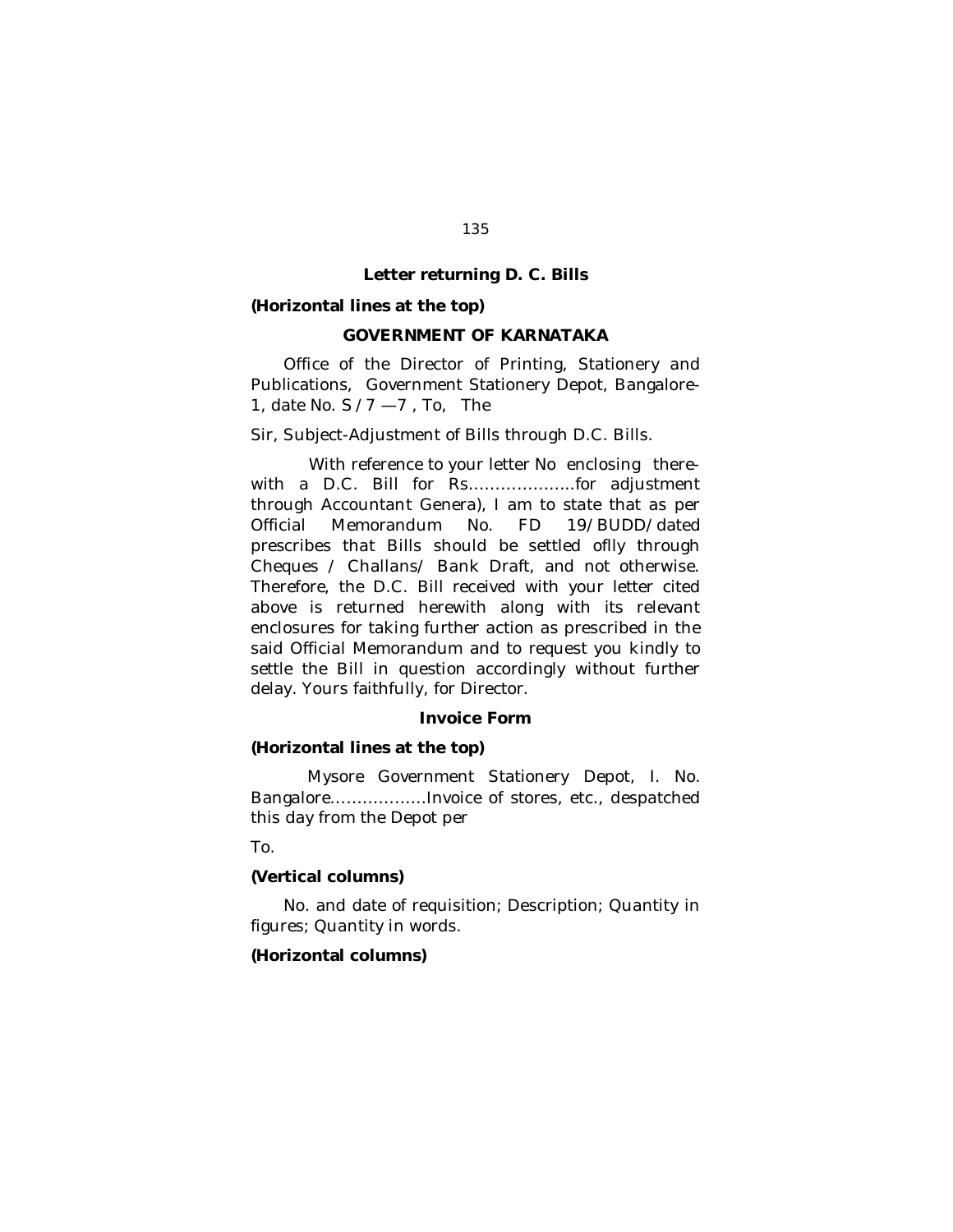## **Sufficient space**

#### **(At the foot)**

Checked and found correct, By order, Checking Clerk, Storekeeper, Supervisor.

## **Invoice Form**

## **(Horizontal lines)**

No. P.D………Bangalore Date………Invoice of Stores etc despatched this day from the Depot per. To The

### **(Vertical columns)**

No. and date of requisition ; Description ; Quantity in fighres ; Quantity in words.

## **(At the foot)**

Checked and found correct, By Order, Stores Manager, Checking Clerk and Designation of the Receiving Officer.

#### **Invoice Form**

## **(Horizontal lines)**

# **KARNATAKA GOVERNMENT STATIONERY DEPOT, BANGALORE**

Memo of contents of this package to ; Bundle No P.D.P.M. To The…………… S.0. No……… dated Letter No. dated……………

## **(Vertical columns)**

No. Description of articles ; Quantity Reams Qrs. Quantity in words cost Rs. Ps. No. Description of articles Quantity Quantity in words ;-Cost Rs. Ps.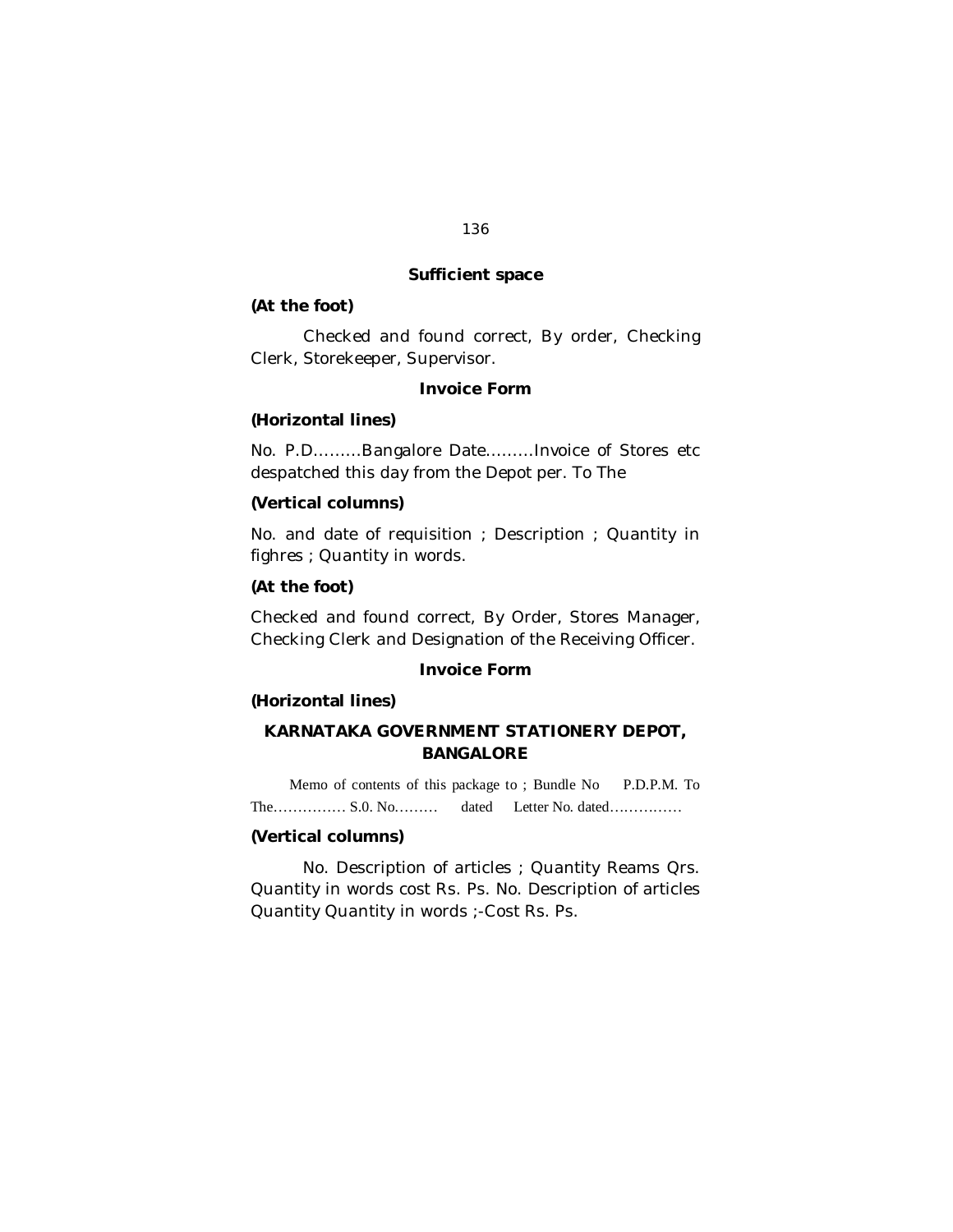#### **(Horizontal columns under Description on articles)**

Foolscap printing 43 x 61 8.4 kgs ; 2. Azurelaid Foolscap printing 4.9 Kgs. 3. Buff Foolscap Folio 2.25 kgs; 4. Brown Cartridge 18.1 kgs; 5. Badamy Demy 8.9/9.1 kgs ; 6. Typewriter Paper thick (Creamlaid) (4.5 kgs) ; 7. Typewriting Paper thin 1.2/1.3 kgs ; 8. Typewriting Paper carbon. (Black), 9. Blotting Paper, 10. Pencil Carbon, 11. Pen Carbon, 12. . Printing Foolscap Books, 13. Printing Quarto Books, 14. Printing Octavo Books, 15. File Books, 16. Steel Pen Nibs, 17. Steel Pen Holders, 18. Needles, 19. White tape. . Skeins, 20. Thread White Reels.. . . Reels, 21. Sealing wax I or II grade Stick, 22.. Candles, 23. Black Ink Powder.. . .Packs, 24. Red Ink Powder. Packs, 25. Black lead Pencils. . No., 26. Coloured Pencils 27. Copying Pencils.., 28. Tha.blak Thread, 29. India Rubber.. Pieces, 30. Cotton Tags. .No., 31. Green coloured Pencils, 32. Typewriting Ribbons (Black), 33. Shorthand Note Books. No., 34. Shorthand Pencils, 35. White Twine Balls, 36. Gem Clips, 37. Pins, 38. Duplicating Paper.. . .RMS, 39. Pad ink bottles. .No. 40. Self Ink pads, 41. Liquid Gum bottles, 42. Stencil paper, 43. Cyclostyle Ink tubes gest/shouni, 44. Readymade Envelopes, 45. Readymade Envelopes 4" x 9", 46. Readymade Envelopes 5" X 10" 47. Readymade Envelopes 6" x 12", 48. 4k" x 49. 50.

#### **(At the foot)**

#### **(Horizontal lines at the left half)**

Stationery Office, Bangalore, Date-……………….19 ,

Checked by……………………., Packed by………………….., Invoicing Clerk………………………………..

Checked and found correct, Checking Clerk, Station, Date…………………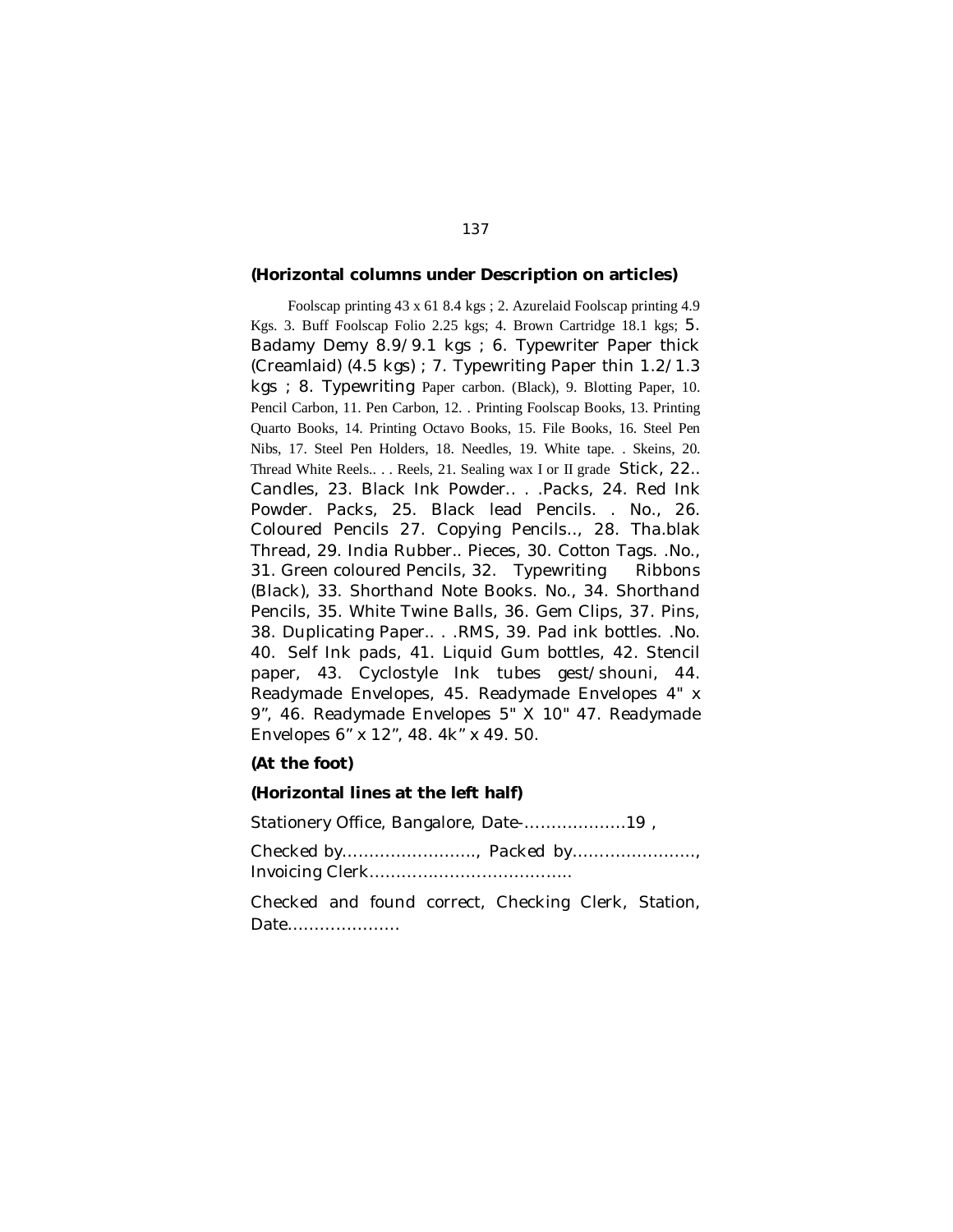## **(Horizontal lines at the right half)**

**Note 1 :—**This memo should be returned to the Director of Stationery within a week after the receipt of the consignment with the following certificate duly signed.

Opened in my presence and the contents found correct, Signature and Designation of the Receiving Officer, Store-keeper, Superintendent Grade-I,

Note 2:—In case covering should be sold by auction, the amount realised should remitted to the Treasury and the Treasury Receipt forwarded to the Director of Stationery, Bangalore.

## **Invoice Form**

(Form same as Invoice Form P.D.P.M. but with letters P.M.S./

#### **Gate Pass**

## **(Horizontal lines)**

# **KARNATAKA GOVERNMENT PRESS AND ALLIED OFFICES BANGALORE**

# **GATE PASS**

Branch……………….Original/Duplicate \* Date……..19

\*To be certified by the Gate Keeper and returned to the Branch concerned.

#### **(Vertical Columns)**

Invoice No. and date Address of the Consignee. Bundles, boxes packets or any others (give numbers in words and the number as marked on each in figures) Per goods parcel post or in person.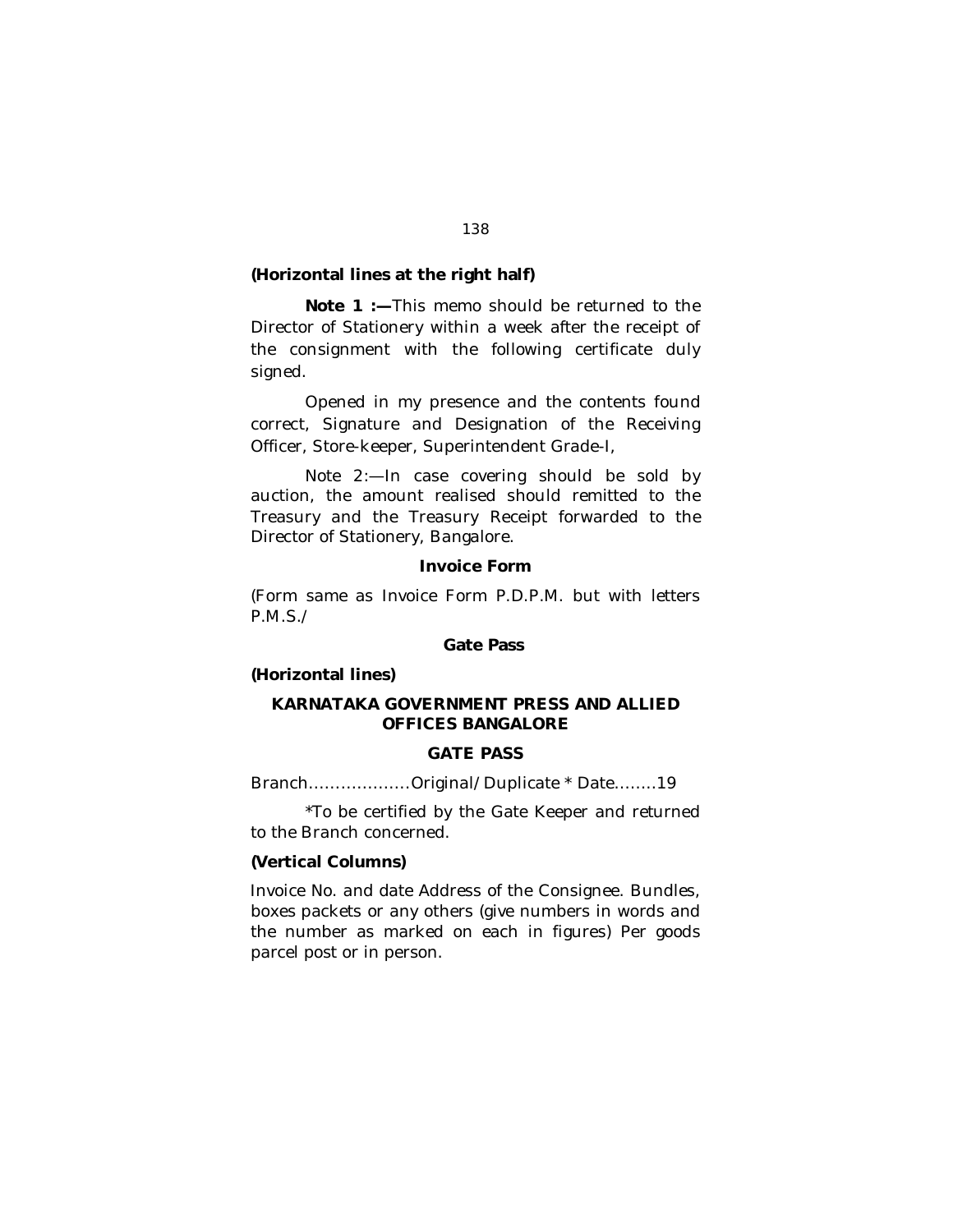## **(At the Foot)**

Signature of the Invoice Clerk……………Initials of the Asst. Director……………….. \*The above articles were checked by me at the Gate and found correct. They were allowed to pass the Gate at (hour)…………. on (date)….19

\*This matter to be printed only on the duplicate.

## **(Horizontal Lines)**

## **Labels to keep dry**

Please Keep Dry (In large bold type and red Ink)

# **OFFICE OF THE DIRECTOR OF PRINTING, STATIONERY AND PUBLICATIONS, GOVERNMENT STATIONERY DEPOT, BANGALORE.**

Bundle No. Case No.. To. The……………………………. **(At the foot)**

#### **(Horizontal Line)**

Dispatching Clerk. Karnataka Government Stationery Depot, Bangalore.

## **Invoice Form**

(in quadruplicate)

#### **(Horizontal lines at the top)**

#### **ORTGINAL/DUPLIOATE/TRIPLICATE/QUADRUPLICATE**

Karnataka Government Stationery Depot, Bangalore…… 19 Press invoice of stores etc. dispatched this day from the Depot per. To The Director of Printing, Bangalore (Paper Room).

Indent No………………….. Date…………..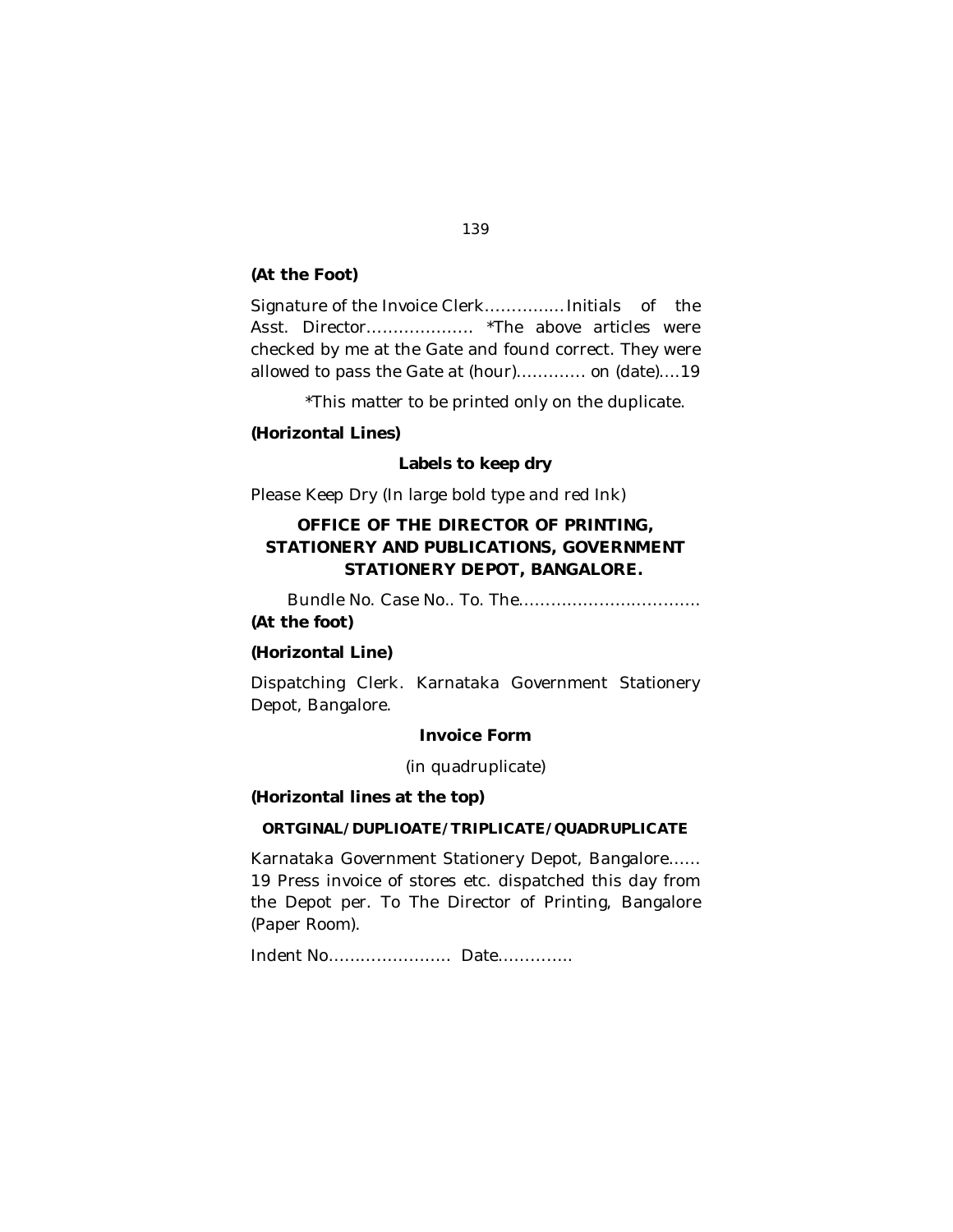# **(Vertical Columns)**

No. and date of requisition. Description. Quantity. In figures. In words. .

# **(At the foot)**

Checked and found correct. By Order. Checking Clerk. Counter. Stores Manager.

## **Bin Card**

#### **(Horizontal lines)**

#### **GOVERNMENT STATIONERY DEPOT, BANGALORE**

Description of material……….Book Balance as on……….

# **(Vertical Columns)**

1. Date 2. Quantity received 3. Invoice or Packing Memo No. 4.Quantity issued 5. Balance 6. Initials. Daily Receipt Register of Stores

## **(Vertical Columns)**

Sl. No. *;* Date *;* Suppliers *;* Description of Article; Advice Note No. and Date *;* Bale Nos. *;* Bales or cases opened on; Quantity opened and sent to stores in words and figures *;* Initials of the Official opening the bales Storekeeper's Acknowledgment Remarks re quality Taken to stock on Remarks.

## **Supply Report**

# **(Horizontal lines at the top)**

Report of supplly record on SPD and other Orders in the Government Stationery. Stores, Bangalore. No. Date.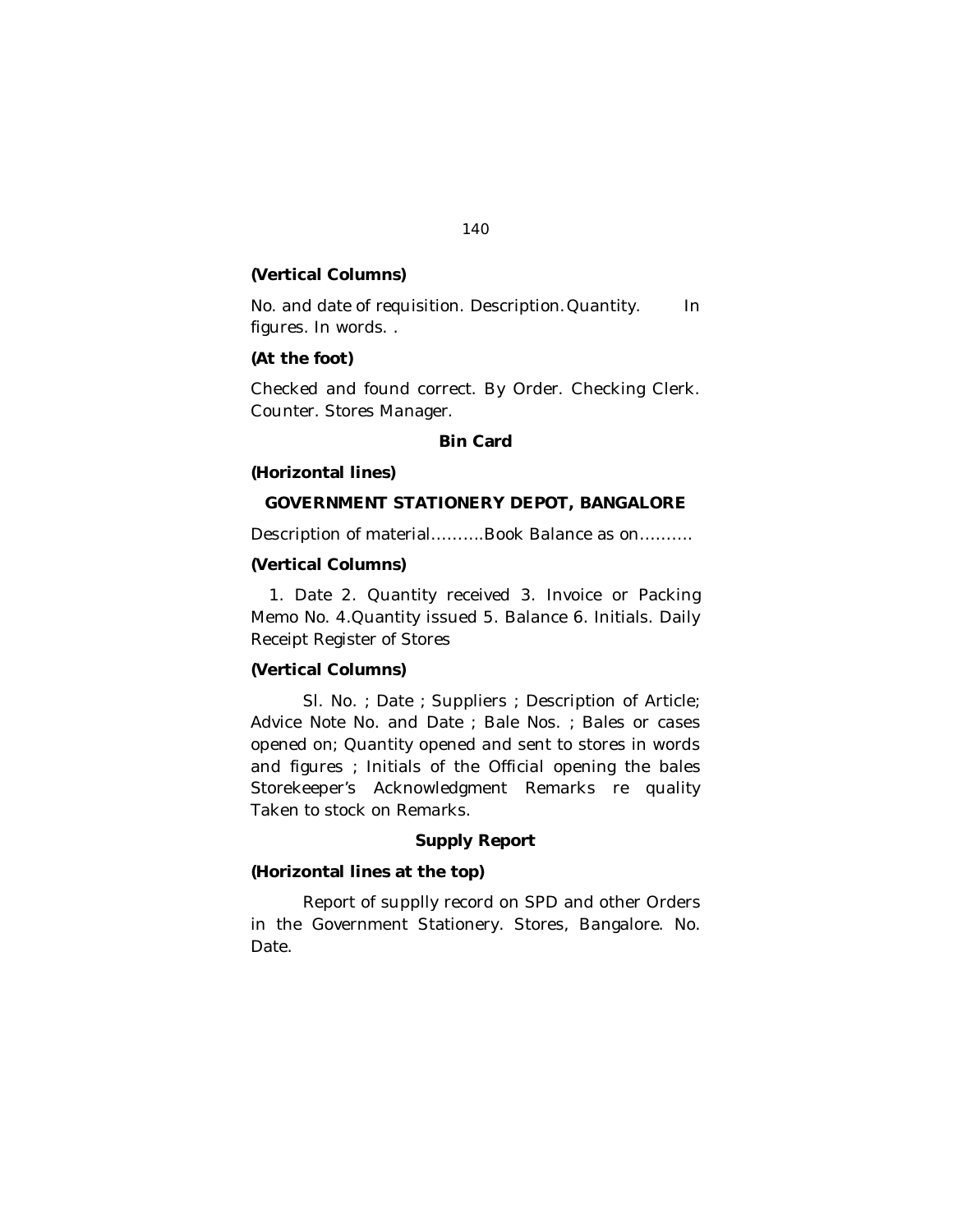## **(Horizontal Columns)**

1. Name of the supplier 2. Railway Receipt No. and date 3.Supplier's Advice Note Nc. and date *;* 4. Bale or case number No. Quantity of Supply

## **(Horizontal Columns)**

5. No. and date of S.P.D. Local Indent or this office letter No. 6. Name of articles *;* 7. Quantity ordered; 8. Quantity supplied up to date *;* 9. Quantity now supplied on the firms bill No date for Rs; 10. Balance due, if any ; 11. Excess, if any. 12. Orders as to whether the excess may be taken to stock or whether the balance due may be waived.

# **Nature of supply**

## **(Vertical columns)**

Approved specification; Specification of supply; Reports of tests if any; Whether the supply may be accepted;

## **(Horizontal columns)**

13. Make of articles ; 14. Weight of articles ; 15. Size of articles *;* 16. Makers number ; 17. Details of composition, etc. of the articles, 18. No. of articles per package ; 19. Samples, etc ; 20. No. of Stock Ledger folio in which the article is taken to stock.

## **(At the Foot)**

Cancelled. Bill Passed

## **(Horizontal lines)**

Bill Clerk *;* Stores Supdt. I *;* Asst. Director *;* Director.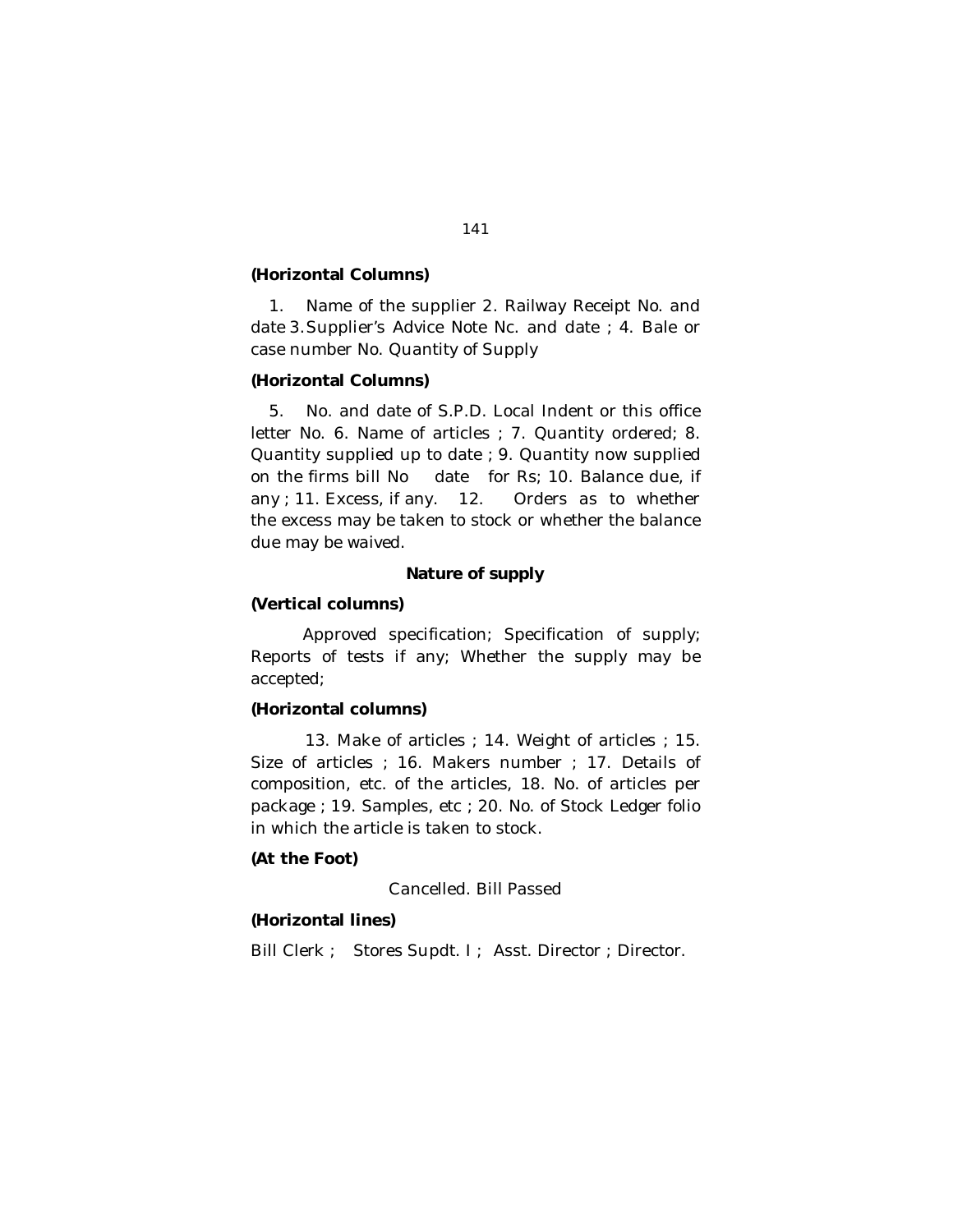# **Indent Register**

Government Stationery Depot, Bangalore.

## **INDENT RE GISTER**

## **(Vertical Column)**

1. Name of the Office, 2. Date of sending blank indent forms 3. Date of Receipt of indent in the Stationery Office, 4. Date of passing and sending it to Stores and SO. No. with date, 5. Date of despatch of stationery From the Stores and Ir.voice No., & Particulars of supply annual of balance, 7. Remarks.

## **Periodical articles Register**

# **REGISTER SHOWING THE ISSUES OF PERIODICAL ARTICLES**

**ETC., TO…………………….DISTRICT………………….**

#### **(Vertical Columns)**

1. Sl. No. 2. Name of article, Strength of establishment.

# **(Horizontal Columns under Names of articles)**

1. Penknives.*.*.No. 2. Scissors.. *.* .No. 3. Green baize Meters. 4. Ink glasses... .No. 5. Officer's inkstand. . *.* .No. 6. Wooden inkstand....No. 7. Rulers..*.*......No. 8. Paper weights .No.

**Stock Ledger for Stationery articles**

## **STOCK LEDGER FOR STATIONERY ARTICLES**

#### **(Horizontal lines)**

Name of Paper/Article *,* Unit……….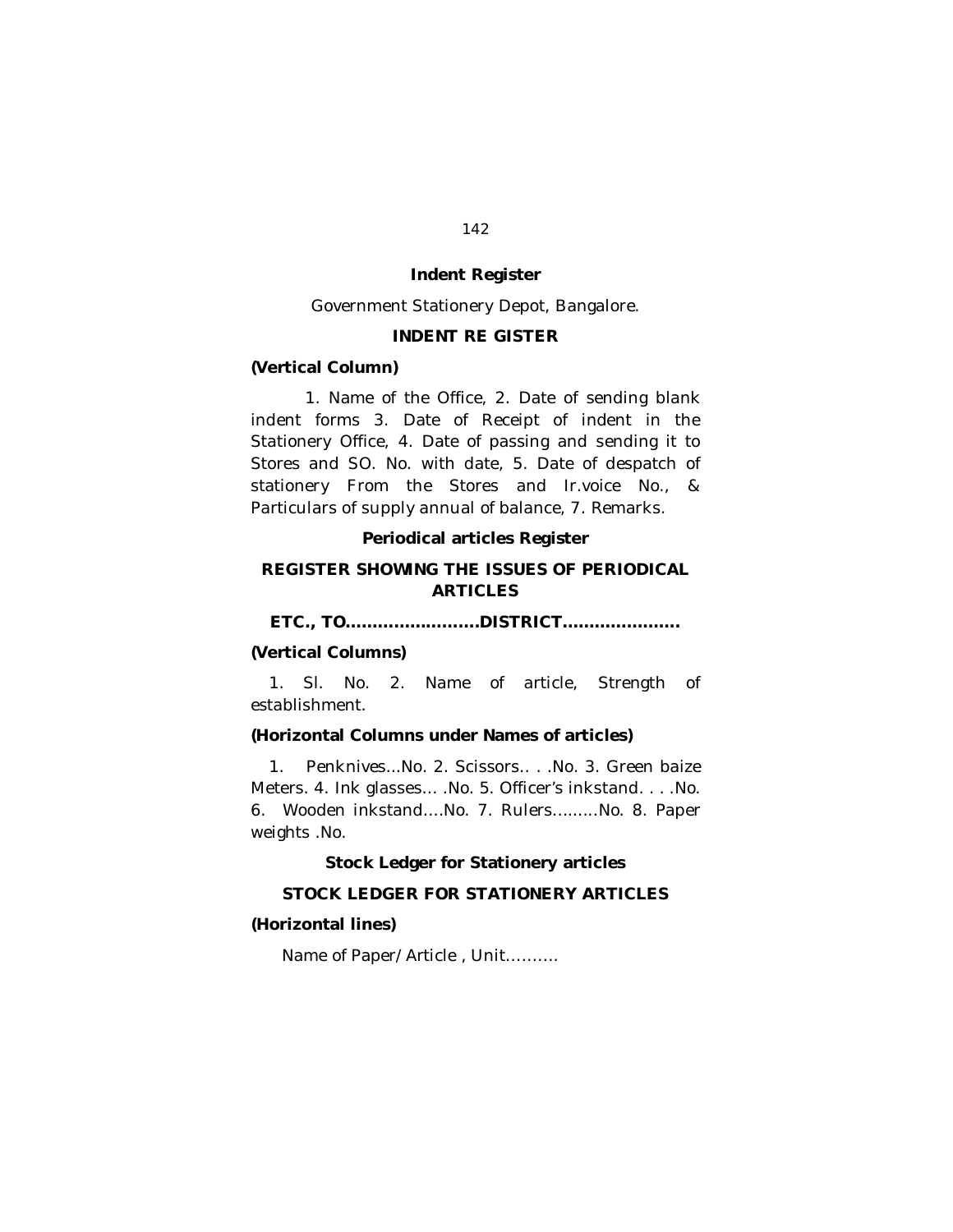## **(Vertical Columns)**

Date; From whom received or to whom issued; No. of receipt order or issue not) *;* Quantities, Receipts, Issues, Balance *;* Initials of Verifier Value, Receipts Rate, Rs. Ps., Amount *;* Issues Rate, Rs. Ps *;* Amount; Balance Rate, Rs. Ps., Amount *;* Initials of Verifier *;* Remarks.

## **Stock Ledger for Papers**

# **Same form as Stock Ledger for Stationery articles**

## **Adjustment Register**

# **ADJUSTMENT REGISTER OF BILLS ISSUED FOR ARTICLES**

# **SUPPLIED BY THE STATIONERY DEPARTMENT**

## **(Vertical Columns)**

Serial No. *;* No. and date of bills issued; No., Date ; Names of officers to whom bills are issued *;* Number and date of invoice under which supply is made *;* Value, Rs. Ps. *;* Sales Tax, Rs. Ps. ; Details of receipts Total Amount, Rs. Ps.; Remarks.

**Balance Supply Order Register**

#### **Government Stationery Depot, Bangalore—1.**

## **BALANCE SUPPLY ORDER REGISTER.**

Acknowledgment Annual or

| S.O. Name of from | previous Remarks |  |
|-------------------|------------------|--|
| No. office        | Stores S.O. No.  |  |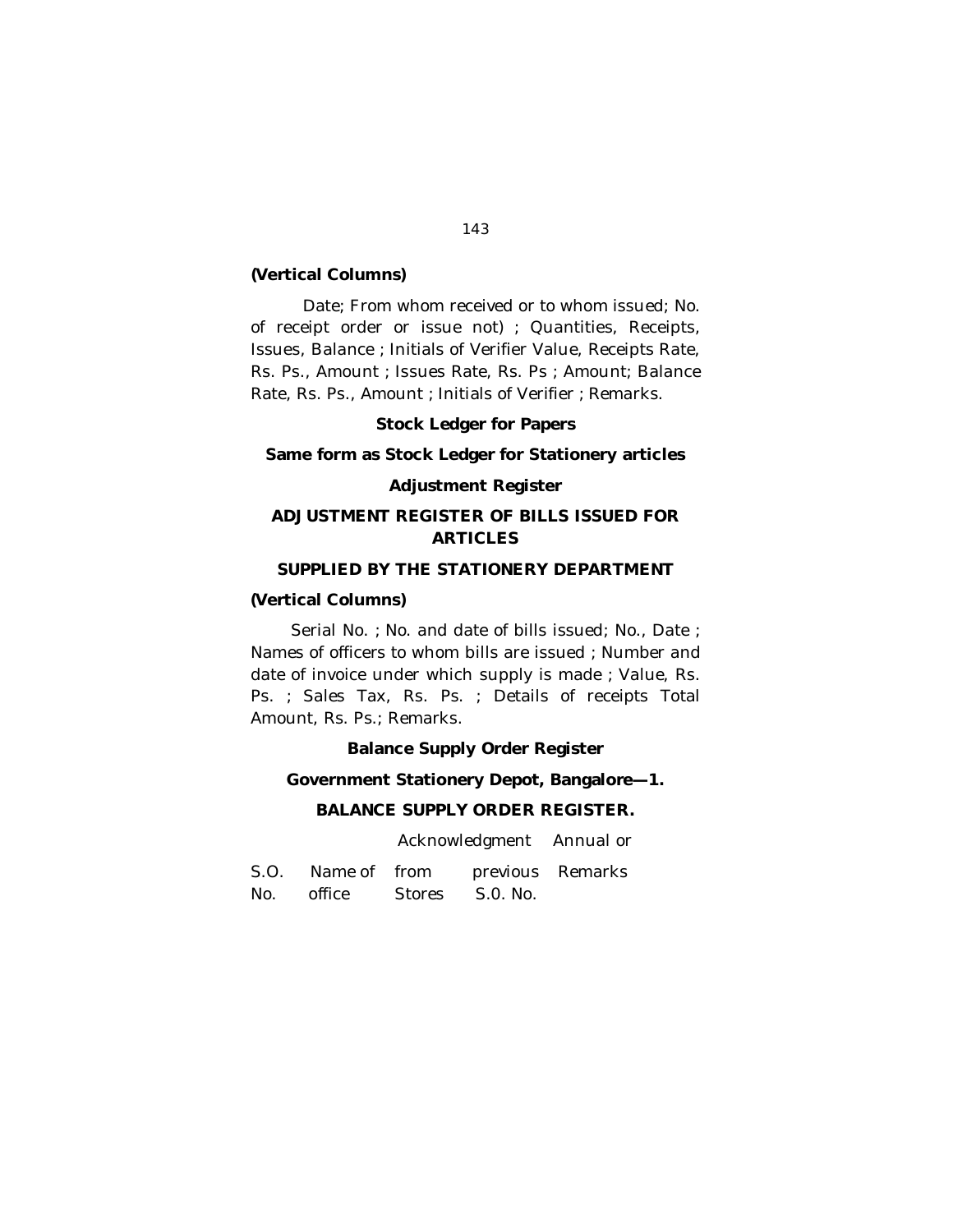#### **ANNEXURE II**

# **PAST RULES FOR THE SUPPLY OF STATIONERY ARTICLES AND FORMS**

1. All the Stationery for Public Offices will be supplied from the Karnataka Government Stationery Depot at Bangalore. A list of articles supplied by the Stationery Depot showing the departments for which they are provided will be found in Appendix A.

2. The Superintendent of Stationery has no authority to add to, or subtract from, this list without the orders of Government.

3. No articles whatever of Stationery which are included in Appendix A shall be obtained for public use by local purchase, by any officer entitled to indent upon the Stationery Depot, without the previous sanction of Government.

4. A list of officers authorised to indent on the Stationery Depot and obtain their supplies free of charge is given in Appendix B attached.

5. Appendix C attached, contains a list of officers who are entitled to obtain supplies from the Stationery Depot on payment (book adjustment).

6. Any other officers requiring articles from the Stationery Depot (whether by payment or free of charge) shall obtain the previous sanction of Government.

7. Annual estimates are not required, but when an unusually large consumption of any article or paper in any particular official year is anticipated in any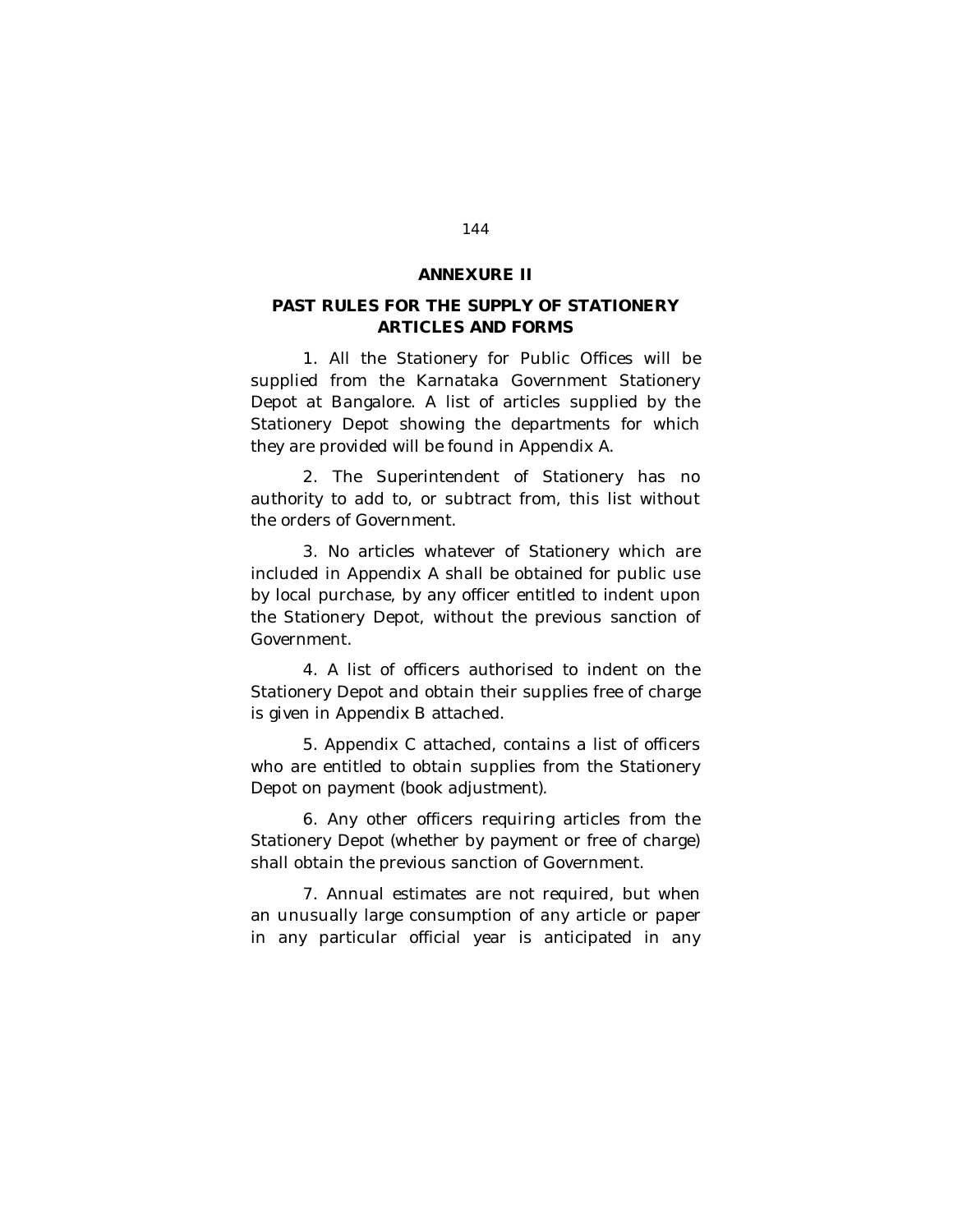department, the head of that department should report the circumstances to Government and with their sanction intimation ndt later than 1st May of the previous official year should be given to the Superintendent of Stationery stating the articles required and the purpose for which they are required and other necessary particulars.

8. Officers should be careful to indent for only as many blank books as are absolutely necessary stating fully the purpose for which they are required. The sizes and kinds of paper for such blank books are specified in Appendix A.

9. (a) A standing list (Appendices D and D-1) containing names of all offices to which Stationery is supplied with names and quantities of each article of Stationery to be supplied shall be maintained in. the Stationery Depot and the annual supplies shall be made in accordance with this list. For the preparation of the standing list in the first instance, the following subsidiary instructions are issued: —

(1) The Superintendent of Stationery shall prepare a list on the the basis of the average consumption of the previous three years preceding the 30th June 1929-30.

(2) Extracts from this list shall be sent to each Head of the Office concerned and also extracts of list relating to all subordinate offices to the Heads of Departments in other than the Revenue Department, and to the Deputy Commissioners in the Revenue Department.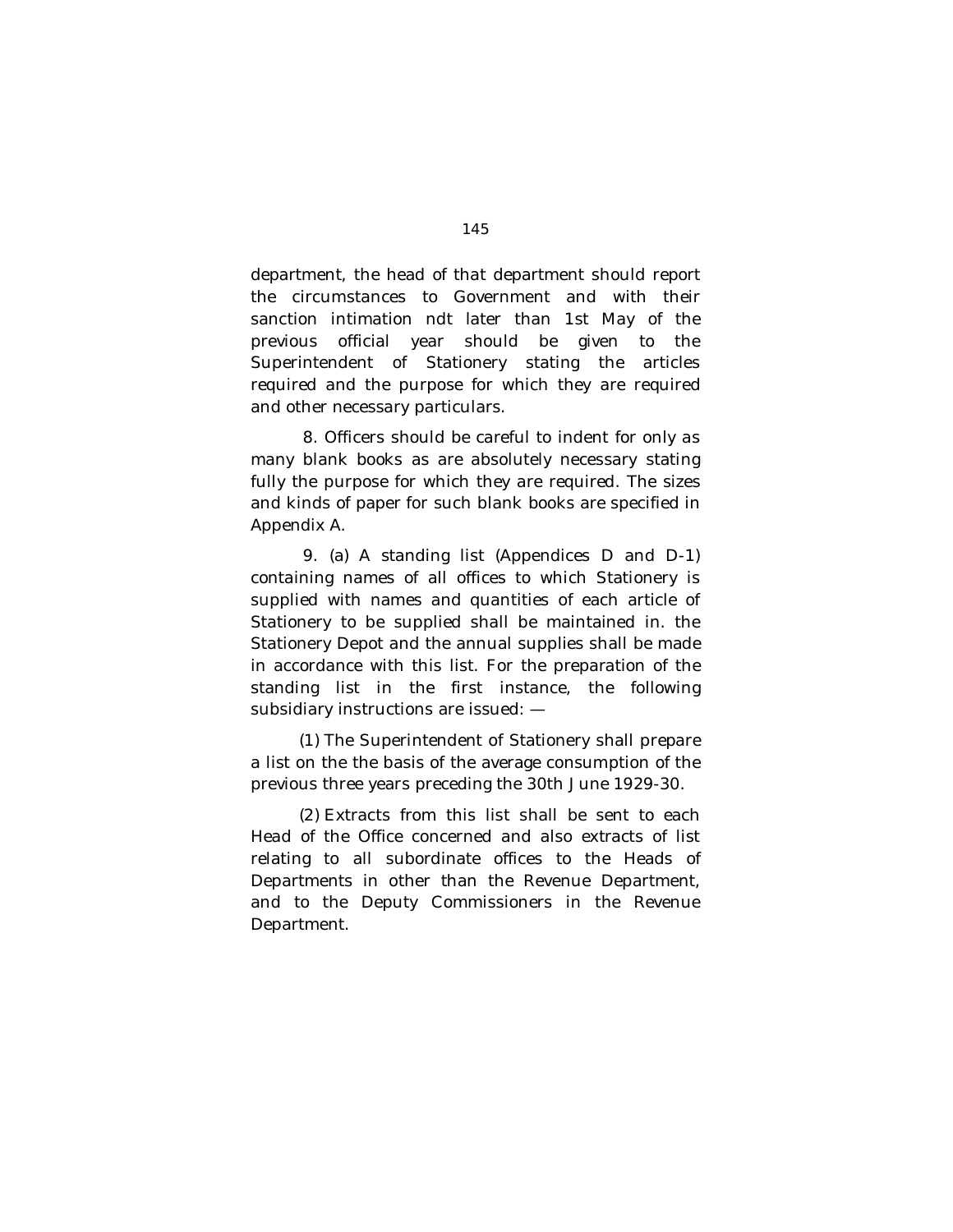(3) The Head of the Office shall, on receipt of the extract, verify his actual requirements with the supplies as calculated by the Superintendent of the Stationery Depot and indicate the quantities shown in excess of requirements and also quantities required in excess of that allowed by the Superintendent. When quantities in excess of the Superintendent's figure are claimed, the data on which such claim is made shall be Stated in detail. (Only the establishment as sanctioned by Government shall be taken into account for fixing the scale).

(4) The extract with this memo of additions and deductions shall be submitted to the Head of the Department or the Deputy Commissioner, as the case may be, who shall scrutinise the same and sanction the final standing list in consultation, if necessary, with the Superintendent of Stationery and communicate it to him and the Head of the Office concerned.

(b) Whenever a new office is created under the sanction of Government or when an existing office is abolished, intimation shall be given to the Superintendent of Stationery who shall make the necessary corrections to the standing list, the standard of requirements being fixed by him in consultation with the Head of Department or the Deputy Commissioner concerned.

10. On the 15th of July of every year, a list showing the actual quantities consumed in the previous year, of each kind of stationery article shall be posted to the address of the Superintendent of Stationery.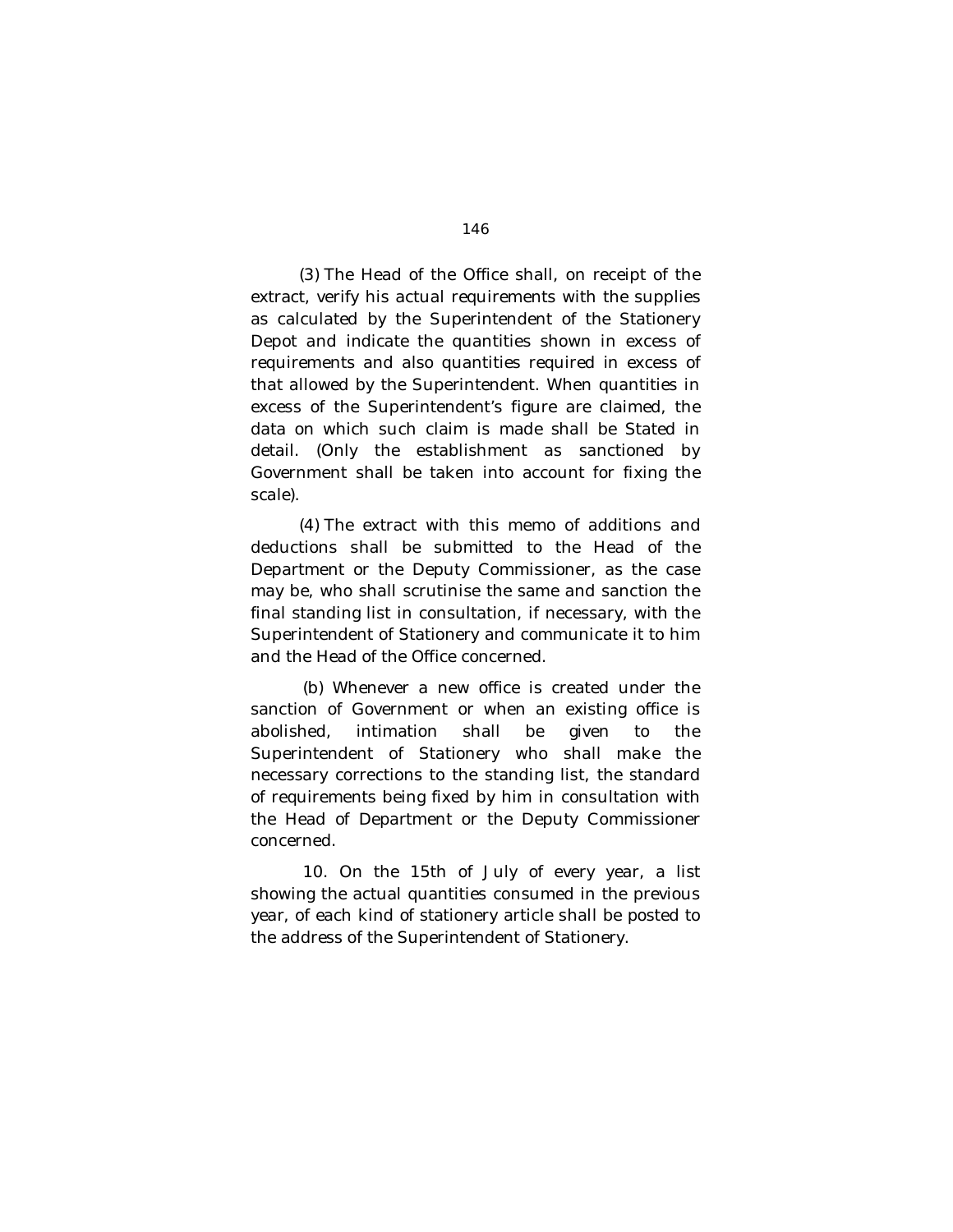11. The actual consumption of all articles of stationery in each year shall be totalled and shown in the Issue Register of each office and a certified copy of this total shall be furnished each year to the Superintendent of Stationery.

12. Supplies shall be made to all 'the offices in rotation in the months specified against each office in the standard list.

13. Supply of articles not specified in Appendix-A shall be made only with the previous sanction of Government and in accordance with Government Order No. G. *2805-7-G.* M. 7-7, dated 19th November 1904 and G.O. No. 0. 5047-9-G.M. 142-07-5, dated 26th February 1908 authorising the Superintendent to make small purchases for casual supplies.

14. Appendix-E contains lists of articles issued on a fixed scale and such as are issued for stated periods. The former class of articles shall only be complied with within the scale prescribed. The 'second class of articles shall not be issued until after the period for which the are required to last has expired and then only after the old articles are returned to the Stationery Depot as per Government Order No G. 2.5240-P. & S. 78-18-4, dated 8th May 1919, and if the article is not available for return, only being furnished with a certificate in the following form :— -

"I certify that I have personally ascertained that the articles have been actually lost or worn out by fair usage or destroyed by excusable accident."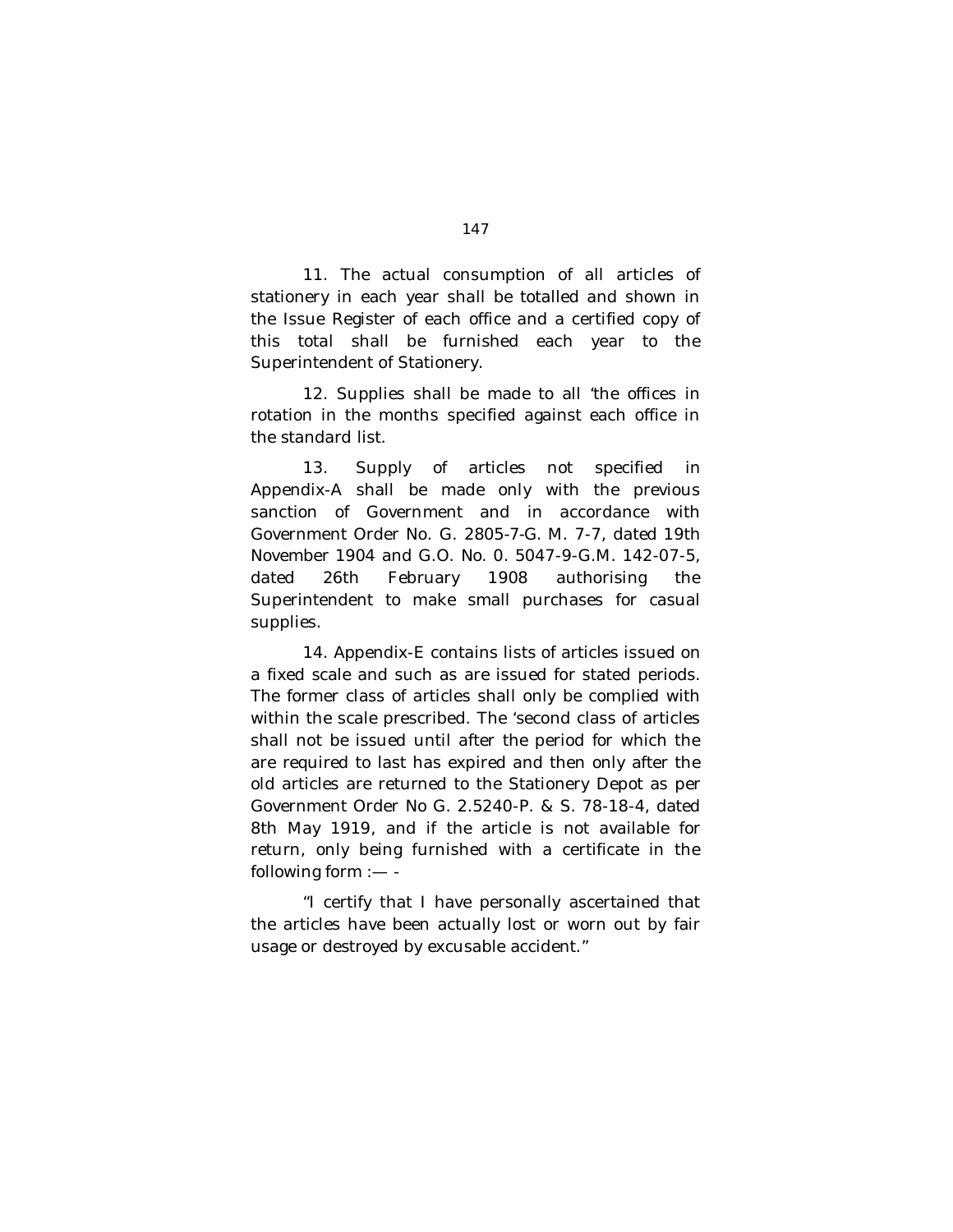15. It shall be incumbent on indenting officers to see that articles of periodical issue am issued to subordinates., only in exchange for such as have become unserviceable, or can be satisfactorily accounted for.

16. All such articles as are lost or broken must be replaced at the expense of the party through whose carelessness the loss or injury may have arisen.

17. All old and unserviceable articles should be sold by public auction and the proceeds credited to Government the particulars being intimated to the Superintendent of Stationery.

18. The Superintendent of Stationery shall give intimation to the officers in Bangalore of the dates on which the supplies will be issued from the Depot.

19. The officers in Bangalore will, on the date fixed for each of them, depute a responsible person to attend the Depot and to take charge of the supplies. The name and designation of the person so deputed shall be entered in the authority 'that may be granted to him by the head of his office to receive the supply. Objections, if any, must be made before the supplies are removed from the Depot. Bottles, boxes, etc., lent for convenience of removal of their contents from the Depot must be 'returned.

20. In the case of other offices, the Superintendent of Stationery shall advise the officer concerned when and how his supply of stationery and forms has been dispatched noting particularly the address, which shall have been furnished previously, to which it has been consigned. Should there be any error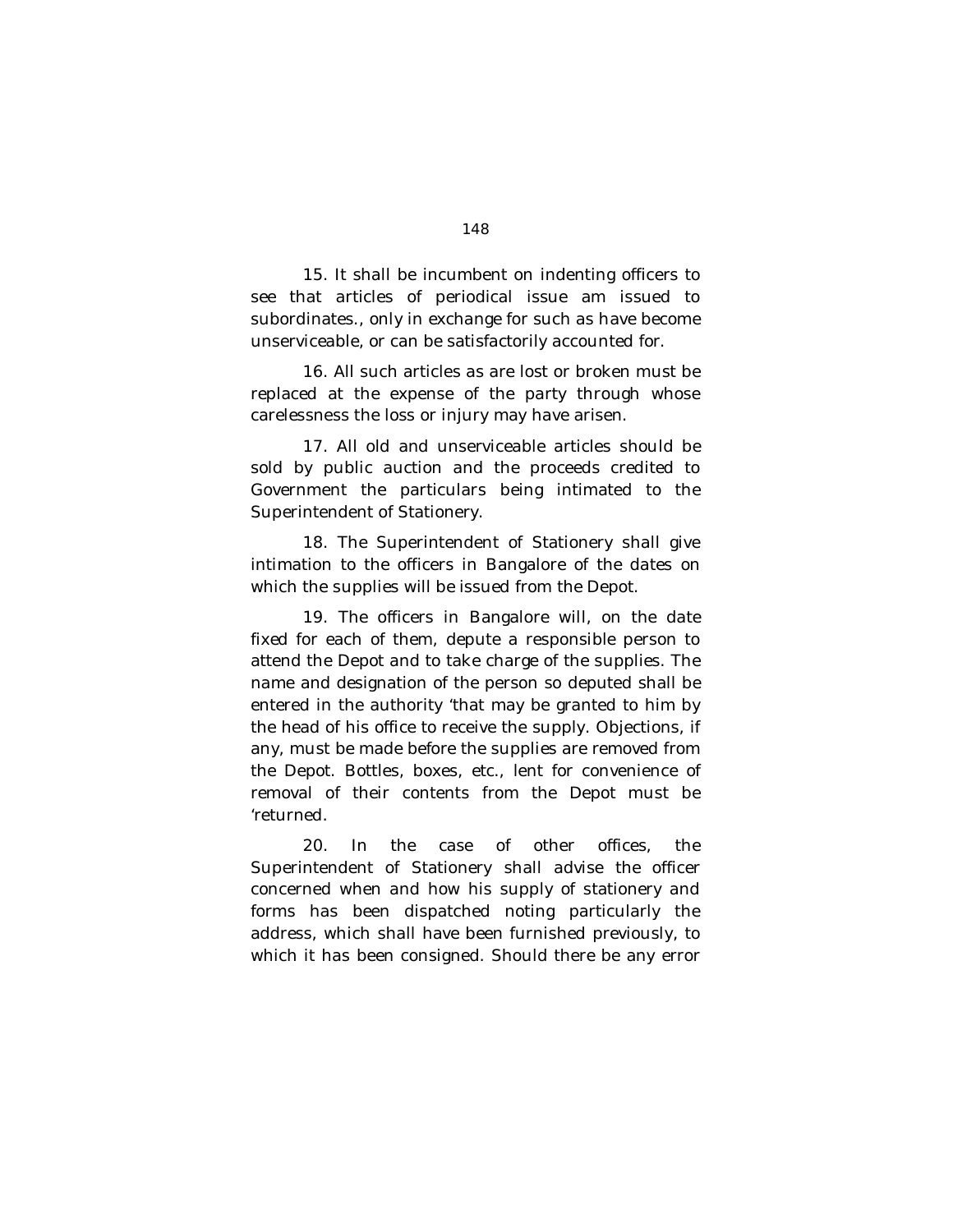in the address so notified or should the consignment not reach its destination in due course, the receiving officer shall, in communication with the Superintendent of Stationery, immediately take the necessary steps for the correction of the mistake.

21. On arrival of the supplies, the receiving officer shall have the packages placed in a dry and properly protected place. They shall then be opened at once and the contents verified with the Invoice in the presence of the receiving officer or of some one appointed by him, who shall certify to the fact at the foot of the receipt. The receipt shall then be signed and immediately traiismitted to the Superintendent of Stationery with details of any missing articles. The transmission of the - receipt must nor be delayed pending reference to the Stationery Depot

- regarding the short or excess delivery which should form the subject of separate correspondence.

22. In the unavoidable absence of the Head of the Office, the packages shall be opened by the Sheristedar, Manager or Head Clerk and the certificate shall be signed by the officer who supervises the opening of the packages and countersigned by the Head of the Office.

23. Complaints as to the quality of supplies received shall be accompanied by one average sample of the article in question duly attested by the complaining officer as being part of supply furnished by the Stationery Office on the specified date, particulars as to the marks on the articles or the covering of the packages being also reported. To prevent fraudulent substitution of other than Government supplies, such complaints can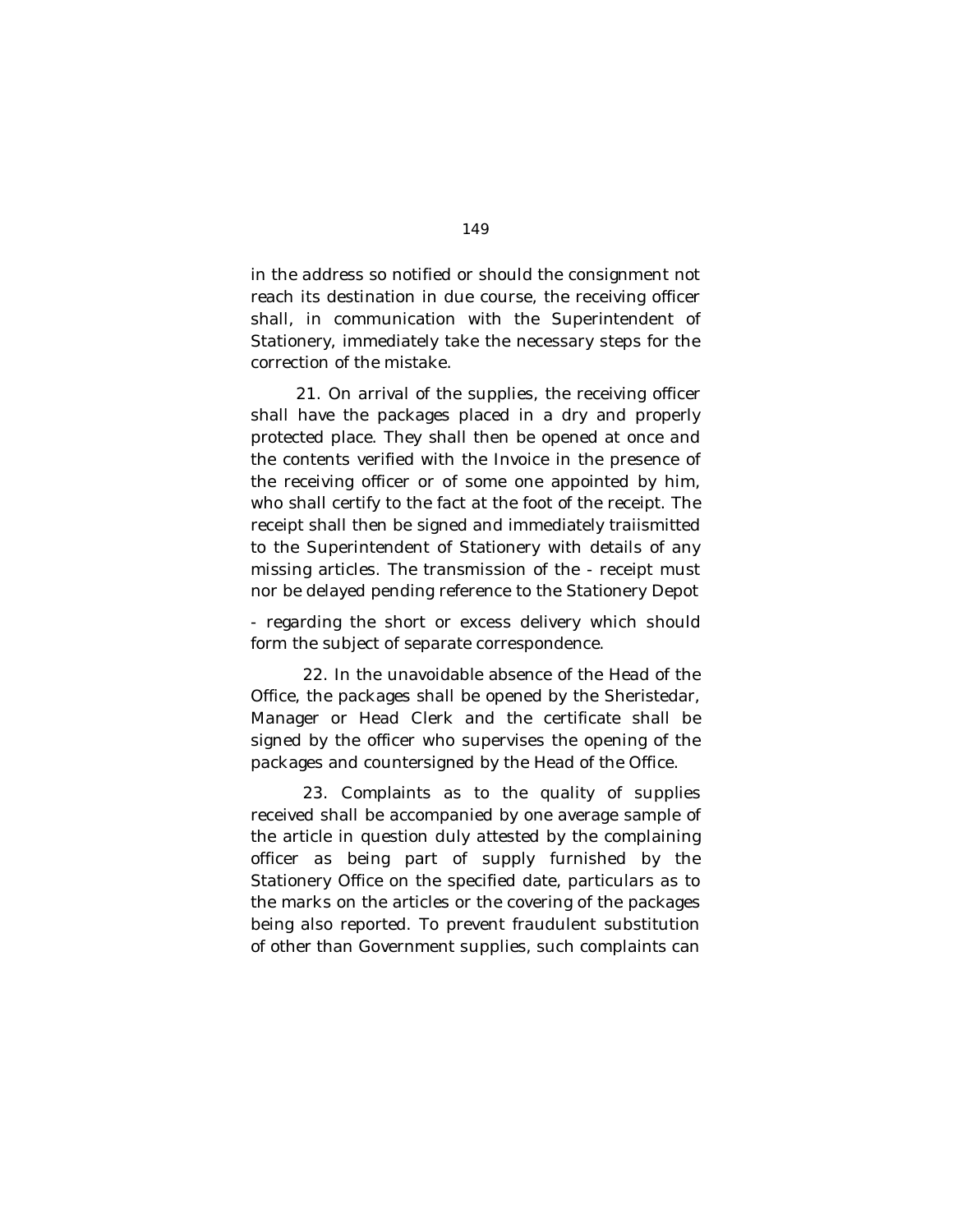only be admitted when preferred within three days of the opening of the case or package. Whenever the receiving officer may have reason to consider that the packing has been improperly carelessly performed (whether actual injury has resulted thereform or not) he may intimate the same meantioning reasons for his opnion with suggestion for future prevention and in cases of damage transit, the cause thereof which may be apparent should be communicated,

24. Packing case such as boxes or gunnies reccived from the Stationery Depot shall be sold and the proceeds credited to Government under "Stationery Receipts".

25. Whenever the provsions of these rules leave not been strictly observed, the officer at fault shall be held responsible for the value of a'! articles lost or damaged on that accounts.

26. The stores of, Stationery and Forms received from the Stationery Depot should be placed in charge under lock and key of either the Sheristedar, the Head Clerk or the Manager of the Office.

27. Three separate books, (Appendices F.I. and F.2. and I.) one showing the receipts, another showing the issue of stationery and' printed forms, - and the third showing periodical issues of stationery shall be maintained in each office.

28. Each supply of stationery and forms shall, immediately on receipt, be entered in the receipt book and issues posted into it from the issue register every month regularly.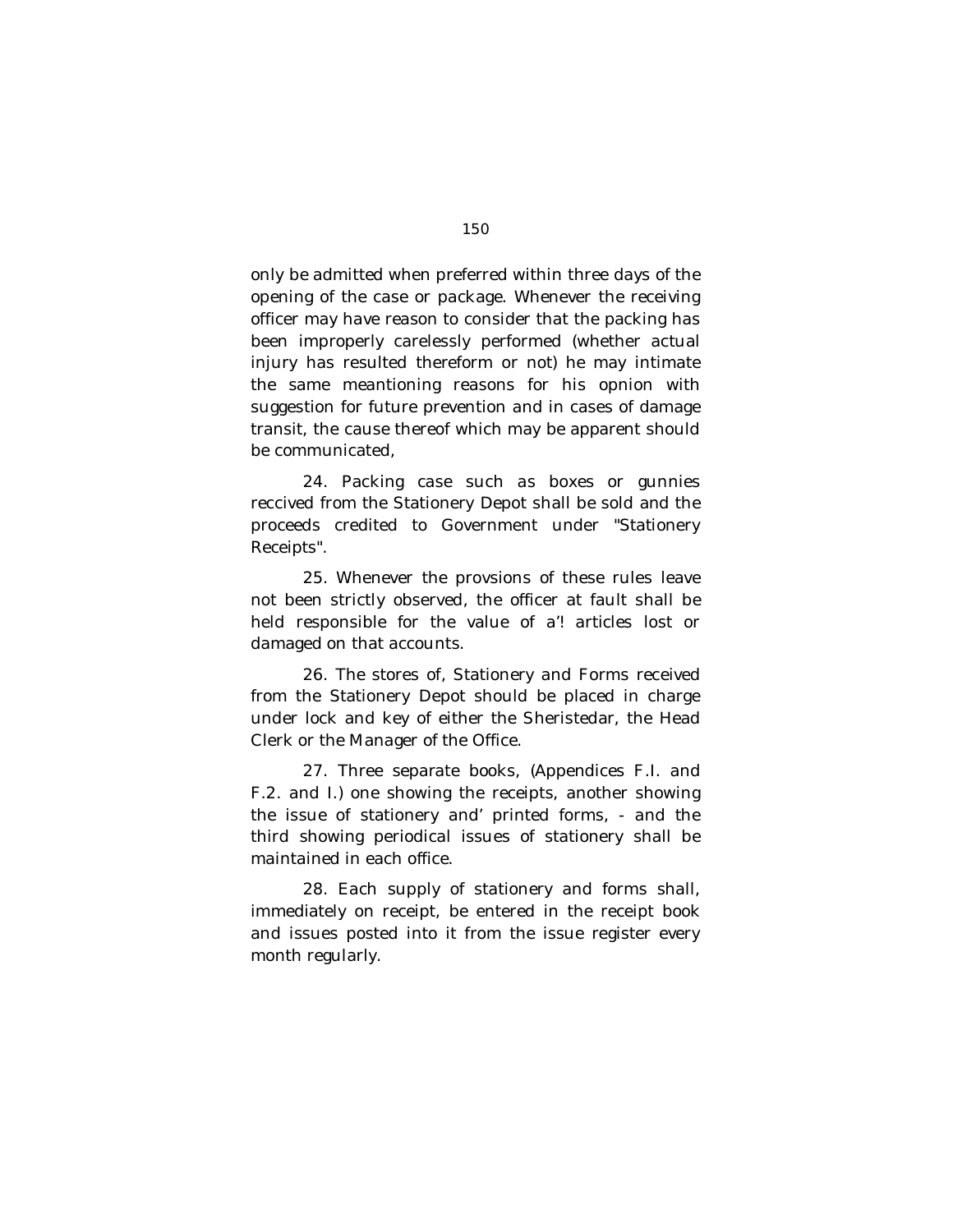29. Each item of issue entered in the issue register shall be attested by the clerk taking it. The issues shall be totalled up on the last day of each m and carried o the recept book and balance struck. The beaks shall be examined and initialled once a month by the Head of the Office. The balance as shown in the book shall be verified with the omal balance in hand once a quartc.r by the ministerial head, ar and annually in July by the Flead of the Office when intimating the stock and total of issues to the Superintendent of Stationery,

30. Any wilful We stage or extravagance on the part of the subordinates using stationery which may be apparent to the Sheristedar, Manager or Head Clerk of an office should be brought immediately to the notice of the Head of the Office,

31. The receipt and issue registers maintained in any office may at any time be caPed c by the Superintendent of Stationery for examination.

#### **Forms**

32. (a) A standing list (Appendix G.) containing the names of all offices to which forms are supplied with number, name and quantities of each form to be supplied shall be maintained in the Stationery Depot and annual supplies shall be made in accordance with this list., For the preparation of the standing list in the first instance, the following subsidiary instructions are issued :—

(1) The Superintendent of Stationery shall prepare a list on the basis of the average consumption of, the previous three years preceding the 30th June 1929-30.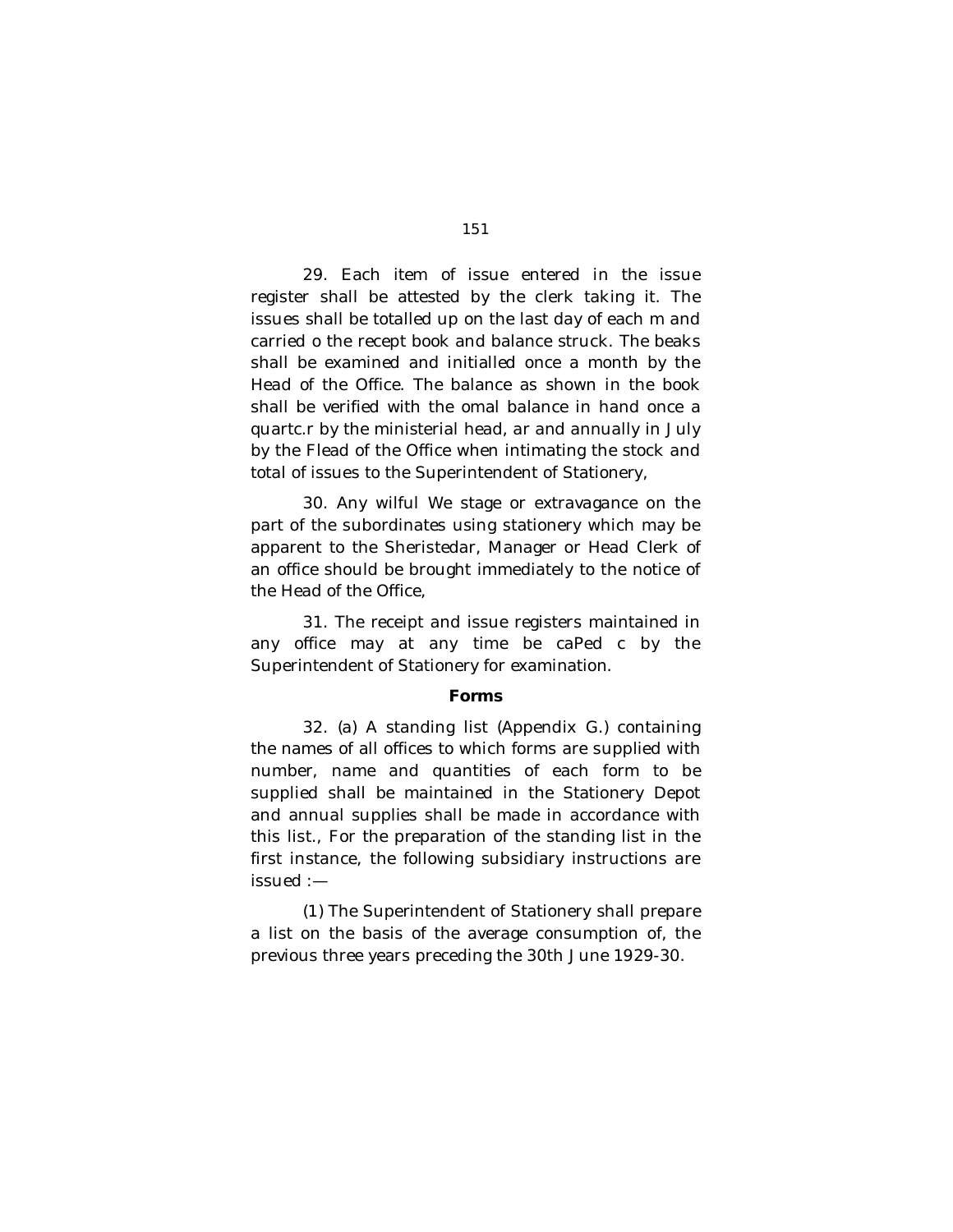(2) Extracts from this list shall be sent to each Head of the Office concerned and also extracts of lists relating to all subordinate offices to the Heads of Departments in other than the Revenue Department and to the Deputy Commissioners in the Revenue Department -

(3) The Head of 'the Office shall on receipt of the extract, verify his actual requirements 'with the supplies as calculated by the Superintendent of the Stationery Depot and indicate the quantities shown in excess of requirements and also quantities required in excess of that allowed by the Superintendent. When quantities in excess of the Superintendents figure are claimed, the data on which such claim is made shall be stated in detail.

(4) The extract with this memo of additions and deduction shall be submitted to the Head of the Department or the Deputy Commissioner, as the case may be who shall 'scrutinise the same and sanction the final standing list in consultation if necessary, with the Superintendent of Stationery and communicate it to him and the Head of the Office concerned.

(b) Whenever a new office is created under the sanction of Government or when an existing office is abolished intimation shall be given to the Superintendent of Stationery who shall make the necessary correction to the standing list, the standard of requirements being fixed by him in consultation with the Head of the Department or the Deputy Commissioner concerned.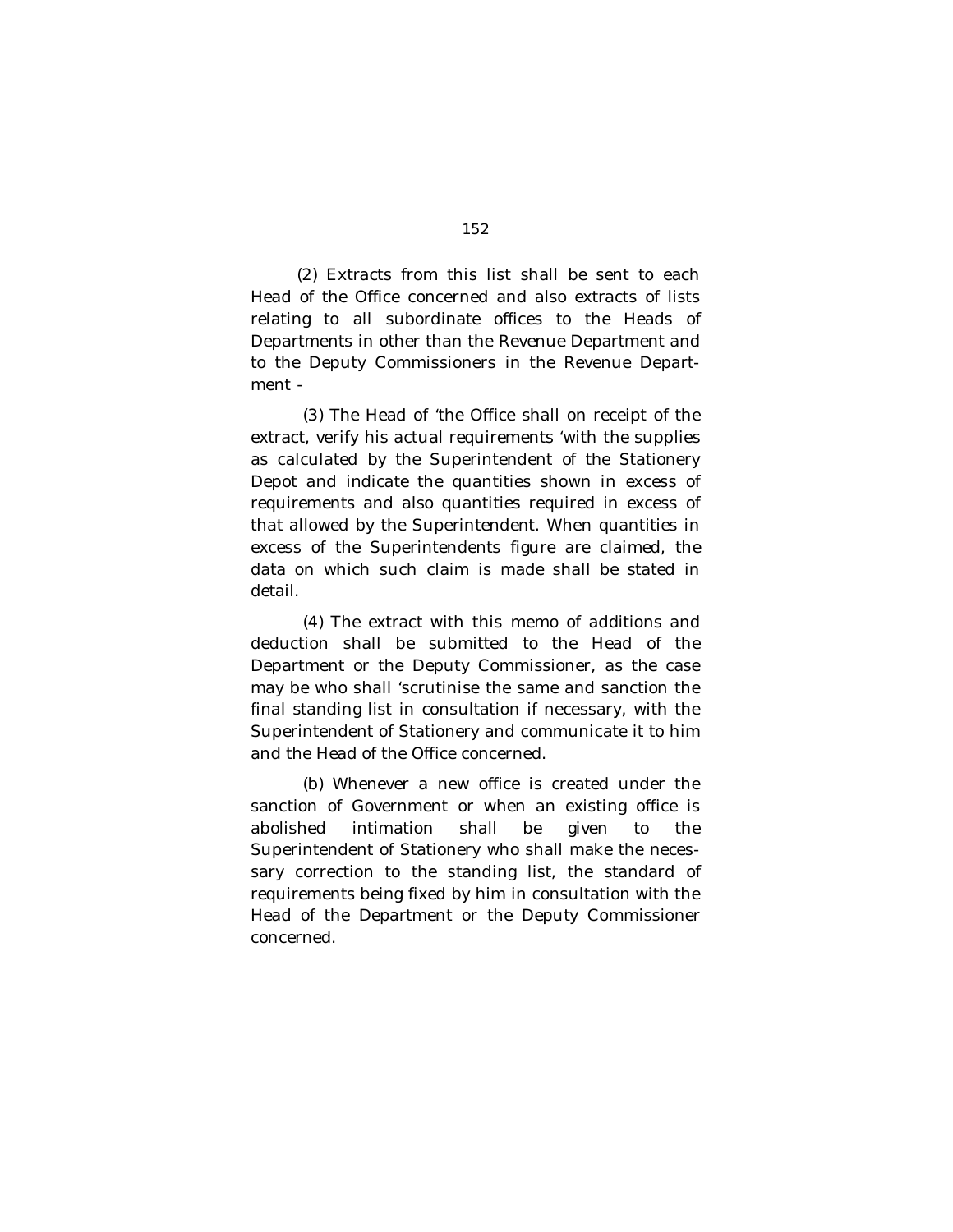33. On the 15th July of every year, a list showing the actual quantities consumed in the previous year of each kind of form and register shall be posted to the address of the Superintendent of Stationery.

34. The authorised scale and prescribed forms should not be deviated from, nor should any new forms except departmental ones prescribed by the Heads of Departments under the authority, of any rule or regulation in force be introduced without the previous sanction of Government. Heads of Departments should quote such authority in their requisitions.

35. Each form or register to be printed in the Government Press shall be numbered consecutively, and the number once given to a form of register should not be altered as it is by this number that it is known in the Depot and the Government Press.

36. In the case of forms newly introduced under the provision of Rule 34 sample form of the proper size must accompany the requisition. These will be printed on the kind of paper prescribed therefore in the Appendix. If in any case forms on special paper are required, reasons therefore must be fully specified in the requisition.

37. Every printed form, shall bear (in small type) in a corner of it a letter indicating its class, its number, the number of copies struck, and the date of printing, a separate series of numbers being given to each class of forms. Thus a Revenue form would be numbered "Revenue 1-2,000-9-9-03 The number assigned to the form or register shall invariably be quoted in the requisition to the Press.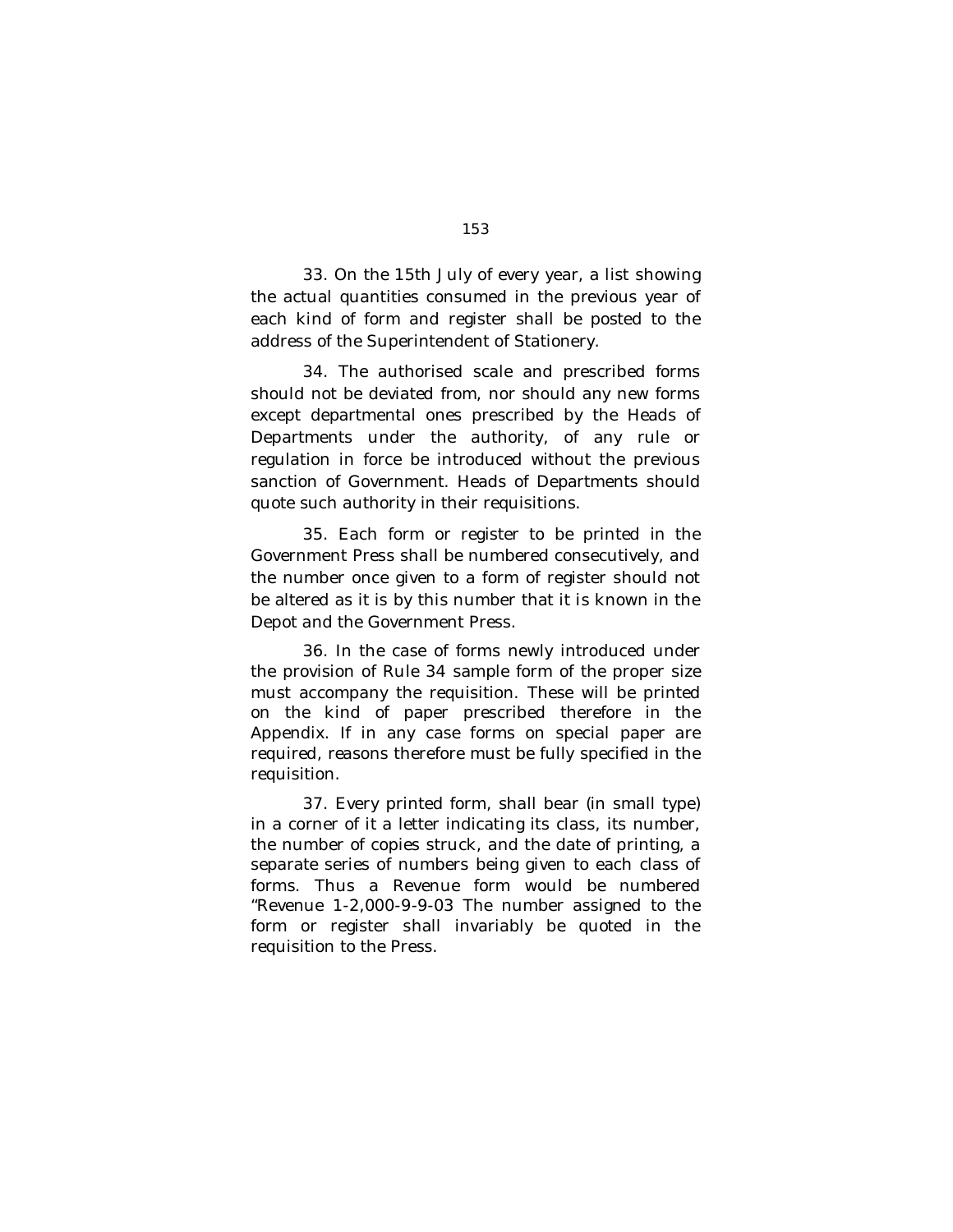38. A book ifie with a sample of each form in use shall be maintained in each office or department of an office by the subordinate in charge of the forms. In this all modifications of forms ordered from time to time shall be at once noted.

39. All printed forms in charge of the clerk shall, where possible, be kept in a separate room or on shelves properly arranged, each description of form being kept apart or in a separate bundle, which, to facilitate identification, shall be labelled with the name and number of the form. Care shall be taken to prevent damage to the form while in store. -

40. All the forms and registers required by indenting officers for their use and those of their subordinate offices, shall,- in order to avoid throwing unnecessary work on the Press by printing forms of the same kind several times in a year, be included in the annual indent alone. Heads of offices shall not indent for forms and registers during the interim on dockets, save under exceptional circumstances, and the Superintendent of Stationery is not bound to comply with such special requisitions without sufficient explanation as to the necessity therefor being furnished by the indenting officer.

41. Old and obsolete forms shall wherever possible be utilised for covers and packing purposes. When such forms cannot be put to any other use, they shall be written off. But when otherwise utilised they shall be entered as stores received under the heading of the paper on which they are printed and issues there from posted under that heading.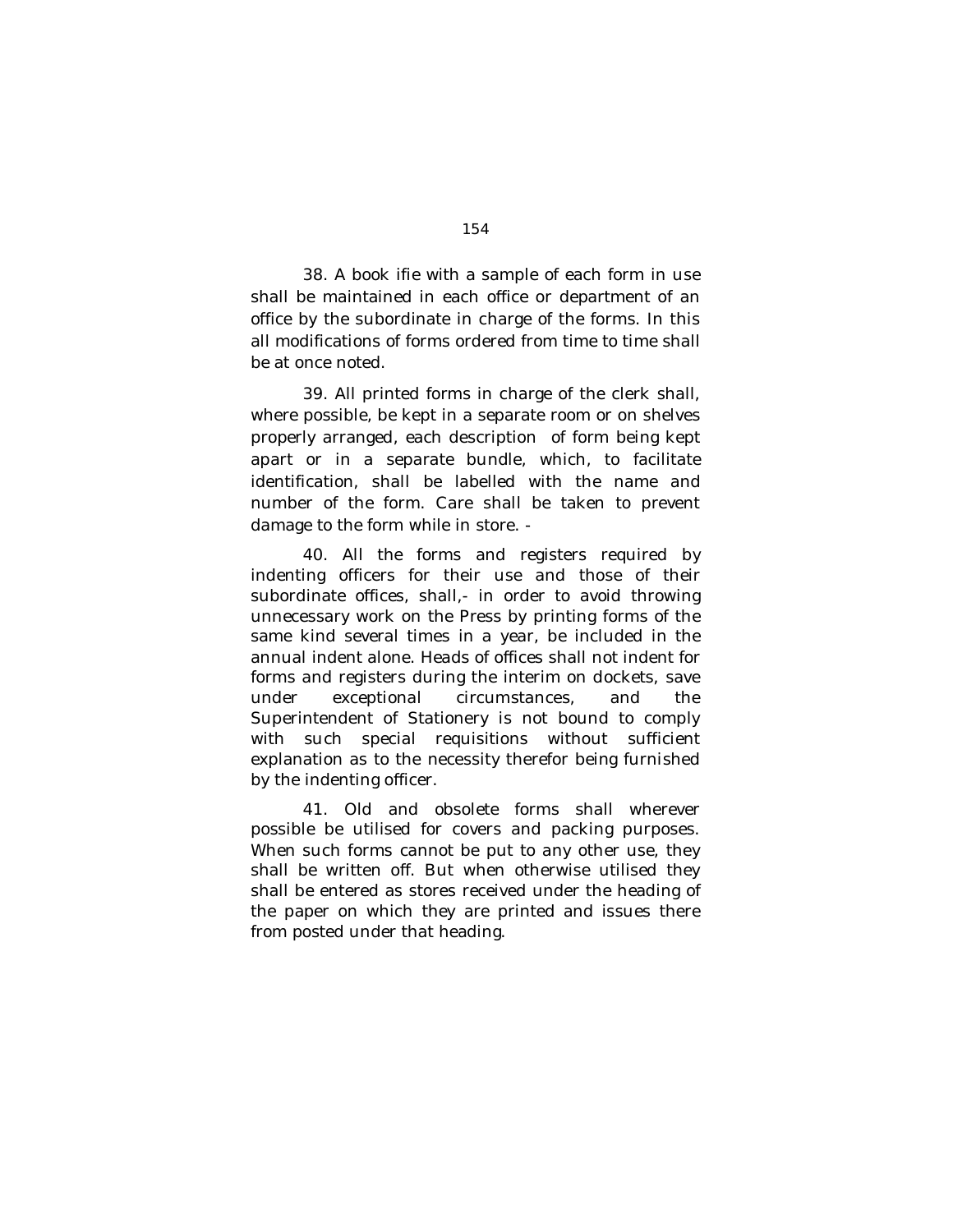#### **Examination of Stock**

42. The head of each office shall examine his stock of stationery articles, forms, etc., with the book balance and send a statement in the form laid down in Appendix H to the Superintendent of Stationery on before, the 15th July to enable the Superintendent to regulate the supplies of the year. All modifications in the standing list maintained in his office will, however, be made only under orders passed by competent authority.

43. The value of any deficiencies in stock which have not been accounted for satisfactorily sha 'I be recovered by the head of the office from the person responsible and credited to Government. The Superintendent shall, in all such cases, be furnished with Treasury receipt. -

44. Advantage shall be taken of the annual examination of stock to inspect the condition of such articles as the fol<sup>1</sup>owing in the possession of subordinates :-

Ink stands, Penknives, Scissors, Colour boxes, Rulers, etc., and the opinion of the head of the office in regard to these shall be recorded.

45. In the case of broken or missing articles, when the damage or loss is attributed to carelessness, the value shall be recovered from the party responsible.

46. Damaged or surplus stationery articles shall be disposed of in accordance with instructions to be obtained from the Superintendent of Stationery.

47. If it is apprehended that any article will deteriorate before coming into use, the instructions of the Superintendent as to its disposal shall be obtained without delay.

#### 155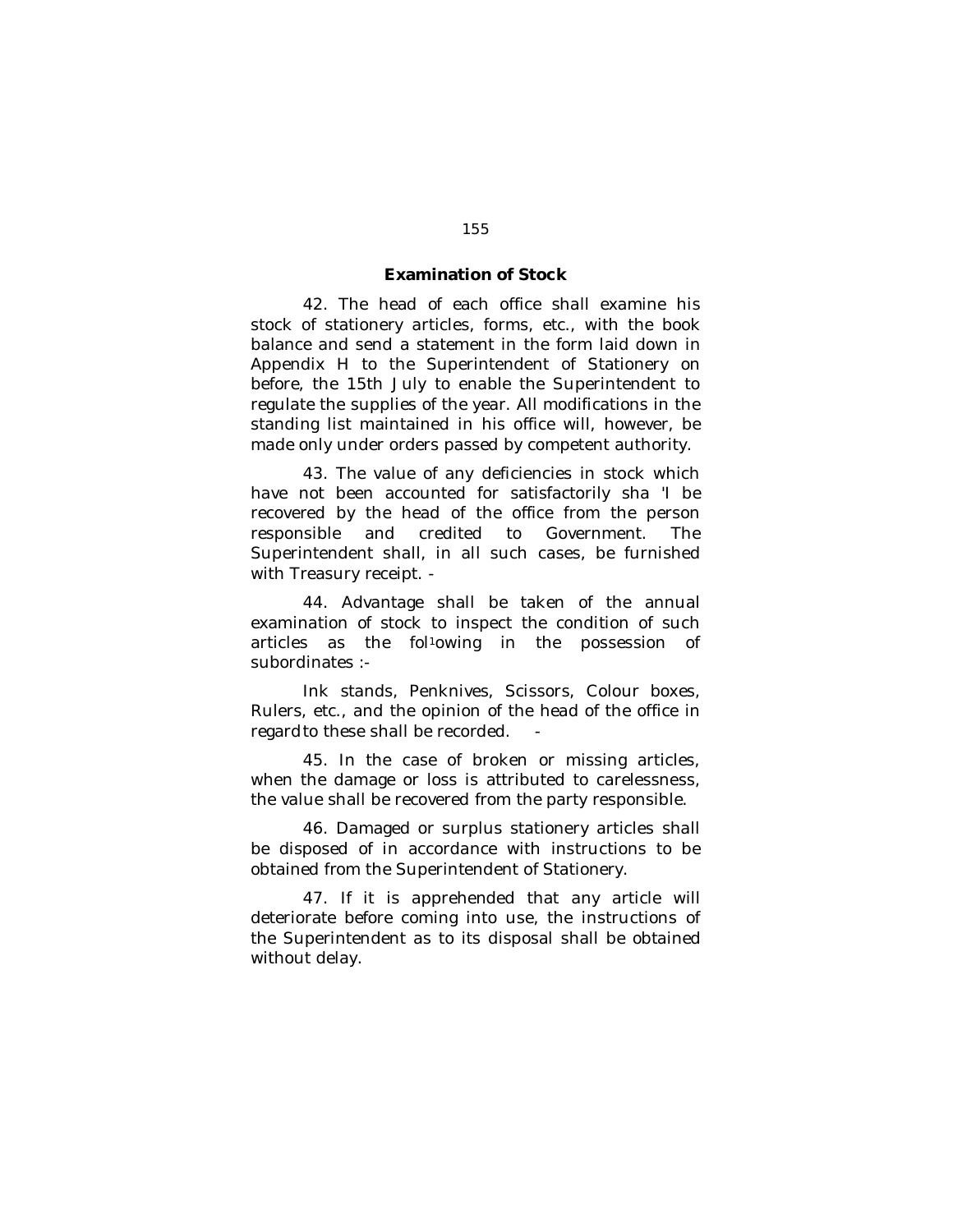#### **General**

48. When any stationery article or form claimed is more than the quantity annually supplied as per standing list, the Superintendent shall supply the quantities in full provided that the value of such excess does not exceed Rs. 200 and that he considers the reasons given for such excess are satisfactory. If the value of such excess exceeds Rs. 200. the Superintendent must obtain the previous sanction of Government before complying with the requisition.

49. The Superintendent of Stationery shall bring to the notice of Government any serious neglect or breach of these rules.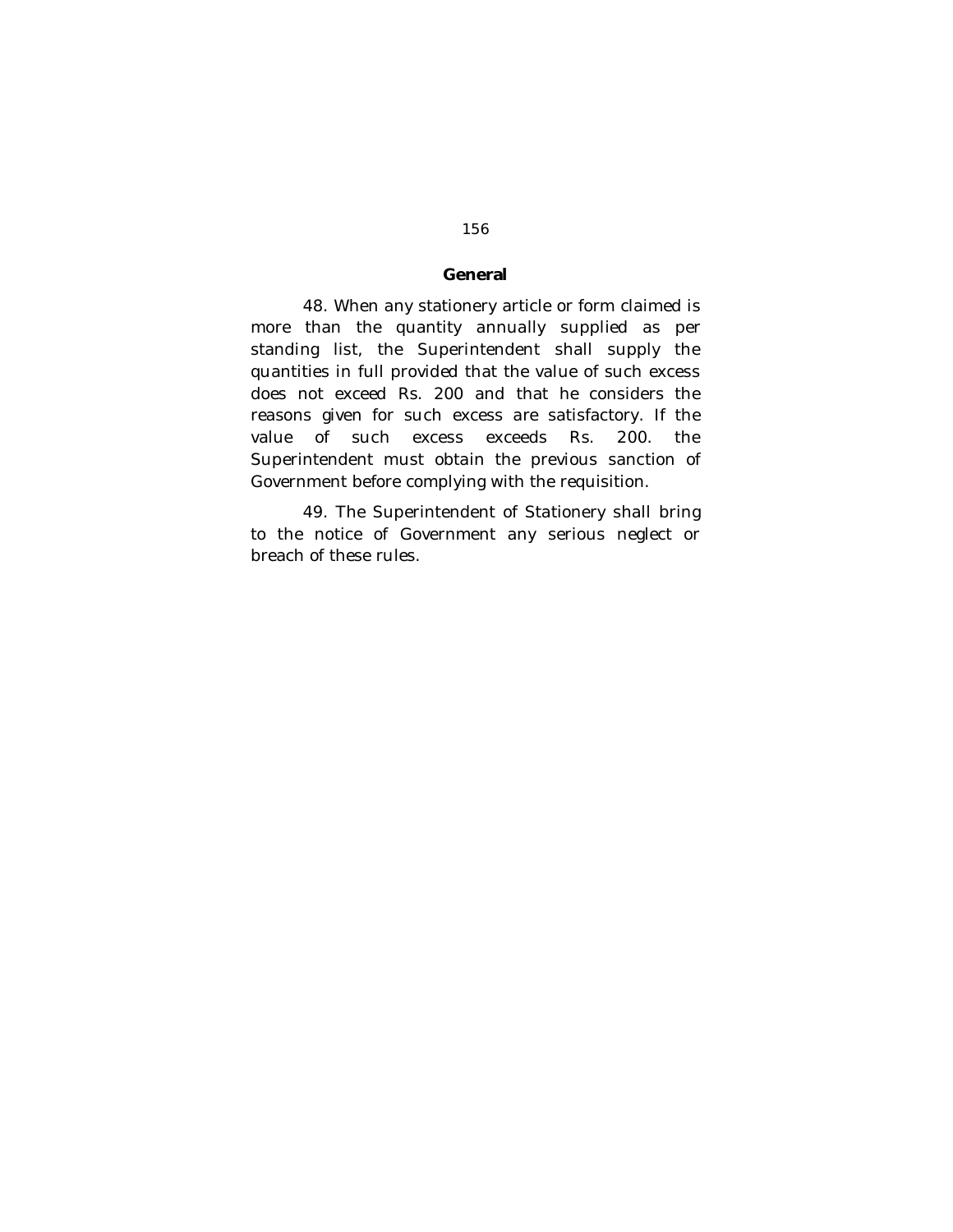### **P R E F A C E**

The first edition of the Mysore Stationery Manual was issued in 1918. In the year 1931 a revised edition was prepared and issued in the year 1932. Correction slips to the Statrionery Depot Manual were subsequently issued in 1956.

Thereafter, the Manual now being brought out is the next edition. Reference is invited to the Preface and Foreword in the Government Presses Manual which has been published recently. The Department of Printing, Stationery and Publications is one composite unit, headed by a Director and rules and procedures and practices are in many cases common to all the units of the Department. Therefore every unit of the Department will have to refer to the Government Presses Manual which includes all the substantial provisions of rules, procedures and practices applicable in the Department. The Government Stationery Depot Manualincludes, besides references to provisions which have to be consulted in the Government Presses Manual, several other provisions which are applicable particularly to the Government Stationery Depot. In this edition the provisions effective as on 1st December 1971 have been incorporated.

The late Sri D.S. Gurubasavappa, a retired Director of Printing, Stationery and Publications, who was well conversant with the techniques and procedures of the department and the development of the department was appointed as Special Officer, Government Press, Bangalore and the preparation of the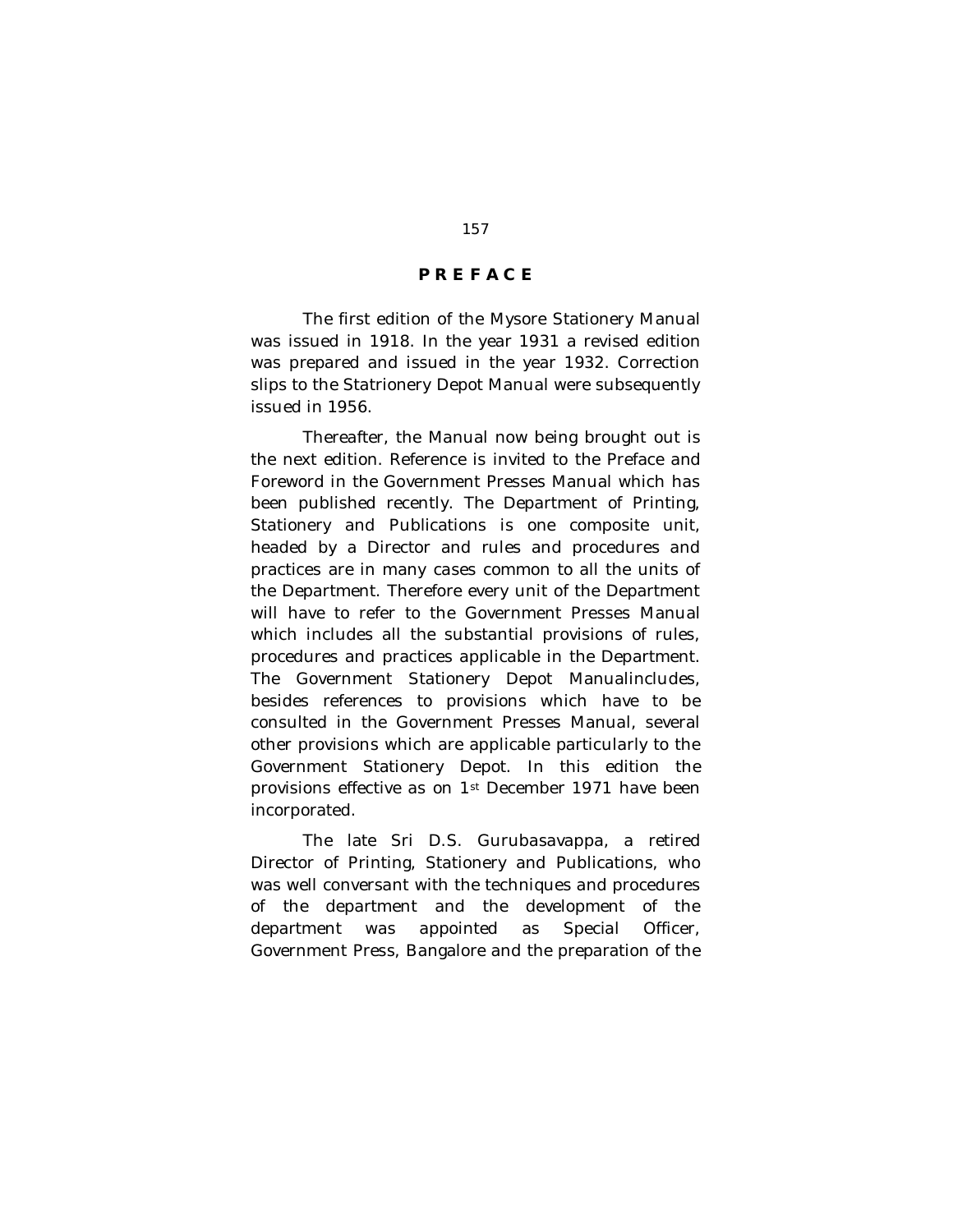revised Manuals was entrusted to him. He had prepared in 1968, a draft of the Government Stationery Depot Manual and this draft has been subsequently revised and scrutinized by the present Officer on Special Duty for the Government Press, Bangalore Sri M.A. Sri Rama, another retired Director of Printing, Stationery and Publications, and this revised draft has also been scrutinized by me and is now being published.

The above two retired officers have toiled hard in collecting the information and presented the facts in such a way as to be easily referred to by every official. M thanks are due to both of them and the department remains ever grateful to them for their service.

> **B.N. RAMAMURTHY** Director, Printing, Stationery and Publications.